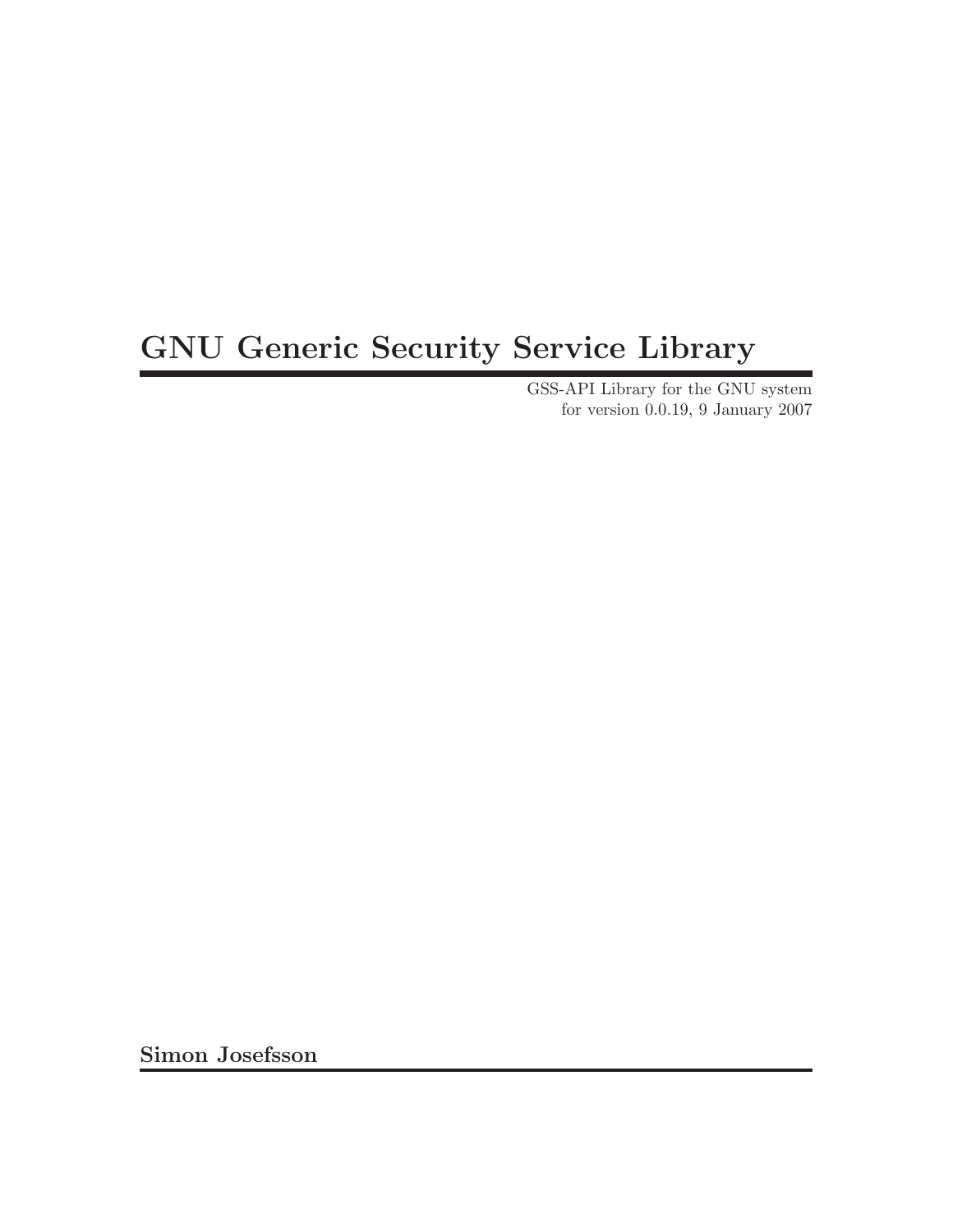This manual is last updated 9 January 2007 for version 0.0.19 of GNU GSS. Copyright © 2003, 2004, 2005, 2006, 2007 Simon Josefsson.

Permission is granted to copy, distribute and/or modify this document under the terms of the GNU Free Documentation License, Version 1.2 or any later version published by the Free Software Foundation; with no Invariant Sections, no Front-Cover Texts, and no Back-Cover Texts. A copy of the license is included in the section entitled "GNU Free Documentation License".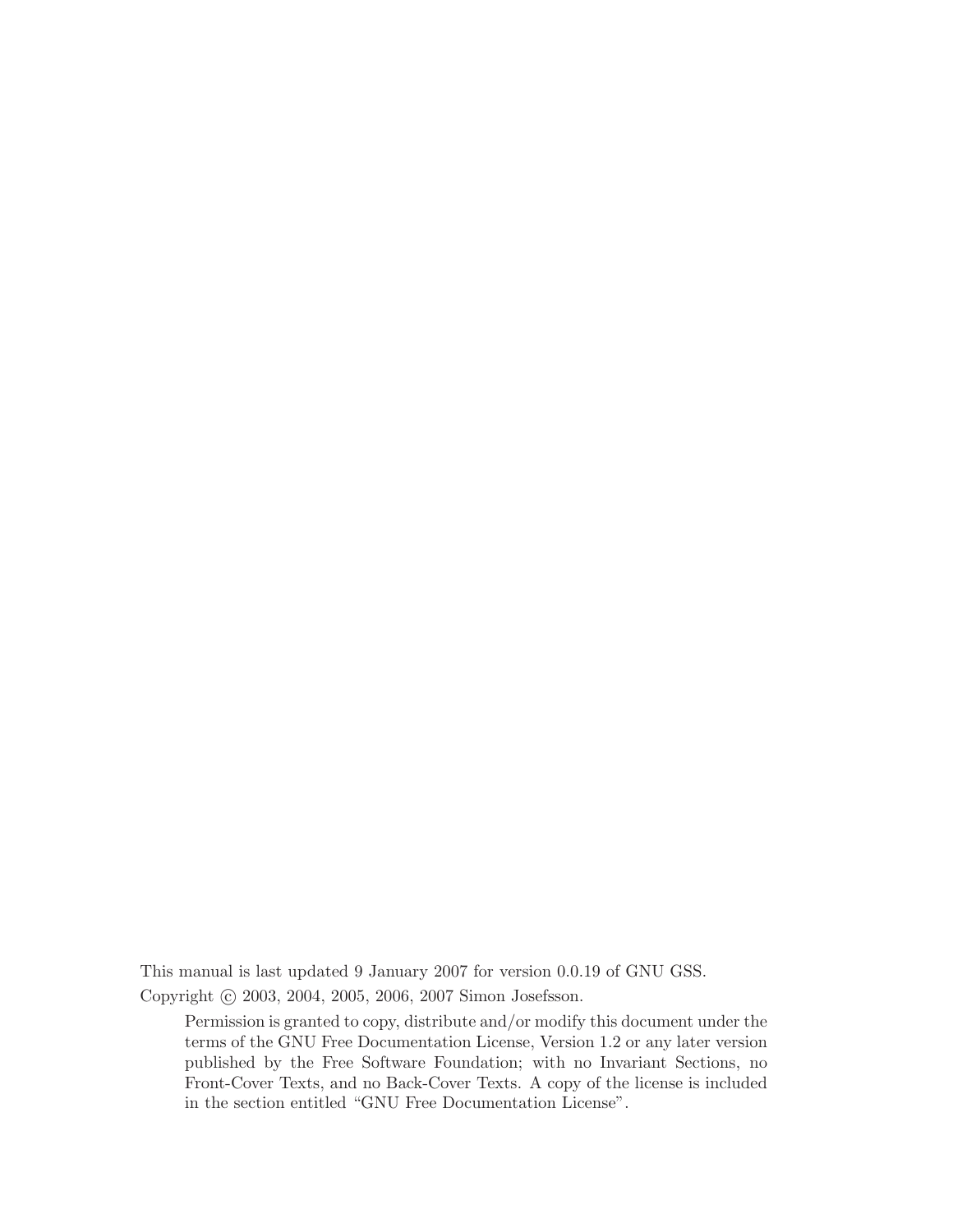# Table of Contents

| $\mathbf{1}$   |     |                                                                                                                                                                                                                                                                                                                                                                                                                   |  |
|----------------|-----|-------------------------------------------------------------------------------------------------------------------------------------------------------------------------------------------------------------------------------------------------------------------------------------------------------------------------------------------------------------------------------------------------------------------|--|
|                | 1.1 |                                                                                                                                                                                                                                                                                                                                                                                                                   |  |
|                | 1.2 |                                                                                                                                                                                                                                                                                                                                                                                                                   |  |
|                | 1.3 |                                                                                                                                                                                                                                                                                                                                                                                                                   |  |
|                | 1.4 |                                                                                                                                                                                                                                                                                                                                                                                                                   |  |
|                | 1.5 |                                                                                                                                                                                                                                                                                                                                                                                                                   |  |
|                | 1.6 |                                                                                                                                                                                                                                                                                                                                                                                                                   |  |
|                | 1.7 |                                                                                                                                                                                                                                                                                                                                                                                                                   |  |
|                | 1.8 |                                                                                                                                                                                                                                                                                                                                                                                                                   |  |
|                | 1.9 |                                                                                                                                                                                                                                                                                                                                                                                                                   |  |
| $\overline{2}$ |     |                                                                                                                                                                                                                                                                                                                                                                                                                   |  |
|                | 2.1 |                                                                                                                                                                                                                                                                                                                                                                                                                   |  |
|                | 2.2 |                                                                                                                                                                                                                                                                                                                                                                                                                   |  |
|                | 2.3 |                                                                                                                                                                                                                                                                                                                                                                                                                   |  |
|                | 2.4 |                                                                                                                                                                                                                                                                                                                                                                                                                   |  |
|                | 2.5 |                                                                                                                                                                                                                                                                                                                                                                                                                   |  |
|                |     |                                                                                                                                                                                                                                                                                                                                                                                                                   |  |
| 3              |     |                                                                                                                                                                                                                                                                                                                                                                                                                   |  |
|                | 3.1 |                                                                                                                                                                                                                                                                                                                                                                                                                   |  |
|                |     | 3.1.1                                                                                                                                                                                                                                                                                                                                                                                                             |  |
|                |     | 3.1.2                                                                                                                                                                                                                                                                                                                                                                                                             |  |
|                |     | 3.1.2.1                                                                                                                                                                                                                                                                                                                                                                                                           |  |
|                |     | 3.1.2.2                                                                                                                                                                                                                                                                                                                                                                                                           |  |
|                |     | 3.1.3                                                                                                                                                                                                                                                                                                                                                                                                             |  |
| 3.1.4          |     |                                                                                                                                                                                                                                                                                                                                                                                                                   |  |
|                | 3.2 |                                                                                                                                                                                                                                                                                                                                                                                                                   |  |
|                |     | 3.2.1                                                                                                                                                                                                                                                                                                                                                                                                             |  |
|                |     | 3.2.2                                                                                                                                                                                                                                                                                                                                                                                                             |  |
|                |     | 3.2.3                                                                                                                                                                                                                                                                                                                                                                                                             |  |
|                |     | 3.2.4                                                                                                                                                                                                                                                                                                                                                                                                             |  |
|                |     | 3.2.5                                                                                                                                                                                                                                                                                                                                                                                                             |  |
|                |     | 3.2.6                                                                                                                                                                                                                                                                                                                                                                                                             |  |
|                | 3.3 | <sup>16</sup>                                                                                                                                                                                                                                                                                                                                                                                                     |  |
|                | 3.4 |                                                                                                                                                                                                                                                                                                                                                                                                                   |  |
|                |     | 3.4.1<br>-16                                                                                                                                                                                                                                                                                                                                                                                                      |  |
|                |     | 3.4.2<br>19                                                                                                                                                                                                                                                                                                                                                                                                       |  |
|                | 3.5 | 19                                                                                                                                                                                                                                                                                                                                                                                                                |  |
|                | 3.6 | 25                                                                                                                                                                                                                                                                                                                                                                                                                |  |
|                | 3.7 | 42                                                                                                                                                                                                                                                                                                                                                                                                                |  |
|                | 3.8 | 45                                                                                                                                                                                                                                                                                                                                                                                                                |  |
|                | 3.9 | $\textbf{Miscellaneous~Routines}.\textcolor{red}{\textbf{1:}\hspace{1.5em} \textbf{1:}\hspace{1.5em} \textbf{2:}} \textbf{1:} \textbf{2:} \textbf{3:} \textbf{4:} \textbf{4:} \textbf{5:} \textbf{5:} \textbf{6:} \textbf{6:} \textbf{7:} \textbf{1:} \textbf{1:} \textbf{2:} \textbf{5:} \textbf{5:} \textbf{6:} \textbf{6:} \textbf{7:} \textbf{1:} \textbf{1:} \textbf{1:} \textbf{1:} \textbf{1:} \textbf{1:$ |  |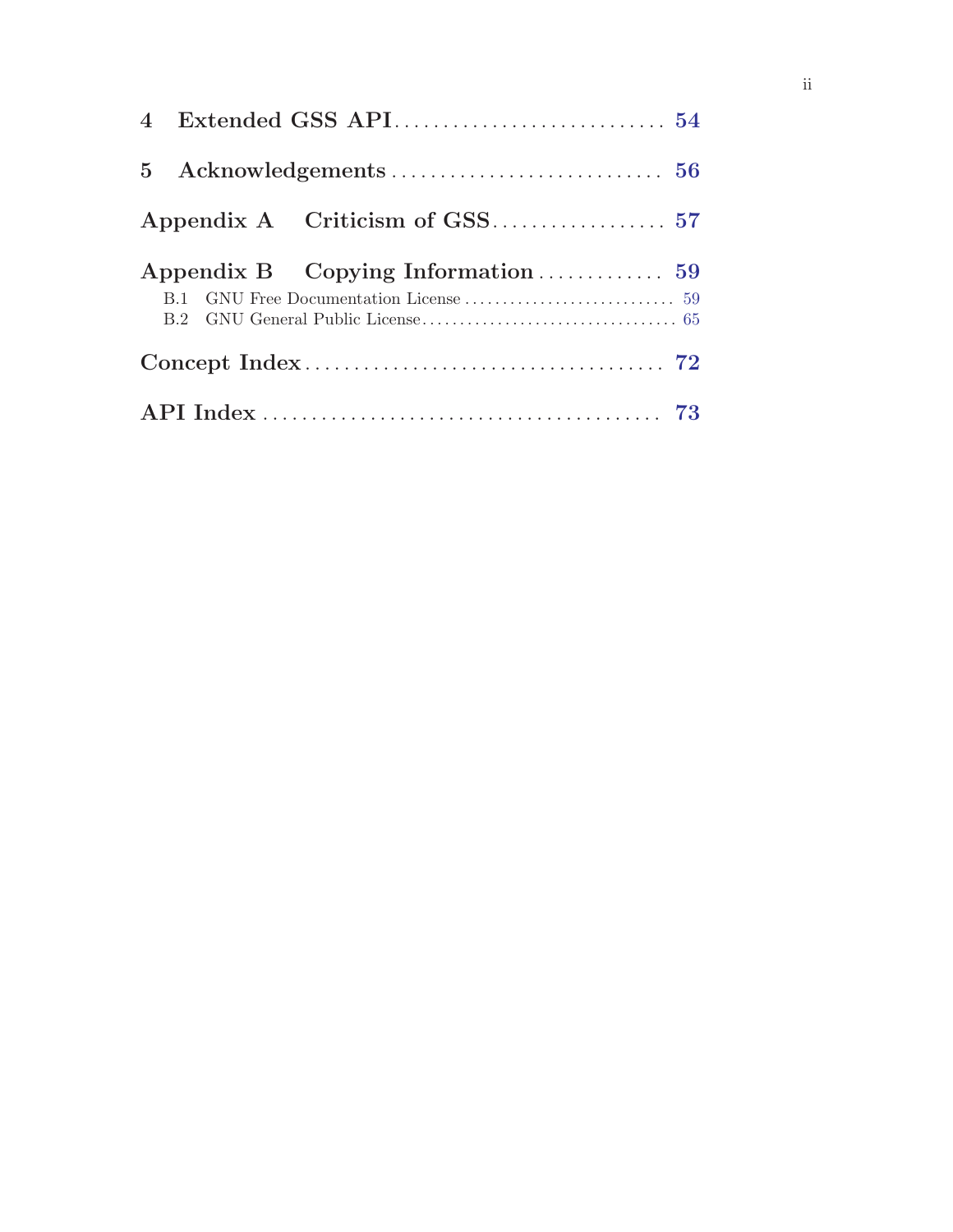# <span id="page-4-0"></span>1 Introduction

GSS is an implementation of the Generic Security Service Application Program Interface (GSS-API). GSS-API is used by network servers to provide security services, e.g., to authenticate SMTP/IMAP clients against SMTP/IMAP servers. GSS consists of a library and a manual.

GSS is developed for the GNU/Linux system, but runs on over 20 platforms including most major Unix platforms and Windows, and many kind of devices including iPAQ handhelds and S/390 mainframes.

GSS is a GNU project, and is licensed under the GNU General Public License.

# 1.1 Getting Started

This manual documents the GSS programming interface. All functions and data types provided by the library are explained.

The reader is assumed to possess basic familiarity with GSS-API and network programming in C or C++. For general GSS-API information, and some programming examples, there is a guide available online at <http://docs.sun.com/db/doc/816-1331>.

This manual can be used in several ways. If read from the beginning to the end, it gives a good introduction into the library and how it can be used in an application. Forward references are included where necessary. Later on, the manual can be used as a reference manual to get just the information needed about any particular interface of the library. Experienced programmers might want to start looking at the examples at the end of the manual, and then only read up those parts of the interface which are unclear.

#### 1.2 Features

GSS might have a couple of advantages over other libraries doing a similar job.

It's Free Software

Anybody can use, modify, and redistribute it under the terms of the GNU General Public License.

It's thread-safe

No global variables are used and multiple library handles and session handles may be used in parallell.

It's internationalized

It handles non-ASCII names and user visible strings used in the library (e.g., error messages) can be translated into the users' language.

It's portable

It should work on all Unix like operating systems, including Windows.

# 1.3 GSS-API Overview

This section describes GSS-API from a protocol point of view.

The Generic Security Service Application Programming Interface provides security services to calling applications. It allows a communicating application to authenticate the user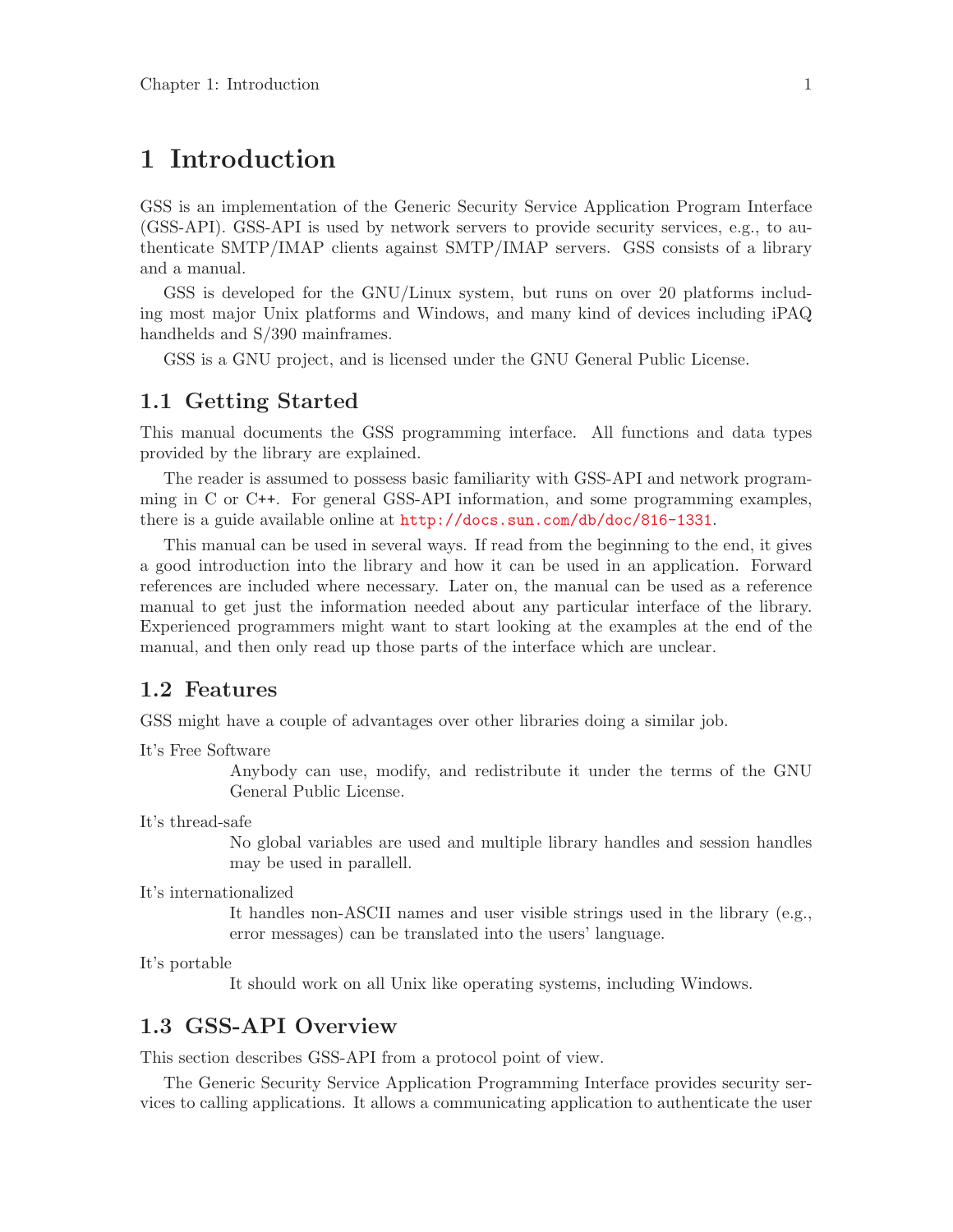<span id="page-5-0"></span>associated with another application, to delegate rights to another application, and to apply security services such as confidentiality and integrity on a per-message basis.

There are four stages to using the GSS-API:

- 1. The application acquires a set of credentials with which it may prove its identity to other processes. The application's credentials vouch for its global identity, which may or may not be related to any local username under which it may be running.
- 2. A pair of communicating applications establish a joint security context using their credentials. The security context is a pair of GSS-API data structures that contain shared state information, which is required in order that per-message security services may be provided. Examples of state that might be shared between applications as part of a security context are cryptographic keys, and message sequence numbers. As part of the establishment of a security context, the context initiator is authenticated to the responder, and may require that the responder is authenticated in turn. The initiator may optionally give the responder the right to initiate further security contexts, acting as an agent or delegate of the initiator. This transfer of rights is termed delegation, and is achieved by creating a set of credentials, similar to those used by the initiating application, but which may be used by the responder.

To establish and maintain the shared information that makes up the security context, certain GSS-API calls will return a token data structure, which is an opaque data type that may contain cryptographically protected data. The caller of such a GSS-API routine is responsible for transferring the token to the peer application, encapsulated if necessary in an application- application protocol. On receipt of such a token, the peer application should pass it to a corresponding GSS-API routine which will decode the token and extract the information, updating the security context state information accordingly.

- 3. Per-message services are invoked to apply either: integrity and data origin authentication, or confidentiality, integrity and data origin authentication to application data, which are treated by GSS-API as arbitrary octet-strings. An application transmitting a message that it wishes to protect will call the appropriate GSS-API routine (gss get mic or gss wrap) to apply protection, specifying the appropriate security context, and send the resulting token to the receiving application. The receiver will pass the received token (and, in the case of data protected by gss<sub>-get-</sub>mic, the accompanying message-data) to the corresponding decoding routine (gss\_verify\_mic or gss\_unwrap) to remove the protection and validate the data.
- 4. At the completion of a communications session (which may extend across several transport connections), each application calls a GSS-API routine to delete the security context. Multiple contexts may also be used (either successively or simultaneously) within a single communications association, at the option of the applications.

# 1.4 Supported Platforms

GSS has at some point in time been tested on the following platforms.

1. Debian GNU/Linux 3.0 (Woody)

GCC 2.95.4 and GNU Make. This is the main development platform. alphaev67 unknown-linux-gnu, alphaev6-unknown-linux-gnu, arm-unknown-linux-gnu, hppa-unknown-linux-gnu, hppa64-unknown-linux-gnu, i686-pc-linux-gnu,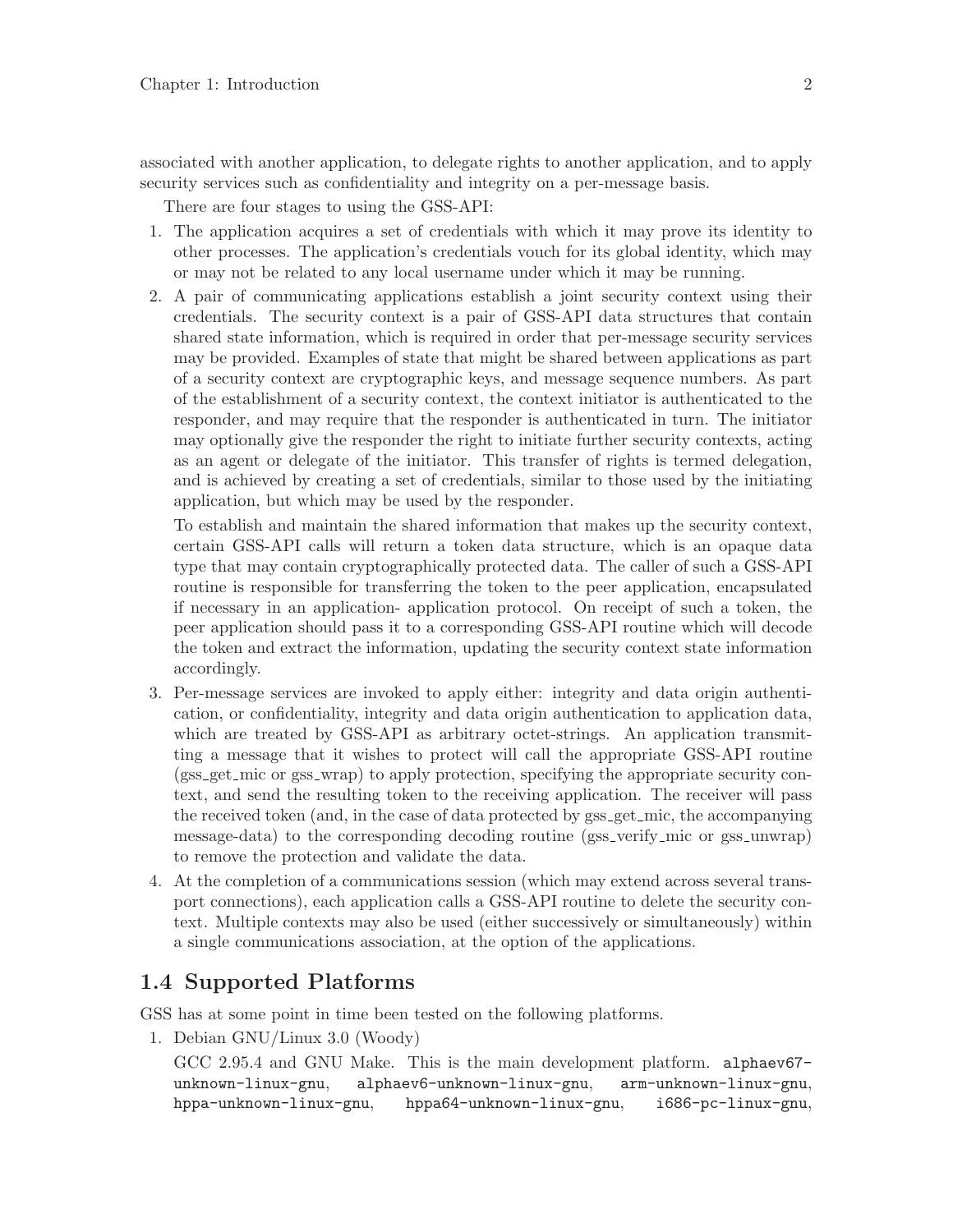ia64-unknown-linux-gnu, m68k-unknown-linux-gnu, mips-unknown-linux-gnu, mipsel-unknown-linux-gnu, powerpc-unknown-linux-gnu, s390-ibm-linux-gnu, sparc-unknown-linux-gnu.

2. Debian GNU/Linux 2.1

GCC 2.95.1 and GNU Make. armv4l-unknown-linux-gnu.

- 3. Tru64 UNIX Tru64 UNIX C compiler and Tru64 Make. alphaev67-dec-osf5.1, alphaev68-decosf5.1.
- 4. SuSE Linux 7.1

GCC 2.96 and GNU Make. alphaev6-unknown-linux-gnu, alphaev67-unknownlinux-gnu.

- 5. SuSE Linux 7.2a GCC 3.0 and GNU Make. ia64-unknown-linux-gnu.
- 6. RedHat Linux 7.2 GCC 2.96 and GNU Make. alphaev6-unknown-linux-gnu, alphaev67-unknownlinux-gnu, ia64-unknown-linux-gnu.
- 7. RedHat Linux 8.0 GCC 3.2 and GNU Make. i686-pc-linux-gnu.
- 8. RedHat Advanced Server 2.1 GCC 2.96 and GNU Make. i686-pc-linux-gnu.
- 9. Slackware Linux 8.0.01 GCC 2.95.3 and GNU Make. i686-pc-linux-gnu.
- 10. Mandrake Linux 9.0 GCC 3.2 and GNU Make. i686-pc-linux-gnu.
- 11. IRIX 6.5 MIPS C compiler, IRIX Make. mips-sgi-irix6.5.
- 12. AIX 4.3.2 IBM C for AIX compiler, AIX Make. rs6000-ibm-aix4.3.2.0.
- 13. Microsoft Windows 2000 (Cygwin) GCC 3.2, GNU make. i686-pc-cygwin.
- 14. HP-UX 11 HP-UX C compiler and HP Make. ia64-hp-hpux11.22, hppa2.0w-hp-hpux11.11.
- 15. SUN Solaris 2.8

Sun WorkShop Compiler C 6.0 and SUN Make. sparc-sun-solaris2.8.

# 16. NetBSD 1.6 GCC 2.95.3 and GNU Make. alpha-unknown-netbsd1.6, i386-unknownnetbsdelf1.6.

17. OpenBSD 3.1 and 3.2 GCC 2.95.3 and GNU Make. alpha-unknown-openbsd3.1, i386-unknownopenbsd3.1.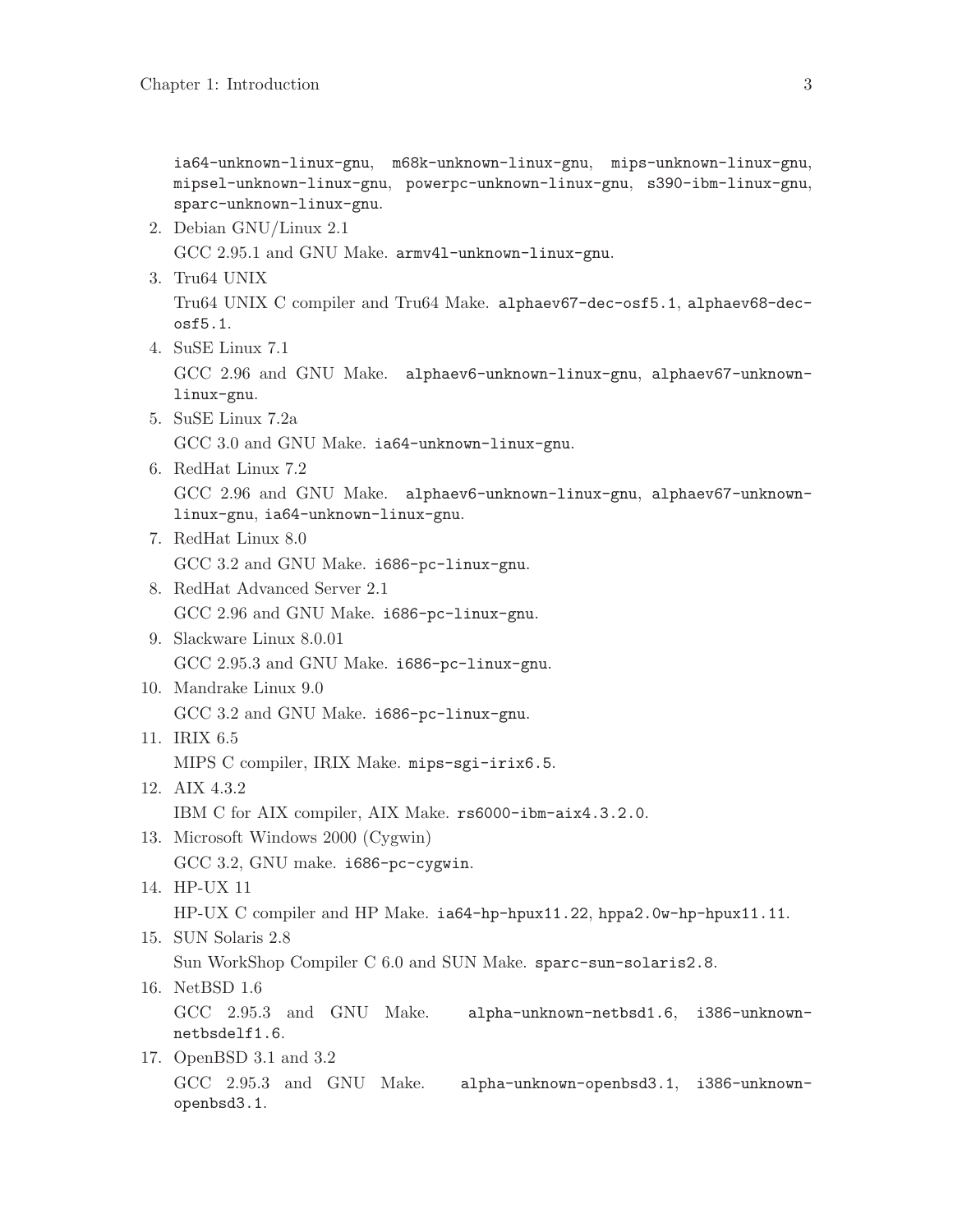<span id="page-7-0"></span>18. FreeBSD 4.7

GCC 2.95.4 and GNU Make. alpha-unknown-freebsd4.7, i386-unknownfreebsd4.7.

19. Cross compiled to uClinux/uClibc on Motorola Coldfire.

GCC 3.4 and GNU Make m68k-uclinux-elf.

If you use GSS on, or port GSS to, a new platform please report it to the author.

# 1.5 Commercial Support

Commercial support is available for users of GNU GSS. The kind of support that can be purchased may include:

- Implement new features. Such as a new GSS-API mechanism.
- Port GSS to new platforms. This could include porting to an embedded platforms that may need memory or size optimization.
- Integrating GSS as a security environment in your existing project.
- System design of components related to GSS-API.

If you are interested, please write to:

```
Simon Josefsson Datakonsult
Hagagatan 24
113 47 Stockholm
Sweden
```

```
E-mail: simon@josefsson.org
```
If your company provide support related to GNU GSS and would like to be mentioned here, contact the author (see [Section 1.7 \[Bug Reports\], page 5\)](#page-8-1).

# 1.6 Downloading and Installing

The package can be downloaded from several places, including:

```
http://josefsson.org/gss/releases/
```
The latest version is stored in a file, e.g., 'gss-0.0.19.tar.gz' where the '0.0.19' indicate the highest version number.

The package is then extracted, configured and built like many other packages that use Autoconf. For detailed information on configuring and building it, refer to the 'INSTALL' file that is part of the distribution archive.

Here is an example terminal session that download, configure, build and install the package. You will need a few basic tools, such as 'sh', 'make' and 'cc'.

```
$ wget -q http://josefsson.org/gss/releases/gss-0.0.19.tar.gz
$ tar xfz gss-0.0.19.tar.gz
$ cd gss-0.0.19/
$ ./configure
...
$ make
...
```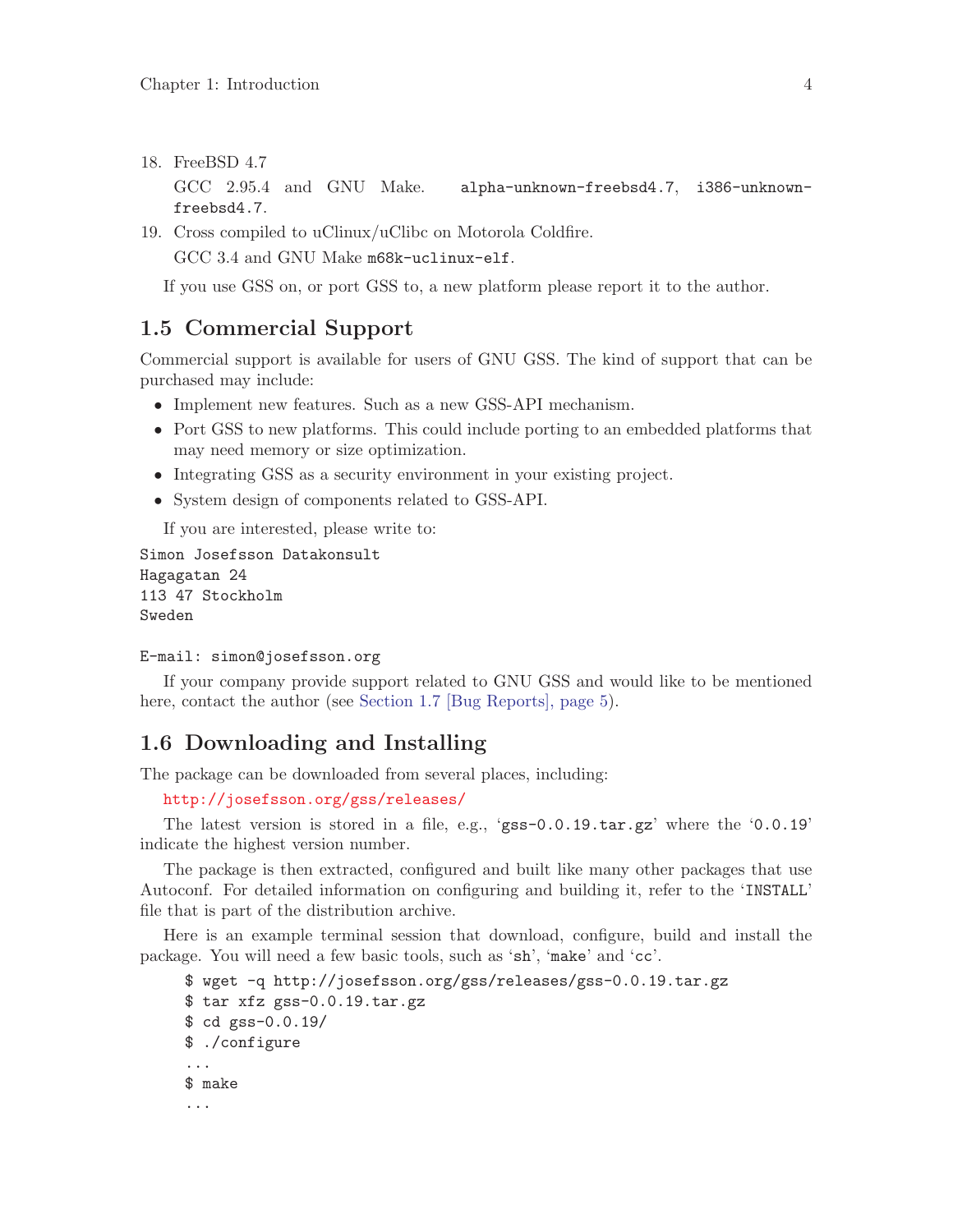<span id="page-8-0"></span>\$ make install

...

After that GSS should be properly installed and ready for use.

# <span id="page-8-1"></span>1.7 Bug Reports

If you think you have found a bug in GSS, please investigate it and report it.

- Please make sure that the bug is really in GSS, and preferably also check that it hasn't already been fixed in the latest version.
- You have to send us a test case that makes it possible for us to reproduce the bug.
- You also have to explain what is wrong; if you get a crash, or if the results printed are not good and in that case, in what way. Make sure that the bug report includes all information you would need to fix this kind of bug for someone else.

Please make an effort to produce a self-contained report, with something definite that can be tested or debugged. Vague queries or piecemeal messages are difficult to act on and don't help the development effort.

If your bug report is good, we will do our best to help you to get a corrected version of the software; if the bug report is poor, we won't do anything about it (apart from asking you to send better bug reports).

If you think something in this manual is unclear, or downright incorrect, or if the language needs to be improved, please also send a note.

Send your bug report to:

'bug-gss@josefsson.org'

# 1.8 Contributing

If you want to submit a patch for inclusion – from solve a typo you discovered, up to adding support for a new feature – you should submit it as a bug report (see [Section 1.7 \[Bug](#page-8-1) [Reports\], page 5](#page-8-1)). There are some things that you can do to increase the chances for it to be included in the official package.

Unless your patch is very small (say, under 10 lines) we require that you assign the copyright of your work to the Free Software Foundation. This is to protect the freedom of the project. If you have not already signed papers, we will send you the necessary information when you submit your contribution.

For contributions that doesn't consist of actual programming code, the only guidelines are common sense. Use it.

For code contributions, a number of style guides will help you:

• Coding Style. Follow the GNU Standards document (see  $\langle$ undefined $\rangle$  [top], page  $\langle$ un- $\langle \text{defined} \rangle$ .

If you normally code using another coding standard, there is no problem, but you should use 'indent' to reformat the code (see  $\langle$ undefined $\rangle$  [top], page  $\langle$ undefined $\rangle$ ) before submitting your work.

• Use the unified diff format 'diff -u'.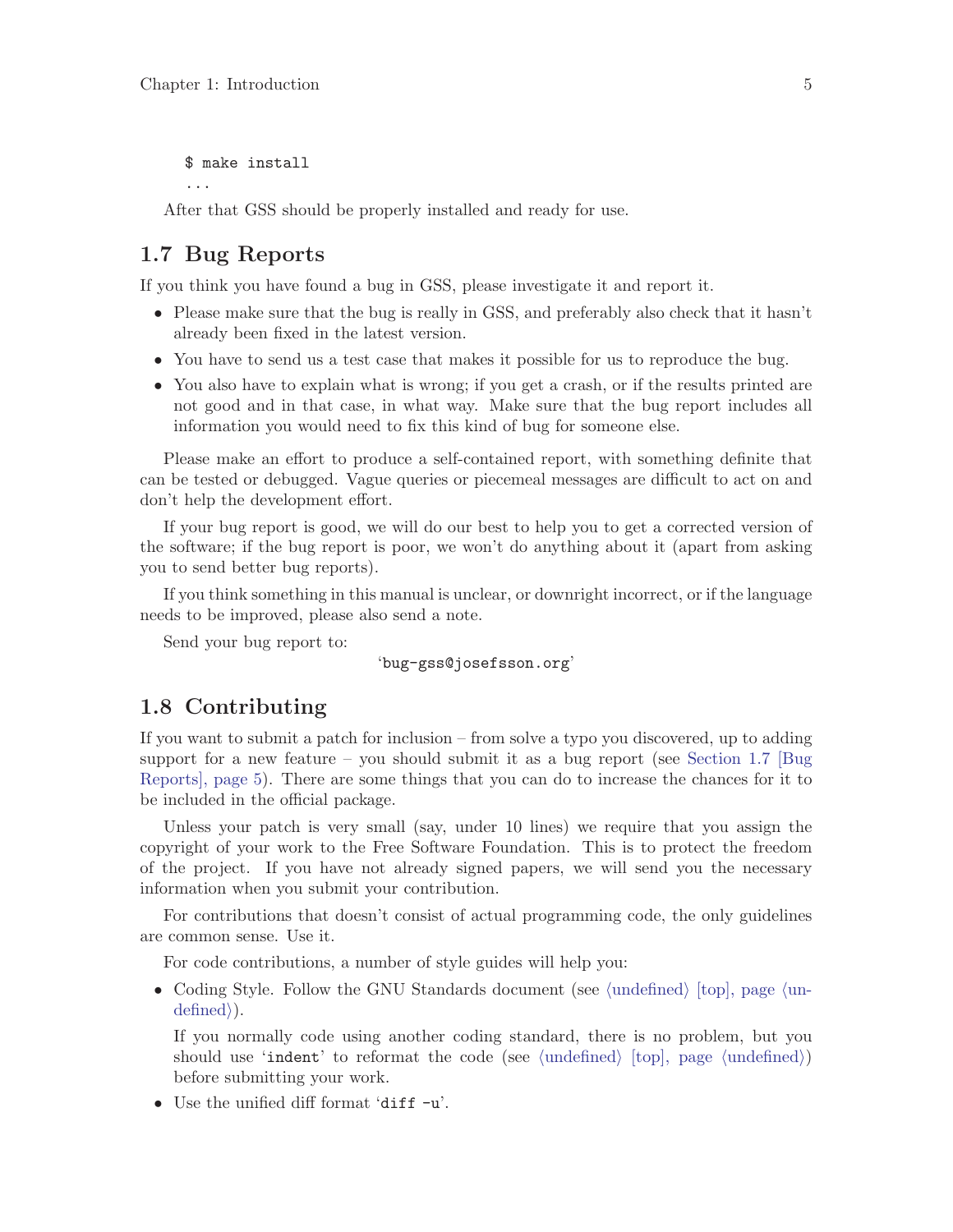- <span id="page-9-0"></span>• Return errors. No reason whatsoever should abort the execution of the library. Even memory allocation errors, e.g. when malloc return NULL, should work although result in an error code.
- Design with thread safety in mind. Don't use global variables. Don't even write to per-handle global variables unless the documented behaviour of the function you write is to write to the per-handle global variable.
- Avoid using the C math library. It causes problems for embedded implementations, and in most situations it is very easy to avoid using it.
- Document your functions. Use comments before each function headers, that, if properly formatted, are extracted into Texinfo manuals and GTK-DOC web pages.
- Supply a ChangeLog and NEWS entries, where appropriate.

# 1.9 Planned Features

This is also known as the "todo list". If you like to start working on anything, please let me know so work duplication can be avoided.

- Support non-blocking mode. This would be an API extension. It could work by forking a process and interface to it, or by using a user-specific daemon. E.g.,  $h =$  $STAT(accept\_sec\_context(...))$ , FINISHED(h), ret = FINISH(h), ABORT(h).
- Compute MD5 of non-empty channel bindings.
- Support loadable modules via dlopen, a'la Solaris GSS.
- Port to Cyclone? CCured?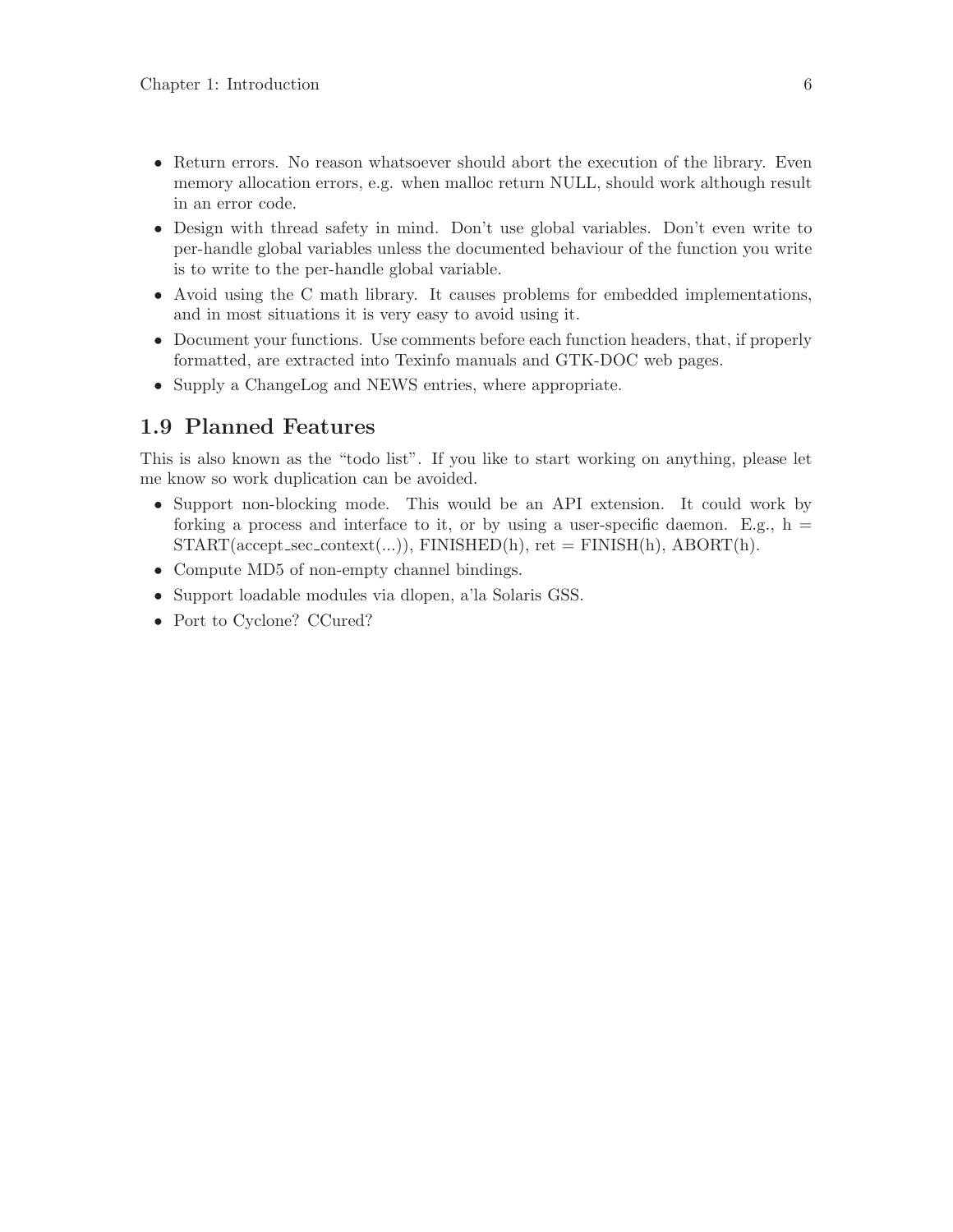# <span id="page-10-0"></span>2 Preparation

To use GSS, you have to perform some changes to your sources and the build system. The necessary changes are small and explained in the following sections. At the end of this chapter, it is described how the library is initialized, and how the requirements of the library are verified.

A faster way to find out how to adapt your application for use with GSS may be to look at the examples at the end of this manual.

# 2.1 Header

All standard interfaces (data types and functions) of the official GSS API are defined in the header file 'gss/api.h'. The file is taken verbatim from the RFC (after correcting a few typos) where it is known as 'gssapi.h'. However, to be able to co-exist gracefully with other GSS-API implementation, the name 'gssapi.h' was changed.

The header file 'gss.h' includes 'gss/api.h', and declares a few non-standard extensions (by including 'gss/ext.h'), takes care of including header files related to all supported mechanisms (e.g., ' $gss/krb5.h$ ') and finally adds  $C++$  namespace protection of all definitions. Therefore, including 'gss.h' in your project is recommended over 'gss/api.h'. If using 'gss.h' instead of 'gss/api.h' causes problems, it should be regarded a bug.

You must include either file in all programs using the library, either directly or through some other header file, like this:

#include <gss.h>

The name space of GSS is  $gss-*$  for function names,  $gss-*$  for data types and  $GSS-*$ for other symbols. In addition the same name prefixes with one prepended underscore are reserved for internal use and should never be used by an application.

Each supported GSS mechanism may want to expose mechanism specific functionality, and can do so through one or more header files under the 'gss/' directory. The Kerberos 5 mechanism uses the file 'gss/krb5.h', but again, it is included (with C++ namespace fixes) from 'gss.h'.

# 2.2 Initialization

GSS does not need to be initialized before it can be used.

In order to take advantage of the internationalisation features in GSS, e.g. translated error messages, the application must set the current locale using setlocale() before calling, e.g., gss\_display\_status(). This is typically done in main() as in the following example.

```
#include <gss.h>
#include <locale.h>
...
  setlocale (LC_ALL, "");
```
# 2.3 Version Check

It is often desirable to check that the version of GSS used is indeed one which fits all requirements. Even with binary compatibility new features may have been introduced but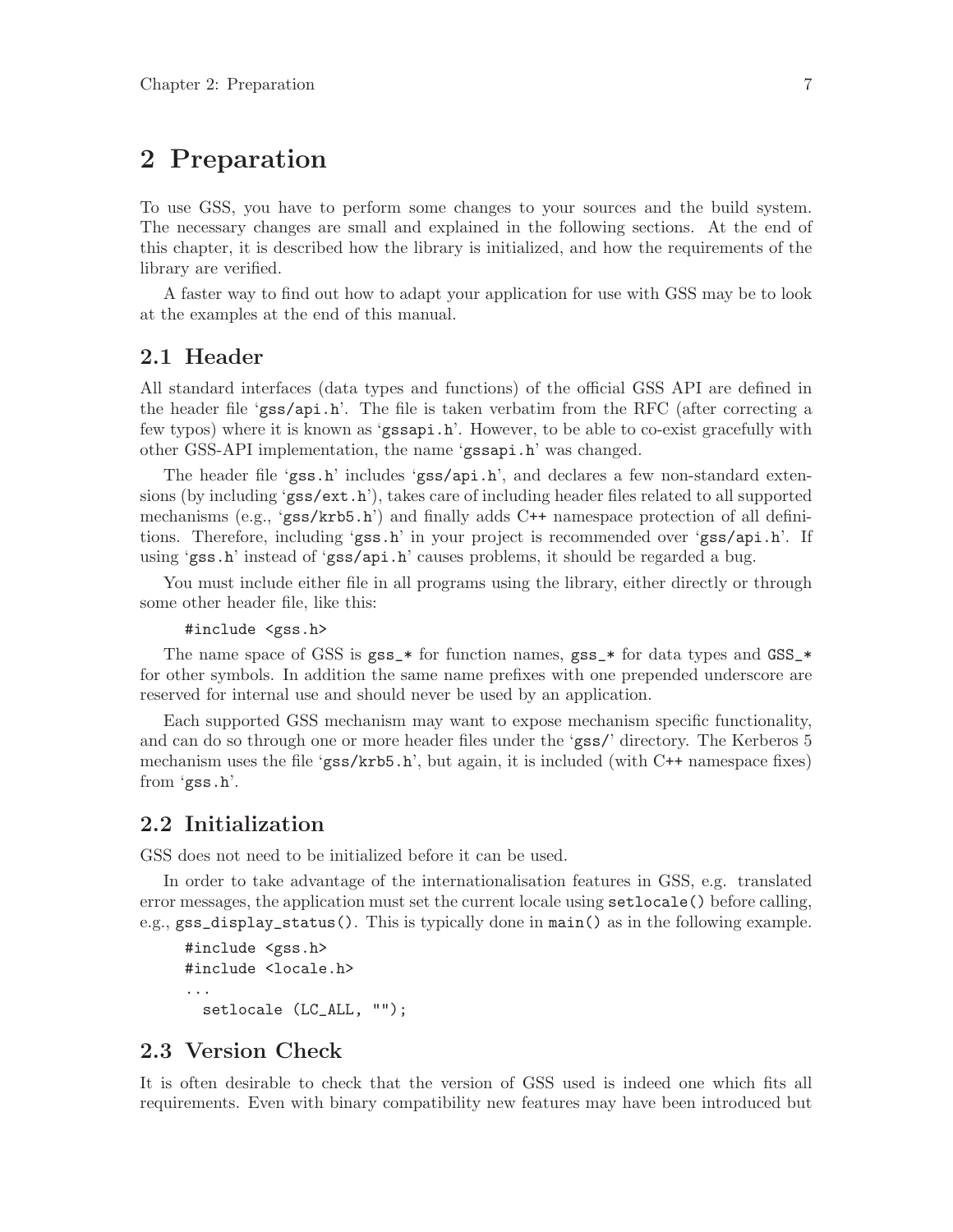<span id="page-11-0"></span>due to problem with the dynamic linker an old version is actually used. So you may want to check that the version is okay right after program startup. The function is called gss\_ check\_version() and is described formally in See [Chapter 4 \[Extended GSS API\], page 54.](#page-57-0)

The normal way to use the function is to put something similar to the following early in your main():

```
#include <gss.h>
...
  if (!gss_check_version (GSS_VERSION))
    {
      printf ("gss_check_version() failed:\n"
              "Header file incompatible with shared library.\n");
      exit(1);}
```
#### 2.4 Building the source

If you want to compile a source file that includes the 'gss.h' header file, you must make sure that the compiler can find it in the directory hierarchy. This is accomplished by adding the path to the directory in which the header file is located to the compilers include file search path (via the  $-1$  option).

However, the path to the include file is determined at the time the source is configured. To solve this problem, GSS uses the external package pkg-config that knows the path to the include file and other configuration options. The options that need to be added to the compiler invocation at compile time are output by the '--cflags' option to pkg-config gss. The following example shows how it can be used at the command line:

```
gcc -c foo.c 'pkg-config gss --cflags'
```
Adding the output of 'pkg-config gss --cflags' to the compilers command line will ensure that the compiler can find the 'gss.h' header file.

A similar problem occurs when linking the program with the library. Again, the compiler has to find the library files. For this to work, the path to the library files has to be added to the library search path (via the  $-L'$  option). For this, the option  $-$ -libs' to pkg-config gss can be used. For convenience, this option also outputs all other options that are required to link the program with the GSS libarary (for instance, the '-lshishi' option). The example shows how to link 'foo.o' with GSS into a program foo.

gcc -o foo foo.o 'pkg-config gss --libs'

Of course you can also combine both examples to a single command by specifying both options to pkg-config:

gcc -o foo foo.c 'pkg-config gss --cflags --libs'

# 2.5 Out of Memory handling

The GSS API does not have a standard error code for the out of memory error condition. Instead of adding a non-standard error code, this library has chosen to adopt a different strategy. The rationale for the strategy chosen is that out of memory handling happens in rare situations, but performing the out of memory error handling after many API function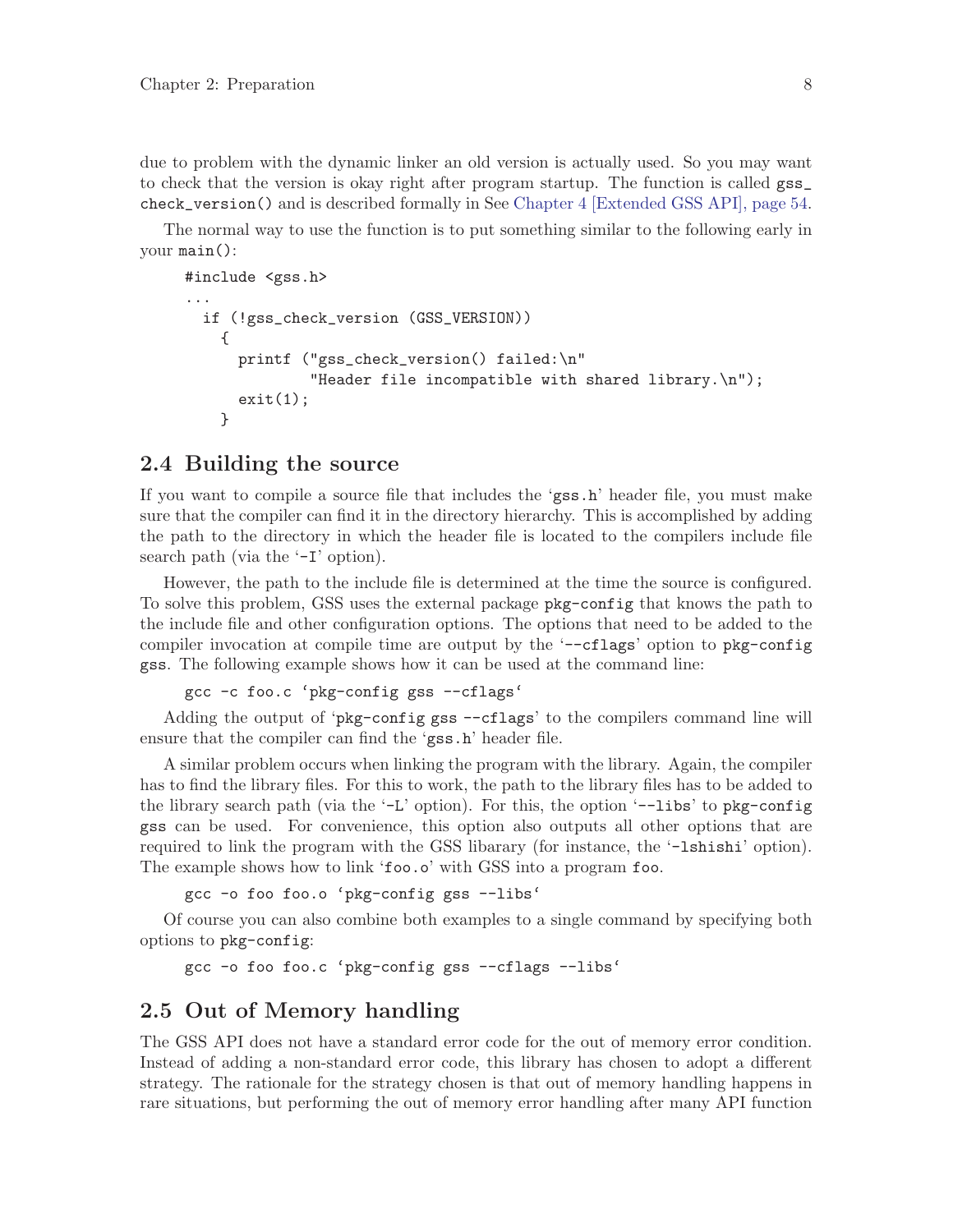invocations make source code harder to read. That may make it harder to spot more serious problems. The strategy chosen improve code readability and robustness.

For most applications, aborting the application with an error message when the out of memory situation occur is the best that can be wished for. This is how the library behaves by default.

However, we realize that some applications may not want to have the GSS library abort execution in any situation, or that the error message should go somewhere else than to stderr.

To meet this need, the GSS library support a callback function to let the application regain control, and perform its own cleanups, when an out of memory situation has occurred. The application can define a function and set the library variable gss\_alloc\_ fail\_function to that function. This could be implemented as follows.

```
#include <gss/ext.h>
```

```
...
void my_gss_alloc_failer (void)
{
      syslog (LOG_CRIT, "GSS library out of memory");
      exit (1);
}
...
int
main (int argc, char *argv[])
{
  ...
  gss_alloc_fail_function = my_gss_alloc_failer;
...
```
The GSS library will invoke gss\_alloc\_fail\_function if an out of memory error occurs. Note that after this all previously allocated GSS library variables are in an undefined state, so you must not use any previously allocated GSS variables again. You could discard all previous GSS variable and start from scratch, though. The hook is only intended to allow the application to log the situation in a special way. Of course, care must be taken to not allocate more memory, as that will likely also fail.

As can be seen, the callback is a global variable, and is thus not thread safe. It is assumed that if malloc fail in one thread, it likely do the same for all threads within the application.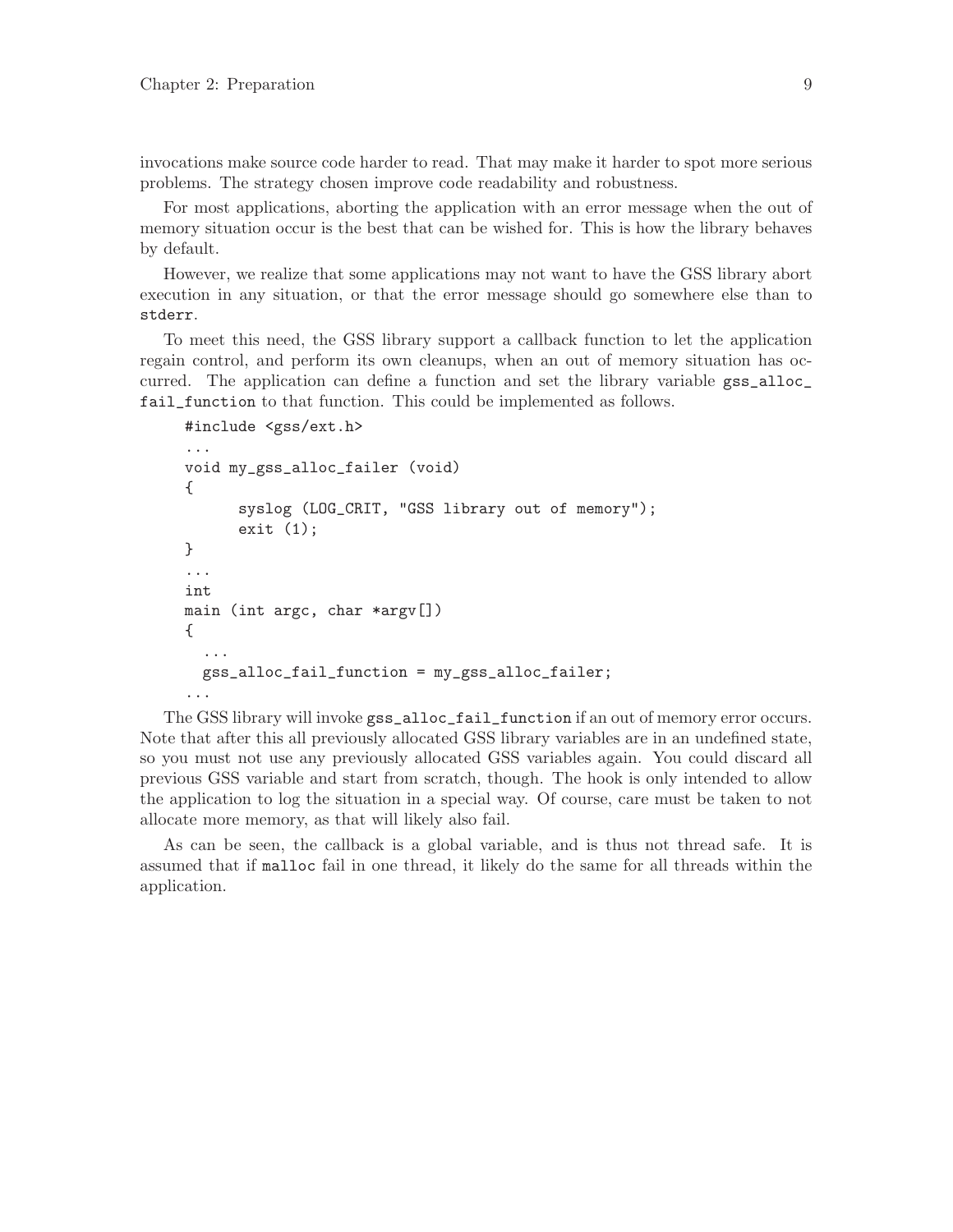# <span id="page-13-0"></span>3 Standard GSS API

# 3.1 Simple Data Types

The following conventions are used by the GSS-API C-language bindings:

# 3.1.1 Integer types

GSS-API uses the following integer data type:

OM\_uint32 32-bit unsigned integer

# 3.1.2 String and similar data

Many of the GSS-API routines take arguments and return values that describe contiguous octet-strings. All such data is passed between the GSS-API and the caller using the gss\_ buffer\_t data type. This data type is a pointer to a buffer descriptor, which consists of a length field that contains the total number of bytes in the datum, and a value field which contains a pointer to the actual datum:

```
typedef struct gss_buffer_desc_struct {
  size_t length;
   void *value;
} gss_buffer_desc, *gss_buffer_t;
```
Storage for data returned to the application by a GSS-API routine using the gss\_ buffer\_t conventions is allocated by the GSS-API routine. The application may free this storage by invoking the gss\_release\_buffer routine. Allocation of the gss\_buffer\_desc object is always the responsibility of the application; unused gss\_buffer\_desc objects may be initialized to the value GSS\_C\_EMPTY\_BUFFER.

# 3.1.2.1 Opaque data types

Certain multiple-word data items are considered opaque data types at the GSS-API, because their internal structure has no significance either to the GSS-API or to the caller. Examples of such opaque data types are the input token parameter to gss\_init\_sec\_context (which is opaque to the caller), and the input message parameter to  $\text{gss\_wrap}$  (which is opaque to the GSS-API). Opaque data is passed between the GSS-API and the application using the gss\_buffer\_t datatype.

#### 3.1.2.2 Character strings

Certain multiple-word data items may be regarded as simple ISO Latin-1 character strings. Examples are the printable strings passed to  $\text{gss}_\text{u}$  import name via the input name buffer parameter. Some GSS-API routines also return character strings. All such character strings are passed between the application and the GSS-API implementation using the gss\_buffer\_t datatype, which is a pointer to a gss\_buffer\_desc object.

When a gss\_buffer\_desc object describes a printable string, the length field of the gss\_buffer\_desc should only count printable characters within the string. In particular, a trailing NUL character should NOT be included in the length count, nor should either the GSS-API implementation or the application assume the presence of an uncounted trailing NUL.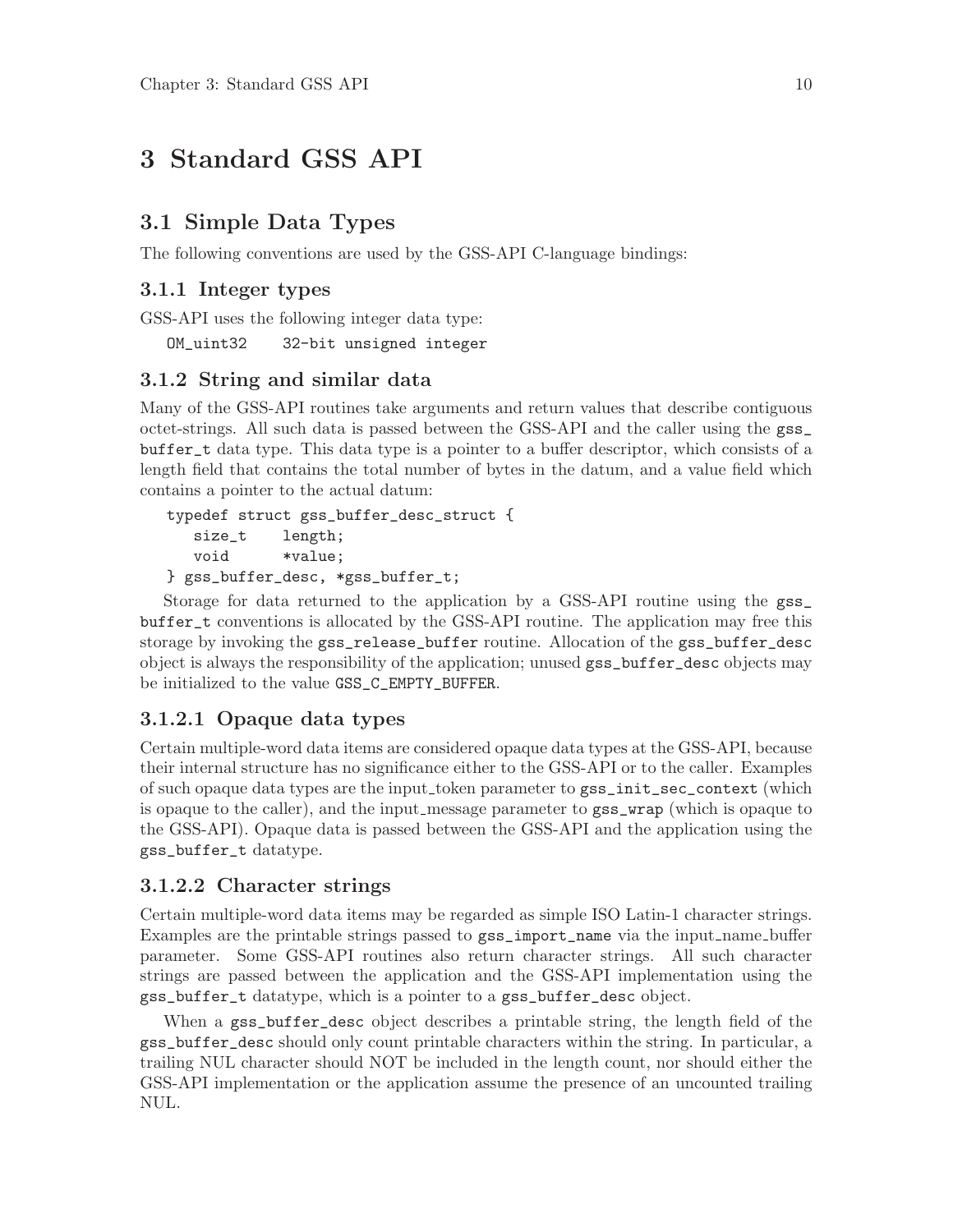#### <span id="page-14-1"></span><span id="page-14-0"></span>3.1.3 Object Identifiers

Certain GSS-API procedures take parameters of the type gss\_OID, or Object identifier. This is a type containing ISO-defined tree- structured values, and is used by the GSS-API caller to select an underlying security mechanism and to specify namespaces. A value of type gss\_OID has the following structure:

```
typedef struct gss_OID_desc_struct {
  OM_uint32 length;
   void *elements;
} gss_OID_desc, *gss_OID;
```
The elements field of this structure points to the first byte of an octet string containing the ASN.1 BER encoding of the value portion of the normal BER TLV encoding of the gss\_OID. The length field contains the number of bytes in this value. For example, the gss\_ OID value corresponding to  $iso(1)$  identified-organization(3) icd-ecma(12) membercompany(2) dec(1011) cryptoAlgorithms(7) DASS(5), meaning the DASS X.509 authentication mechanism, has a length field of 7 and an elements field pointing to seven octets containing the following octal values: 53,14,2,207,163,7,5. GSS-API implementations should provide constant gss\_OID values to allow applications to request any supported mechanism, although applications are encouraged on portability grounds to accept the default mechanism. gss\_OID values should also be provided to allow applications to specify particular name types (see section 3.10). Applications should treat gss\_OID\_desc values returned by GSS-API routines as read-only. In particular, the application should not attempt to deallocate them with free().

# 3.1.4 Object Identifier Sets

Certain GSS-API procedures take parameters of the type gss\_OID\_set. This type represents one or more object identifiers (see [\[Object Identifiers\], page 11](#page-14-1)). A gss\_OID\_set object has the following structure:

```
typedef struct gss_OID_set_desc_struct {
  size_t count;
  gss_OID elements;
} gss_OID_set_desc, *gss_OID_set;
```
The count field contains the number of OIDs within the set. The elements field is a pointer to an array of gss\_OID\_desc objects, each of which describes a single OID. gss\_ OID\_set values are used to name the available mechanisms supported by the GSS-API, to request the use of specific mechanisms, and to indicate which mechanisms a given credential supports.

All OID sets returned to the application by GSS-API are dynamic objects (the gss\_ OID\_set\_desc, the "elements" array of the set, and the "elements" array of each member OID are all dynamically allocated), and this storage must be deallocated by the application using the gss\_release\_oid\_set routine.

# 3.2 Complex Data Types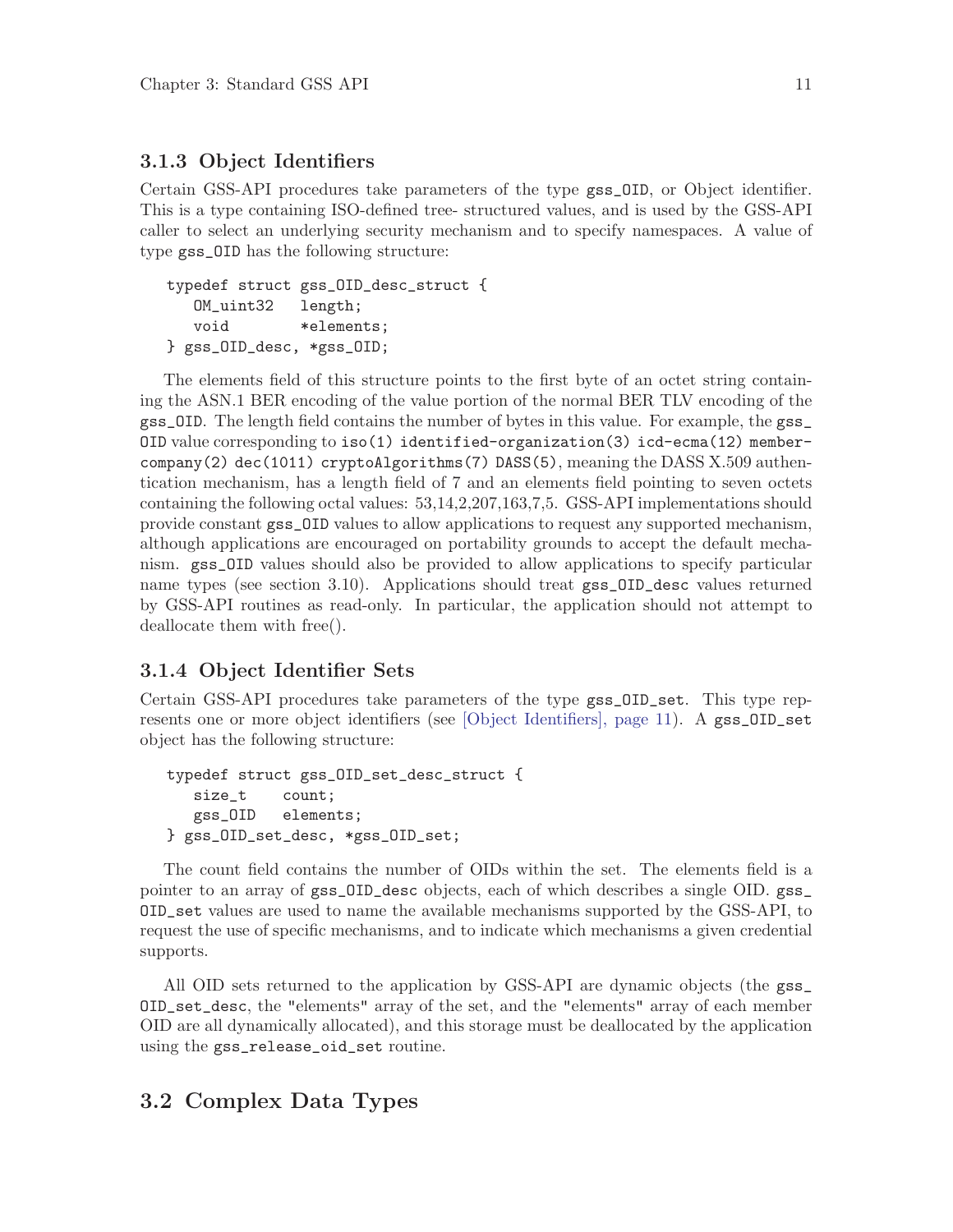#### <span id="page-15-0"></span>3.2.1 Credentials

A credential handle is a caller-opaque atomic datum that identifies a GSS-API credential data structure. It is represented by the caller- opaque type gss\_cred\_id\_t.

GSS-API credentials can contain mechanism-specific principal authentication data for multiple mechanisms. A GSS-API credential is composed of a set of credential-elements, each of which is applicable to a single mechanism. A credential may contain at most one credential-element for each supported mechanism. A credential-element identifies the data needed by a single mechanism to authenticate a single principal, and conceptually contains two credential-references that describe the actual mechanism-specific authentication data, one to be used by GSS-API for initiating contexts, and one to be used for accepting contexts. For mechanisms that do not distinguish between acceptor and initiator credentials, both references would point to the same underlying mechanism-specific authentication data.

Credentials describe a set of mechanism-specific principals, and give their holder the ability to act as any of those principals. All principal identities asserted by a single GSS-API credential should belong to the same entity, although enforcement of this property is an implementation-specific matter. The GSS-API does not make the actual credentials available to applications; instead a credential handle is used to identify a particular credential, held internally by GSS-API. The combination of GSS-API credential handle and mechanism identifies the principal whose identity will be asserted by the credential when used with that mechanism.

The gss\_init\_sec\_context and gss\_accept\_sec\_context routines allow the value GSS\_C\_NO\_CREDENTIAL to be specified as their credential handle parameter. This special credential-handle indicates a desire by the application to act as a default principal.

#### 3.2.2 Contexts

The gss\_ctx\_id\_t data type contains a caller-opaque atomic value that identifies one end of a GSS-API security context.

The security context holds state information about each end of a peer communication, including cryptographic state information.

#### 3.2.3 Authentication tokens

A token is a caller-opaque type that GSS-API uses to maintain synchronization between the context data structures at each end of a GSS-API security context. The token is a cryptographically protected octet-string, generated by the underlying mechanism at one end of a GSS-API security context for use by the peer mechanism at the other end. Encapsulation (if required) and transfer of the token are the responsibility of the peer applications. A token is passed between the GSS-API and the application using the gss\_buffer\_t conventions.

#### 3.2.4 Interprocess tokens

Certain GSS-API routines are intended to transfer data between processes in multi-process programs. These routines use a caller-opaque octet-string, generated by the GSS-API in one process for use by the GSS-API in another process. The calling application is responsible for transferring such tokens between processes in an OS-specific manner. Note that, while GSS-API implementors are encouraged to avoid placing sensitive information within interprocess tokens, or to cryptographically protect them, many implementations will be unable to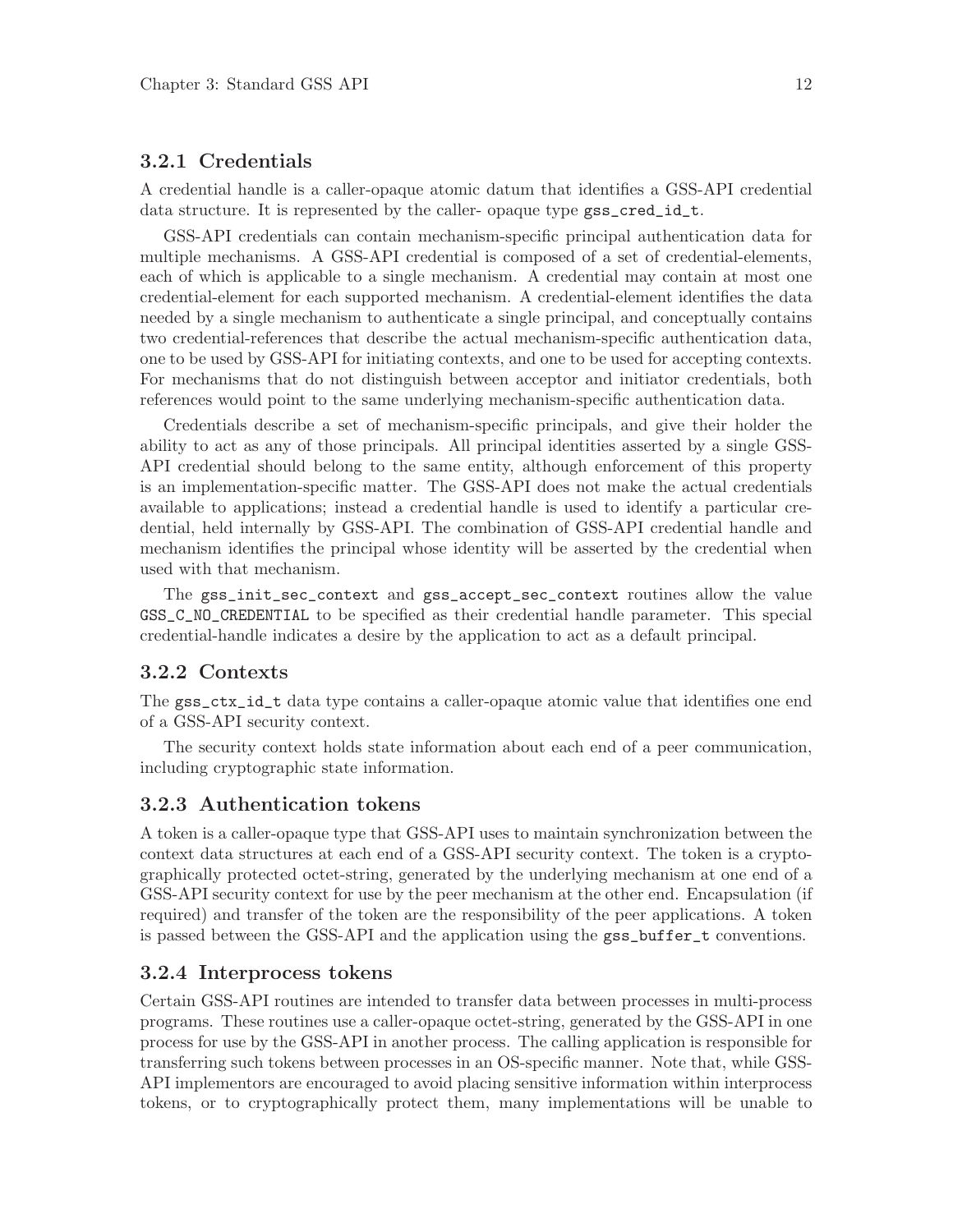<span id="page-16-0"></span>avoid placing key material or other sensitive data within them. It is the application's responsibility to ensure that interprocess tokens are protected in transit, and transferred only to processes that are trustworthy. An interprocess token is passed between the GSS-API and the application using the  $\texttt{gss\_buffer\_t}$  conventions.

#### 3.2.5 Names

A name is used to identify a person or entity. GSS-API authenticates the relationship between a name and the entity claiming the name.

Since different authentication mechanisms may employ different namespaces for identifying their principals, GSSAPI's naming support is necessarily complex in multi-mechanism environments (or even in some single-mechanism environments where the underlying mechanism supports multiple namespaces).

Two distinct representations are defined for names:

• An internal form. This is the GSS-API "native" format for names, represented by the implementation-specific gss\_name\_t type. It is opaque to GSS-API callers. A single gss\_name\_t object may contain multiple names from different namespaces, but all names should refer to the same entity. An example of such an internal name would be the name returned from a call to the gss\_inquire\_cred routine, when applied to a credential containing credential elements for multiple authentication mechanisms employing different namespaces. This gss\_name\_t object will contain a distinct name for the entity for each authentication mechanism.

For GSS-API implementations supporting multiple namespaces, objects of type gss\_ name\_t must contain sufficient information to determine the namespace to which each primitive name belongs.

• Mechanism-specific contiguous octet-string forms. A format capable of containing a single name (from a single namespace). Contiguous string names are always accompanied by an object identifier specifying the namespace to which the name belongs, and their format is dependent on the authentication mechanism that employs the name. Many, but not all, contiguous string names will be printable, and may therefore be used by GSS-API applications for communication with their users.

Routines (gss\_import\_name and gss\_display\_name) are provided to convert names between contiguous string representations and the internal gss\_name\_t type. gss\_import\_ name may support multiple syntaxes for each supported namespace, allowing users the freedom to choose a preferred name representation. gss\_display\_name should use an implementation-chosen printable syntax for each supported name-type.

If an application calls gss\_display\_name, passing the internal name resulting from a call to gss\_import\_name, there is no guarantee the the resulting contiguous string name will be the same as the original imported string name. Nor do name-space identifiers necessarily survive unchanged after a journey through the internal name-form. An example of this might be a mechanism that authenticates X.500 names, but provides an algorithmic mapping of Internet DNS names into X.500. That mechanism's implementation of gss\_ import\_name might, when presented with a DNS name, generate an internal name that contained both the original DNS name and the equivalent X.500 name. Alternatively, it might only store the X.500 name. In the latter case, gss\_display\_name would most likely generate a printable X.500 name, rather than the original DNS name.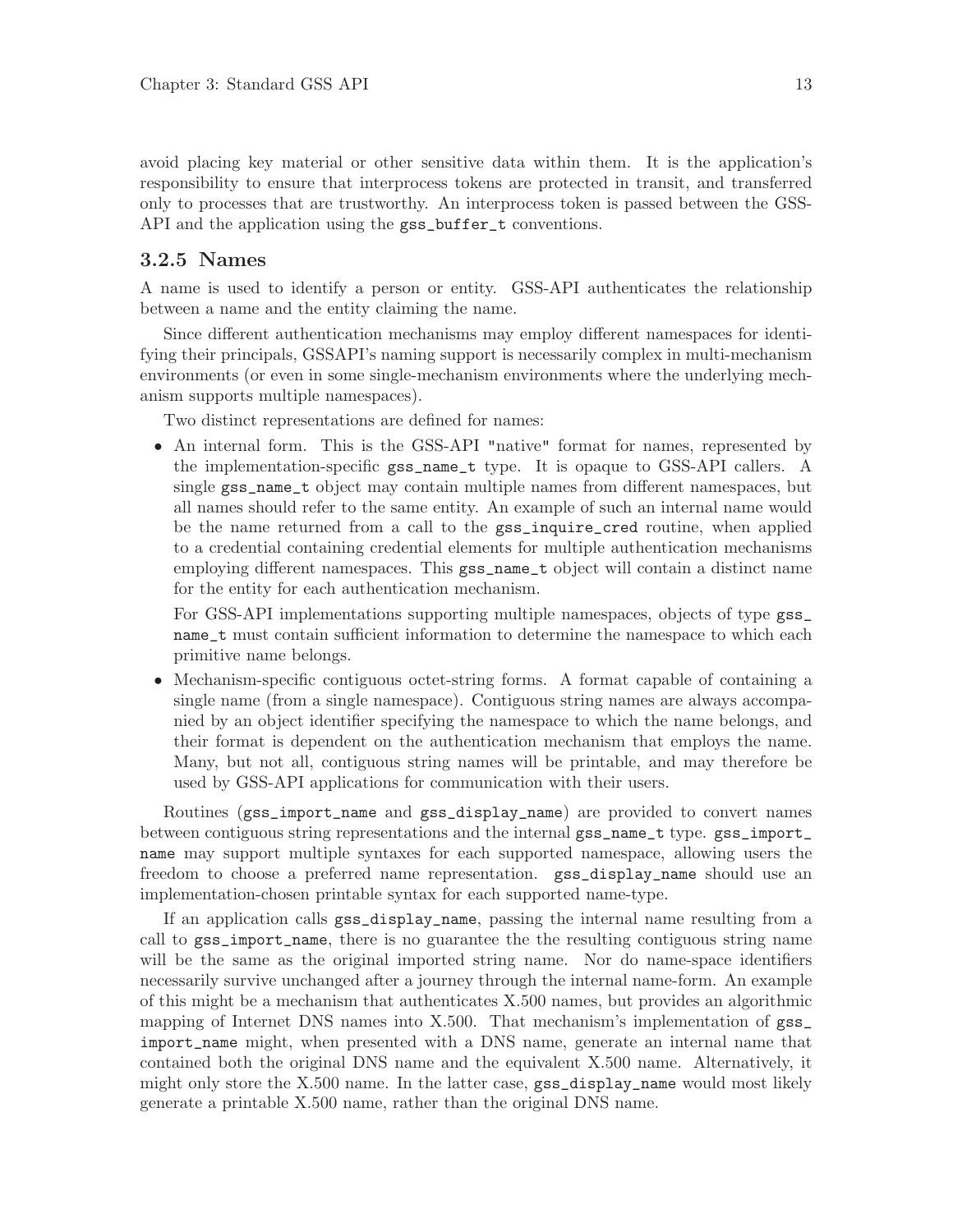<span id="page-17-0"></span>The process of authentication delivers to the context acceptor an internal name. Since this name has been authenticated by a single mechanism, it contains only a single name (even if the internal name presented by the context initiator to gss\_init\_sec\_context had multiple components). Such names are termed internal mechanism names, or "MN"s and the names emitted by gss\_accept\_sec\_context are always of this type. Since some applications may require MNs without wanting to incur the overhead of an authentication operation, a second function, gss\_canonicalize\_name, is provided to convert a general internal name into an MN.

Comparison of internal-form names may be accomplished via the gss\_compare\_name routine, which returns true if the two names being compared refer to the same entity. This removes the need for the application program to understand the syntaxes of the various printable names that a given GSS-API implementation may support. Since GSS-API assumes that all primitive names contained within a given internal name refer to the same entity, gss\_compare\_name can return true if the two names have at least one primitive name in common. If the implementation embodies knowledge of equivalence relationships between names taken from different namespaces, this knowledge may also allow successful comparison of internal names containing no overlapping primitive elements.

When used in large access control lists, the overhead of invoking  $\texttt{gss}_i$  import name and gss\_compare\_name on each name from the ACL may be prohibitive. As an alternative way of supporting this case, GSS-API defines a special form of the contiguous string name which may be compared directly (e.g. with memcmp()). Contiguous names suitable for comparison are generated by the gss\_export\_name routine, which requires an MN as input. Exported names may be re- imported by the gss\_import\_name routine, and the resulting internal name will also be an MN. The gss\_OID constant GSS\_C\_NT\_EXPORT\_NAME indentifies the "export name" type, and the value of this constant is given in Appendix A. Structurally, an exported name object consists of a header containing an OID identifying the mechanism that authenticated the name, and a trailer containing the name itself, where the syntax of the trailer is defined by the individual mechanism specification. The precise format of an export name is defined in the language-independent GSS-API specification [GSSAPI].

Note that the results obtained by using gss\_compare\_name will in general be different from those obtained by invoking gss\_canonicalize\_name and gss\_export\_name, and then comparing the exported names. The first series of operation determines whether two (unauthenticated) names identify the same principal; the second whether a particular mechanism would authenticate them as the same principal. These two operations will in general give the same results only for MNs.

The gss\_name\_t datatype should be implemented as a pointer type. To allow the compiler to aid the application programmer by performing type-checking, the use of (void \*) is discouraged. A pointer to an implementation-defined type is the preferred choice.

Storage is allocated by routines that return gss\_name\_t values. A procedure, gss\_ release\_name, is provided to free storage associated with an internal-form name.

#### 3.2.6 Channel Bindings

GSS-API supports the use of user-specified tags to identify a given context to the peer application. These tags are intended to be used to identify the particular communications channel that carries the context. Channel bindings are communicated to the GSS-API using the following structure: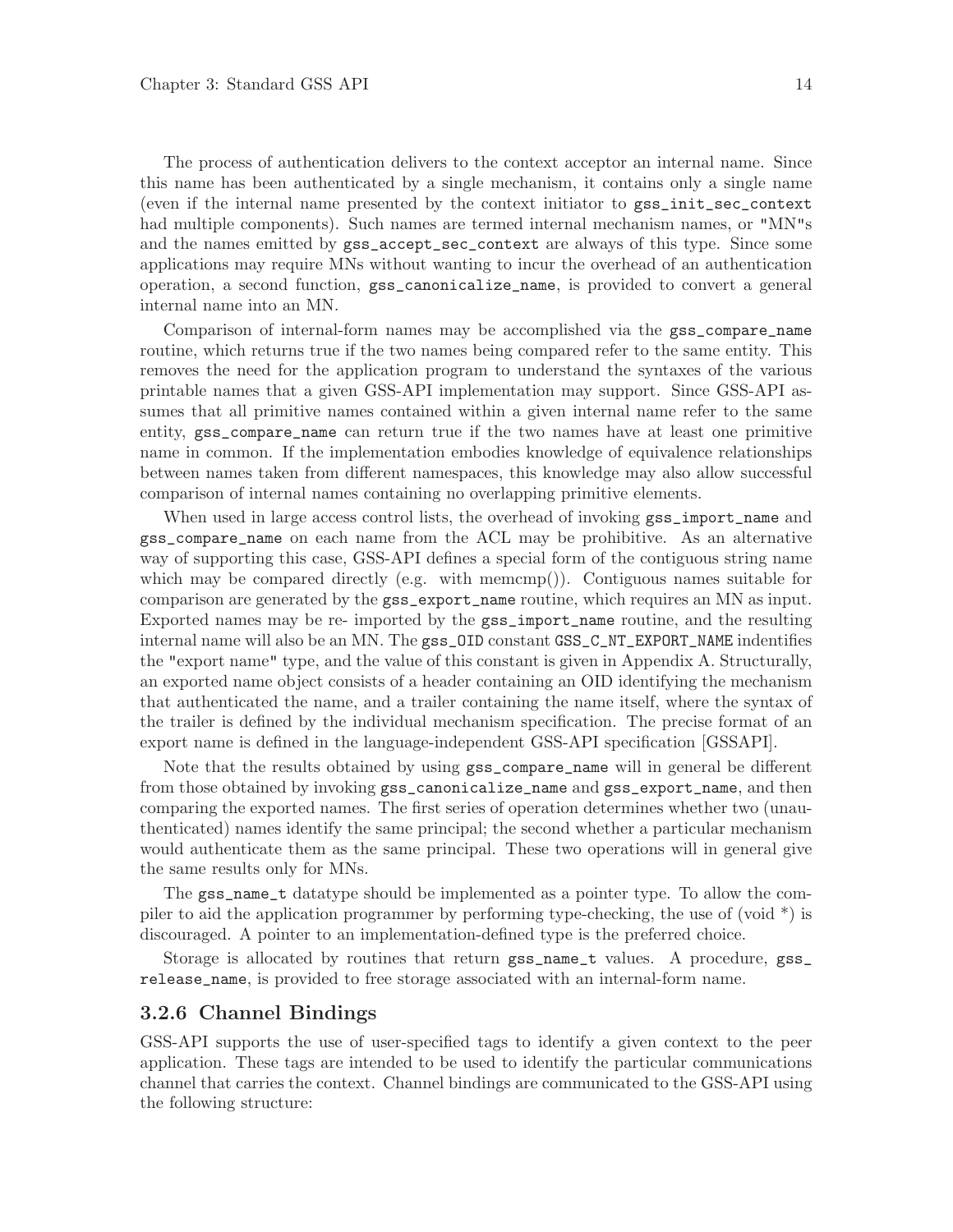```
typedef struct gss_channel_bindings_struct {
   OM_uint32 initiator_addrtype;
   gss_buffer_desc initiator_address;
   OM_uint32 acceptor_addrtype;
   gss_buffer_desc acceptor_address;
   gss_buffer_desc application_data;
} *gss_channel_bindings_t;
```
The initiator addrtype and acceptor addrtype fields denote the type of addresses contained in the initiator address and acceptor address buffers. The address type should be one of the following:

| GSS_C_AF_UNSPEC               | Unspecified address type                 |
|-------------------------------|------------------------------------------|
| GSS_C_AF_LOCAL                | Host-local address type                  |
| GSS_C_AF_INET                 | Internet address type (e.g. IP)          |
| GSS_C_AF_IMPLINK              | ARPAnet IMP address type                 |
| GSS_C_AF_PUP                  | pup protocols (eg BSP) address type      |
| GSS_C_AF_CHAOS                | MIT CHAOS protocol address type          |
| GSS_C_AF_NS                   | XEROX NS address type                    |
| GSS_C_AF_NBS                  | nbs address type                         |
| GSS_C_AF_ECMA                 | ECMA address type                        |
| GSS_C_AF_DATAKIT              | datakit protocols address type           |
| GSS_C_AF_CCITT                | CCITT protocols                          |
| GSS_C_AF_SNA                  | IBM SNA address type                     |
| $\texttt{GSS\_C\_AF\_DECnet}$ | DECnet address type                      |
| GSS_C_AF_DLI                  | Direct data link interface address type  |
| $\texttt{GSS\_C\_AF\_LAT}$    | LAT address type                         |
| GSS_C_AF_HYLINK               | NSC Hyperchannel address type            |
| GSS_C_AF_APPLETALK            | AppleTalk address type                   |
| GSS_C_AF_BSC                  | BISYNC 2780/3780 address type            |
| $\texttt{GSS\_C\_AF\_DSS}$    | Distributed system services address type |
|                               |                                          |
| GSS_C_AF_X25                  | X.25                                     |
| GSS_C_AF_NULLADDR             | No address specified                     |

Note that these symbols name address families rather than specific addressing formats. For address families that contain several alternative address forms, the initiator address and acceptor address fields must contain sufficient information to determine which address form is used. When not otherwise specified, addresses should be specified in network byte-order (that is, native byte-ordering for the address family).

Conceptually, the GSS-API concatenates the initiator addrtype, initiator address, acceptor addrtype, acceptor address and application data to form an octet string. The mechanism calculates a MIC over this octet string, and binds the MIC to the context establishment token emitted by gss\_init\_sec\_context. The same bindings are presented by the context acceptor to gss\_accept\_sec\_context, and a MIC is calculated in the same way. The calculated MIC is compared with that found in the token, and if the MICs differ, gss\_accept\_sec\_context will return a GSS\_S\_BAD\_BINDINGS error, and the context will not be established. Some mechanisms may include the actual channel binding data in the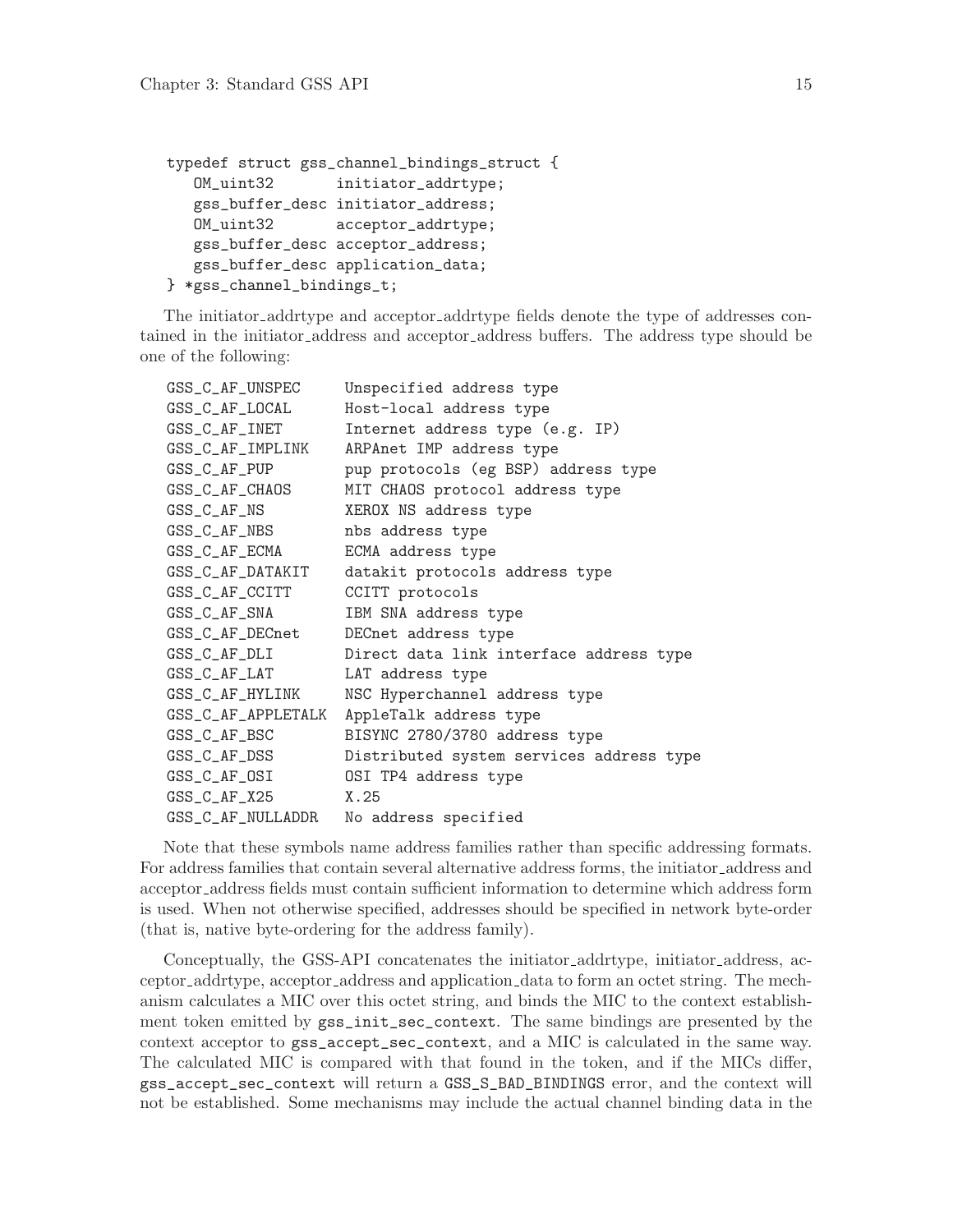<span id="page-19-0"></span>token (rather than just a MIC); applications should therefore not use confidential data as channel-binding components.

Individual mechanisms may impose additional constraints on addresses and address types that may appear in channel bindings. For example, a mechanism may verify that the initiator address field of the channel bindings presented to gss\_init\_sec\_context contains the correct network address of the host system. Portable applications should therefore ensure that they either provide correct information for the address fields, or omit addressing information, specifying GSS\_C\_AF\_NULLADDR as the address-types.

# 3.3 Optional Parameters

Various parameters are described as optional. This means that they follow a convention whereby a default value may be requested. The following conventions are used for omitted parameters. These conventions apply only to those parameters that are explicitly documented as optional.

- gss\_buffer\_t types. Specify GSS\_C\_NO\_BUFFER as a value. For an input parameter this signifies that default behavior is requested, while for an output parameter it indicates that the information that would be returned via the parameter is not required by the application.
- Integer types (input). Individual parameter documentation lists values to be used to indicate default actions.
- Integer types (output). Specify NULL as the value for the pointer.
- Pointer types. Specify NULL as the value.
- Object IDs. Specify GSS\_C\_NO\_OID as the value.
- Object ID Sets. Specify GSS\_C\_NO\_OID\_SET as the value.
- Channel Bindings. Specify GSS\_C\_NO\_CHANNEL\_BINDINGS to indicate that channel bindings are not to be used.

# 3.4 Error Handling

Every GSS-API routine returns two distinct values to report status information to the caller: GSS status codes and Mechanism status codes.

#### 3.4.1 GSS status codes

GSS-API routines return GSS status codes as their OM\_uint32 function value. These codes indicate errors that are independent of the underlying mechanism(s) used to provide the security service. The errors that can be indicated via a GSS status code are either generic API routine errors (errors that are defined in the GSS-API specification) or calling errors (errors that are specific to these language bindings).

A GSS status code can indicate a single fatal generic API error from the routine and a single calling error. In addition, supplementary status information may be indicated via the setting of bits in the supplementary info field of a GSS status code.

These errors are encoded into the 32-bit GSS status code as follows:

| м |  |
|---|--|
|   |  |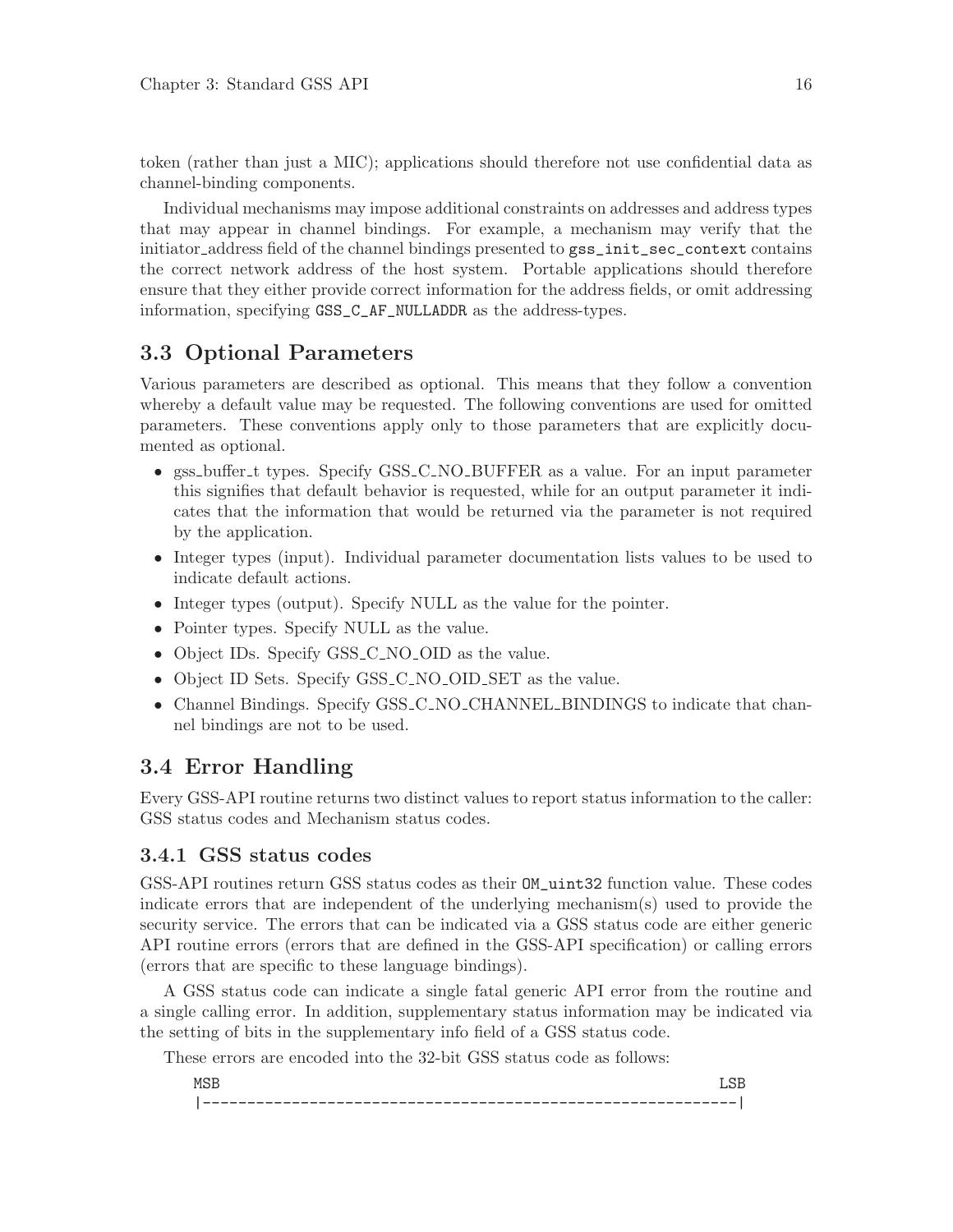|        | Calling Error   Routine Error |       |  |       | Supplementary Info |  |
|--------|-------------------------------|-------|--|-------|--------------------|--|
|        |                               |       |  |       |                    |  |
| Bit 31 |                               | 24 23 |  | 16 15 |                    |  |

Hence if a GSS-API routine returns a GSS status code whose upper 16 bits contain a non-zero value, the call failed. If the calling error field is non-zero, the invoking application's call of the routine was erroneous. Calling errors are defined in table 3-1. If the routine error field is non-zero, the routine failed for one of the routine- specific reasons listed below in table 3-2. Whether or not the upper 16 bits indicate a failure or a success, the routine may indicate additional information by setting bits in the supplementary info field of the status code. The meaning of individual bits is listed below in table 3-3.

Table 3-1 Calling Errors

| Name                                  |  |                | Value in field | Meaning                                                                                        |
|---------------------------------------|--|----------------|----------------|------------------------------------------------------------------------------------------------|
| $---$<br>GSS_S_CALL_INACCESSIBLE_READ |  | $\mathbf{1}$   |                | A required input parameter<br>could not be read                                                |
| GSS_S_CALL_INACCESSIBLE_WRITE 2       |  |                |                | A required output parameter<br>could not be written.                                           |
| GSS_S_CALL_BAD_STRUCTURE              |  | 3              |                | A parameter was malformed                                                                      |
| Table 3-2 Routine Errors              |  |                |                |                                                                                                |
| Name<br>$---$                         |  |                | Value in field | Meaning                                                                                        |
| GSS_S_BAD_MECH                        |  | 1              |                | An unsupported mechanism<br>was requested                                                      |
| GSS_S_BAD_NAME                        |  | $\overline{2}$ |                | An invalid name was<br>supplied                                                                |
| GSS_S_BAD_NAMETYPE                    |  | 3              |                | A supplied name was of an<br>unsupported type                                                  |
| GSS_S_BAD_BINDINGS                    |  | 4              |                | Incorrect channel bindings<br>were supplied                                                    |
| GSS_S_BAD_STATUS                      |  |                |                | An invalid status code was<br>supplied                                                         |
| GSS_S_BAD_MIC GSS_S_BAD_SIG           |  | 6              |                | A token had an invalid MIC                                                                     |
| GSS_S_NO_CRED                         |  | $\overline{7}$ |                | No credentials were<br>supplied, or the<br>credentials were<br>unavailable or<br>inaccessible. |
| GSS_S_NO_CONTEXT                      |  | 8              |                | No context has been<br>established                                                             |
| GSS_S_DEFECTIVE_TOKEN                 |  | 9              |                | A token was invalid                                                                            |
| GSS_S_DEFECTIVE_CREDENTIAL            |  | 10             |                | A credential was invalid                                                                       |
| GSS_S_CREDENTIALS_EXPIRED             |  |                |                | The referenced credentials<br>have expired                                                     |
| GSS_S_CONTEXT_EXPIRED                 |  |                |                | The context has expired                                                                        |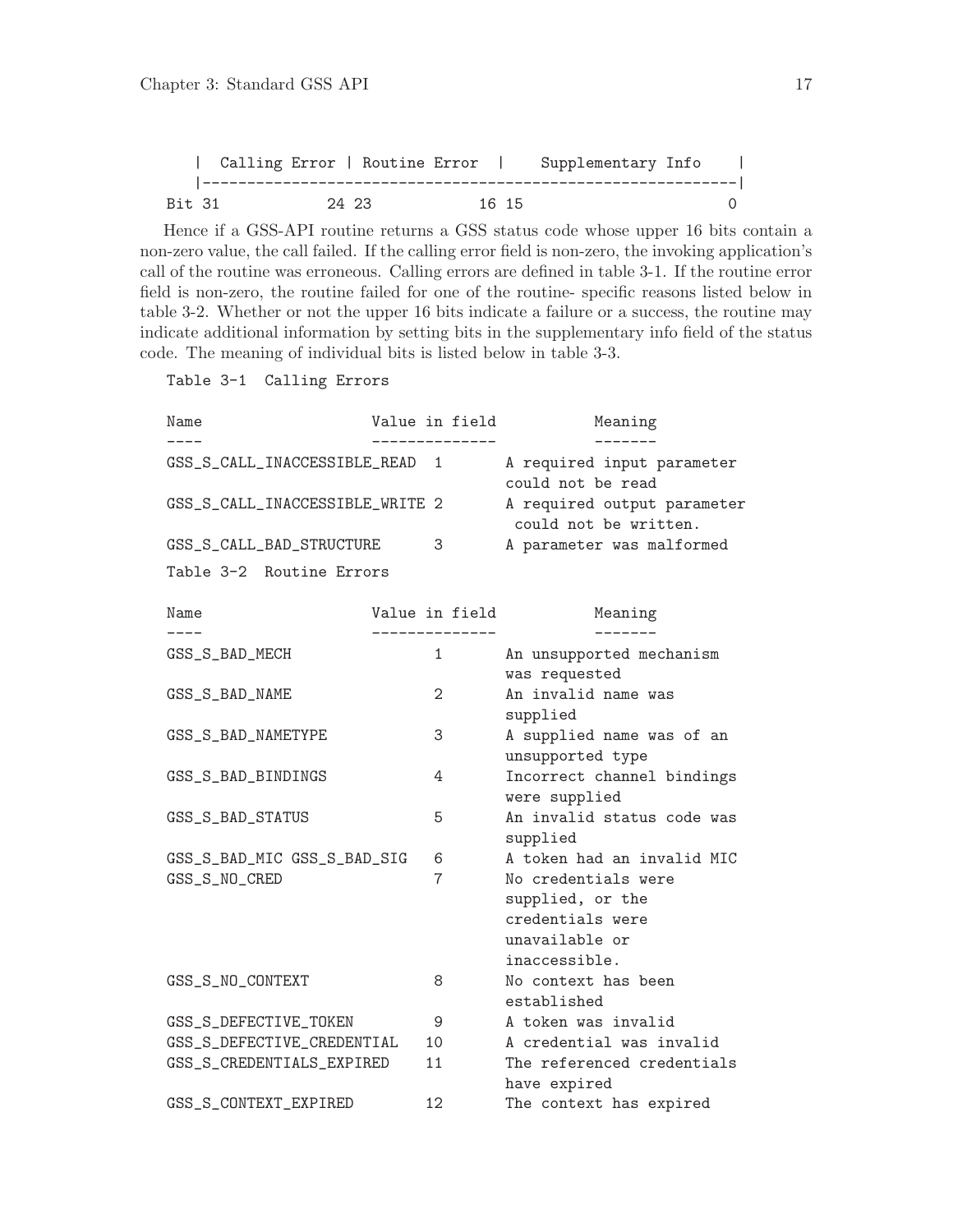| GSS_S_FAILURE           | 13 | Miscellaneous failure (see<br>text)                             |
|-------------------------|----|-----------------------------------------------------------------|
| GSS_S_BAD_QOP           | 14 | The quality-of-protection<br>requested could not be<br>provided |
| GSS_S_UNAUTHORIZED      | 15 | The operation is forbidden<br>by local security policy          |
| GSS_S_UNAVAILABLE       | 16 | The operation or option is<br>unavailable                       |
| GSS_S_DUPLICATE_ELEMENT | 17 | The requested credential<br>element already exists              |
| GSS_S_NAME_NOT_MN       | 18 | The provided name was not a<br>mechanism name                   |

Table 3-3 Supplementary Status Bits

| Name                  | Bit Number | Meaning                                                                                                                                                                                          |
|-----------------------|------------|--------------------------------------------------------------------------------------------------------------------------------------------------------------------------------------------------|
| GSS_S_CONTINUE_NEEDED | 0 (LSB)    | Returned only by<br>gss_init_sec_context or<br>gss_accept_sec_context. The<br>routine must be called again<br>to complete its function.<br>See routine documentation for<br>detailed description |
| GSS_S_DUPLICATE_TOKEN | 1          | The token was a duplicate of<br>an earlier token                                                                                                                                                 |
| GSS_S_OLD_TOKEN       | 2          | The token's validity period<br>has expired                                                                                                                                                       |
| GSS_S_UNSEQ_TOKEN     | 3          | A later token has already been<br>processed                                                                                                                                                      |
| GSS_S_GAP_TOKEN       | 4          | An expected per-message token<br>was not received                                                                                                                                                |

The routine documentation also uses the name GSS S COMPLETE, which is a zero value, to indicate an absence of any API errors or supplementary information bits.

All GSS\_S\_xxx symbols equate to complete  $OM\_uint32$  status codes, rather than to bitfield values. For example, the actual value of the symbol GSS\_S\_BAD\_NAMETYPE (value 3 in the routine error field) is 3<<16. The macros GSS\_CALLING\_ERROR, GSS\_ROUTINE\_ ERROR and GSS\_SUPPLEMENTARY\_INFO are provided, each of which takes a GSS status code and removes all but the relevant field. For example, the value obtained by applying GSS\_ ROUTINE\_ERROR to a status code removes the calling errors and supplementary info fields, leaving only the routine errors field. The values delivered by these macros may be directly compared with a GSS\_S\_xxx symbol of the appropriate type. The macro GSS\_ERROR is also provided, which when applied to a GSS status code returns a non-zero value if the status code indicated a calling or routine error, and a zero value otherwise. All macros defined by GSS-API evaluate their argument(s) exactly once.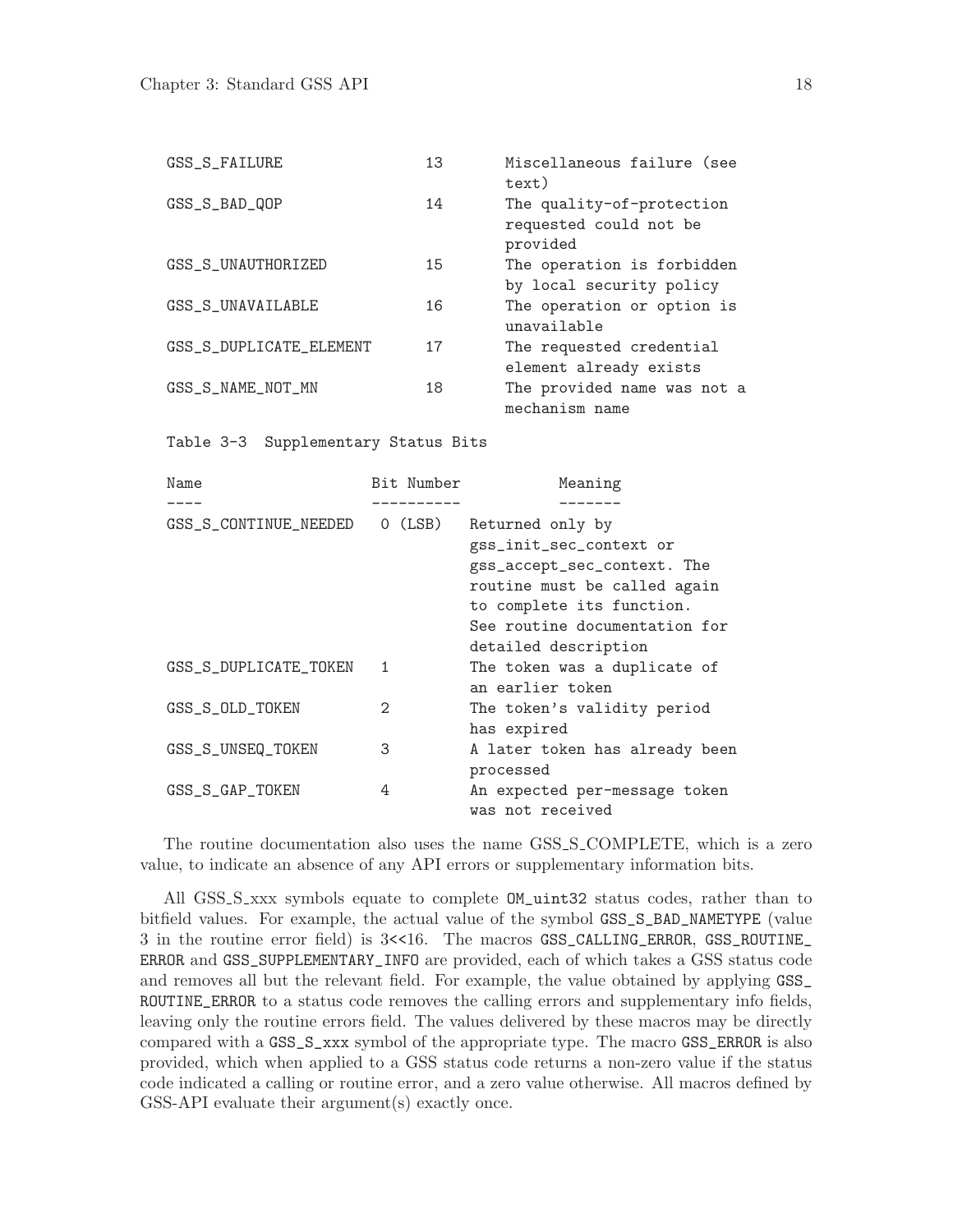<span id="page-22-0"></span>A GSS-API implementation may choose to signal calling errors in a platform-specific manner instead of, or in addition to the routine value; routine errors and supplementary info should be returned via major status values only.

The GSS major status code GSS\_S\_FAILURE is used to indicate that the underlying mechanism detected an error for which no specific GSS status code is defined. The mechanismspecific status code will provide more details about the error.

In addition to the explicit major status codes for each API function, the code GSS\_S\_FAILURE may be returned by any routine, indicating an implementation-specific or mechanism-specific error condition, further details of which are reported via the minor\_status parameter.

#### 3.4.2 Mechanism-specific status codes

GSS-API routines return a minor status parameter, which is used to indicate specialized errors from the underlying security mechanism. This parameter may contain a single mechanism-specific error, indicated by a OM\_uint32 value.

The minor status parameter will always be set by a GSS-API routine, even if it returns a calling error or one of the generic API errors indicated above as fatal, although most other output parameters may remain unset in such cases. However, output parameters that are expected to return pointers to storage allocated by a routine must always be set by the routine, even in the event of an error, although in such cases the GSS-API routine may elect to set the returned parameter value to NULL to indicate that no storage was actually allocated. Any length field associated with such pointers (as in a gss\_buffer\_ desc structure) should also be set to zero in such cases.

# 3.5 Credential Management

GSS-API Credential-management Routines

|                                                                                                                                                                                                                                                                                                 | Routine                  | Function                                                            |
|-------------------------------------------------------------------------------------------------------------------------------------------------------------------------------------------------------------------------------------------------------------------------------------------------|--------------------------|---------------------------------------------------------------------|
|                                                                                                                                                                                                                                                                                                 |                          |                                                                     |
|                                                                                                                                                                                                                                                                                                 | gss_acquire_cred         | Assume a global identity; Obtain<br>a GSS-API credential handle for |
|                                                                                                                                                                                                                                                                                                 | gss_add_cred             | pre-existing credentials.<br>Construct credentials                  |
|                                                                                                                                                                                                                                                                                                 | gss_inquire_cred         | incrementally.<br>Obtain information about a<br>credential.         |
|                                                                                                                                                                                                                                                                                                 | gss_inquire_cred_by_mech | Obtain per-mechanism information<br>about a credential.             |
|                                                                                                                                                                                                                                                                                                 | gss_release_cred         | Discard a credential handle.                                        |
| $OM\_uint32$ gss_acquire_cred $(OM\_uint32$ * minor_status, $const$<br>Function<br>$gss_name_t$ desired_name, $OM_$ uint $32$ time_req, const $gss_$ -OID_set<br>desired_mechs, gss_cred_usage_t cred_usage, gss_cred_id_t *<br>output_cred_handle, gss_OID_set $*$ actual_mechs, OM_uint32 $*$ |                          |                                                                     |

```
time_rec)
```
minor\_status: (integer, modify) Mechanism specific status code.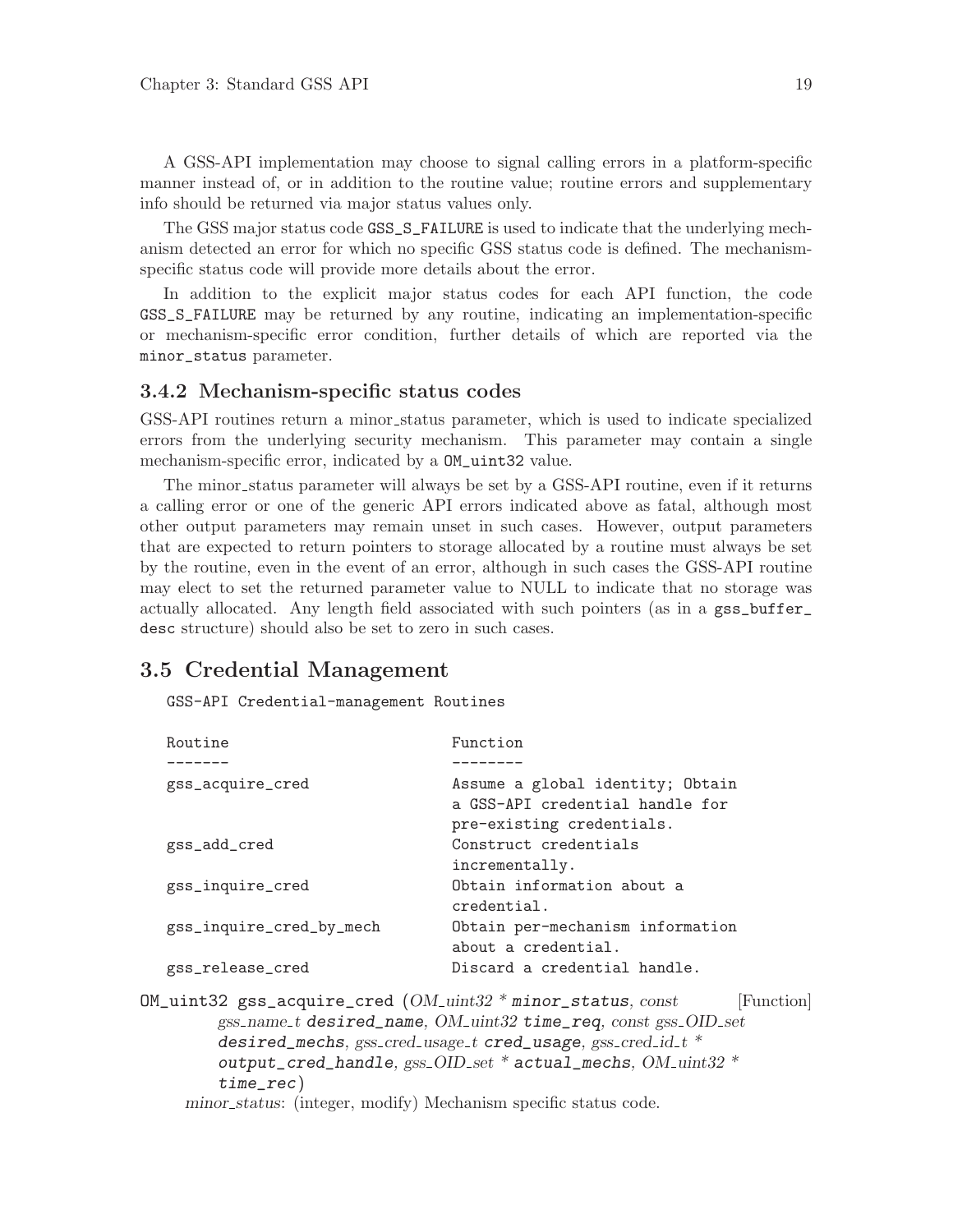desired name: (gss\_name\_t, read) Name of principal whose credential should be acquired.

time req: (Integer, read, optional) Number of seconds that credentials should remain valid. Specify GSS C INDEFINITE to request that the credentials have the maximum permitted lifetime.

desired mechs: (Set of Object IDs, read, optional) Set of underlying security mechanisms that may be used. GSS C NO OID SET may be used to obtain an implementation-specific default.

cred usage: (gss cred usage t, read) GSS C BOTH - Credentials may be used either to initiate or accept security contexts. GSS C INITIATE - Credentials will only be used to initiate security contexts. GSS C ACCEPT - Credentials will only be used to accept security contexts.

output cred handle: (gss cred id t, modify) The returned credential handle. Resources associated with this credential handle must be released by the application after use with a call to gss\_release\_cred().

actual mechs: (Set of Object IDs, modify, optional) The set of mechanisms for which the credential is valid. Storage associated with the returned OID-set must be released by the application after use with a call to gss release oid set(). Specify NULL if not required.

time rec: (Integer, modify, optional) Actual number of seconds for which the returned credentials will remain valid. If the implementation does not support expiration of credentials, the value GSS C INDEFINITE will be returned. Specify NULL if not required.

Allows an application to acquire a handle for a pre-existing credential by name. GSS-API implementations must impose a local access-control policy on callers of this routine to prevent unauthorized callers from acquiring credentials to which they are not entitled. This routine is not intended to provide a "login to the network" function, as such a function would involve the creation of new credentials rather than merely acquiring a handle to existing credentials. Such functions, if required, should be defined in implementation-specific extensions to the API.

If desired name is GSS C NO NAME, the call is interpreted as a request for a credential handle that will invoke default behavior when passed to gss\_init\_sec\_context() (if cred usage is GSS C INITIATE or GSS C BOTH) or gss accept sec context() (if cred usage is GSS C ACCEPT or GSS C BOTH).

Mechanisms should honor the desired mechs parameter, and return a credential that is suitable to use only with the requested mechanisms. An exception to this is the case where one underlying credential element can be shared by multiple mechanisms; in this case it is permissible for an implementation to indicate all mechanisms with which the credential element may be used. If desired mechs is an empty set, behavior is undefined.

This routine is expected to be used primarily by context acceptors, since implementations are likely to provide mechanism-specific ways of obtaining GSS-API initiator credentials from the system login process. Some implementations may therefore not support the acquisition of GSS\_C\_INITIATE or GSS\_C\_BOTH credentials via gss acquire cred for any name other than GSS C NO NAME, or a name produced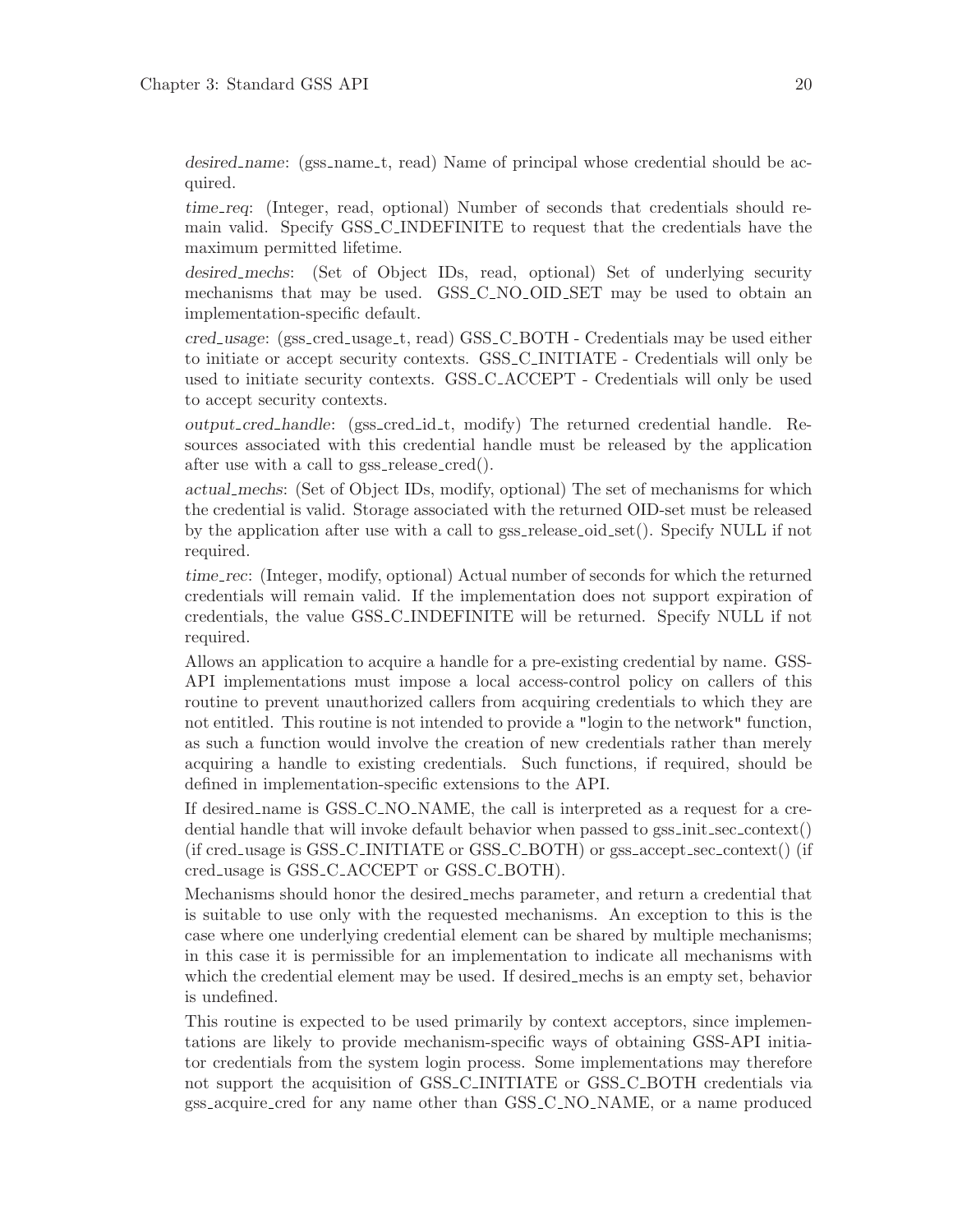by applying either gss inquire cred to a valid credential, or gss inquire context to an active context.

If credential acquisition is time-consuming for a mechanism, the mechanism may choose to delay the actual acquisition until the credential is required (e.g. by gss init sec context or gss accept sec context). Such mechanism-specific implementation decisions should be invisible to the calling application; thus a call of gss inquire cred immediately following the call of gss acquire cred must return valid credential data, and may therefore incur the overhead of a deferred credential acquisition.

Return value:

GSS\_S\_COMPLETE: Successful completion.

GSS\_S\_BAD\_MECH: Unavailable mechanism requested.

GSS\_S\_BAD\_NAMETYPE: Type contained within desired name parameter is not supported.

GSS\_S\_BAD\_NAME: Value supplied for desired name parameter is ill formed.

GSS\_S\_CREDENTIALS\_EXPIRED: The credentials could not be acquired Because they have expired.

GSS\_S\_NO\_CRED: No credentials were found for the specified name.

```
OM\_uint32 gss_add_cred (OM\_uint32 * minor\_status, const [Function]
         gss cred id t input_cred_handle, const gss name t desired_name, const
         gss_OID desired_mech, gss_cred_usage_t cred_usage, OM_uint32
         initiator\_time\_req, \tOM\_uint32 \tacceptor\_time\_req, \tgs\_cred\_id\_t \t *{\tt output\_cred\_handle}, {\tt gss_OID\_set} * {\tt actual\_mechs}, {\tt OM\_uint32} *initiator_time_rec, OM-unit32 * acceptor_time_rec)
```
minor status: (integer, modify) Mechanism specific status code.

input cred handle: (gss cred id t, read, optional) The credential to which a credential-element will be added. If GSS C NO CREDENTIAL is specified, the routine will compose the new credential based on default behavior (see text). Note that, while the credential-handle is not modified by gss add cred(), the underlying credential will be modified if output credential handle is NULL.

desired name: (gss\_name\_t, read.) Name of principal whose credential should be acquired.

desired mech: (Object ID, read) Underlying security mechanism with which the credential may be used.

cred usage: (gss cred usage t, read) GSS C BOTH - Credential may be used either to initiate or accept security contexts. GSS C INITIATE - Credential will only be used to initiate security contexts. GSS C ACCEPT - Credential will only be used to accept security contexts.

initiator time req: (Integer, read, optional) number of seconds that the credential should remain valid for initiating security contexts. This argument is ignored if the composed credentials are of type GSS C ACCEPT. Specify GSS C INDEFINITE to request that the credentials have the maximum permitted initiator lifetime.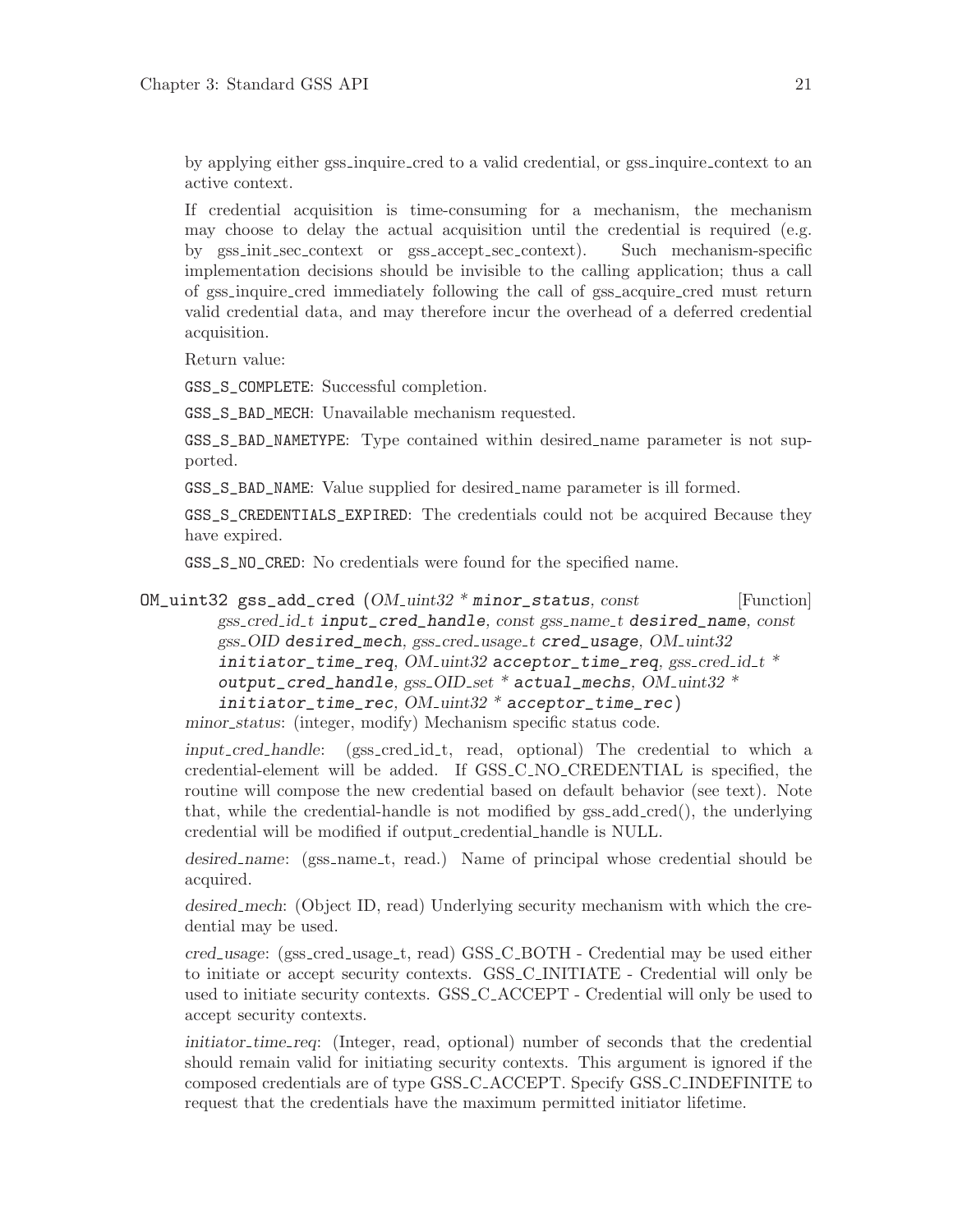acceptor time req: (Integer, read, optional) number of seconds that the credential should remain valid for accepting security contexts. This argument is ignored if the composed credentials are of type GSS C INITIATE. Specify GSS C INDEFINITE to request that the credentials have the maximum permitted initiator lifetime.

output cred handle: (gss cred id t, modify, optional) The returned credential handle, containing the new credential-element and all the credential-elements from input cred handle. If a valid pointer to a gss cred id t is supplied for this parameter, gss add cred creates a new credential handle containing all credential-elements from the input cred handle and the newly acquired credential-element; if NULL is specified for this parameter, the newly acquired credential-element will be added to the credential identified by input cred handle. The resources associated with any credential handle returned via this parameter must be released by the application after use with a call to gss\_release\_cred().

actual mechs: (Set of Object IDs, modify, optional) The complete set of mechanisms for which the new credential is valid. Storage for the returned OID-set must be freed by the application after use with a call to gss release oid set(). Specify NULL if not required.

initiator time rec: (Integer, modify, optional) Actual number of seconds for which the returned credentials will remain valid for initiating contexts using the specified mechanism. If the implementation or mechanism does not support expiration of credentials, the value GSS C INDEFINITE will be returned. Specify NULL if not required

acceptor time rec: (Integer, modify, optional) Actual number of seconds for which the returned credentials will remain valid for accepting security contexts using the specified mechanism. If the implementation or mechanism does not support expiration of credentials, the value GSS C INDEFINITE will be returned. Specify NULL if not required

Adds a credential-element to a credential. The credential-element is identified by the name of the principal to which it refers. GSS-API implementations must impose a local access-control policy on callers of this routine to prevent unauthorized callers from acquiring credential-elements to which they are not entitled. This routine is not intended to provide a "login to the network" function, as such a function would involve the creation of new mechanism-specific authentication data, rather than merely acquiring a GSS-API handle to existing data. Such functions, if required, should be defined in implementation-specific extensions to the API.

If desired name is GSS\_C\_NO\_NAME, the call is interpreted as a request to add a credential element that will invoke default behavior when passed to gss\_init\_sec\_context() (if cred usage is GSS C INITIATE or GSS C BOTH) or gss accept sec context() (if cred usage is GSS C ACCEPT or GSS C BOTH).

This routine is expected to be used primarily by context acceptors, since implementations are likely to provide mechanism-specific ways of obtaining GSS-API initiator credentials from the system login process. Some implementations may therefore not support the acquisition of GSS\_C\_INITIATE or GSS\_C\_BOTH credentials via gss acquire cred for any name other than GSS C NO NAME, or a name produced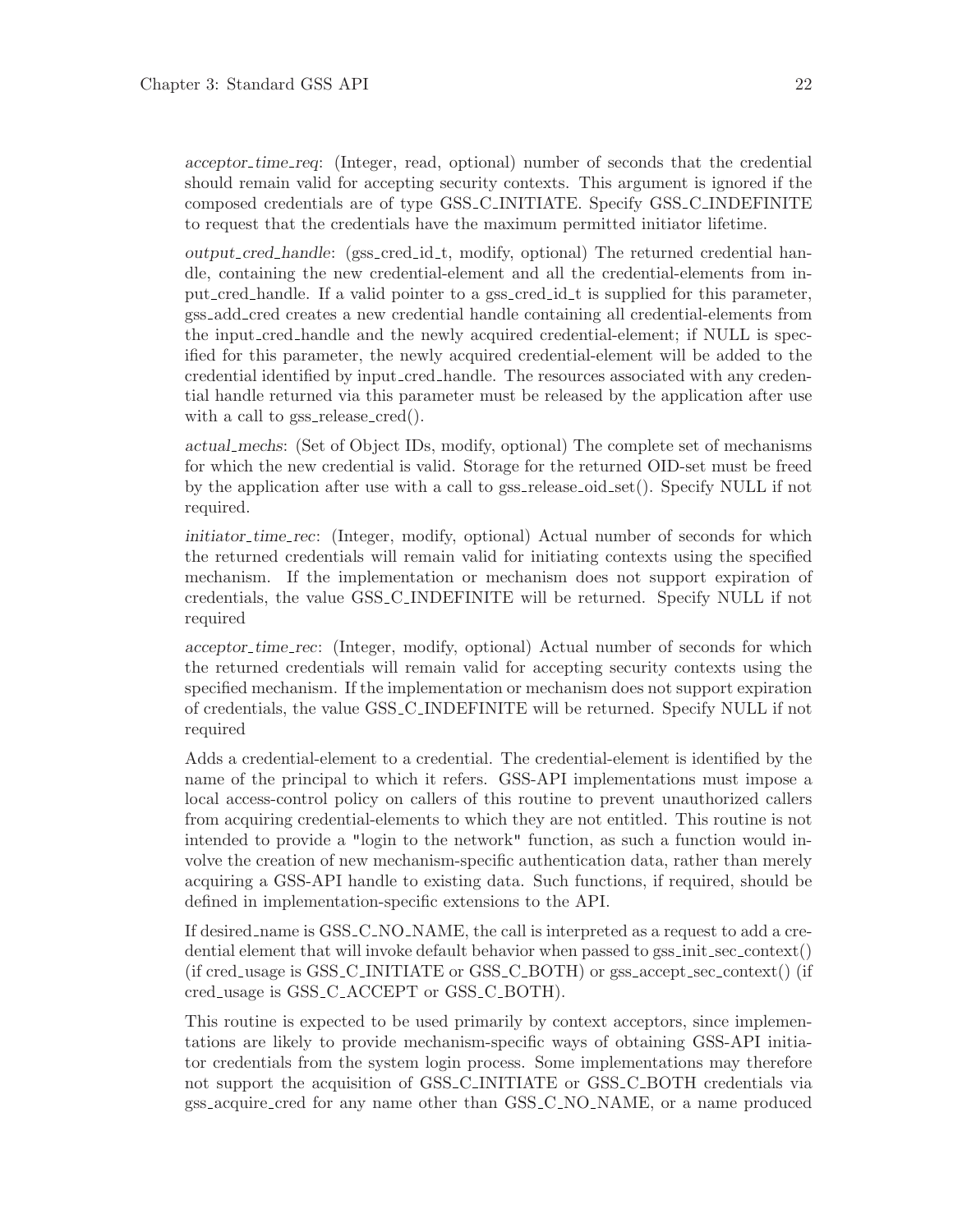by applying either gss inquire cred to a valid credential, or gss inquire context to an active context.

If credential acquisition is time-consuming for a mechanism, the mechanism may choose to delay the actual acquisition until the credential is required (e.g. by gss init sec context or gss accept sec context). Such mechanism-specific implementation decisions should be invisible to the calling application; thus a call of gss inquire cred immediately following the call of gss add cred must return valid credential data, and may therefore incur the overhead of a deferred credential acquisition.

This routine can be used to either compose a new credential containing all credentialelements of the original in addition to the newly-acquire credential-element, or to add the new credential- element to an existing credential. If NULL is specified for the output cred handle parameter argument, the new credential-element will be added to the credential identified by input cred handle; if a valid pointer is specified for the output cred handle parameter, a new credential handle will be created.

If GSS\_C\_NO\_CREDENTIAL is specified as the input\_cred\_handle, gss\_add\_cred will compose a credential (and set the output cred handle parameter accordingly) based on default behavior. That is, the call will have the same effect as if the application had first made a call to gss\_acquire\_cred(), specifying the same usage and passing GSS C NO NAME as the desired name parameter to obtain an explicit credential handle embodying default behavior, passed this credential handle to gss\_add\_cred(), and finally called gss release cred() on the first credential handle.

If GSS\_C\_NO\_CREDENTIAL is specified as the input cred handle parameter, a non-NULL output cred handle must be supplied.

Return value:

GSS\_S\_COMPLETE: Successful completion.

GSS\_S\_BAD\_MECH: Unavailable mechanism requested.

GSS\_S\_BAD\_NAMETYPE: Type contained within desired name parameter is not supported.

GSS\_S\_BAD\_NAME: Value supplied for desired name parameter is ill-formed.

GSS\_S\_DUPLICATE\_ELEMENT: The credential already contains an element for the requested mechanism with overlapping usage and validity period.

GSS\_S\_CREDENTIALS\_EXPIRED: The required credentials could not be added because they have expired.

GSS\_S\_NO\_CRED: No credentials were found for the specified name.

#### $OM\_uint32$  gss\_inquire\_cred  $(OM\_uint32 * minor\_status, const$  [Function]  $gss\_cred\_id\_t$  cred\_handle,  $gss\_name\_t$  \* name,  $OM\_uint32$  \* lifetime,  $gss\_cred\_usage_t * cred\_usage, gss\_OID\_set * mechanisms)$

minor\_status: (integer, modify) Mechanism specific status code.

cred handle: (gss cred id t, read) A handle that refers to the target credential. Specify GSS C NO CREDENTIAL to inquire about the default initiator principal.

name: (gss\_name\_t, modify, optional) The name whose identity the credential asserts. Storage associated with this name should be freed by the application after use with a call to gss release name(). Specify NULL if not required.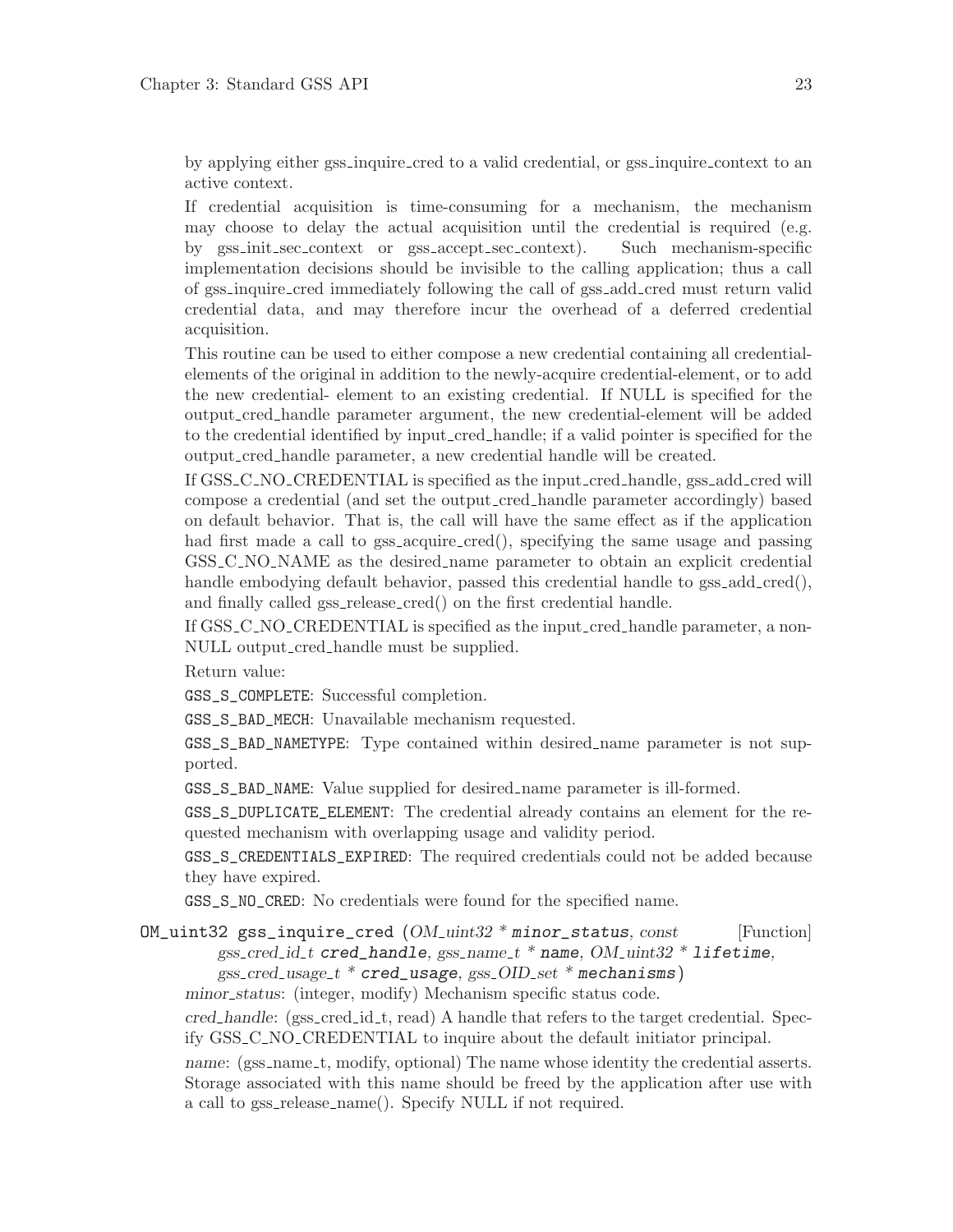lifetime: (Integer, modify, optional) The number of seconds for which the credential will remain valid. If the credential has expired, this parameter will be set to zero. If the implementation does not support credential expiration, the value GSS C INDEFINITE will be returned. Specify NULL if not required.

cred usage: (gss cred usage t, modify, optional) How the credential may be used. One of the following: GSS C INITIATE, GSS C ACCEPT, GSS C BOTH. Specify NULL if not required.

mechanisms: (gss OID set, modify, optional) Set of mechanisms supported by the credential. Storage associated with this OID set must be freed by the application after use with a call to gss release oid set(). Specify NULL if not required.

Obtains information about a credential.

Return value:

GSS\_S\_COMPLETE: Successful completion.

GSS\_S\_NO\_CRED: The referenced credentials could not be accessed.

GSS\_S\_DEFECTIVE\_CREDENTIAL: The referenced credentials were invalid.

GSS\_S\_CREDENTIALS\_EXPIRED: The referenced credentials have expired. If the lifetime parameter was not passed as NULL, it will be set to 0.

OM\_uint32 gss\_inquire\_cred\_by\_mech ( $OM\_uint32$  \* [Function] minor\_status, const gss cred id t cred\_handle, const gss OID mech\_type,  $gss_name_t * name, OM_uint32 * initiator_lifetime, OM_uint32 *$  $acceptor$ <sub>\_lifetime, gss\_cred\_usage\_t</sub>  $*$  cred\_usage)

minor status: (Integer, modify) Mechanism specific status code.

cred handle: (gss cred id t, read) A handle that refers to the target credential. Specify GSS C NO CREDENTIAL to inquire about the default initiator principal.

mech type: (gss OID, read) The mechanism for which information should be returned.

name: (gss\_name\_t, modify, optional) The name whose identity the credential asserts. Storage associated with this name must be freed by the application after use with a call to gss release name(). Specify NULL if not required.

initiator lifetime: (Integer, modify, optional) The number of seconds for which the credential will remain capable of initiating security contexts under the specified mechanism. If the credential can no longer be used to initiate contexts, or if the credential usage for this mechanism is GSS C ACCEPT, this parameter will be set to zero. If the implementation does not support expiration of initiator credentials, the value GSS C INDEFINITE will be returned. Specify NULL if not required.

acceptor lifetime: (Integer, modify, optional) The number of seconds for which the credential will remain capable of accepting security contexts under the specified mechanism. If the credential can no longer be used to accept contexts, or if the credential usage for this mechanism is GSS C INITIATE, this parameter will be set to zero. If the implementation does not support expiration of acceptor credentials, the value GSS C INDEFINITE will be returned. Specify NULL if not required.

cred usage: (gss cred usage t, modify, optional) How the credential may be used with the specified mechanism. One of the following: GSS C INITIATE, GSS C ACCEPT, GSS C BOTH. Specify NULL if not required.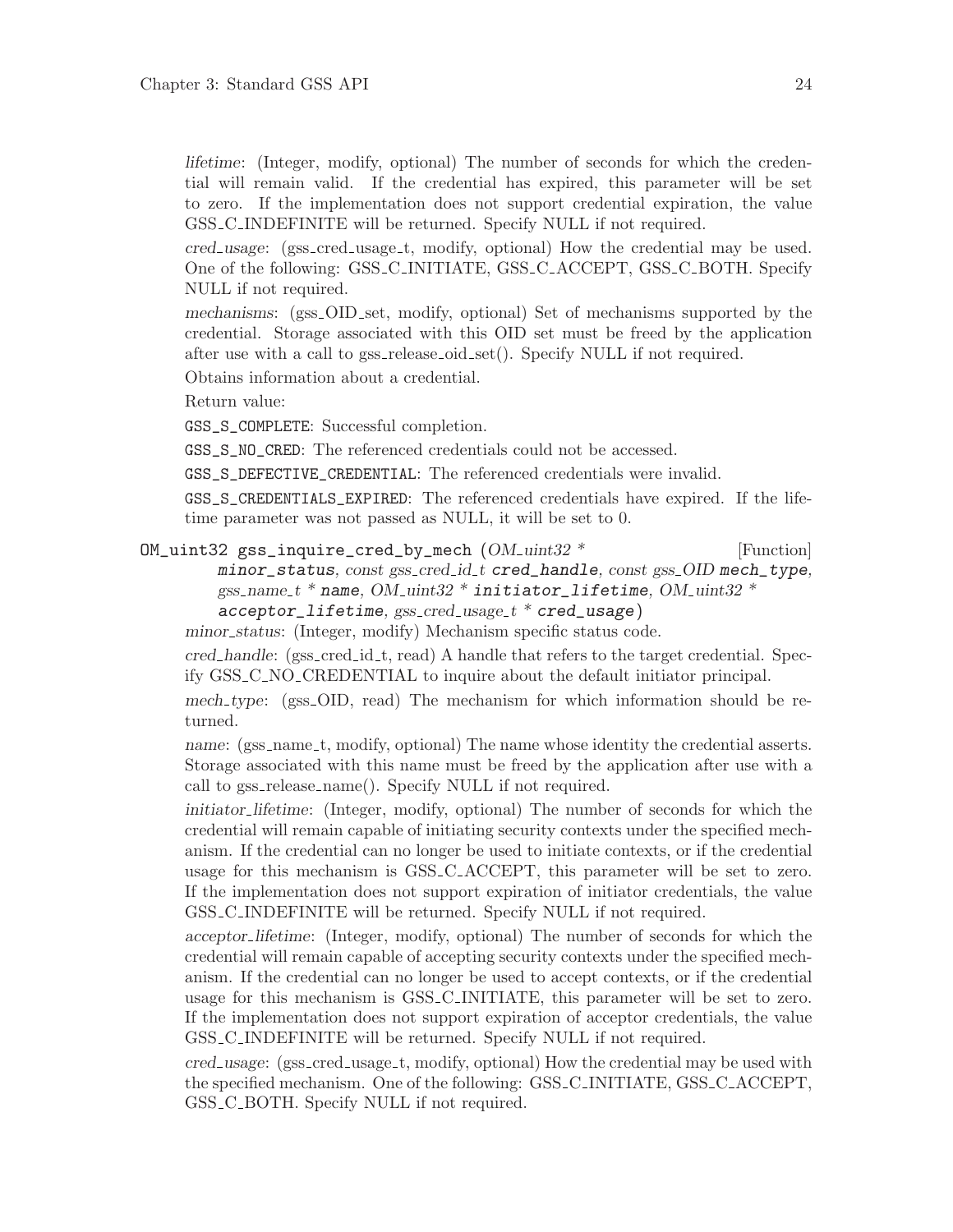<span id="page-28-0"></span>Obtains per-mechanism information about a credential.

Return value:

GSS\_S\_COMPLETE: Successful completion.

GSS\_S\_NO\_CRED: The referenced credentials could not be accessed.

GSS\_S\_DEFECTIVE\_CREDENTIAL: The referenced credentials were invalid.

GSS\_S\_CREDENTIALS\_EXPIRED: The referenced credentials have expired. If the lifetime parameter was not passed as NULL, it will be set to 0.

```
OM_uint32 gss_release_cred (OM_uint32 * minor_status, [Function]
       gss\_cred\_id_t * cred\_handle)
```
minor\_status: (Integer, modify) Mechanism specific status code.

cred handle: (gss cred id t, modify, optional) Opaque handle identifying credential to be released. If GSS C NO CREDENTIAL is supplied, the routine will complete successfully, but will do nothing.

Informs GSS-API that the specified credential handle is no longer required by the application, and frees associated resources. The cred handle is set to GSS C NO CREDENTIAL on successful completion of this call.

Return value:

GSS\_S\_COMPLETE: Successful completion.

GSS\_S\_NO\_CRED: Credentials could not be accessed.

# 3.6 Context-Level Routines

GSS-API Context-Level Routines

| Routine                   | Function                         |
|---------------------------|----------------------------------|
|                           |                                  |
| gss_init_sec_context      | Initiate a security context with |
|                           | a peer application.              |
| gss_accept_sec_context    | Accept a security context        |
|                           | initiated by a peer application. |
| gss_delete_sec_context    | Discard a security context.      |
| gss_process_context_token | Process a token on a security    |
|                           | context from a peer application. |
| gss_context_time          | Determine for how long a context |
|                           | will remain valid.               |
| gss_inquire_context       | Obtain information about a       |
|                           | security context.                |
| gss_wrap_size_limit       | Determine token-size limit for   |
|                           | gss_wrap on a context.           |
| gss_export_sec_context    | Transfer a security context to   |
|                           | another process.                 |
| gss_import_sec_context    | Import a transferred context.    |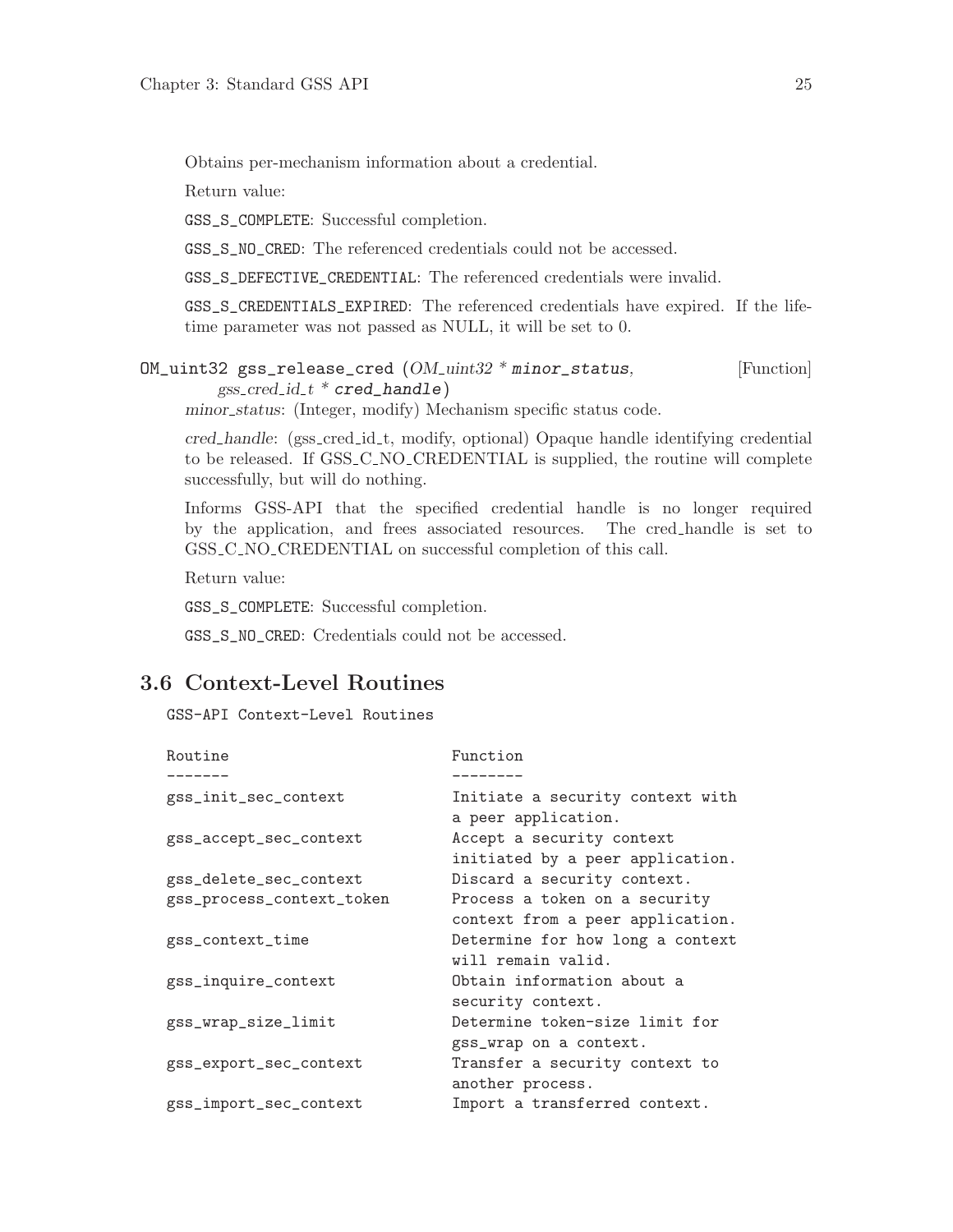$OM\_uint32$  gss\_init\_sec\_context  $(OM\_uint32 * minor\_status,$  [Function] const gss\_cred\_id\_t initiator\_cred\_handle, gss\_ctx\_id\_t  $*$ context\_handle, const gss\_name\_t target\_name, const gss\_OID mech\_type, OM\_uint32 req\_flags, OM\_uint32 time\_req, const gss channel bindings t input\_chan\_bindings, const gss buffer t input\_token,  $gss$ -OID  $*$  actual\_mech\_type,  $gss$ -buffer\_t output\_token,  $OM\_uint32 * ret\_flags$ ,  $OM\_uint32 * time\_rec$ )

minor\_status: (integer, modify) Mechanism specific status code.

initiator\_cred\_handle: (gss\_cred\_id\_t, read, optional) Handle for credentials claimed. Supply GSS C NO CREDENTIAL to act as a default initiator principal. If no default initiator is defined, the function will return GSS\_S\_NO\_CRED.

context handle: (gss\_ctx\_id\_t, read/modify) Context handle for new context. Supply GSS C NO CONTEXT for first call; use value returned by first call in continuation calls. Resources associated with this context-handle must be released by the application after use with a call to gss delete sec context().

target\_name: (gss\_name\_t, read) Name of target.

mech type: (OID, read, optional) Object ID of desired mechanism. Supply GSS C NO OID to obtain an implementation specific default.

req flags: (bit-mask, read) Contains various independent flags, each of which requests that the context support a specific service option. Symbolic names are provided for each flag, and the symbolic names corresponding to the required flags should be logically-ORed together to form the bit-mask value. See below for the flags.

time req: (Integer, read, optional) Desired number of seconds for which context should remain valid. Supply 0 to request a default validity period.

input chan bindings: (channel bindings, read, optional) Application-specified bindings. Allows application to securely bind channel identification information to the security context. Specify GSS\_C\_NO\_CHANNEL\_BINDINGS if channel bindings are not used.

input token: (buffer, opaque, read, optional) Token received from peer application. Supply GSS C NO BUFFER, or a pointer to a buffer containing the value GSS C EMPTY BUFFER on initial call.

actual mech type: (OID, modify, optional) Actual mechanism used. The OID returned via this parameter will be a pointer to static storage that should be treated as read-only; In particular the application should not attempt to free it. Specify NULL if not required.

output token: (buffer, opaque, modify) Token to be sent to peer application. If the length field of the returned buffer is zero, no token need be sent to the peer application. Storage associated with this buffer must be freed by the application after use with a call to gss\_release\_buffer().

ret flags: (bit-mask, modify, optional) Contains various independent flags, each of which indicates that the context supports a specific service option. Specify NULL if not required. Symbolic names are provided for each flag, and the symbolic names corresponding to the required flags should be logically-ANDed with the ret flags value to test whether a given option is supported by the context. See below for the flags.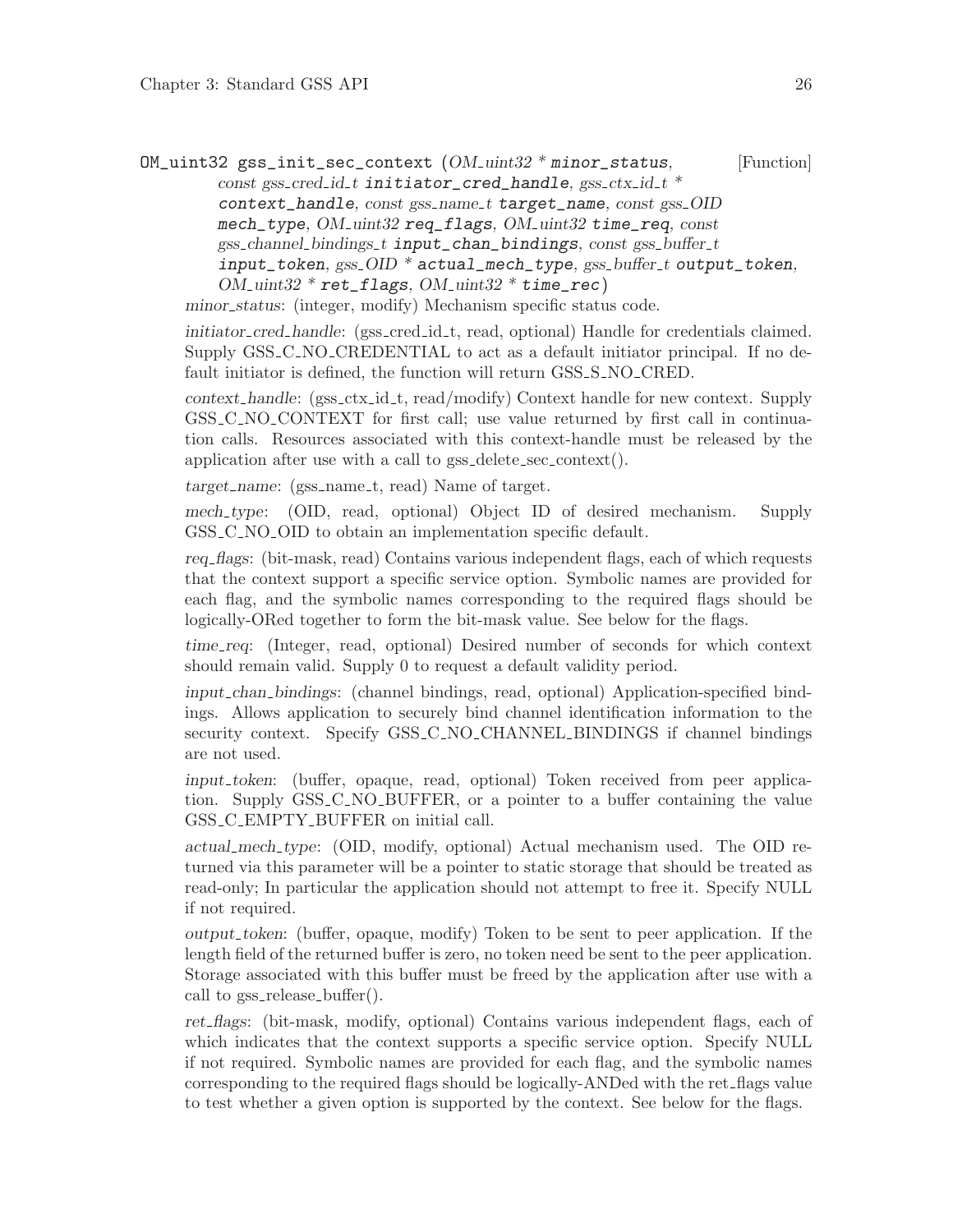time rec: (Integer, modify, optional) Number of seconds for which the context will remain valid. If the implementation does not support context expiration, the value GSS C INDEFINITE will be returned. Specify NULL if not required.

Initiates the establishment of a security context between the application and a remote peer. Initially, the input token parameter should be specified either as GSS C NO BUFFER, or as a pointer to a gss buffer desc object whose length field contains the value zero. The routine may return a output token which should be transferred to the peer application, where the peer application will present it to gss accept sec context. If no token need be sent, gss init sec context will indicate this by setting the length field of the output token argument to zero. To complete the context establishment, one or more reply tokens may be required from the peer application; if so, gss\_init\_sec\_context will return a status containing the supplementary information bit GSS S CONTINUE NEEDED. In this case, gss init sec context should be called again when the reply token is received from the peer application, passing the reply token to gss init sec context via the input token parameters.

Portable applications should be constructed to use the token length and return status to determine whether a token needs to be sent or waited for. Thus a typical portable caller should always invoke gss init sec context within a loop:

```
int context_established = 0;
gss_ctx_id_t context_hdl = GSS_C_NO_CONTEXT;
       ...
input_token->length = 0;
while (!context_established) {
  maj_stat = gss_init_sec_context(&min_stat,
                                   cred_hdl,
                                   &context_hdl,
                                   target_name,
                                   desired_mech,
                                   desired_services,
                                   desired_time,
                                   input_bindings,
                                   input_token,
                                   &actual_mech,
                                   output_token,
                                   &actual_services,
                                   &actual_time);
  if (GSS_ERROR(maj_stat)) {
    report_error(maj_stat, min_stat);
  };
  if (output_token->length != 0) {
    send_token_to_peer(output_token);
    gss_release_buffer(&min_stat, output_token)
  };
```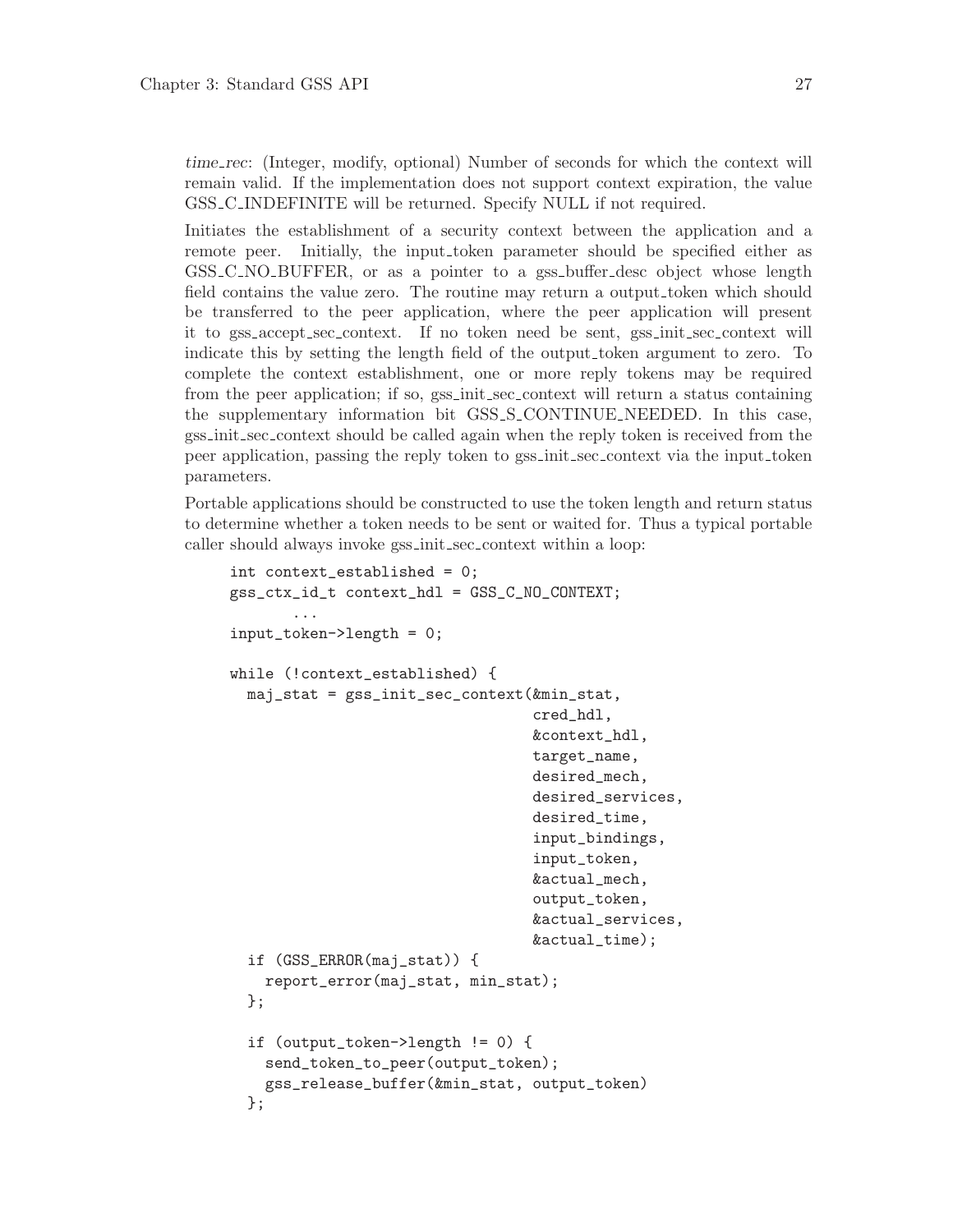```
if (GSS_ERROR(maj_stat)) {
    if (context_hdl != GSS_C_NO_CONTEXT)
      gss_delete_sec_context(&min_stat,
                              &context_hdl,
                              GSS_C_NO_BUFFER);
    break;
  };
  if (maj_stat & GSS_S_CONTINUE_NEEDED) {
    receive_token_from_peer(input_token);
  } else {
    context_established = 1;
  };
};
```
Whenever the routine returns a major status that includes the value GSS S CONTINUE NEEDED, the context is not fully established and the following restrictions apply to the output parameters:

- The value returned via the time rec parameter is undefined unless the accompanying ret flags parameter contains the bit GSS C PROT READY FLAG, indicating that per-message services may be applied in advance of a successful completion status, the value returned via the actual mech type parameter is undefined until the routine returns a major status value of GSS\_S\_COMPLETE.
- The values of the GSS\_C\_DELEG\_FLAG, GSS\_C\_MUTUAL\_FLAG, GSS C REPLAY FLAG, GSS C SEQUENCE FLAG, GSS C CONF FLAG, GSS C INTEG FLAG and GSS C ANON FLAG bits returned via the ret flags parameter should contain the values that the implementation expects would be valid if context establishment were to succeed. In particular, if the application has requested a service such as delegation or anonymous authentication via the req flags argument, and such a service is unavailable from the underlying mechanism, gss init sec context should generate a token that will not provide the service, and indicate via the ret flags argument that the service will not be supported. The application may choose to abort the context establishment by calling gss delete sec context (if it cannot continue in the absence of the service), or it may choose to transmit the token and continue context establishment (if the service was merely desired but not mandatory).
- The values of the GSS\_C\_PROT\_READY\_FLAG and GSS\_C\_TRANS\_FLAG bits within ret flags should indicate the actual state at the time gss init sec context returns, whether or not the context is fully established.
- GSS-API implementations that support per-message protection are encouraged to set the GSS C PROT READY FLAG in the final ret flags returned to a caller (i.e. when accompanied by a GSS S COMPLETE status code). However, applications should not rely on this behavior as the flag was not defined in Version 1 of the GSS-API. Instead, applications should determine what per-message services are available after a successful context establishment according to the GSS C INTEG FLAG and GSS C CONF FLAG values.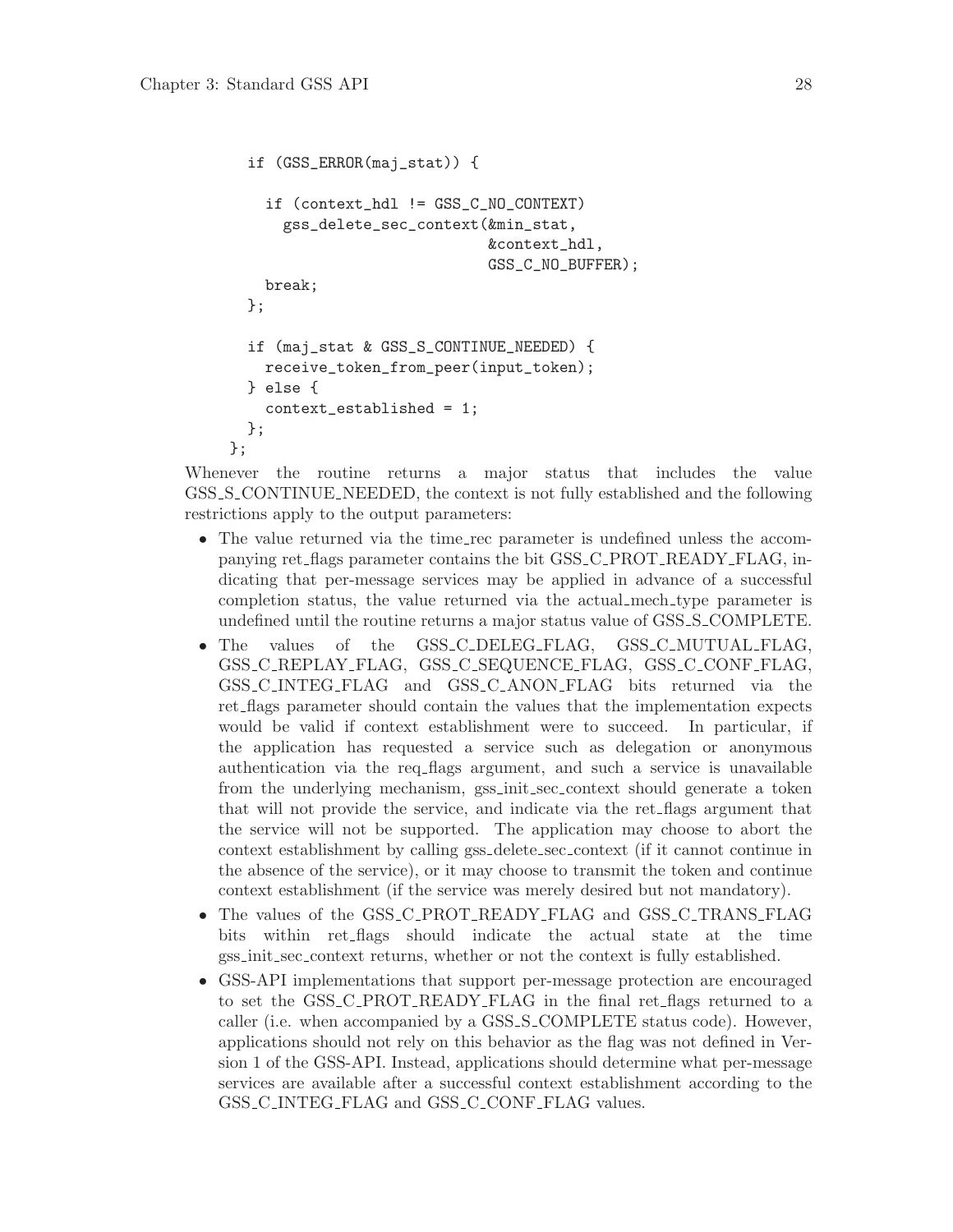• All other bits within the ret flags argument should be set to zero.

If the initial call of gss init sec context() fails, the implementation should not create a context object, and should leave the value of the context handle parameter set to GSS C NO CONTEXT to indicate this. In the event of a failure on a subsequent call, the implementation is permitted to delete the "half-built" security context (in which case it should set the context handle parameter to GSS C NO CONTEXT), but the preferred behavior is to leave the security context untouched for the application to delete (using gss\_delete\_sec\_context).

During context establishment, the informational status bits GSS\_S\_OLD\_TOKEN and GSS S DUPLICATE TOKEN indicate fatal errors, and GSS-API mechanisms should always return them in association with a routine error of GSS S FAILURE. This requirement for pairing did not exist in version 1 of the GSS-API specification, so applications that wish to run over version 1 implementations must special-case these codes.

#### The req\_flags values:

#### GSS\_C\_DELEG\_FLAG

- True Delegate credentials to remote peer.
- False Don't delegate.

#### GSS\_C\_MUTUAL\_FLAG

- True Request that remote peer authenticate itself.
- False Authenticate self to remote peer only.

#### GSS\_C\_REPLAY\_FLAG

- True Enable replay detection for messages protected with gss\_wrap or gss get mic.
- False Don't attempt to detect replayed messages.

#### GSS\_C\_SEQUENCE\_FLAG

- True Enable detection of out-of-sequence protected messages.
- False Don't attempt to detect out-of-sequence messages.

#### GSS\_C\_CONF\_FLAG

- True Request that confidentiality service be made available (via gss wrap).
- False No per-message confidentiality service is required.

#### GSS\_C\_INTEG\_FLAG

- True Request that integrity service be made available (via gss\_wrap or gss get mic).
- False No per-message integrity service is required.

#### GSS\_C\_ANON\_FLAG

- True Do not reveal the initiator's identity to the acceptor.
- False Authenticate normally.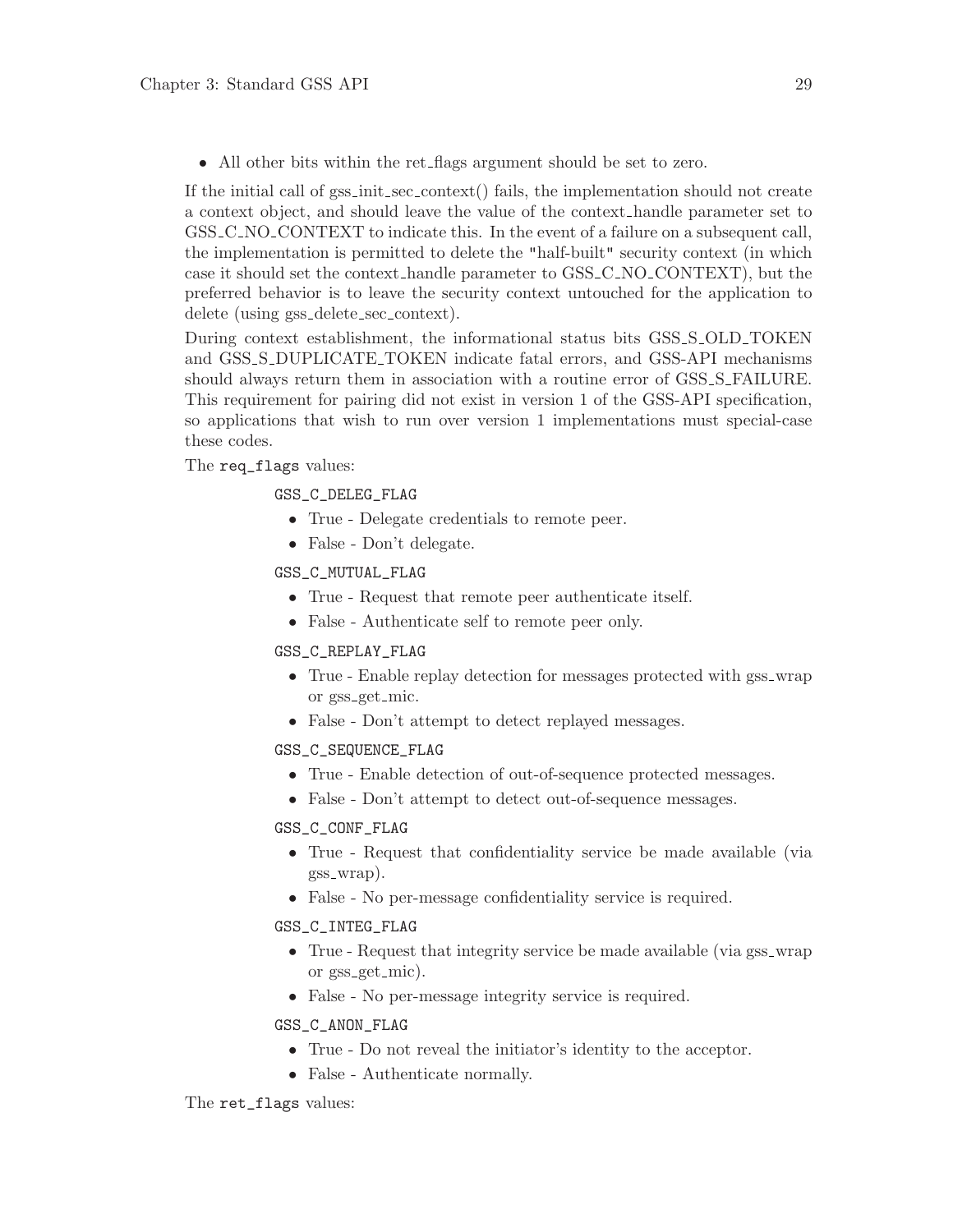#### GSS\_C\_DELEG\_FLAG

- True Credentials were delegated to the remote peer.
- False No credentials were delegated.

#### GSS\_C\_MUTUAL\_FLAG

- True The remote peer has authenticated itself.
- False Remote peer has not authenticated itself.

#### GSS\_C\_REPLAY\_FLAG

- True replay of protected messages will be detected.
- False replayed messages will not be detected.

#### GSS\_C\_SEQUENCE\_FLAG

- True out-of-sequence protected messages will be detected.
- False out-of-sequence messages will not be detected.

#### GSS\_C\_CONF\_FLAG

- True Confidentiality service may be invoked by calling gss\_wrap routine.
- False No confidentiality service (via  $\gamma$ gss\_wrap) available. gss\_wrap will provide message encapsulation, data-origin authentication and integrity services only.

#### GSS\_C\_INTEG\_FLAG

- True Integrity service may be invoked by calling either gss\_get\_mic or gss\_wrap routines.
- False Per-message integrity service unavailable.

#### GSS\_C\_ANON\_FLAG

- True The initiator's identity has not been revealed, and will not be revealed if any emitted token is passed to the acceptor.
- False The initiator's identity has been or will be authenticated normally.

#### GSS\_C\_PROT\_READY\_FLAG

- True Protection services (as specified by the states of the GSS C CONF FLAG and GSS C INTEG FLAG) are available for use if the accompanying major status return value is either GSS\_S\_COMPLETE or GSS\_S\_CONTINUE\_NEEDED.
- False Protection services (as specified by the states of the GSS C CONF FLAG and GSS C INTEG FLAG) are available only if the accompanying major status return value is GSS\_S\_COMPLETE.

#### GSS\_C\_TRANS\_FLAG

• True - The resultant security context may be transferred to other processes via a call to gss export sec context().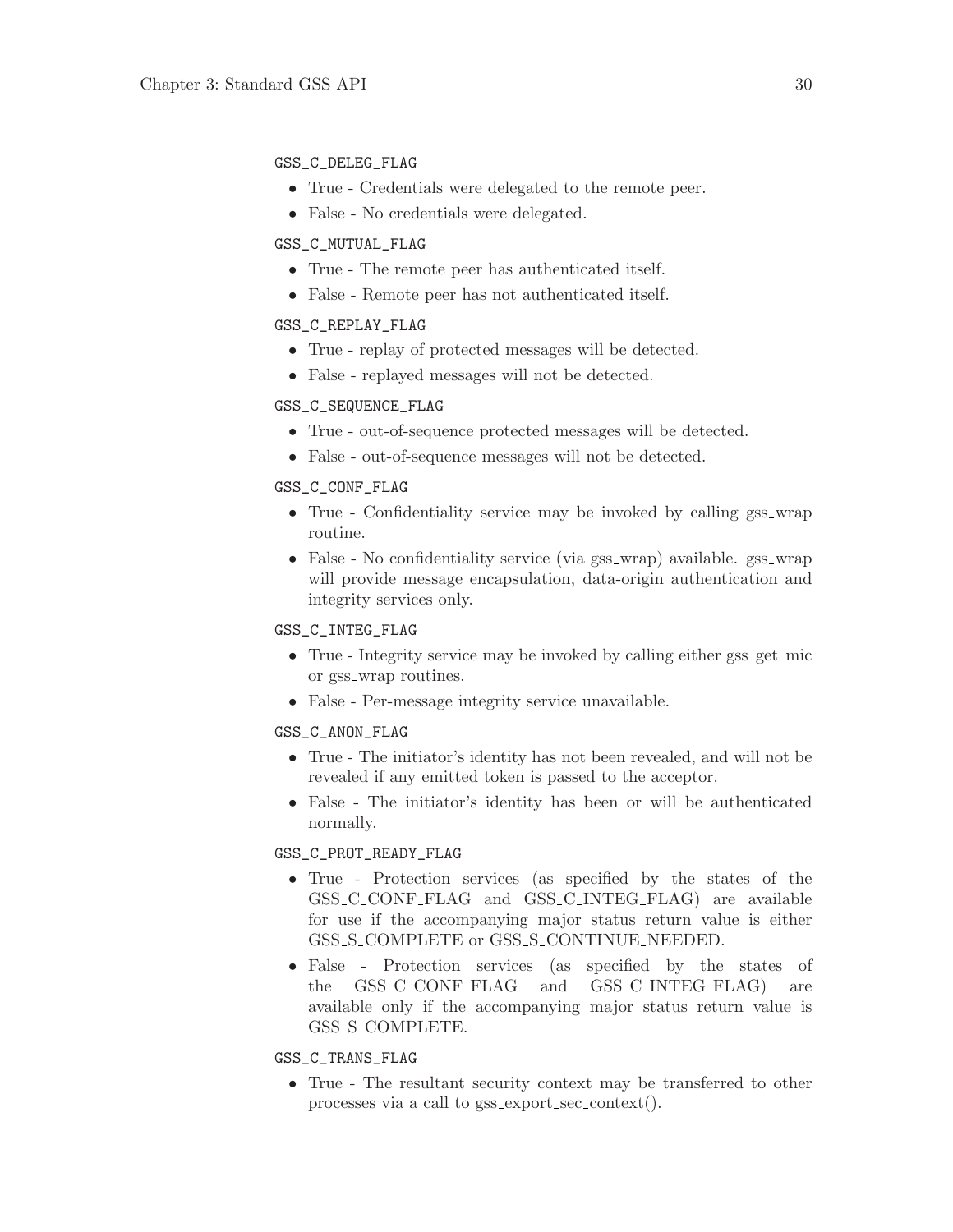• False - The security context is not transferable.

All other bits should be set to zero.

Return value:

GSS\_S\_COMPLETE: Successful completion.

GSS\_S\_CONTINUE\_NEEDED: Indicates that a token from the peer application is required to complete the context, and that gss init sec context must be called again with that token.

GSS\_S\_DEFECTIVE\_TOKEN: Indicates that consistency checks performed on the input token failed.

GSS\_S\_DEFECTIVE\_CREDENTIAL: Indicates that consistency checks performed on the credential failed.

GSS\_S\_NO\_CRED: The supplied credentials were not valid for context initiation, or the credential handle did not reference any credentials.

GSS\_S\_CREDENTIALS\_EXPIRED: The referenced credentials have expired.

GSS\_S\_BAD\_BINDINGS: The input token contains different channel bindings to those specified via the input\_chan\_bindings parameter.

GSS\_S\_BAD\_SIG: The input token contains an invalid MIC, or a MIC that could not be verified.

GSS\_S\_OLD\_TOKEN: The input token was too old. This is a fatal error during context establishment.

GSS\_S\_DUPLICATE\_TOKEN: The input token is valid, but is a duplicate of a token already processed. This is a fatal error during context establishment.

GSS\_S\_NO\_CONTEXT: Indicates that the supplied context handle did not refer to a valid context.

GSS\_S\_BAD\_NAMETYPE: The provided target name parameter contained an invalid or unsupported type of name.

GSS\_S\_BAD\_NAME: The provided target name parameter was ill-formed.

GSS\_S\_BAD\_MECH: The specified mechanism is not supported by the provided credential, or is unrecognized by the implementation.

#### $OM\_uint32$  gss\_accept\_sec\_context  $(OM\_uint32 * minor\_status,$  [Function]  $gss_{\text{c}}$  context\_handle, const gss\_cred\_id\_t

acceptor\_cred\_handle, const gss buffer t input\_token\_buffer, const  $gss$ -channel-bindings t input\_chan\_bindings,  $gss$ -name  $t * src$ -name,  $gss$  OID \* mech\_type, gss\_buffer\_t output\_token, OM\_uint32 \* ret\_flags,  $OM\_uint32$  \* time\_rec,  $gss\_cred\_id_t$  \* delegated\_cred\_handle) minor status: (Integer, modify) Mechanism specific status code.

context handle: (gss\_ctx\_id\_t, read/modify) Context handle for new context. Supply GSS C NO CONTEXT for first call; use value returned in subsequent calls. Once gss accept sec context() has returned a value via this parameter, resources have been assigned to the corresponding context, and must be freed by the application after use with a call to gss\_delete\_sec\_context().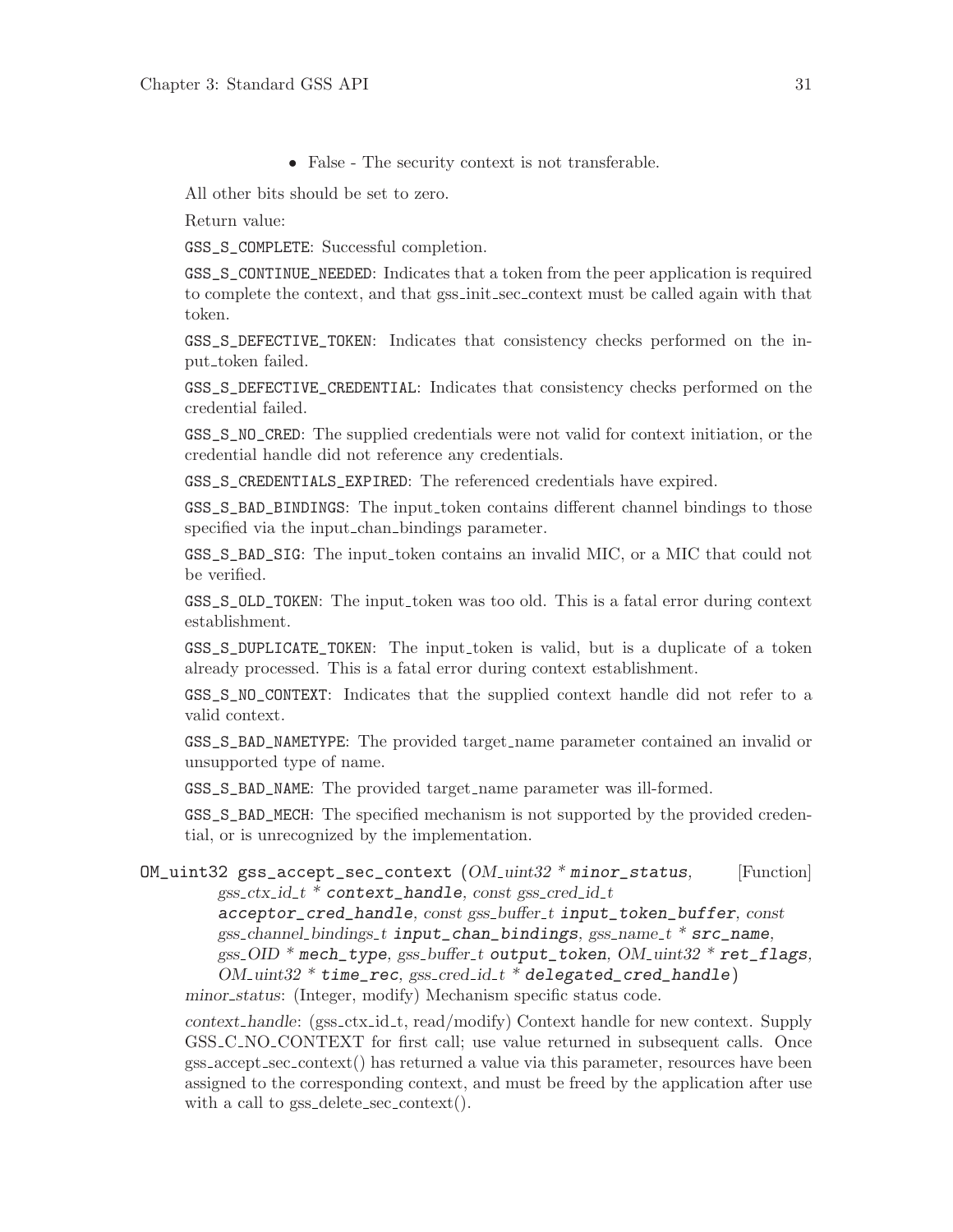acceptor\_cred\_handle: (gss\_cred\_id\_t, read) Credential handle claimed by context acceptor. Specify GSS C NO CREDENTIAL to accept the context as a default principal. If GSS C NO CREDENTIAL is specified, but no default acceptor principal is defined, GSS\_S\_NO\_CRED will be returned.

input token buffer: (buffer, opaque, read) Token obtained from remote application.

input chan bindings: (channel bindings, read, optional) Application- specified bindings. Allows application to securely bind channel identification information to the security context. If channel bindings are not used, specify GSS C NO CHANNEL BINDINGS.

src\_name: (gss\_name\_t, modify, optional) Authenticated name of context initiator. After use, this name should be deallocated by passing it to gss release name(). If not required, specify NULL.

mech type: (Object ID, modify, optional) Security mechanism used. The returned OID value will be a pointer into static storage, and should be treated as read-only by the caller (in particular, it does not need to be freed). If not required, specify NULL.

output token: (buffer, opaque, modify) Token to be passed to peer application. If the length field of the returned token buffer is 0, then no token need be passed to the peer application. If a non- zero length field is returned, the associated storage must be freed after use by the application with a call to gss release buffer().

ret flags: (bit-mask, modify, optional) Contains various independent flags, each of which indicates that the context supports a specific service option. If not needed, specify NULL. Symbolic names are provided for each flag, and the symbolic names corresponding to the required flags should be logically-ANDed with the ret flags value to test whether a given option is supported by the context. See below for the flags.

time\_rec: (Integer, modify, optional) Number of seconds for which the context will remain valid. Specify NULL if not required.

delegated cred handle: (gss cred id t, modify, optional credential) Handle for credentials received from context initiator. Only valid if deleg flag in ret flags is true, in which case an explicit credential handle (i.e. not GSS C NO CREDENTIAL) will be returned; if deleg\_flag is false, gss\_accept\_context() will set this parameter to GSS C NO CREDENTIAL. If a credential handle is returned, the associated resources must be released by the application after use with a call to gss\_release\_cred(). Specify NULL if not required.

Allows a remotely initiated security context between the application and a remote peer to be established. The routine may return a output token which should be transferred to the peer application, where the peer application will present it to gss init sec context. If no token need be sent, gss accept sec context will indicate this by setting the length field of the output token argument to zero. To complete the context establishment, one or more reply tokens may be required from the peer application; if so, gss\_accept\_sec\_context will return a status flag of GSS\_S\_CONTINUE\_NEEDED, in which case it should be called again when the reply token is received from the peer application, passing the token to gss accept sec context via the input token parameters.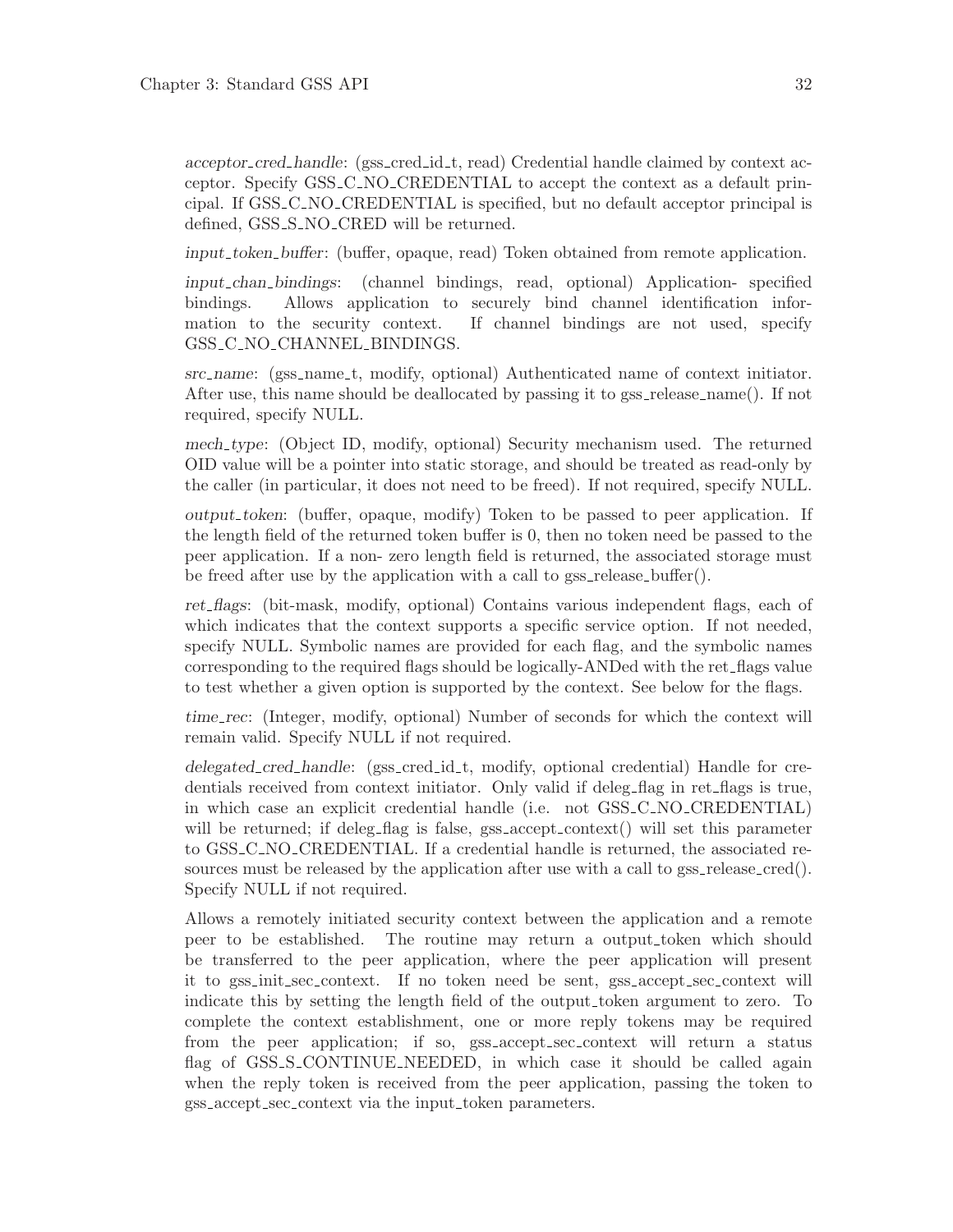Portable applications should be constructed to use the token length and return status to determine whether a token needs to be sent or waited for. Thus a typical portable caller should always invoke gss accept sec context within a loop:

```
gss_ctx_id_t context_hdl = GSS_C_NO_CONTEXT;
do {
  receive_token_from_peer(input_token);
  maj_stat = gss_accept_sec_context(&min_stat,
                                     &context_hdl,
                                     cred_hdl,
                                     input_token,
                                     input_bindings,
                                     &client_name,
                                     &mech_type,
                                     output_token,
                                     &ret_flags,
                                     &time_rec,
                                     &deleg_cred);
  if (GSS_ERROR(maj_stat)) {
    report_error(maj_stat, min_stat);
  };
  if (output_token->length != 0) {
    send_token_to_peer(output_token);
    gss_release_buffer(&min_stat, output_token);
  };
  if (GSS_ERROR(maj_stat)) {
    if (context_hdl != GSS_C_NO_CONTEXT)
      gss_delete_sec_context(&min_stat,
                             &context_hdl,
                             GSS_C_NO_BUFFER);
    break;
  };
} while (maj_stat & GSS_S_CONTINUE_NEEDED);
```
Whenever the routine returns a major status that includes the value GSS S CONTINUE NEEDED, the context is not fully established and the following restrictions apply to the output parameters:

The value returned via the time rec parameter is undefined Unless the accompanying ret flags parameter contains the bit GSS C PROT READY FLAG, indicating that per-message services may be applied in advance of a successful completion status, the value returned via the mech type parameter may be undefined until the routine returns a major status value of GSS S COMPLETE.

The values of the GSS C DELEG FLAG, GSS C MUTUAL FLAG,GSS C REPLAY FLAG, GSS\_C\_SEQUENCE\_FLAG, GSS\_C\_CONF\_FLAG,GSS\_C\_INTEG\_FLAG and GSS C ANON FLAG bits returned via the ret flags parameter should contain the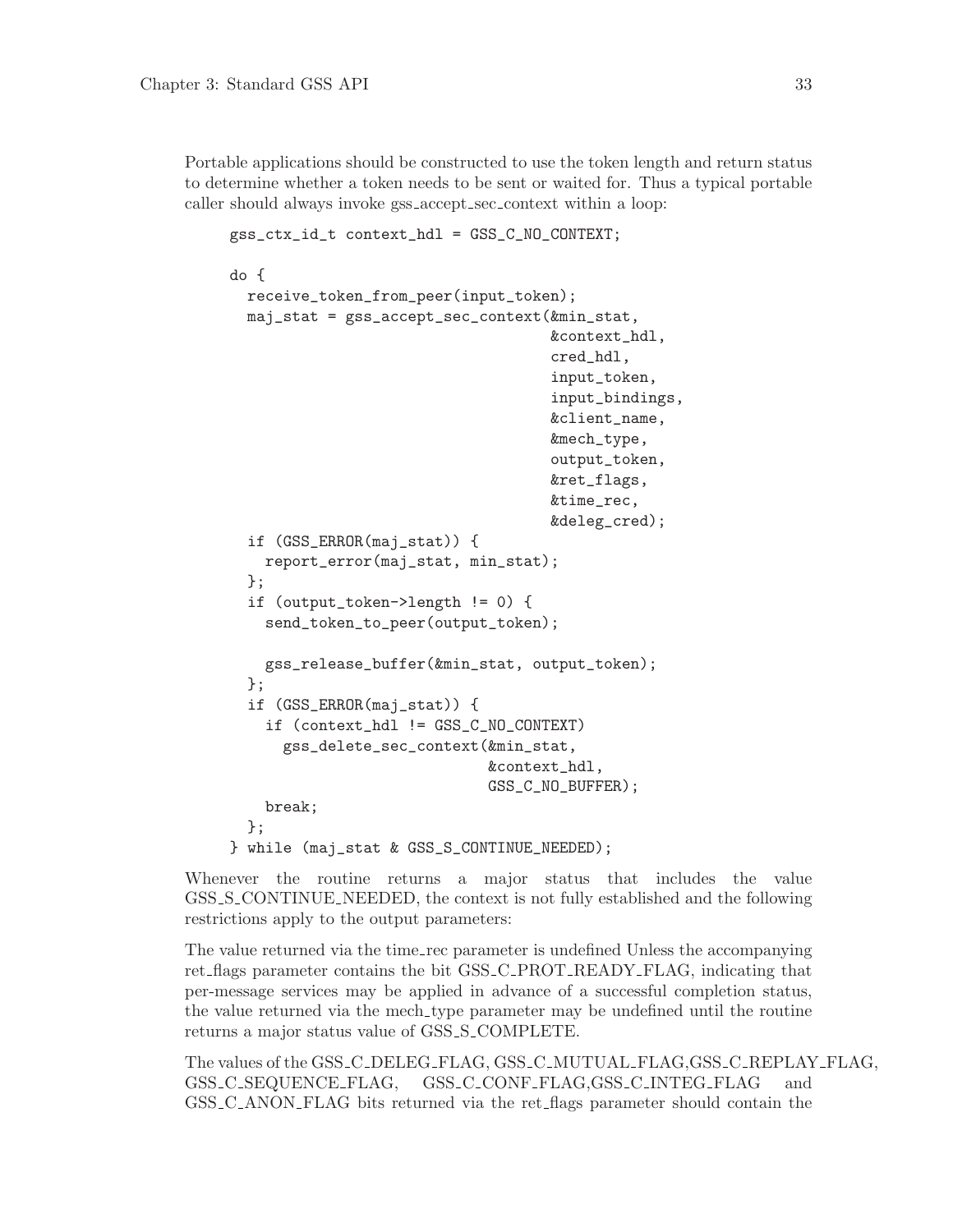values that the implementation expects would be valid if context establishment were to succeed.

The values of the GSS C PROT READY FLAG and GSS C TRANS FLAG bits within ret flags should indicate the actual state at the time gss accept sec context returns, whether or not the context is fully established.

Although this requires that GSS-API implementations set the GSS C PROT READY FLAG in the final ret flags returned to a caller (i.e. when accompanied by a GSS S COMPLETE status code), applications should not rely on this behavior as the flag was not defined in Version 1 of the GSS-API. Instead, applications should be prepared to use per-message services after a successful context establishment, according to the GSS C INTEG FLAG and GSS C CONF FLAG values.

All other bits within the ret flags argument should be set to zero. While the routine returns GSS\_S\_CONTINUE\_NEEDED, the values returned via the ret\_flags argument indicate the services that the implementation expects to be available from the established context.

If the initial call of gss accept sec context() fails, the implementation should not create a context object, and should leave the value of the context handle parameter set to GSS C NO CONTEXT to indicate this. In the event of a failure on a subsequent call, the implementation is permitted to delete the "half-built" security context (in which case it should set the context handle parameter to GSS\_C\_NO\_CONTEXT), but the preferred behavior is to leave the security context (and the context handle parameter) untouched for the application to delete (using gss delete sec context).

During context establishment, the informational status bits GSS S OLD TOKEN and GSS S DUPLICATE TOKEN indicate fatal errors, and GSS-API mechanisms should always return them in association with a routine error of GSS S FAILURE. This requirement for pairing did not exist in version 1 of the GSS-API specification, so applications that wish to run over version 1 implementations must special-case these codes.

The ret\_flags values:

GSS\_C\_DELEG\_FLAG

- True Delegated credentials are available via the delegated cred handle parameter.
- False No credentials were delegated.

GSS\_C\_MUTUAL\_FLAG

- True Remote peer asked for mutual authentication.
- False Remote peer did not ask for mutual authentication.

GSS\_C\_REPLAY\_FLAG

- True replay of protected messages will be detected.
- False replayed messages will not be detected.

### GSS\_C\_SEQUENCE\_FLAG

- True out-of-sequence protected messages will be detected.
- False out-of-sequence messages will not be detected.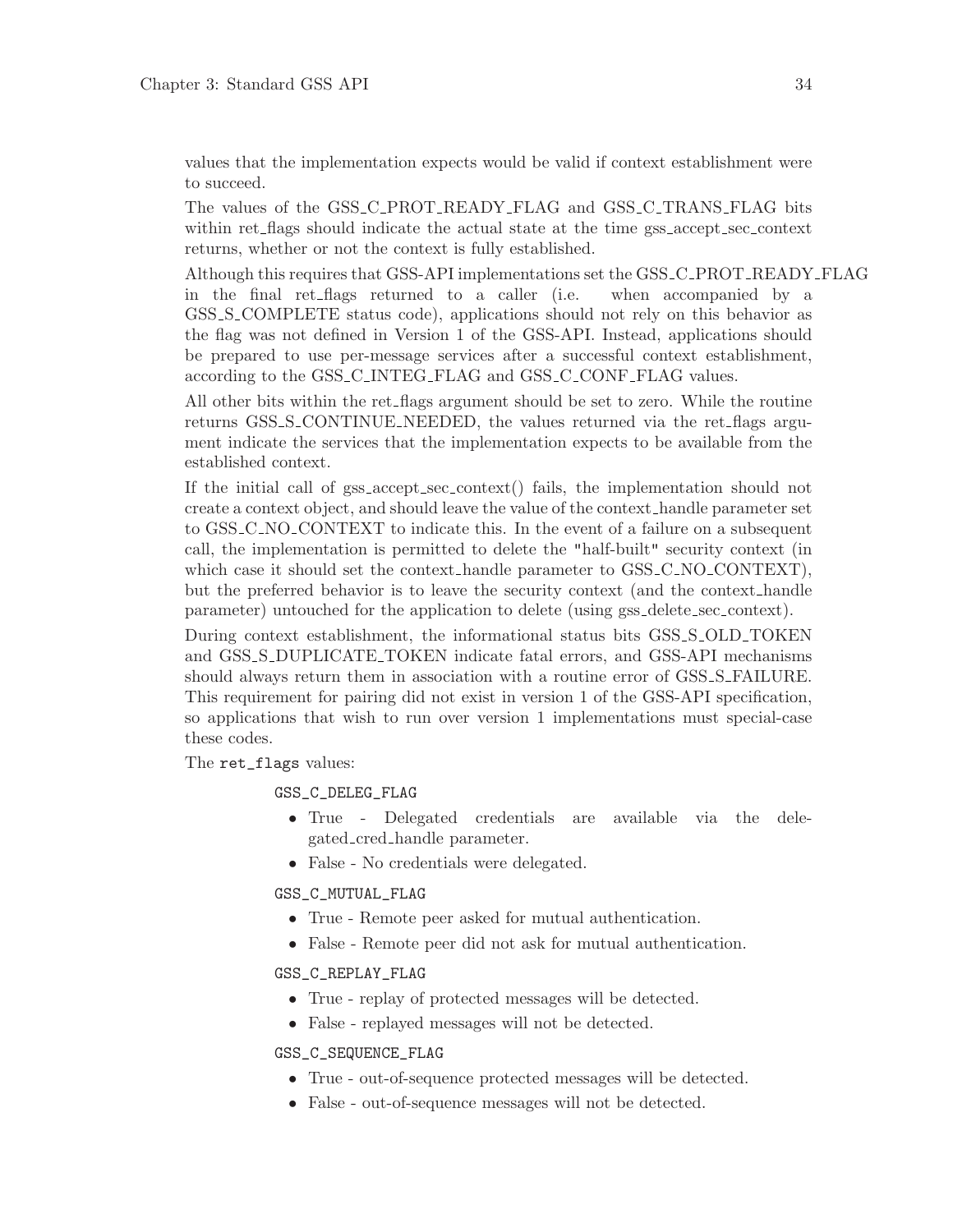### GSS\_C\_CONF\_FLAG

- True Confidentiality service may be invoked by calling the gss\_wrap routine.
- False No confidentiality service (via gss\_wrap) available. gss\_wrap will provide message encapsulation, data-origin authentication and integrity services only.

### GSS\_C\_INTEG\_FLAG

- True Integrity service may be invoked by calling either gss\_get\_mic or gss wrap routines.
- False Per-message integrity service unavailable.

### GSS\_C\_ANON\_FLAG

- True The initiator does not wish to be authenticated; the src\_name parameter (if requested) contains an anonymous internal name.
- False The initiator has been authenticated normally.

### GSS\_C\_PROT\_READY\_FLAG

- True Protection services (as specified by the states of the GSS C CONF FLAG and GSS C INTEG FLAG) are available if the accompanying major status return value is either GSS\_S\_COMPLETE or GSS\_S\_CONTINUE\_NEEDED.
- False Protection services (as specified by the states of the GSS C CONF FLAG and GSS C INTEG FLAG) are available only if the accompanying major status return value is GSS\_S\_COMPLETE.

### GSS\_C\_TRANS\_FLAG

- True The resultant security context may be transferred to other processes via a call to gss export sec context().
- False The security context is not transferable.

All other bits should be set to zero.

Return value:

GSS\_S\_CONTINUE\_NEEDED: Indicates that a token from the peer application is required to complete the context, and that gss accept sec context must be called again with that token.

GSS\_S\_DEFECTIVE\_TOKEN: Indicates that consistency checks performed on the input token failed.

GSS\_S\_DEFECTIVE\_CREDENTIAL: Indicates that consistency checks performed on the credential failed.

GSS\_S\_NO\_CRED: The supplied credentials were not valid for context acceptance, or the credential handle did not reference any credentials.

GSS\_S\_CREDENTIALS\_EXPIRED: The referenced credentials have expired.

GSS\_S\_BAD\_BINDINGS: The input token contains different channel bindings to those specified via the input<sub>-chan-bindings parameter.</sub>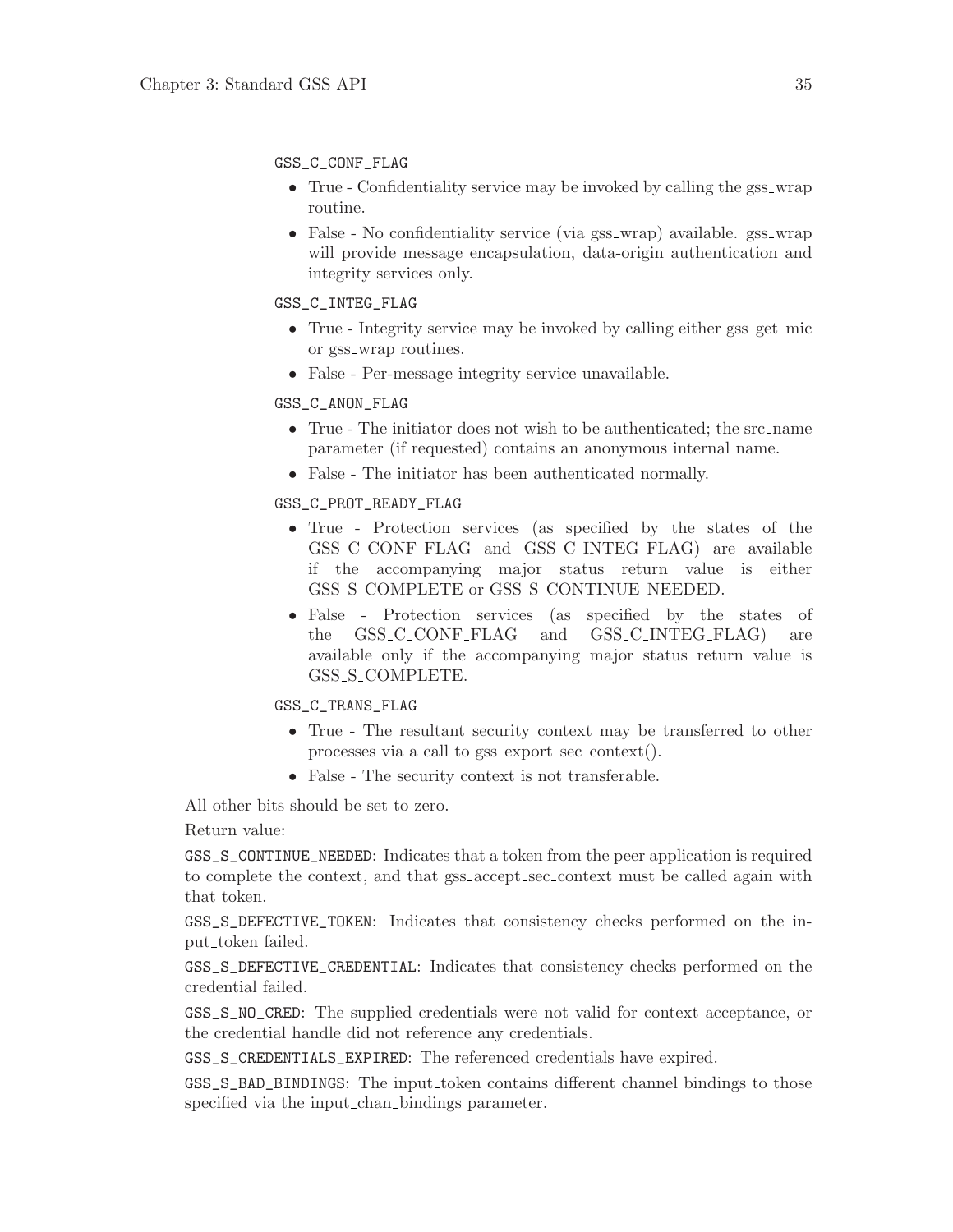GSS\_S\_NO\_CONTEXT: Indicates that the supplied context handle did not refer to a valid context.

GSS\_S\_BAD\_SIG: The input token contains an invalid MIC.

GSS\_S\_OLD\_TOKEN: The input token was too old. This is a fatal error during context establishment.

GSS\_S\_DUPLICATE\_TOKEN: The input token is valid, but is a duplicate of a token already processed. This is a fatal error during context establishment.

GSS\_S\_BAD\_MECH: The received token specified a mechanism that is not supported by the implementation or the provided credential.

```
OM\_uint32 gss_delete_sec_context (OM\_uint32 * minor\_status, [Function]
        gss_{\text{c}} context_handle, gss_buffer_t output_token)
```
minor\_status: (Integer, modify) Mechanism specific status code.

context handle: (gss ctx id t, modify) Context handle identifying context to delete. After deleting the context, the GSS-API will set this context handle to GSS C NO CONTEXT.

output token: (buffer, opaque, modify, optional) Token to be sent to remote application to instruct it to also delete the context. It is recommended that applications specify GSS\_C\_NO\_BUFFER for this parameter, requesting local deletion only. If a buffer parameter is provided by the application, the mechanism may return a token in it; mechanisms that implement only local deletion should set the length field of this token to zero to indicate to the application that no token is to be sent to the peer.

Delete a security context. gss delete sec context will delete the local data structures associated with the specified security context, and may generate an output token, which when passed to the peer gss\_process\_context\_token will instruct it to do likewise. If no token is required by the mechanism, the GSS-API should set the length field of the output token (if provided) to zero. No further security services may be obtained using the context specified by context handle.

In addition to deleting established security contexts, gss\_delete\_sec\_context must also be able to delete "half-built" security contexts resulting from an incomplete sequence of gss init sec context()/gss accept sec context() calls.

The output token parameter is retained for compatibility with version 1 of the GSS-API. It is recommended that both peer applications invoke gss\_delete\_sec\_context passing the value GSS C NO BUFFER for the output token parameter, indicating that no token is required, and that gss delete sec context should simply delete local context data structures. If the application does pass a valid buffer to gss delete sec context, mechanisms are encouraged to return a zero-length token, indicating that no peer action is necessary, and that no token should be transferred by the application.

Return value:

GSS\_S\_COMPLETE: Successful completion.

GSS\_S\_NO\_CONTEXT: No valid context was supplied.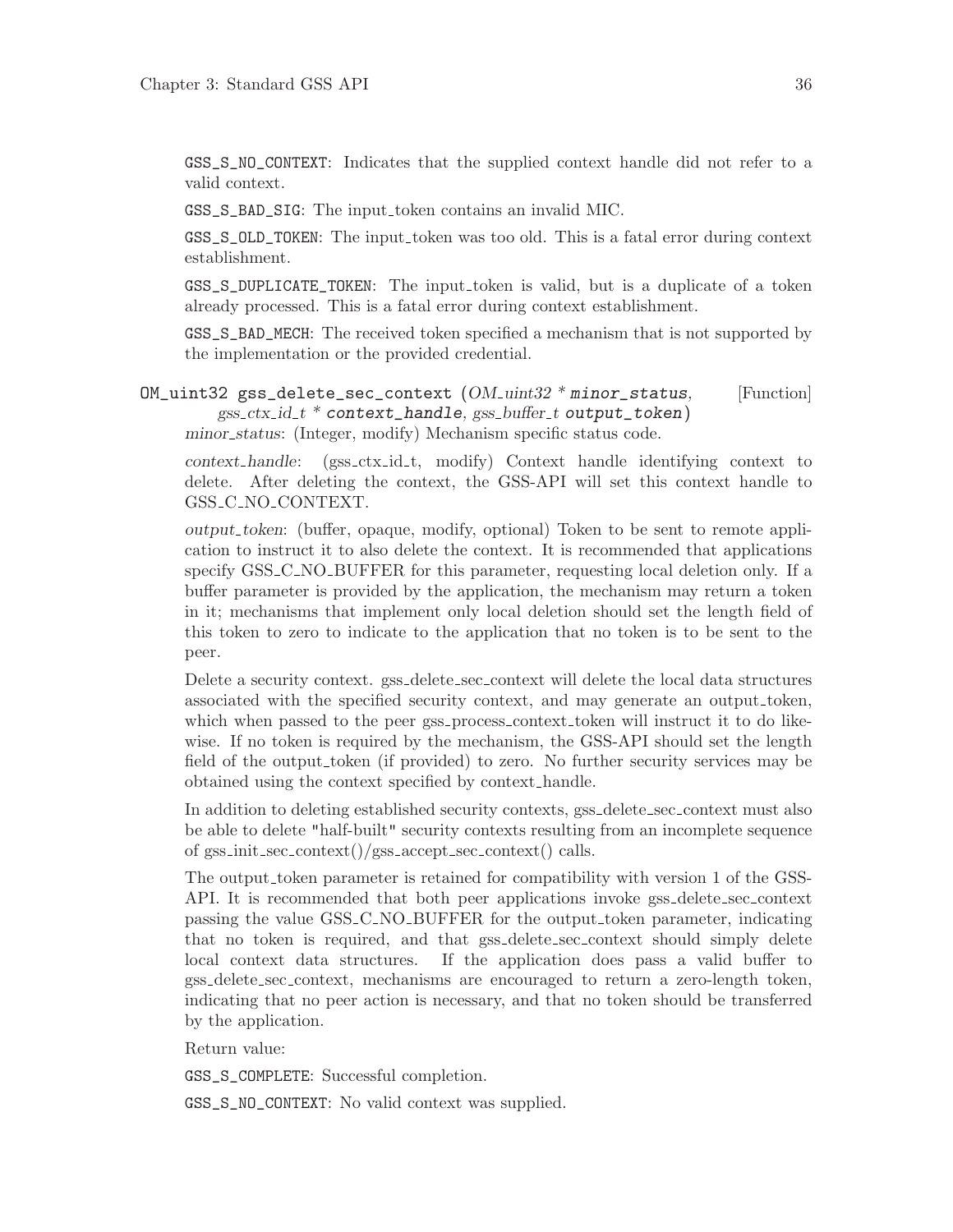```
OM_uint32 gss_process_context_token (OM\_uint32 * [Function]
        minor_status, const gss ctx id t context_handle, const gss buffer t
        token_buffer)
```
minor status: (Integer, modify) Implementation specific status code.

context handle: (gss\_ctx\_id\_t, read) Context handle of context on which token is to be processed

token buffer: (buffer, opaque, read) Token to process.

Provides a way to pass an asynchronous token to the security service. Most contextlevel tokens are emitted and processed synchronously by gss init sec context and gss accept sec context, and the application is informed as to whether further tokens are expected by the GSS C CONTINUE NEEDED major status bit. Occasionally, a mechanism may need to emit a context-level token at a point when the peer entity is not expecting a token. For example, the initiator's final call to gss init sec context may emit a token and return a status of GSS S COMPLETE, but the acceptor's call to gss accept sec context may fail. The acceptor's mechanism may wish to send a token containing an error indication to the initiator, but the initiator is not expecting a token at this point, believing that the context is fully established. Gss process context token provides a way to pass such a token to the mechanism at any time.

Return value:

GSS\_S\_COMPLETE: Successful completion.

GSS\_S\_DEFECTIVE\_TOKEN: Indicates that consistency checks performed on the token failed.

GSS\_S\_NO\_CONTEXT: The context handle did not refer to a valid context.

```
OM\_uint32 gss_context_time (OM\_uint32 * minor\_status, const [Function]
         gss_{\text{c}} context_handle, OM_{\text{c}} int32 * time_rec)
```
minor status: (Integer, modify) Implementation specific status code.

context\_handle: (gss\_ctx\_id\_t, read) Identifies the context to be interrogated.

time rec: (Integer, modify) Number of seconds that the context will remain valid. If the context has already expired, zero will be returned.

Determines the number of seconds for which the specified context will remain valid. Return value:

GSS\_S\_COMPLETE: Successful completion.

GSS\_S\_CONTEXT\_EXPIRED: The context has already expired.

GSS\_S\_NO\_CONTEXT: The context handle parameter did not identify a valid context

 $OM\_uint32$  gss\_inquire\_context  $(OM\_uint32 * minor\_status, const$  [Function]  $gss_c$ ctx<sub>id</sub> t context\_handle,  $gss_name_t * src_name$ ,  $gss_name_t *$ targ\_name,  $OM\_uint32 * lifetime\_rec$ ,  $gss_OID * mech\_type$ ,  $OM\_uint32$  $*$  ctx\_flags, int  $*$  locally\_initiated, int  $*$  open)

minor\_status: (Integer, modify) Mechanism specific status code.

context handle: (gss\_ctx\_id\_t, read) A handle that refers to the security context.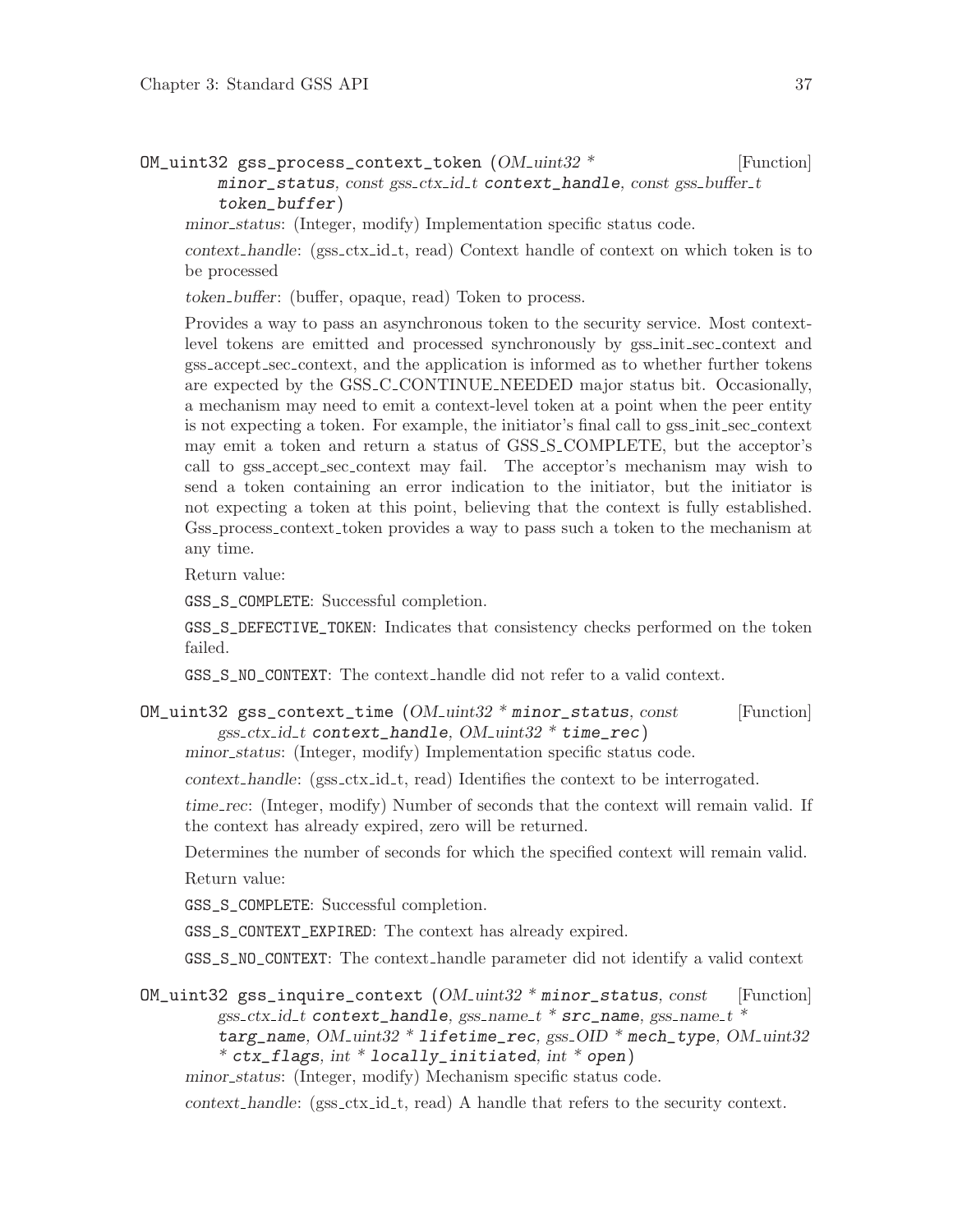src\_name: (gss\_name\_t, modify, optional) The name of the context initiator. If the context was established using anonymous authentication, and if the application invoking gss inquire context is the context acceptor, an anonymous name will be returned. Storage associated with this name must be freed by the application after use with a call to gss release name(). Specify NULL if not required.

targ name: (gss name t, modify, optional) The name of the context acceptor. Storage associated with this name must be freed by the application after use with a call to gss release name(). If the context acceptor did not authenticate itself, and if the initiator did not specify a target name in its call to  $\text{gss}\text{.init}\text{.sec}\text{.context}()$ , the value GSS C NO NAME will be returned. Specify NULL if not required.

lifetime\_rec: (Integer, modify, optional) The number of seconds for which the context will remain valid. If the context has expired, this parameter will be set to zero. If the implementation does not support context expiration, the value GSS C INDEFINITE will be returned. Specify NULL if not required.

mech type: (gss OID, modify, optional) The security mechanism providing the context. The returned OID will be a pointer to static storage that should be treated as read-only by the application; in particular the application should not attempt to free it. Specify NULL if not required.

ctx flags: (bit-mask, modify, optional) Contains various independent flags, each of which indicates that the context supports (or is expected to support, if  $\text{ctx-open}$  is false) a specific service option. If not needed, specify NULL. Symbolic names are provided for each flag, and the symbolic names corresponding to the required flags should be logically-ANDed with the ret flags value to test whether a given option is supported by the context. See below for the flags.

locally initiated: (Boolean, modify) Non-zero if the invoking application is the context initiator. Specify NULL if not required.

open: (Boolean, modify) Non-zero if the context is fully established; Zero if a contextestablishment token is expected from the peer application. Specify NULL if not required.

Obtains information about a security context. The caller must already have obtained a handle that refers to the context, although the context need not be fully established. The ctx\_flags values:

### GSS\_C\_DELEG\_FLAG

- True Credentials were delegated from the initiator to the acceptor.
- False No credentials were delegated.

GSS\_C\_MUTUAL\_FLAG

- True The acceptor was authenticated to the initiator.
- False The acceptor did not authenticate itself.

GSS\_C\_REPLAY\_FLAG

- True replay of protected messages will be detected.
- False replayed messages will not be detected.

GSS\_C\_SEQUENCE\_FLAG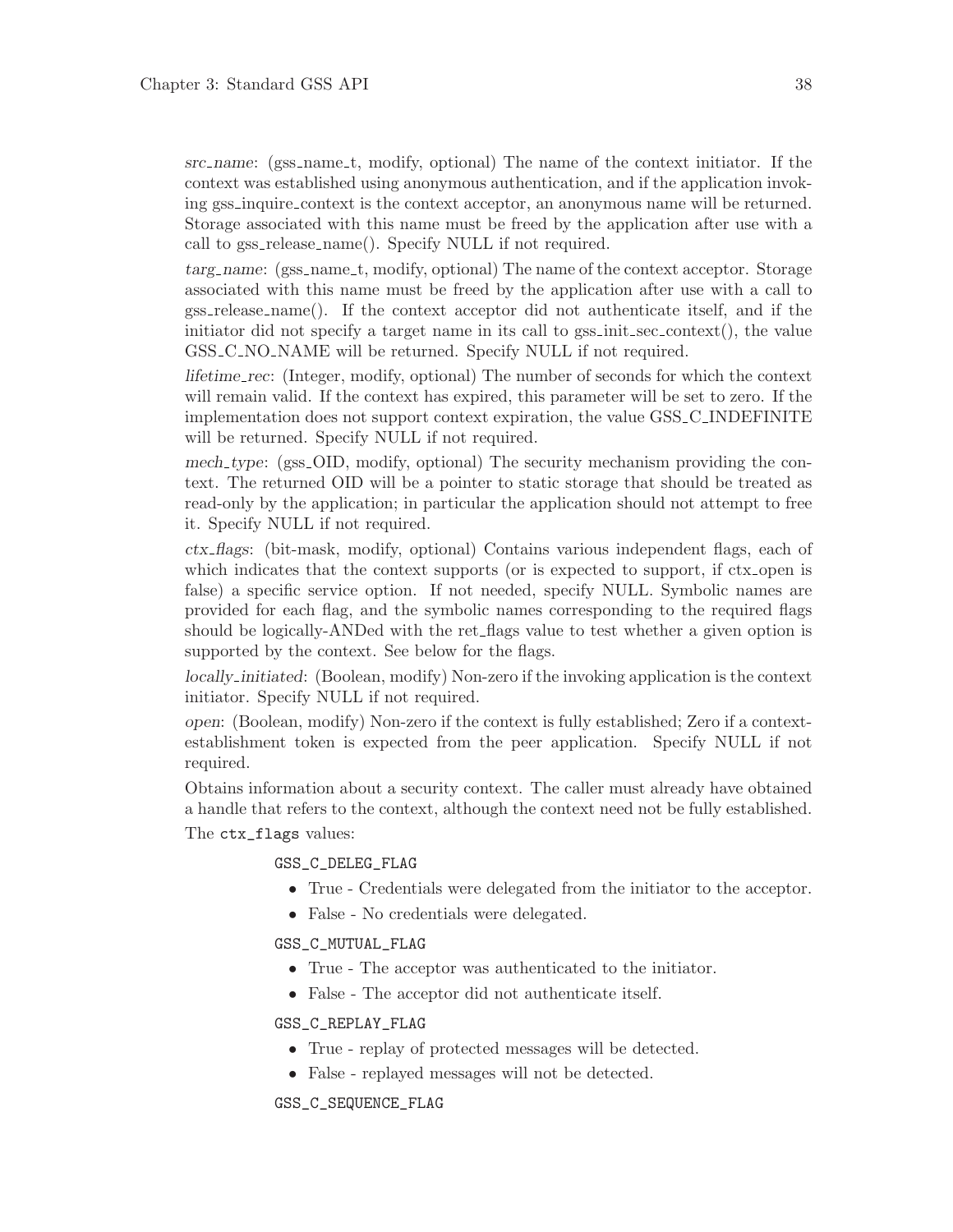- True out-of-sequence protected messages will be detected.
- False out-of-sequence messages will not be detected.

GSS\_C\_CONF\_FLAG

- True Confidentiality service may be invoked by calling gss\_wrap routine.
- False No confidentiality service (via gss\_wrap) available. gss\_wrap will provide message encapsulation, data-origin authentication and integrity services only.

### GSS\_C\_INTEG\_FLAG

- True Integrity service may be invoked by calling either gss\_get\_mic or gss\_wrap routines.
- False Per-message integrity service unavailable.

#### GSS\_C\_ANON\_FLAG

- True The initiator's identity will not be revealed to the acceptor. The src name parameter (if requested) contains an anonymous internal name.
- False The initiator has been authenticated normally.

### GSS\_C\_PROT\_READY\_FLAG

- True Protection services (as specified by the states of the GSS C CONF FLAG and GSS C INTEG FLAG) are available for use.
- False Protection services (as specified by the states of the GSS C CONF FLAG and GSS C INTEG FLAG) are available only if the context is fully established (i.e. if the open parameter is non-zero).
- GSS\_C\_TRANS\_FLAG
	- True The resultant security context may be transferred to other processes via a call to gss export sec context().
	- False The security context is not transferable.

Return value:

GSS\_S\_COMPLETE: Successful completion.

GSS\_S\_NO\_CONTEXT: The referenced context could not be accessed.

### OM\_uint32 gss\_wrap\_size\_limit (OM uint32 \* minor\_status, const [Function] gss\_ctx\_id\_t context\_handle, int conf\_req\_flag, gss\_qop\_t qop\_req,  $OM\_uint32$  req\_output\_size,  $OM\_uint32$  \* max\_input\_size)

minor\_status: (Integer, modify) Mechanism specific status code.

 $context\_handle:$  ( $gss\_ctx\_id\_t$ , read) A handle that refers to the security over which the messages will be sent.

conf req flag: (Boolean, read) Indicates whether gss wrap will be asked to apply confidentiality protection in addition to integrity protection. See the routine description for gss\_wrap for more details.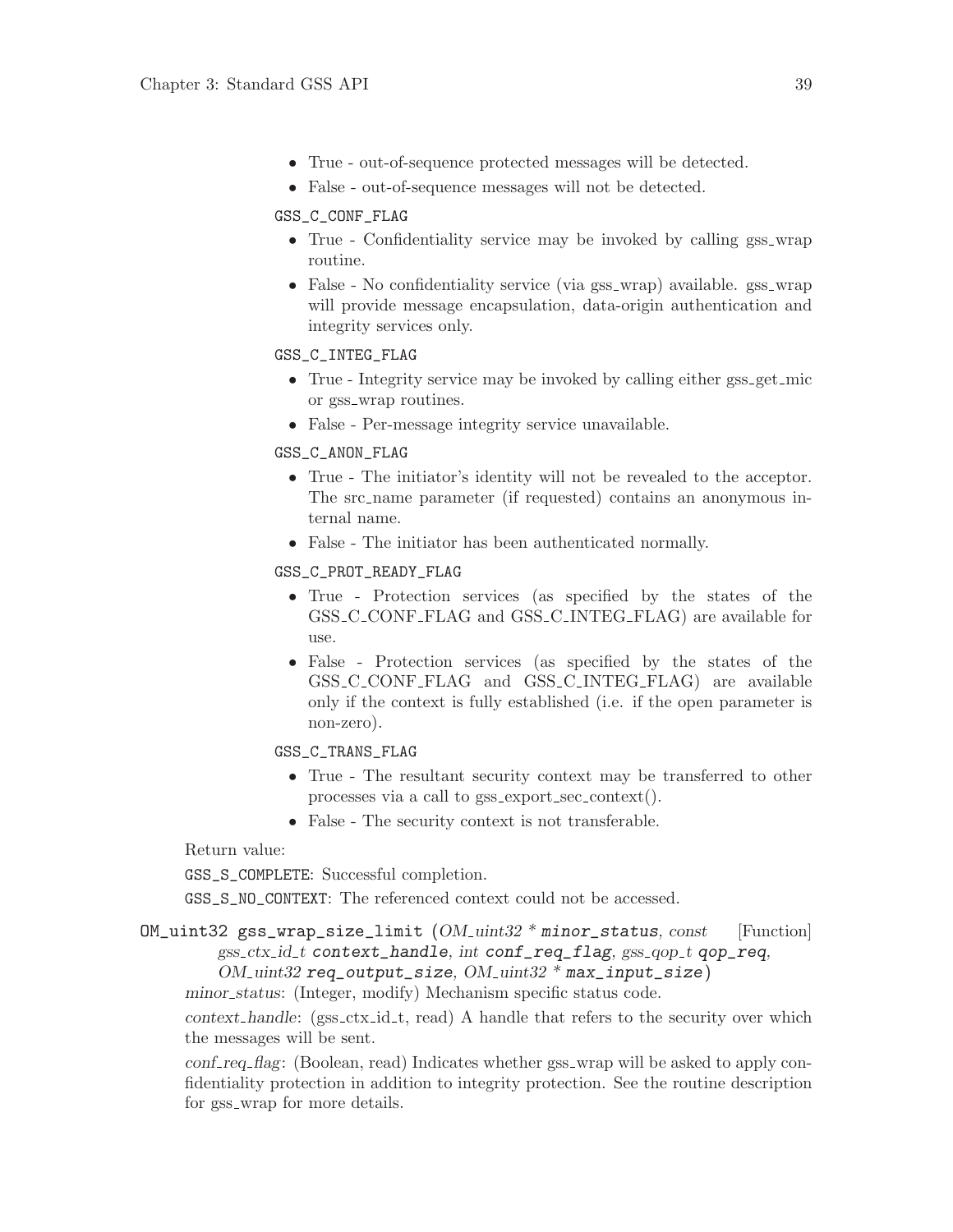qop req: (gss qop t, read) Indicates the level of protection that gss wrap will be asked to provide. See the routine description for gss wrap for more details.

req output size: (Integer, read) The desired maximum size for tokens emitted by gss wrap.

max input size: (Integer, modify) The maximum input message size that may be presented to gss wrap in order to guarantee that the emitted token shall be no larger than req\_output\_size bytes.

Allows an application to determine the maximum message size that, if presented to gss wrap with the same conf req flag and qop req parameters, will result in an output token containing no more than req output size bytes.

This call is intended for use by applications that communicate over protocols that impose a maximum message size. It enables the application to fragment messages prior to applying protection.

GSS-API implementations are recommended but not required to detect invalid QOP values when gss wrap size limit() is called. This routine guarantees only a maximum message size, not the availability of specific QOP values for message protection.

Successful completion of this call does not guarantee that gss wrap will be able to protect a message of length max input size bytes, since this ability may depend on the availability of system resources at the time that gss wrap is called. However, if the implementation itself imposes an upper limit on the length of messages that may be processed by gss wrap, the implementation should not return a value via max input bytes that is greater than this length.

Return value:

GSS\_S\_COMPLETE: Successful completion.

GSS\_S\_NO\_CONTEXT: The referenced context could not be accessed.

GSS\_S\_CONTEXT\_EXPIRED: The context has expired.

GSS\_S\_BAD\_QOP: The specified QOP is not supported by the mechanism.

# $OM\_uint32$  gss\_export\_sec\_context  $(OM\_uint32 * minor\_status,$  [Function]  $gss_c$ ctx<sub>id</sub> t \* context\_handle,  $gss_b$  buffer t interprocess\_token)

minor status: (Integer, modify) Mechanism specific status code.

context handle: (gss ctx id t, modify) Context handle identifying the context to transfer.

interprocess token: (buffer, opaque, modify) Token to be transferred to target process. Storage associated with this token must be freed by the application after use with a call to  $\text{gss-release_buffer}()$ .

Provided to support the sharing of work between multiple processes. This routine will typically be used by the context-acceptor, in an application where a single process receives incoming connection requests and accepts security contexts over them, then passes the established context to one or more other processes for message exchange. gss export sec context() deactivates the security context for the calling process and creates an interprocess token which, when passed to gss import sec context in another process, will re-activate the context in the second process. Only a single instantiation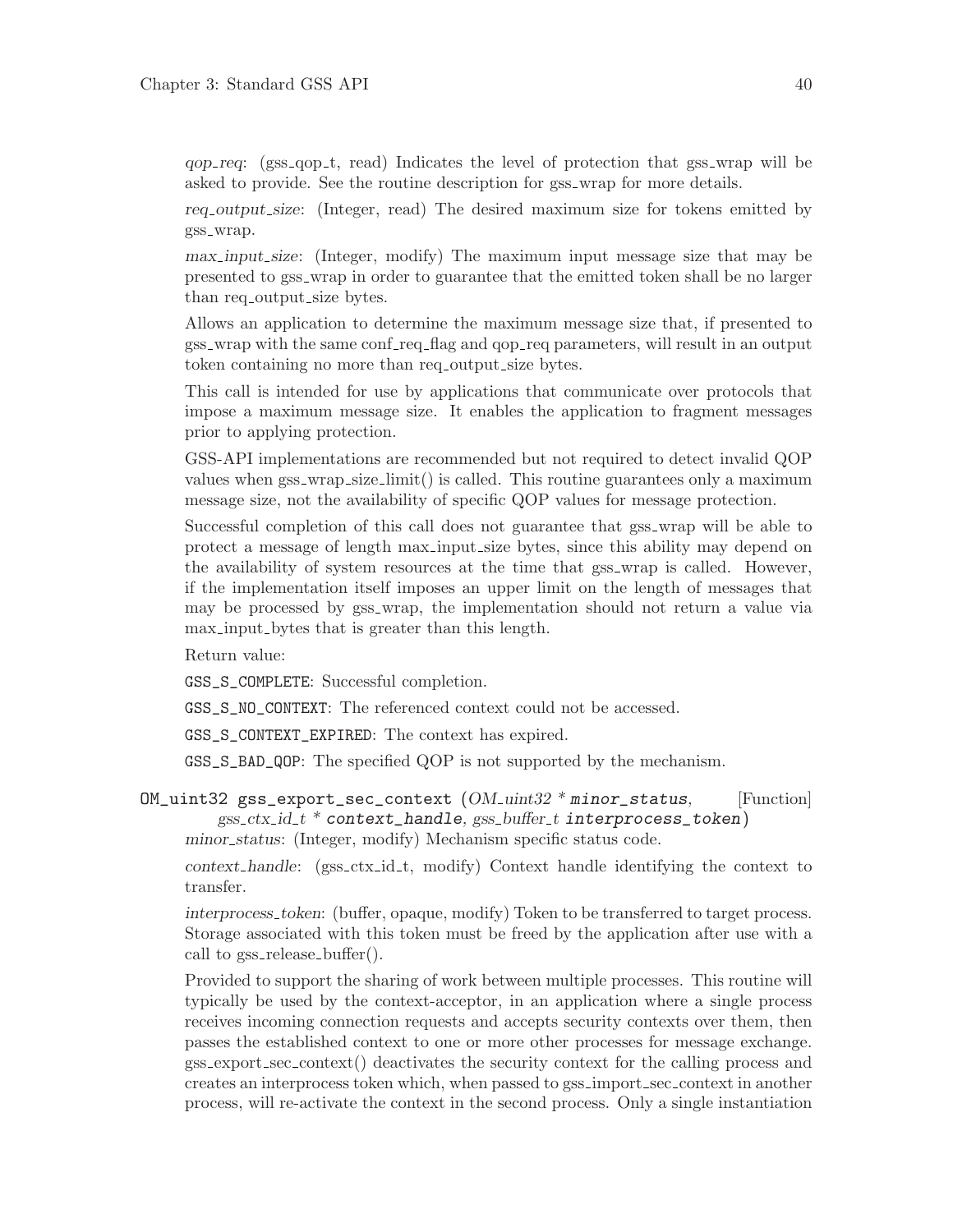of a given context may be active at any one time; a subsequent attempt by a context exporter to access the exported security context will fail.

The implementation may constrain the set of processes by which the interprocess token may be imported, either as a function of local security policy, or as a result of implementation decisions. For example, some implementations may constrain contexts to be passed only between processes that run under the same account, or which are part of the same process group.

The interprocess token may contain security-sensitive information (for example cryptographic keys). While mechanisms are encouraged to either avoid placing such sensitive information within interprocess tokens, or to encrypt the token before returning it to the application, in a typical object-library GSS-API implementation this may not be possible. Thus the application must take care to protect the interprocess token, and ensure that any process to which the token is transferred is trustworthy.

If creation of the interprocess token is successful, the implementation shall deallocate all process-wide resources associated with the security context, and set the context handle to GSS C NO CONTEXT. In the event of an error that makes it impossible to complete the export of the security context, the implementation must not return an interprocess token, and should strive to leave the security context referenced by the context handle parameter untouched. If this is impossible, it is permissible for the implementation to delete the security context, providing it also sets the context handle parameter to GSS C NO CONTEXT.

Return value:

GSS\_S\_COMPLETE: Successful completion.

GSS\_S\_CONTEXT\_EXPIRED: The context has expired.

GSS\_S\_NO\_CONTEXT: The context was invalid.

GSS\_S\_UNAVAILABLE: The operation is not supported.

OM uint32 gss\_import\_sec\_context  $(OM\_uint32 * minor\_status,$  [Function] const gss\_buffer\_t interprocess\_token,  $gss_c$ ctx\_id\_t \* context\_handle) minor status: (Integer, modify) Mechanism specific status code.

interprocess token: (buffer, opaque, modify) Token received from exporting process

context handle: (gss\_ctx\_id\_t, modify) Context handle of newly reactivated context. Resources associated with this context handle must be released by the application after use with a call to gss delete sec context().

Allows a process to import a security context established by another process. A given interprocess token may be imported only once. See gss\_export\_sec\_context.

Return value:

GSS\_S\_COMPLETE: Successful completion.

GSS\_S\_NO\_CONTEXT: The token did not contain a valid context reference.

GSS\_S\_DEFECTIVE\_TOKEN: The token was invalid.

GSS\_S\_UNAVAILABLE: The operation is unavailable.

GSS\_S\_UNAUTHORIZED: Local policy prevents the import of this context by the current process.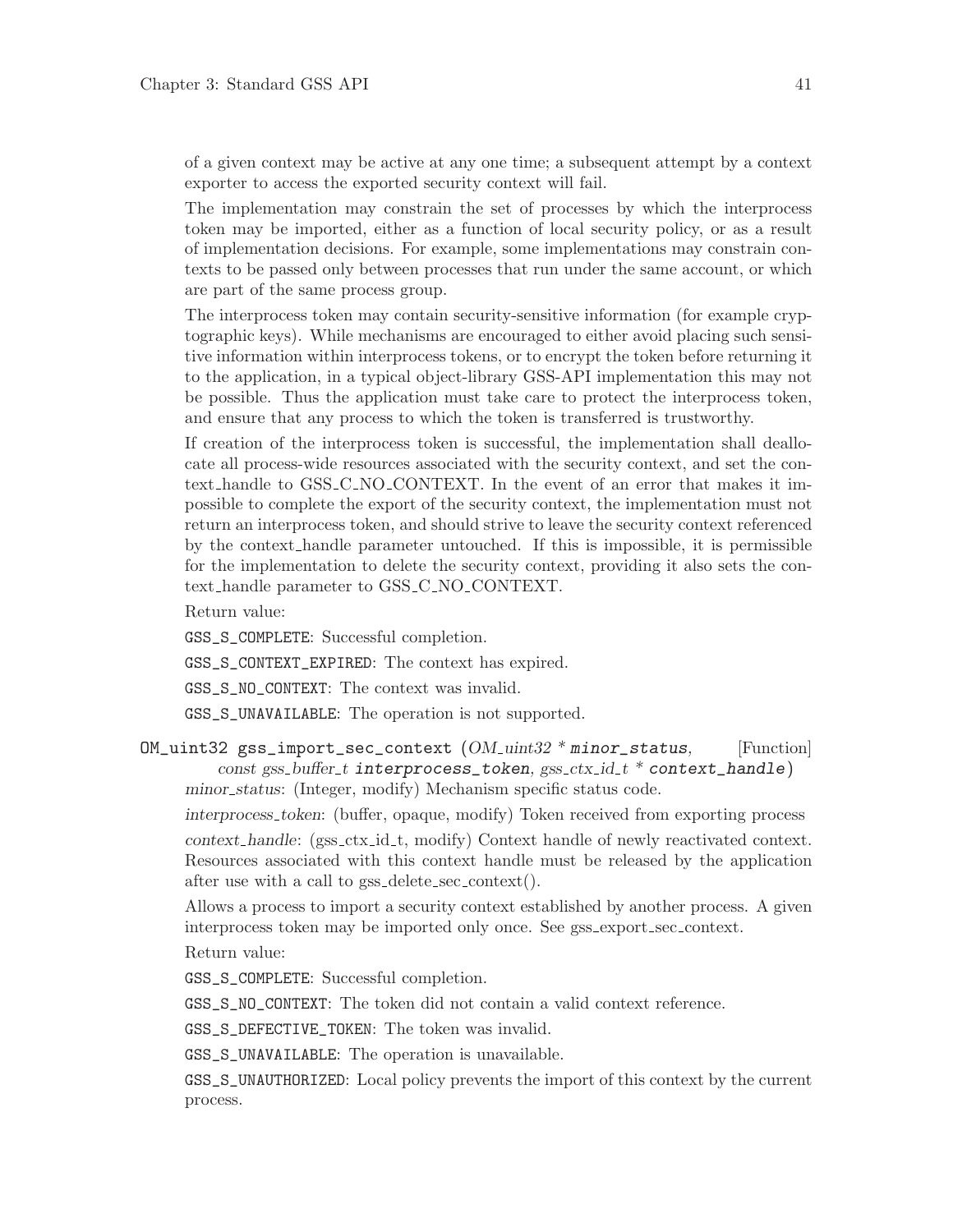# 3.7 Per-Message Routines

GSS-API Per-message Routines

| Routine        | Function                          |
|----------------|-----------------------------------|
|                |                                   |
| gss_get_mic    | Calculate a cryptographic message |
|                | integrity code (MIC) for a        |
|                | message; integrity service.       |
| gss_verify_mic | Check a MIC against a message;    |
|                | verify integrity of a received    |
|                | message.                          |
| gss_wrap       | Attach a MIC to a message, and    |
|                | optionally encrypt the message    |
|                | content.                          |
|                | confidentiality service           |
| gss_unwrap     | Verify a message with attached    |
|                | MIC, and decrypt message content  |
|                | if necessary.                     |
|                |                                   |

OM\_uint32 gss\_get\_mic (OM\_uint32 \* minor\_status, const [Function] gss ctx id t context\_handle, gss qop t qop\_req, const gss buffer t message\_buffer, gss buffer t message\_token)

minor status: (Integer, modify) Mechanism specific status code.

context handle: (gss\_ctx\_id\_t, read) Identifies the context on which the message will be sent.

qop req: (gss qop t, read, optional) Specifies requested quality of protection. Callers are encouraged, on portability grounds, to accept the default quality of protection offered by the chosen mechanism, which may be requested by specifying GSS C QOP DEFAULT for this parameter. If an unsupported protection strength is requested, gss get mic will return a major status of GSS S BAD QOP.

message buffer: (buffer, opaque, read) Message to be protected.

message token: (buffer, opaque, modify) Buffer to receive token. The application must free storage associated with this buffer after use with a call to gss release buffer().

Generates a cryptographic MIC for the supplied message, and places the MIC in a token for transfer to the peer application. The qop req parameter allows a choice between several cryptographic algorithms, if supported by the chosen mechanism.

Since some application-level protocols may wish to use tokens emitted by  $gss_{\text{wtrap}}($ ) to provide "secure framing", implementations must support derivation of MICs from zero-length messages.

Return value:

GSS\_S\_COMPLETE: Successful completion.

GSS\_S\_CONTEXT\_EXPIRED: The context has already expired.

GSS\_S\_NO\_CONTEXT: The context handle parameter did not identify a valid context. GSS\_S\_BAD\_QOP: The specified QOP is not supported by the mechanism.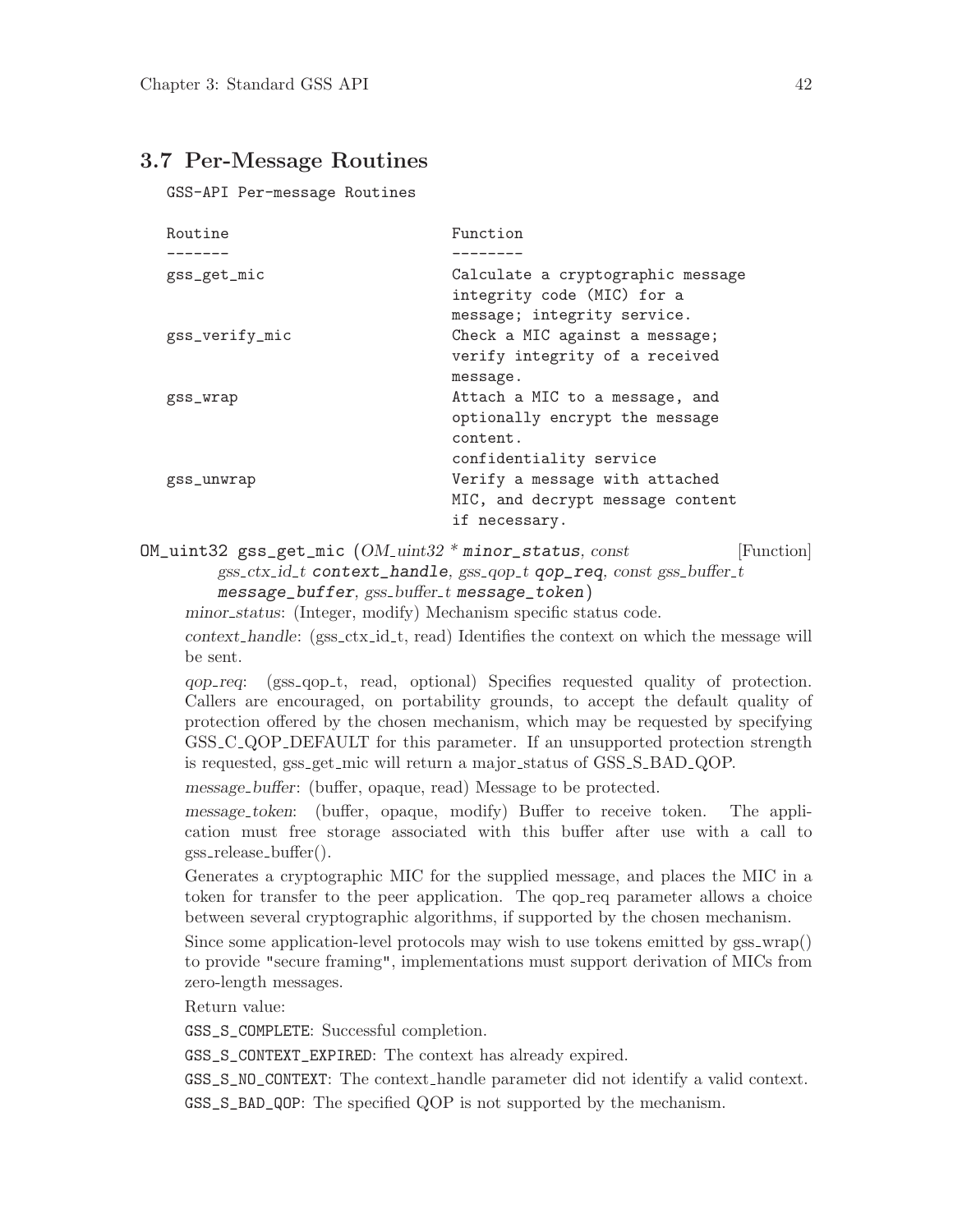OM\_uint32 gss\_verify\_mic  $(OM\_uint32 * minor\_status, const$  [Function] gss ctx id t context\_handle, const gss buffer t message\_buffer, const  $gss_b$  buffer t token\_buffer,  $gss_a$  qop  $t * q$  op state)

minor\_status: (Integer, modify) Mechanism specific status code.

context handle: (gss\_ctx\_id\_t, read) Identifies the context on which the message arrived.

message buffer: (buffer, opaque, read) Message to be verified.

token buffer: (buffer, opaque, read) Token associated with message.

qop state: (gss qop t, modify, optional) Quality of protection gained from MIC Specify NULL if not required.

Verifies that a cryptographic MIC, contained in the token parameter, fits the supplied message. The qop state parameter allows a message recipient to determine the strength of protection that was applied to the message.

Since some application-level protocols may wish to use tokens emitted by  $gss_{\text{wtrap}}($ ) to provide "secure framing", implementations must support the calculation and verification of MICs over zero-length messages.

Return value:

GSS\_S\_COMPLETE: Successful completion.

GSS\_S\_DEFECTIVE\_TOKEN: The token failed consistency checks.

GSS\_S\_BAD\_SIG: The MIC was incorrect.

GSS\_S\_DUPLICATE\_TOKEN: The token was valid, and contained a correct MIC for the message, but it had already been processed.

GSS\_S\_OLD\_TOKEN: The token was valid, and contained a correct MIC for the message, but it is too old to check for duplication.

GSS\_S\_UNSEQ\_TOKEN: The token was valid, and contained a correct MIC for the message, but has been verified out of sequence; a later token has already been received.

GSS\_S\_GAP\_TOKEN: The token was valid, and contained a correct MIC for the message, but has been verified out of sequence; an earlier expected token has not yet been received.

GSS\_S\_CONTEXT\_EXPIRED: The context has already expired.

GSS\_S\_NO\_CONTEXT: The context handle parameter did not identify a valid context.

### $OM\_uint32$  gss\_wrap  $(OM\_uint32 * minor\_status, const$  gss\_ctx\_id\_t [Function]  $context\_handle$ , int  $conf\_req\_flag$ ,  $gss_qop_t qop_req$ ,  $const$   $gss_bwfer_t$  $input\_message\_buffer, int * conf\_state, gss_buffer_t$ output\_message\_buffer)

minor\_status: (Integer, modify) Mechanism specific status code.

context handle: (gss\_ctx\_id\_t, read) Identifies the context on which the message will be sent.

conf req flag: (boolean, read) Non-zero - Both confidentiality and integrity services are requested. Zero - Only integrity service is requested.

qop req: (gss qop t, read, optional) Specifies required quality of protection. A mechanism-specific default may be requested by setting qop req to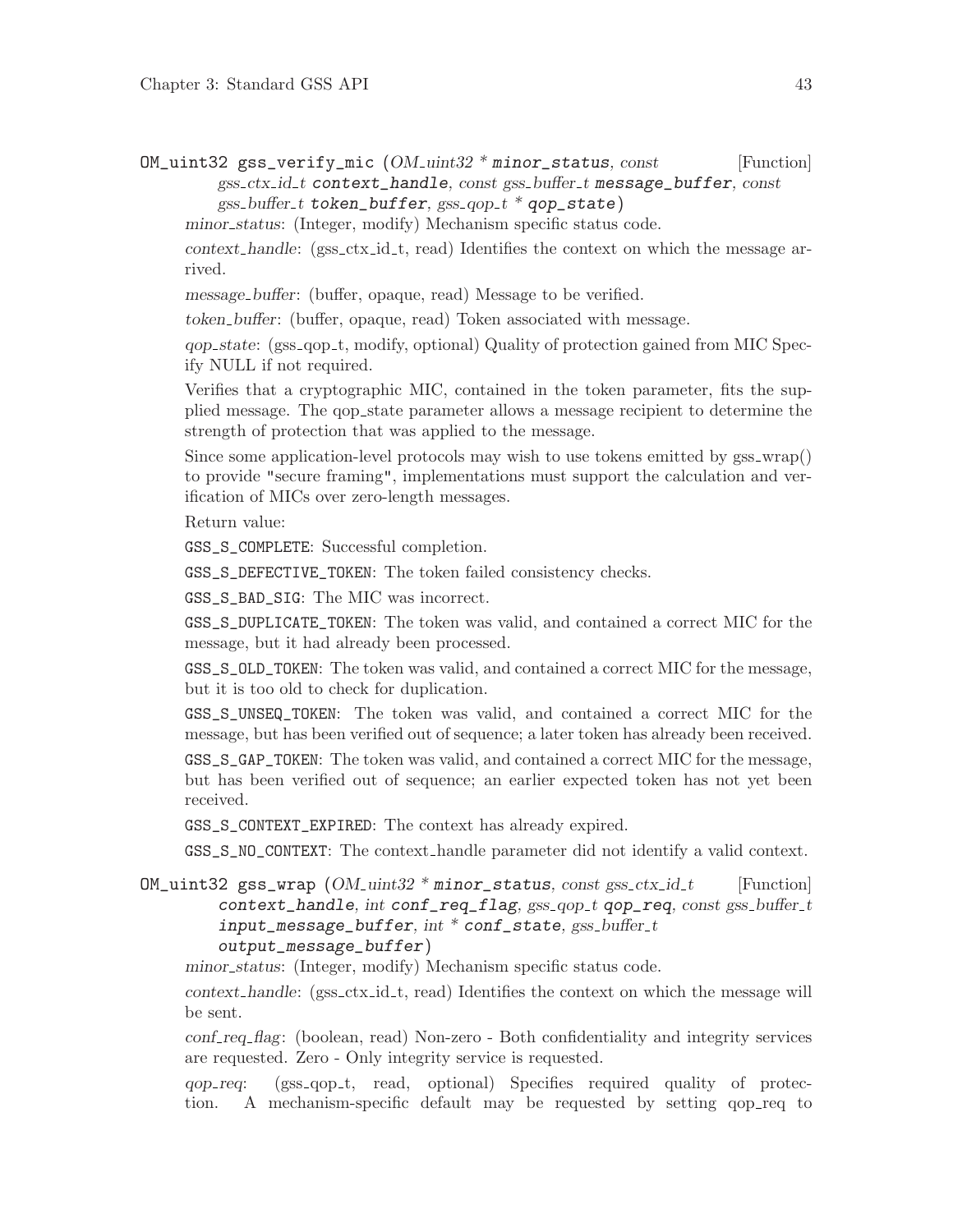GSS C QOP DEFAULT. If an unsupported protection strength is requested, gss wrap will return a major status of GSS S BAD QOP.

input message buffer: (buffer, opaque, read) Message to be protected.

conf state: (boolean, modify, optional) Non-zero - Confidentiality, data origin authentication and integrity services have been applied. Zero - Integrity and data origin services only has been applied. Specify NULL if not required.

output message buffer: (buffer, opaque, modify) Buffer to receive protected message. Storage associated with this message must be freed by the application after use with a call to gss\_release\_buffer().

Attaches a cryptographic MIC and optionally encrypts the specified input message. The output message contains both the MIC and the message. The qop req parameter allows a choice between several cryptographic algorithms, if supported by the chosen mechanism.

Since some application-level protocols may wish to use tokens emitted by  $gss_{w}$  wrap() to provide "secure framing", implementations must support the wrapping of zerolength messages.

Return value:

GSS\_S\_COMPLETE: Successful completion.

GSS\_S\_CONTEXT\_EXPIRED: The context has already expired.

GSS\_S\_NO\_CONTEXT: The context handle parameter did not identify a valid context.

GSS\_S\_BAD\_QOP: The specified QOP is not supported by the mechanism.

OM\_uint32 gss\_unwrap  $(OM\_uint32 * minor\_status, const$  [Function] gss ctx id t context\_handle, const gss buffer t input\_message\_buffer,  $gss\_buffer\_t$  output\_message\_buffer, int \* conf\_state,  $gss\_qop_t$  \* qop\_state)

minor status: (Integer, modify) Mechanism specific status code.

context handle: (gss ctx id t, read) Identifies the context on which the message arrived.

input message buffer: (buffer, opaque, read) Protected message.

output message buffer: (buffer, opaque, modify) Buffer to receive unwrapped message. Storage associated with this buffer must be freed by the application after use use with a call to gss\_release\_buffer().

conf state: (boolean, modify, optional) Non-zero - Confidentiality and integrity protection were used. Zero - Integrity service only was used. Specify NULL if not required.

qop state: (gss qop t, modify, optional) Quality of protection provided. Specify NULL if not required.

Converts a message previously protected by gss wrap back to a usable form, verifying the embedded MIC. The conf-state parameter indicates whether the message was encrypted; the qop state parameter indicates the strength of protection that was used to provide the confidentiality and integrity services.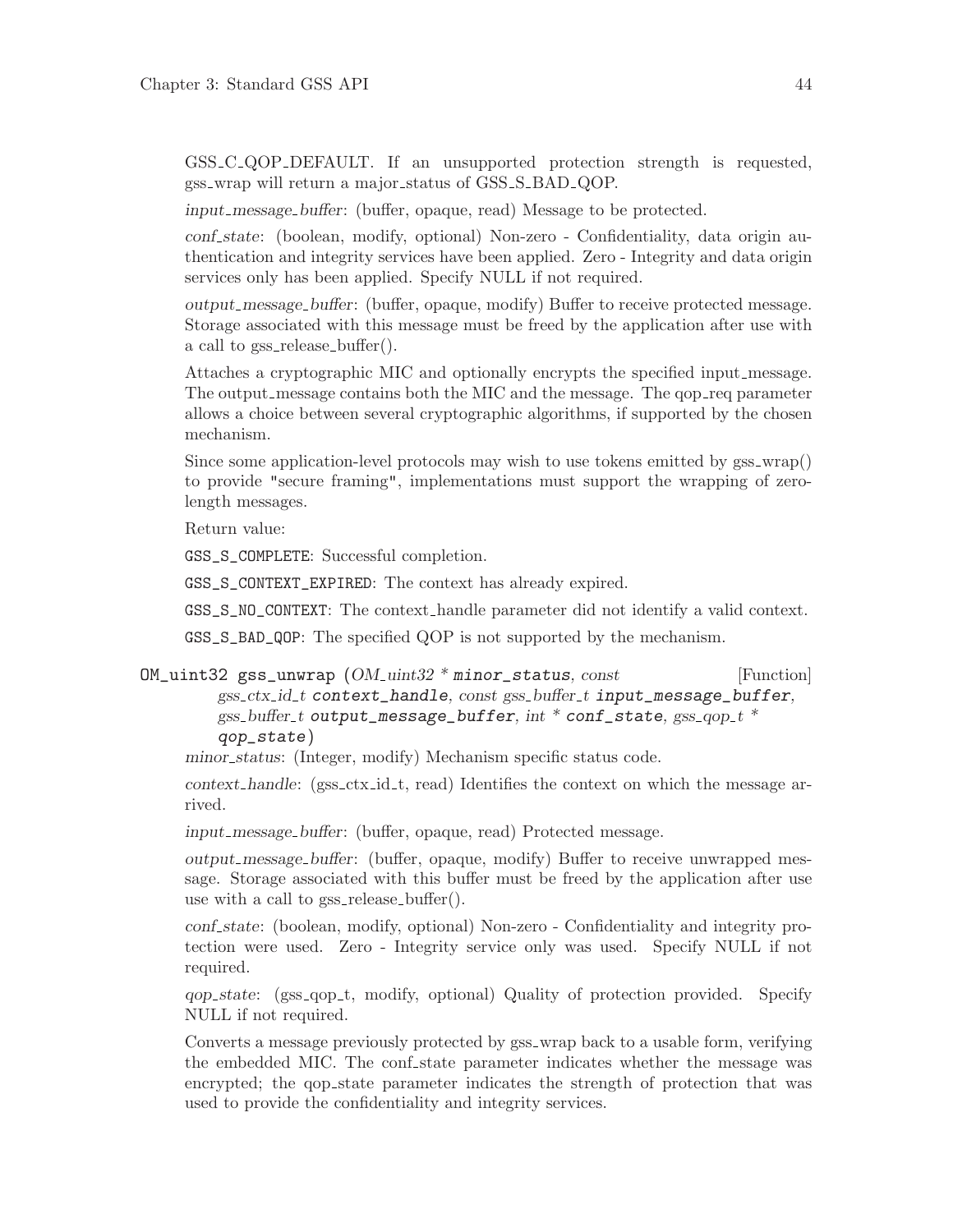Since some application-level protocols may wish to use tokens emitted by  $gss_{\text{wtrap}}($ ) to provide "secure framing", implementations must support the wrapping and unwrapping of zero-length messages.

Return value:

GSS\_S\_COMPLETE: Successful completion.

GSS\_S\_DEFECTIVE\_TOKEN: The token failed consistency checks.

GSS\_S\_BAD\_SIG: The MIC was incorrect.

GSS\_S\_DUPLICATE\_TOKEN: The token was valid, and contained a correct MIC for the message, but it had already been processed.

GSS\_S\_OLD\_TOKEN: The token was valid, and contained a correct MIC for the message, but it is too old to check for duplication.

GSS\_S\_UNSEQ\_TOKEN: The token was valid, and contained a correct MIC for the message, but has been verified out of sequence; a later token has already been received.

GSS\_S\_GAP\_TOKEN: The token was valid, and contained a correct MIC for the message, but has been verified out of sequence; an earlier expected token has not yet been received.

GSS\_S\_CONTEXT\_EXPIRED: The context has already expired.

GSS\_S\_NO\_CONTEXT: The context handle parameter did not identify a valid context.

## 3.8 Name Manipulation

GSS-API Name manipulation Routines

| Routine                    | Function                                                      |
|----------------------------|---------------------------------------------------------------|
|                            |                                                               |
| gss_import_name            | Convert a contiguous string name<br>to internal-form.         |
| gss_display_name           | Convert internal-form name to<br>text.                        |
| gss_compare_name           | Compare two internal-form names.                              |
| gss_release_name           | Discard an internal-form name.                                |
| gss_inquire_names_for_mech | List the name-types supported by.<br>the specified mechanism. |
| gss_inquire_mechs_for_name | List mechanisms that support the<br>specified name-type.      |
| gss_canonicalize_name      | Convert an internal name to an MN.                            |
| gss_export_name            | Convert an MN to export form.                                 |
| gss_duplicate_name         | Create a copy of an internal name.                            |
|                            |                                                               |

 $OM\_uint32$  gss\_import\_name  $(OM\_uint32 * minor\_status, const$  [Function] gss buffer t input\_name\_buffer, const gss OID input\_name\_type,  $gss_name_t * output_name)$ minor\_status: (Integer, modify) Mechanism specific status code.

input name buffer: (buffer, octet-string, read) Buffer containing contiguous string name to convert.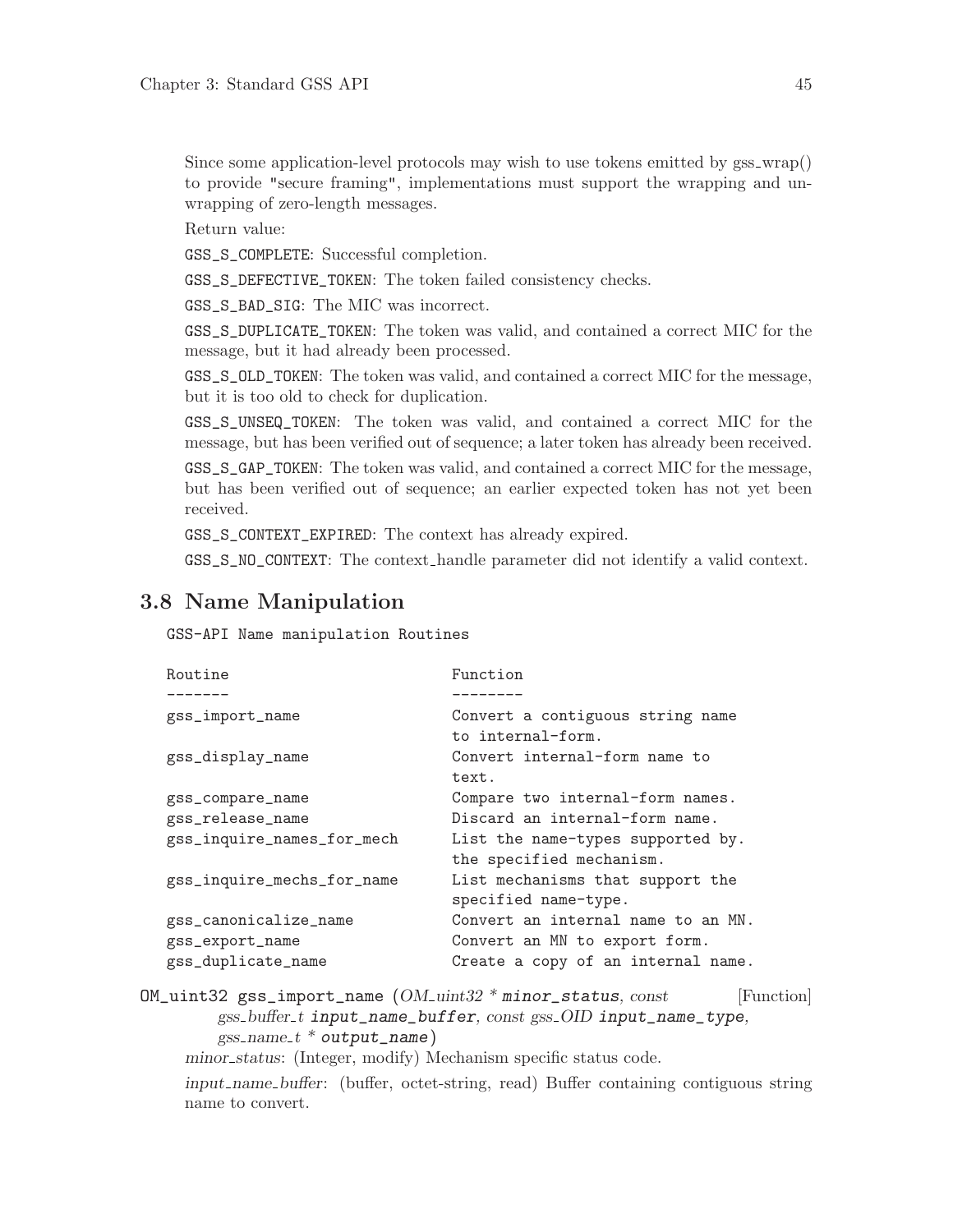input name type: (Object ID, read, optional) Object ID specifying type of printable name. Applications may specify either GSS C NO OID to use a mechanism-specific default printable syntax, or an OID recognized by the GSS-API implementation to name a specific namespace.

output\_name: (gss\_name\_t, modify) Returned name in internal form. Storage associated with this name must be freed by the application after use with a call to gss release name().

Convert a contiguous string name to internal form. In general, the internal name returned (via the @output name parameter) will not be an MN; the exception to this is if the @input name type indicates that the contiguous string provided via the @input name buffer parameter is of type GSS C NT EXPORT NAME, in which case the returned internal name will be an MN for the mechanism that exported the name.

Return value:

GSS\_S\_COMPLETE: Successful completion.

GSS\_S\_BAD\_NAMETYPE: The input name type was unrecognized.

GSS\_S\_BAD\_NAME: The input name parameter could not be interpreted as a name of the specified type.

GSS\_S\_BAD\_MECH: The input name-type was GSS C NT EXPORT NAME, but the mechanism contained within the input-name is not supported.

 $OM\_uint32$  gss\_display\_name  $(OM\_uint32 * minor\_status, const$  [Function]  $gss_name_t$  input\_name,  $gss_buffer_t$  output\_name\_buffer,  $gss_OID$  \* output\_name\_type)

minor-status: (Integer, modify) Mechanism specific status code.

input\_name: (gss\_name\_t, read) Name to be displayed.

output\_name\_buffer: (buffer, character-string, modify) Buffer to receive textual name string. The application must free storage associated with this name after use with a call to gss\_release\_buffer().

output name type: (Object ID, modify, optional) The type of the returned name. The returned gss OID will be a pointer into static storage, and should be treated as read-only by the caller (in particular, the application should not attempt to free it). Specify NULL if not required.

Allows an application to obtain a textual representation of an opaque internal-form name for display purposes. The syntax of a printable name is defined by the GSS-API implementation.

If input name denotes an anonymous principal, the implementation should return the gss OID value GSS C NT ANONYMOUS as the output name type, and a textual name that is syntactically distinct from all valid supported printable names in output name buffer.

If input name was created by a call to gss import name, specifying GSS C NO OID as the name-type, implementations that employ lazy conversion between name types may return GSS\_C\_NO\_OID via the output\_name\_type parameter.

Return value:

GSS\_S\_COMPLETE: Successful completion.

GSS\_S\_BAD\_NAME: @input\_name was ill-formed.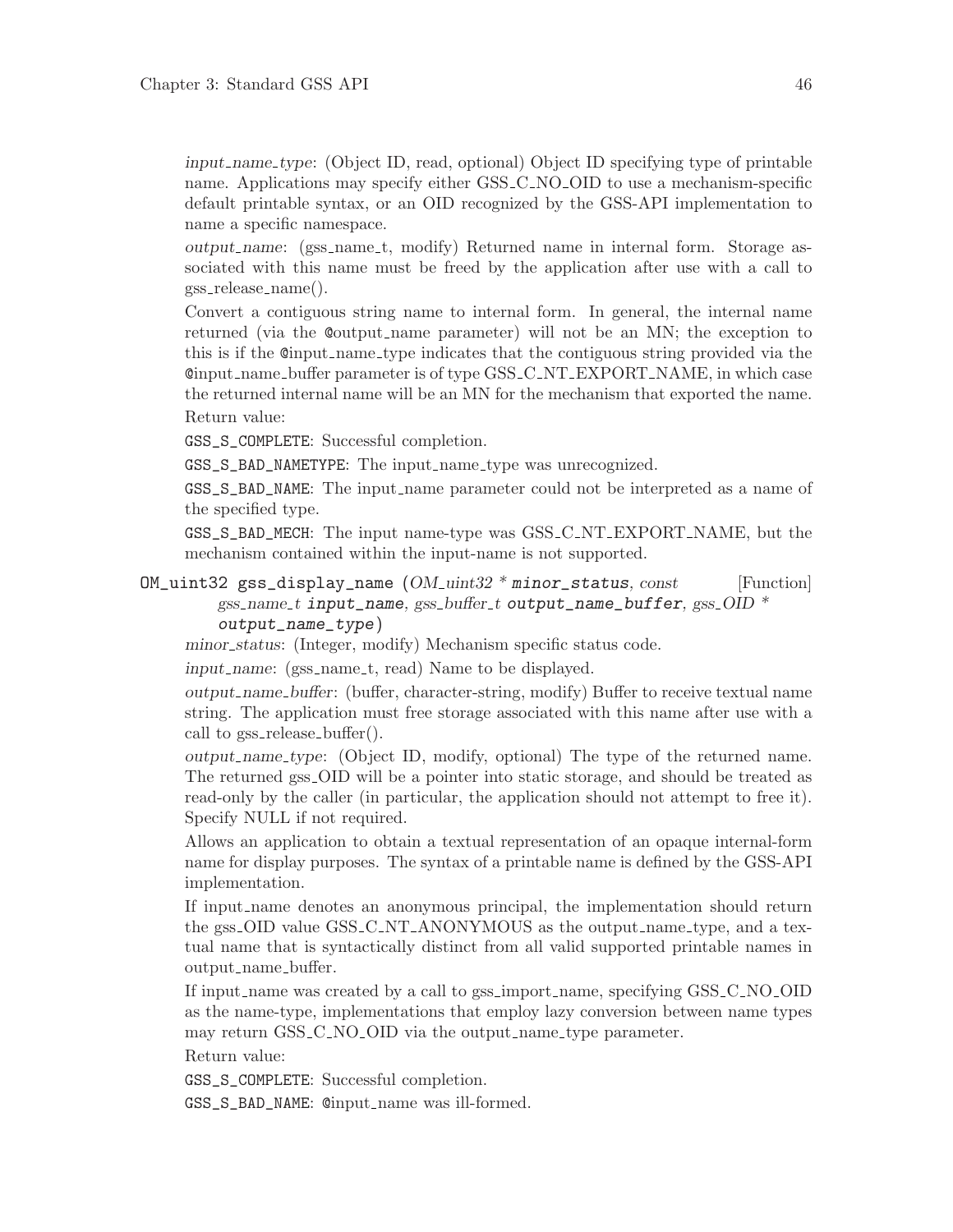$OM\_uint32$  gss\_compare\_name  $(OM\_uint32 * minor\_status, const$  [Function]  $g_{SS\_name\_t}$  name1, const  $g_{SS\_name\_t}$  name2, int  $*$  name\_equal)

minor\_status: (Integer, modify) Mechanism specific status code.

name1: (gss\_name\_t, read) Internal-form name.

name2: (gss\_name\_t, read) Internal-form name.

name equal: (boolean, modify) Non-zero - names refer to same entity. Zero - names refer to different entities (strictly, the names are not known to refer to the same identity).

Allows an application to compare two internal-form names to determine whether they refer to the same entity.

If either name presented to gss compare name denotes an anonymous principal, the routines should indicate that the two names do not refer to the same identity.

Return value:

GSS\_S\_COMPLETE: Successful completion.

GSS\_S\_BAD\_NAMETYPE: The two names were of incomparable types.

GSS\_S\_BAD\_NAME: One or both of name1 or name2 was ill-formed.

```
OM_uint32 gss_release_name (OM\_uint32 * minor\_status, [Function]
```

```
gss_name_t * name)
```
minor\_status: (Integer, modify) Mechanism specific status code.

name: (gss\_name\_t, modify) The name to be deleted.

Free GSSAPI-allocated storage associated with an internal-form name. The name is set to  $GSS\_C$ <sub>NO</sub>\_NAME on successful completion of this call.

Return value:

GSS\_S\_COMPLETE: Successful completion.

GSS\_S\_BAD\_NAME: The name parameter did not contain a valid name.

```
OM\_uint32 gss_inquire_names_for_mech (OM\_uint32 * [Function]
        minor\_status, const gss. OID mechanism, gss. OID set * name_types)
```
minor status: (Integer, modify) Mechanism specific status code.

mechanism: (gss\_OID, read) The mechanism to be interrogated.

name types: (gss\_OID\_set, modify) Set of name-types supported by the specified mechanism. The returned OID set must be freed by the application after use with a call to gss\_release\_oid\_set().

Returns the set of nametypes supported by the specified mechanism.

Return value:

GSS\_S\_COMPLETE: Successful completion.

 $OM\_uint32$  gss\_inquire\_mechs\_for\_name  $(OM\_uint32 *$  [Function]  $minor\_status$ , const gss\_name\_t input\_name, gss\_OID\_set  $*$  mech\_types) minor\_status: (Integer, modify) Mechanism specific status code.

input name: (gss\_name\_t, read) The name to which the inquiry relates.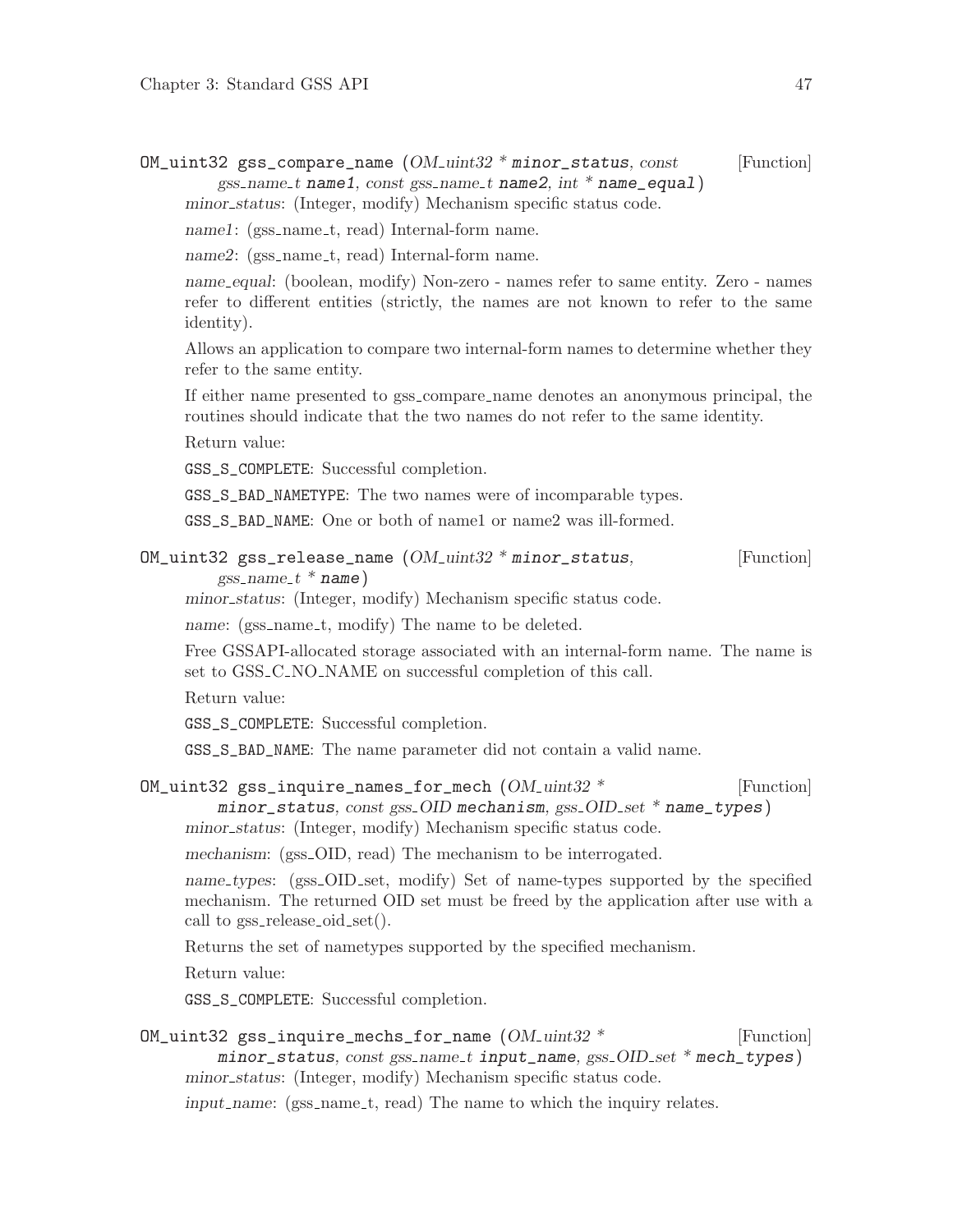mech types: (gss OID set, modify) Set of mechanisms that may support the specified name. The returned OID set must be freed by the caller after use with a call to gss release oid set().

Returns the set of mechanisms supported by the GSS-API implementation that may be able to process the specified name.

Each mechanism returned will recognize at least one element within the name. It is permissible for this routine to be implemented within a mechanism-independent GSS-API layer, using the type information contained within the presented name, and based on registration information provided by individual mechanism implementations. This means that the returned mech types set may indicate that a particular mechanism will understand the name when in fact it would refuse to accept the name as input to gss canonicalize name, gss init sec context, gss acquire cred or gss add cred (due to some property of the specific name, as opposed to the name type). Thus this routine should be used only as a prefilter for a call to a subsequent mechanism-specific routine.

Return value:

GSS\_S\_COMPLETE: Successful completion.

GSS\_S\_BAD\_NAME: The input name parameter was ill-formed.

GSS\_S\_BAD\_NAMETYPE: The input name parameter contained an invalid or unsupported type of name.

```
OM\_uint32 gss_canonicalize_name (OM\_uint32 * minor\_status, [Function]
        const gss_name_t input_name, const gss_OID mech_type, gss_name_t *output_name)
```
minor\_status: (Integer, modify) Mechanism specific status code.

input name: (gss\_name\_t, read) The name for which a canonical form is desired.

mech type: (Object ID, read) The authentication mechanism for which the canonical form of the name is desired. The desired mechanism must be specified explicitly; no default is provided.

output name: (gss\_name\_t, modify) The resultant canonical name. Storage associated with this name must be freed by the application after use with a call to gss release name().

Generate a canonical mechanism name (MN) from an arbitrary internal name. The mechanism name is the name that would be returned to a context acceptor on successful authentication of a context where the initiator used the input name in a successful call to gss acquire cred, specifying an OID set containing @mech type as its only member, followed by a call to  $\text{gss}_\text{min}(\text{sec}_\text{context}(\text{cos}_\text{context}))$ , specifying  $\text{Qmech}_\text{tvpe}$  as the authentication mechanism.

Return value:

GSS\_S\_COMPLETE: Successful completion.

 $OM\_uint32$  gss\_export\_name  $(OM\_uint32 * minor\_status, const$  [Function] gss name t input\_name, gss buffer t exported\_name) minor\_status: (Integer, modify) Mechanism specific status code.

input\_name: (gss\_name\_t, read) The MN to be exported.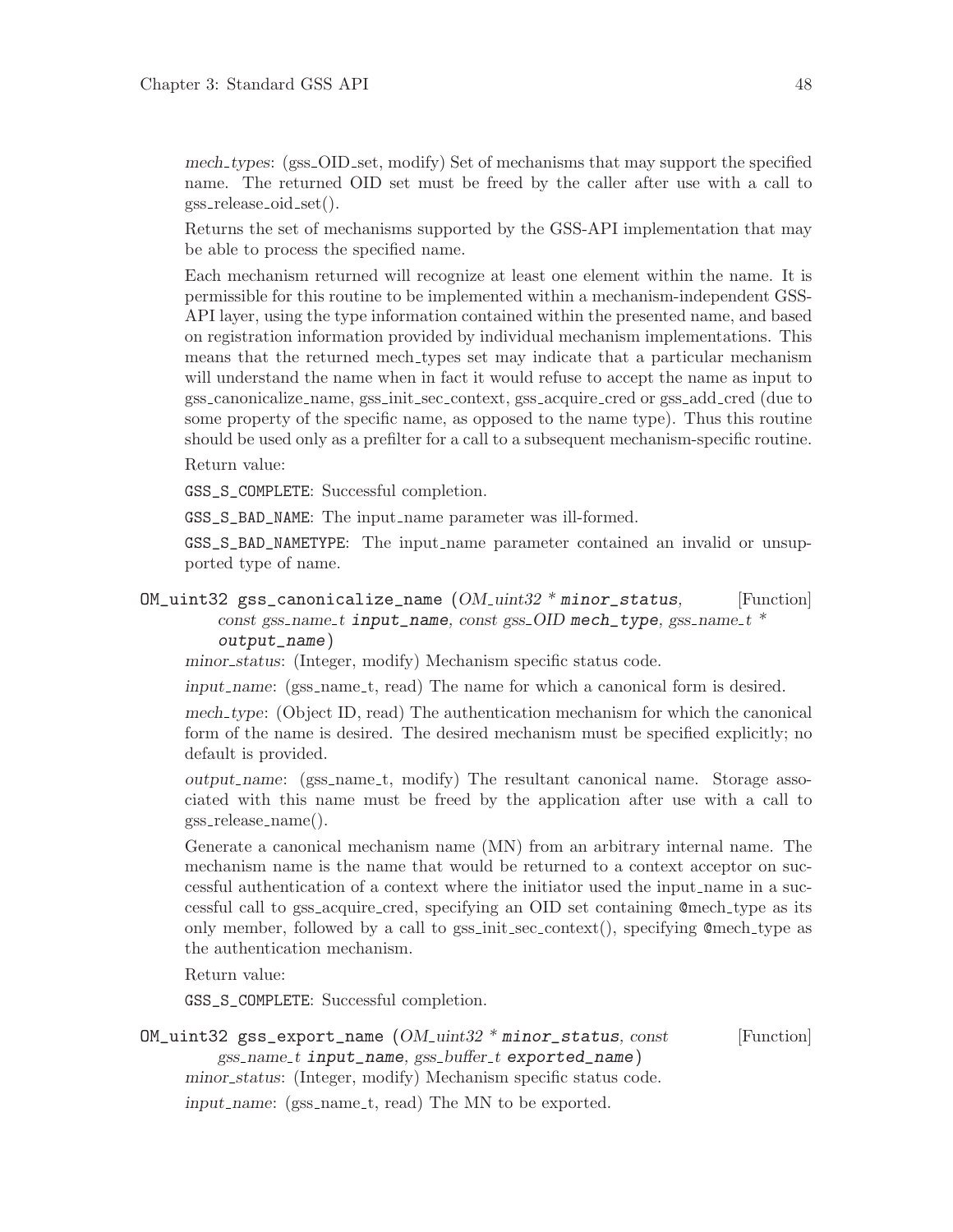exported name: (gss buffer t, octet-string, modify) The canonical contiguous string form of Comput name. Storage associated with this string must freed by the application after use with gss\_release\_buffer().

To produce a canonical contiguous string representation of a mechanism name (MN), suitable for direct comparison (e.g. with memcmp) for use in authorization functions (e.g. matching entries in an access-control list). The @input name parameter must specify a valid MN (i.e. an internal name generated by gss<sub>-</sub>accept-sec-context() or by gss canonicalize name()).

Return value:

GSS\_S\_COMPLETE: Successful completion.

GSS\_S\_NAME\_NOT\_MN: The provided internal name was not a mechanism name.

GSS\_S\_BAD\_NAME: The provided internal name was ill-formed.

GSS\_S\_BAD\_NAMETYPE: The internal name was of a type not supported by the GSS-API implementation.

```
OM_uint32 gss_duplicate_name (OM\_uint32 * minor\_status, const [Function]
        gss_name_t src_name, gss_name_t * dest_name)
```
minor\_status: (Integer, modify) Mechanism specific status code.

src\_name: (gss\_name\_t, read) Internal name to be duplicated.

dest name: (gss\_name\_t, modify) The resultant copy of @src\_name. Storage associated with this name must be freed by the application after use with a call to gss release name().

Create an exact duplicate of the existing internal name @src name. The new @dest name will be independent of src name (i.e. @src name and @dest name must both be released, and the release of one shall not affect the validity of the other).

Return value:

GSS\_S\_COMPLETE: Successful completion.

GSS\_S\_BAD\_NAME: The src name parameter was ill-formed.

# 3.9 Miscellaneous Routines

GSS-API Miscellaneous Routines

| Routine                  | Function                                                     |
|--------------------------|--------------------------------------------------------------|
|                          |                                                              |
| gss_add_oid_set_member   | Add an object identifier to<br>a set.                        |
| gss_display_status       | Convert a GSS-API status code<br>to text.                    |
| gss_indicate_mechs       | Determine available underlying<br>authentication mechanisms. |
| gss_release_buffer       | Discard a buffer.                                            |
| gss_release_oid_set      | Discard a set of object<br>identifiers.                      |
| gss_create_empty_oid_set | Create a set containing no                                   |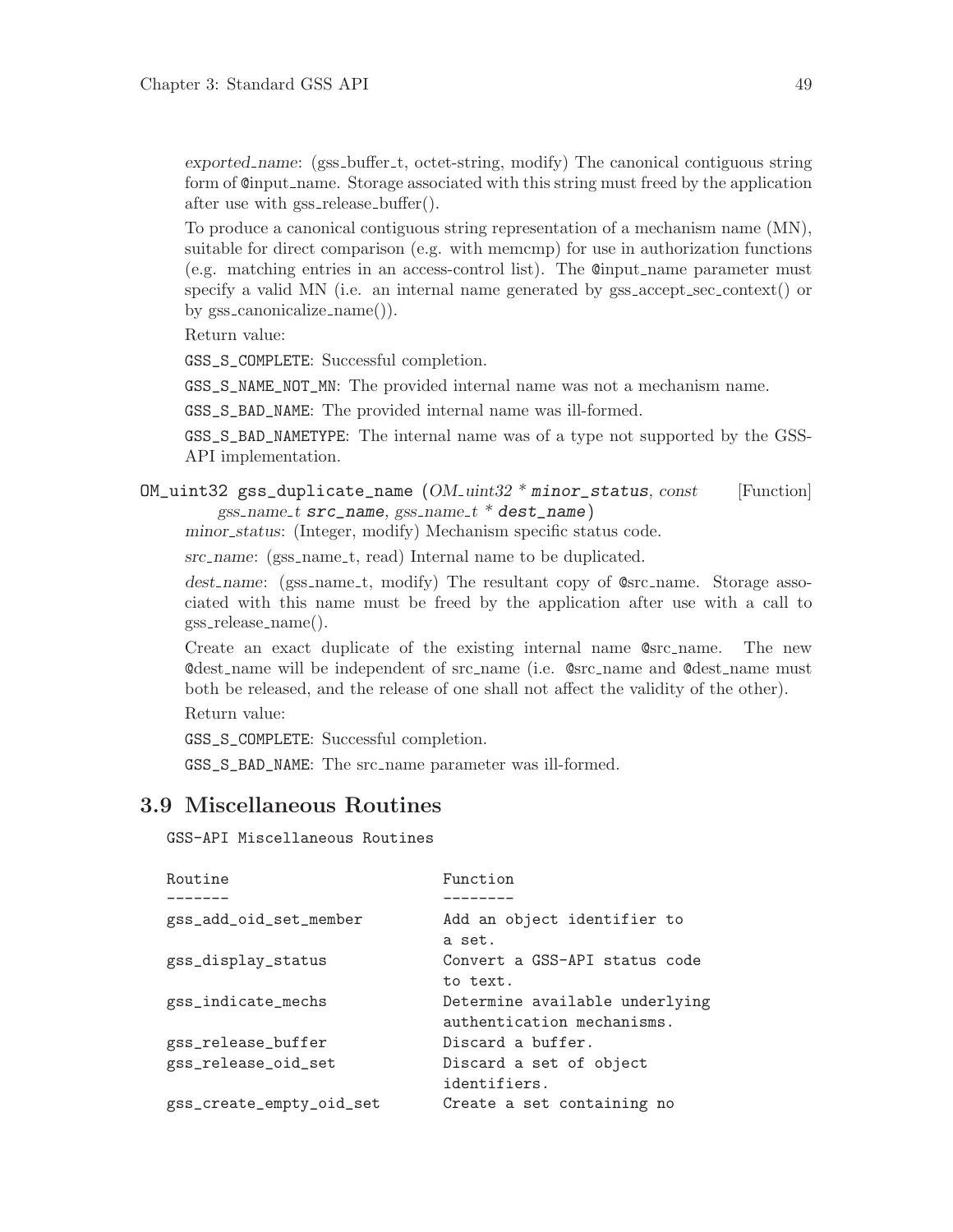|                         | object identifiers.              |
|-------------------------|----------------------------------|
| gss_test_oid_set_member | Determines whether an object     |
|                         | identifier is a member of a set. |

### OM\_uint32 gss\_add\_oid\_set\_member  $(OM\_uint32 * minor\_status,$  [Function] const  $gss_OID$  member\_oid,  $gss_OID\_set * old_set$

minor-status: (integer, modify) Mechanism specific status code.

member oid: (Object ID, read) The object identifier to copied into the set.

oid set: (Set of Object ID, modify) The set in which the object identifier should be inserted.

Add an Object Identifier to an Object Identifier set. This routine is intended for use in conjunction with gss create empty oid set when constructing a set of mechanism OIDs for input to gss acquire cred. The oid set parameter must refer to an OIDset that was created by GSS-API (e.g. a set returned by  $gsscrete$ -empty-oid-set()). GSS-API creates a copy of the member oid and inserts this copy into the set, expanding the storage allocated to the OID-set's elements array if necessary. The routine may add the new member OID anywhere within the elements array, and implementations should verify that the new member-oid is not already contained within the elements array; if the member oid is already present, the oid set should remain unchanged. Return value:

GSS\_S\_COMPLETE: Successful completion.

### $OM\_uint32$  gss\_display\_status  $(OM\_uint32 * minor\_status,$  [Function] OM\_uint32 status\_value, int status\_type, const gss\_OID mech\_type,  $OM\_uint32$  \* message\_context, gss\_buffer\_t status\_string)

minor\_status: (integer, modify) Mechanism specific status code.

status value: (Integer, read) Status value to be converted.

status type: (Integer, read) GSS C GSS CODE - status value is a GSS status code. GSS C MECH CODE - status value is a mechanism status code.

mech type: (Object ID, read, optional) Underlying mechanism (used to interpret a minor status value). Supply GSS\_C\_NO\_OID to obtain the system default.

message context: (Integer, read/modify) Should be initialized to zero by the application prior to the first call. On return from gss display status(), a non-zero status value parameter indicates that additional messages may be extracted from the status code via subsequent calls to gss\_display\_status(), passing the same status\_value, status\_type, mech\_type, and message\_context parameters.

status string: (buffer, character string, modify) Textual interpretation of the status value. Storage associated with this parameter must be freed by the application after use with a call to gss release buffer().

Allows an application to obtain a textual representation of a GSS-API status code, for display to the user or for logging purposes. Since some status values may indicate multiple conditions, applications may need to call gss display status multiple times, each call generating a single text string. The message context parameter is used by gss display status to store state information about which error messages have already been extracted from a given status value; message context must be initialized to 0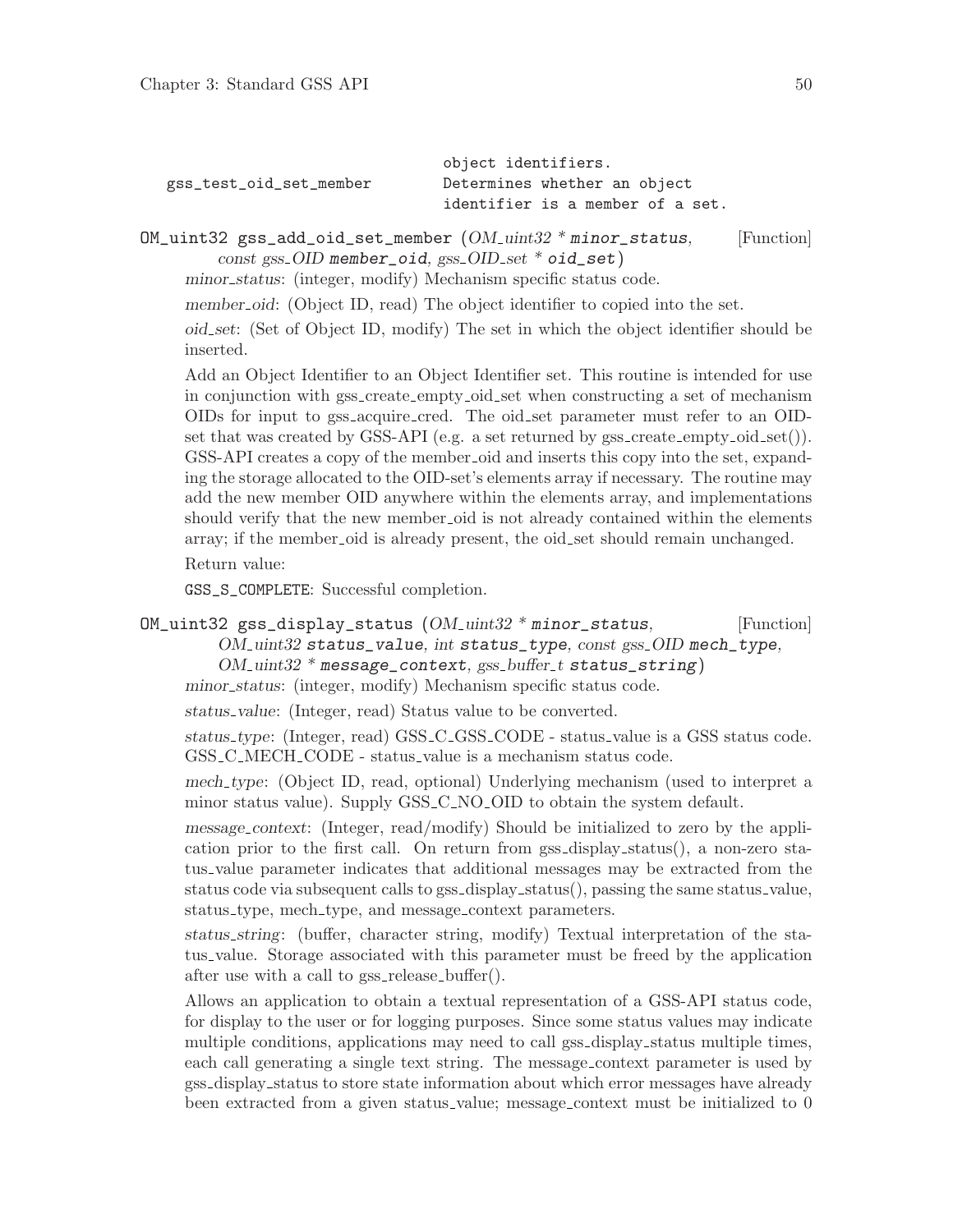by the application prior to the first call, and gss display status will return a non-zero value in this parameter if there are further messages to extract.

The message context parameter contains all state information required by gss display status in order to extract further messages from the status value; even when a non-zero value is returned in this parameter, the application is not required to call gss display status again unless subsequent messages are desired. The following code extracts all messages from a given status code and prints them to stderr:

```
OM_uint32 message_context;
          OM_uint32 status_code;
          OM_uint32 maj_status;
          OM_uint32 min_status;
          gss_buffer_desc status_string;
                 ...
          message_context = 0;
          do {
            maj_status = gss_display_status (
                             &min_status,
                             status_code,
                             GSS_C_GSS_CODE,
                             GSS_C_NO_OID,
                             &message_context,
                             &status_string)
            fprintf(stderr,
                     "%.*s\n",
                    (int)status_string.length,
                    (char *)status_string.value);
            gss_release_buffer(&min_status, &status_string);
          } while (message_context != 0);
     Return value:
     GSS_S_COMPLETE: Successful completion.
     GSS_S_BAD_MECH: Indicates that translation in accordance with an unsupported mech-
     anism type was requested.
     GSS_S_BAD_STATUS: The status value was not recognized, or the status type was
     neither GSS C GSS CODE nor GSS C MECH CODE.
OM uint32 gss_indicate_mechs (OM\_uint32 * minor\_status, [Function]
        gss_OID_set * mech_set)
```
minor\_status: (integer, modify) Mechanism specific status code.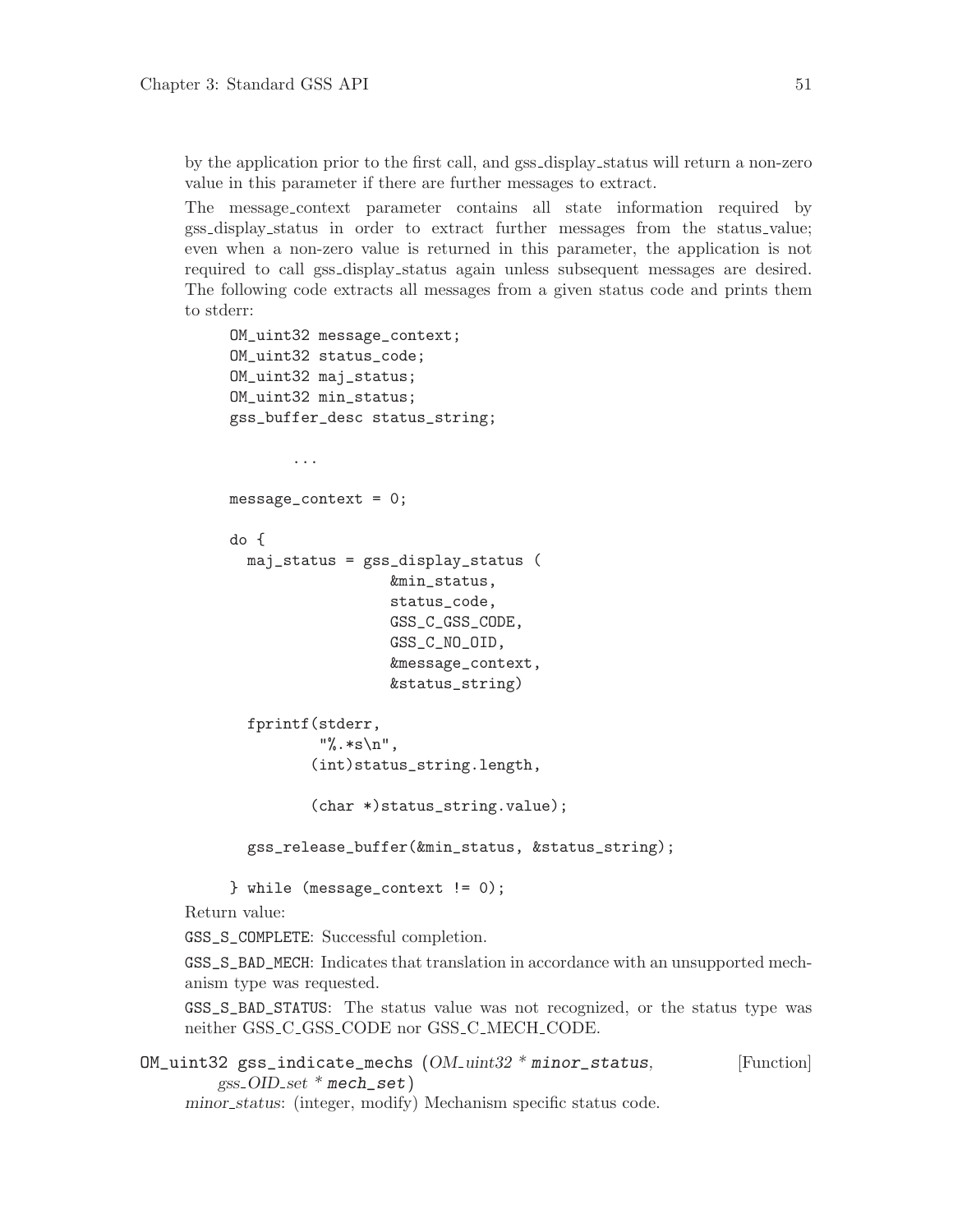mech\_set: (set of Object IDs, modify) Set of implementation-supported mechanisms. The returned gss\_OID\_set value will be a dynamically-allocated OID set, that should be released by the caller after use with a call to gss\_release\_oid\_set().

Allows an application to determine which underlying security mechanisms are available.

Return value:

GSS\_S\_COMPLETE: Successful completion.

### $OM\_uint32$  gss\_release\_buffer  $(OM\_uint32 * minor\_status,$  [Function]  $gss_b$  buffer t buffer)

minor\_status: (integer, modify) Mechanism specific status code.

buffer: (buffer, modify) The storage associated with the buffer will be deleted. The gss buffer desc object will not be freed, but its length field will be zeroed.

Free storage associated with a buffer. The storage must have been allocated by a GSS-API routine. In addition to freeing the associated storage, the routine will zero the length field in the descriptor to which the buffer parameter refers, and implementations are encouraged to additionally set the pointer field in the descriptor to NULL. Any buffer object returned by a GSS-API routine may be passed to gss release buffer (even if there is no storage associated with the buffer).

Return value:

GSS\_S\_COMPLETE: Successful completion.

### OM\_uint32 gss\_release\_oid\_set (OM uint32 \* minor\_status, [Function] gss\_OID\_set  $*$  set)

minor\_status: (integer, modify) Mechanism specific status code.

set: (Set of Object IDs, modify) The storage associated with the gss. OID set will be deleted.

Free storage associated with a GSSAPI-generated gss OID set object. The set parameter must refer to an OID-set that was returned from a GSS-API routine. gss release oid set() will free the storage associated with each individual member OID, the OID set's elements array, and the gss OID set desc.

The gss OID set parameter is set to GSS C NO OID SET on successful completion of this routine.

Return value:

GSS\_S\_COMPLETE: Successful completion.

```
OM_uint32 gss_create_empty_oid_set (OM\_uint32 * [Function]
       minor\_status, gss_OID_set *oid_set)
```
minor\_status: (integer, modify) Mechanism specific status code.

oid\_set: (Set of Object IDs, modify) The empty object identifier set. The routine will allocate the gss OID set desc object, which the application must free after use with a call to gss release oid set().

Create an object-identifier set containing no object identifiers, to which members may be subsequently added using the gss add oid set member() routine. These routines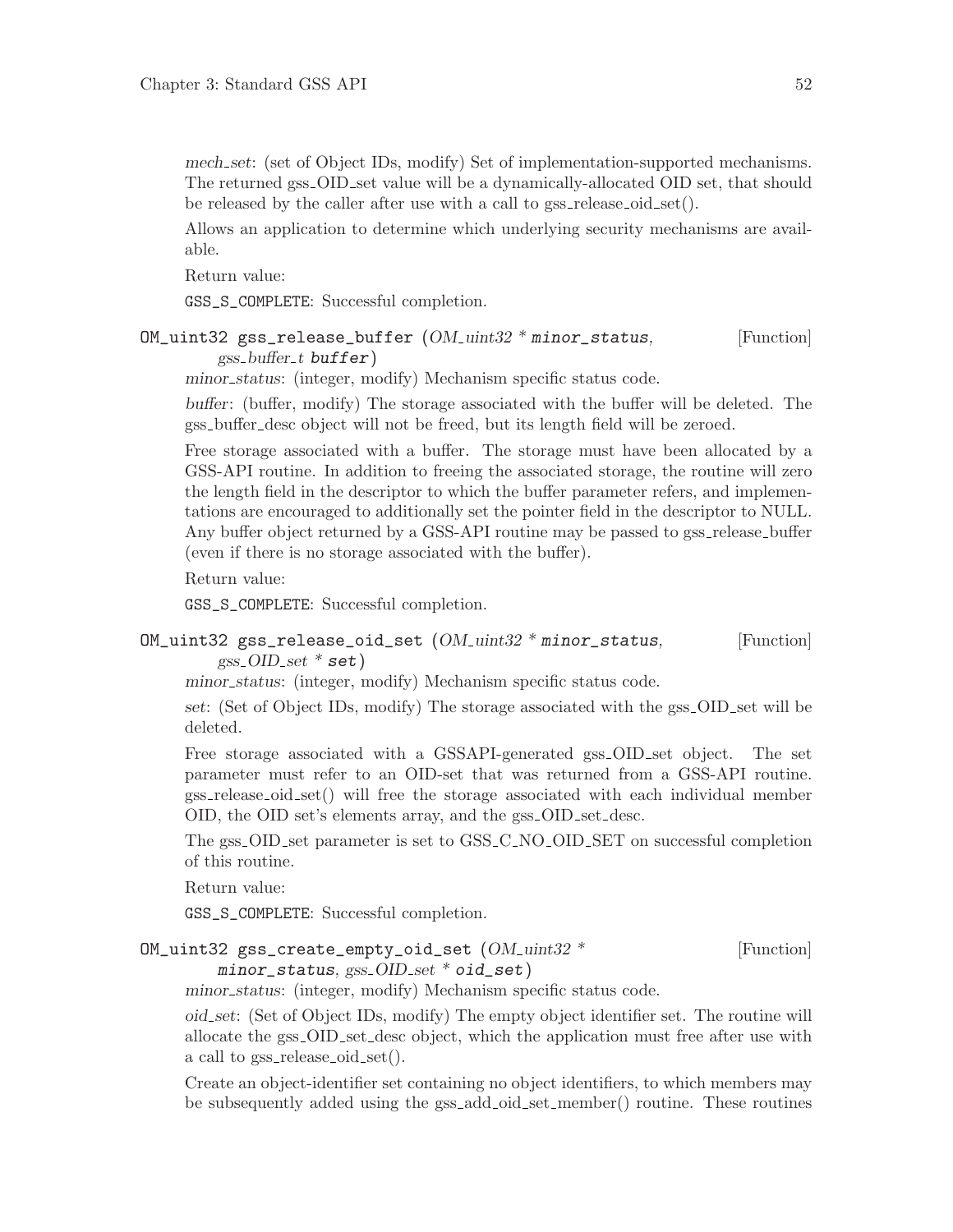are intended to be used to construct sets of mechanism object identifiers, for input to gss acquire cred.

Return value:

GSS\_S\_COMPLETE: Successful completion.

# OM\_uint32 gss\_test\_oid\_set\_member  $(OM\_uint32 * minor\_status,$  [Function] const gss OID member, const gss OID set set, int \* present)

minor\_status: (integer, modify) Mechanism specific status code.

member: (Object ID, read) The object identifier whose presence is to be tested.

set: (Set of Object ID, read) The Object Identifier set.

present: (Boolean, modify) Non-zero if the specified OID is a member of the set, zero if not.

Interrogate an Object Identifier set to determine whether a specified Object Identifier is a member. This routine is intended to be used with OID sets returned by gss indicate mechs(), gss acquire cred(), and gss inquire cred(), but will also work with user-generated sets.

Return value:

GSS\_S\_COMPLETE: Successful completion.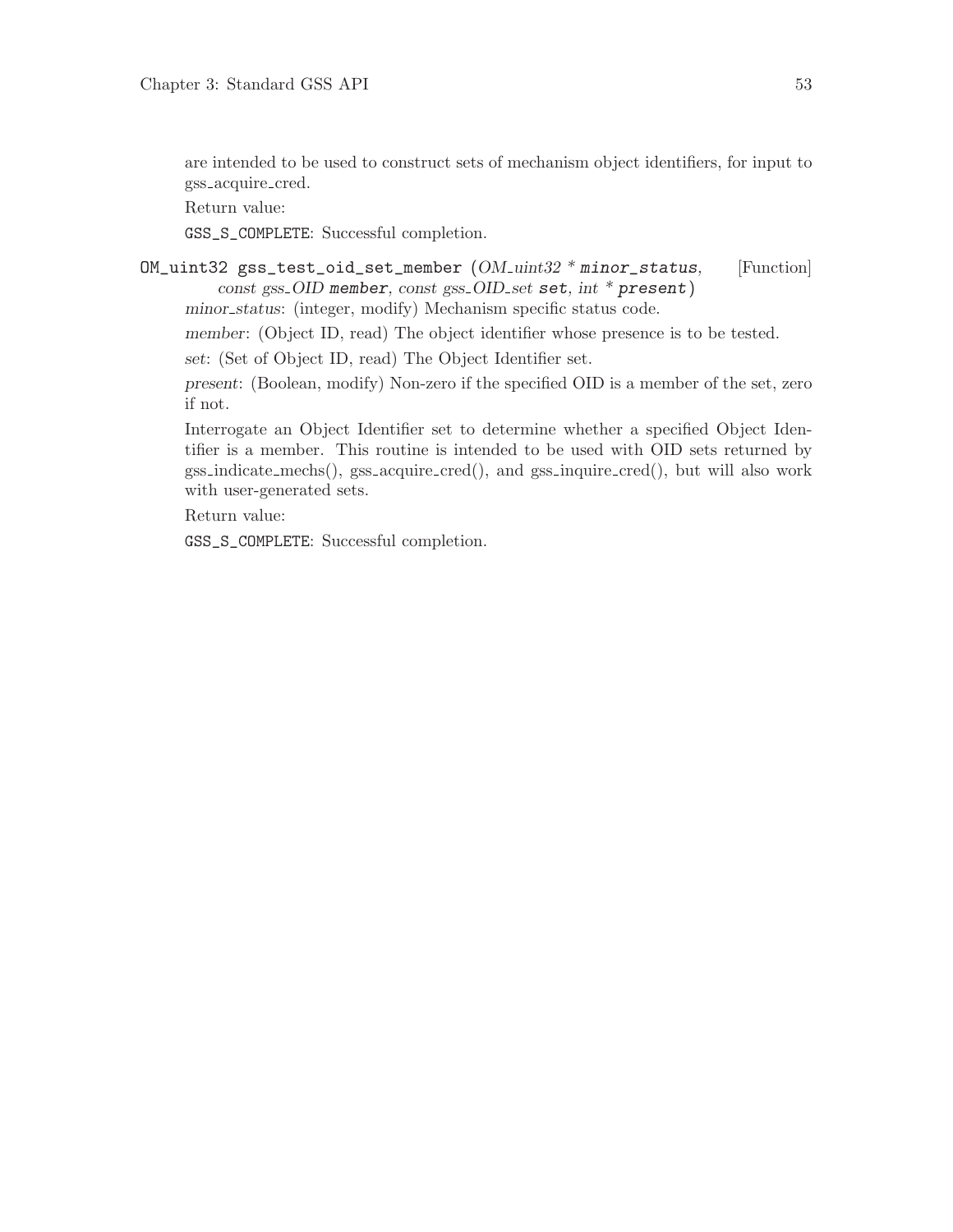# 4 Extended GSS API

None of the following functions are standard GSS API functions. As such, they are not declared in 'gss/api.h', but rather in 'gss/ext.h' (which is included from 'gss.h'). See [Section 2.1 \[Header\], page 7](#page-10-0).

const char  $*$  gss\_check\_version (const char  $*$  req\_version) [Function] req version: version string to compare with, or NULL

Check that the the version of the library is at minimum the one given as a string in @req version.

int  $gss\_oid\_equal$  ( $gss\_OID$  first $\_oid$ ,  $gss\_OID$  second $\_oid$ ) [Function] first oid: (Object ID, read) First Object identifier.

second oid: (Object ID, read) First Object identifier.

Compare two OIDs for equality. The comparison is "deep", i.e., the actual byte sequences of the OIDs are compared instead of just the pointer equality.

OM\_uint32 gss\_copy\_oid (OM\_uint32 \* minor\_status, const gss\_OID [Function]  $src\_oid, gss$ .  $OID$  dest\_oid)

minor\_status: (integer, modify) Mechanism specific status code.

src\_oid: (Object ID, read) The object identifier to copy.

dest oid: (Object ID, modify) The resultant copy of Cosrc oid. Storage associated with this name must be freed by the application, but gss\_release\_oid() cannot be used generally as it deallocate the the oid structure itself too (use gss\_duplicate\_oid() if you don't want this problem.)

Make an exact copy of the given OID, that shares no memory areas with the original.

 $OM\_uint32$  gss\_duplicate\_oid  $(OM\_uint32 * minor\_status, const$  [Function]  $gss_OID$  src\_oid,  $gss_OID * dest_Oid)$ 

minor\_status: (integer, modify) Mechanism specific status code.

src\_oid: (Object ID, read) The object identifier to duplicate.

dest oid: (Object ID, modify) The resultant copy of Cosrc oid. Storage associated with this name must be freed by the application, by calling  $gss$ -release-oid().

Allocate a new OID and make it an exact copy of the given OID, that shares no memory areas with the original.

int  $gss\_userok$  (const  $gss_name_t$  name, const char \* username) [Function] name: (gss\_name\_t, read) Name to be compared.

username: Zero terminated string with username.

Compare the username against the output from gss\_export\_name() invoked on @name, after removing the leading OID. This answers the question whether the particular mechanism would authenticate them as the same principal

int gss\_encapsulate\_token ( $gss_b$  buffer t input\_message,  $gss$  OID [Function]  $token\_oid, gss_buffer_t output\_message)$ input\_message: Message to be encapsulated.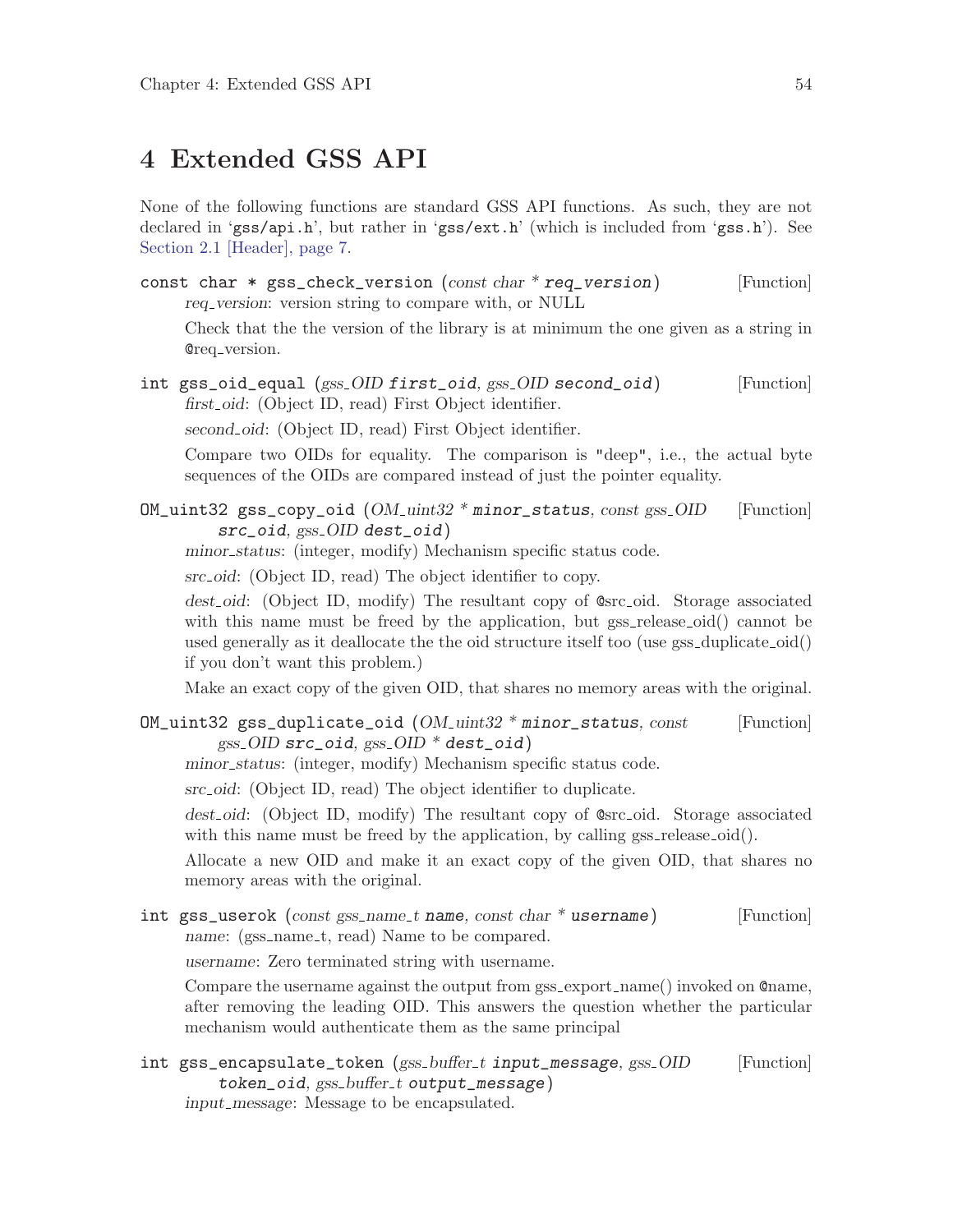token oid: OID of mechanism.

input\_message: Output buffer with encapsulated message.

Wrap a buffer in the mechanism-independent token format. This is used for the initial token of a GSS-API context establishment sequence. It incorporates an identifier of the mechanism type to be used on that context, and enables tokens to be interpreted unambiguously at GSS-API peers. See further section 3.1 of RFC 2743.

int  $gss\_decapsulate\_token(gss_buffer_t input\_message, gss_OID$  [Function] token\_oid, gss\_buffer\_t output\_message)

input message: Message to decapsulated.

token oid: Output buffer with mechanism OID used in message.

input\_message: Output buffer with encapsulated message.

Unwrap a buffer in the mechanism-independent token format. This is the reverse of gss\_encapsulate\_token. The translation is loss-less, all data is preserved as is.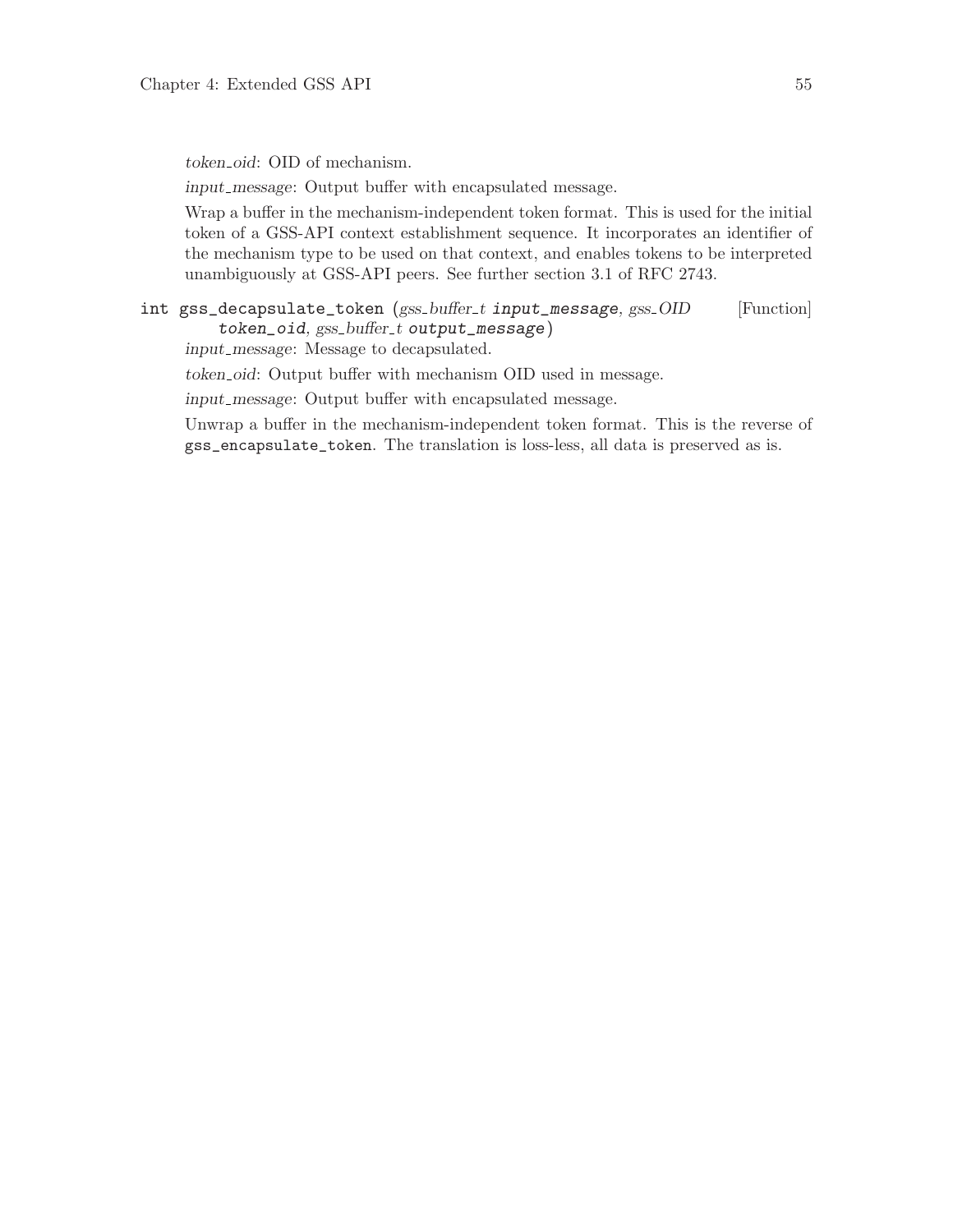# 5 Acknowledgements

This manual borrows text from RFC 2743 and RFC 2744 that describe GSS API formally.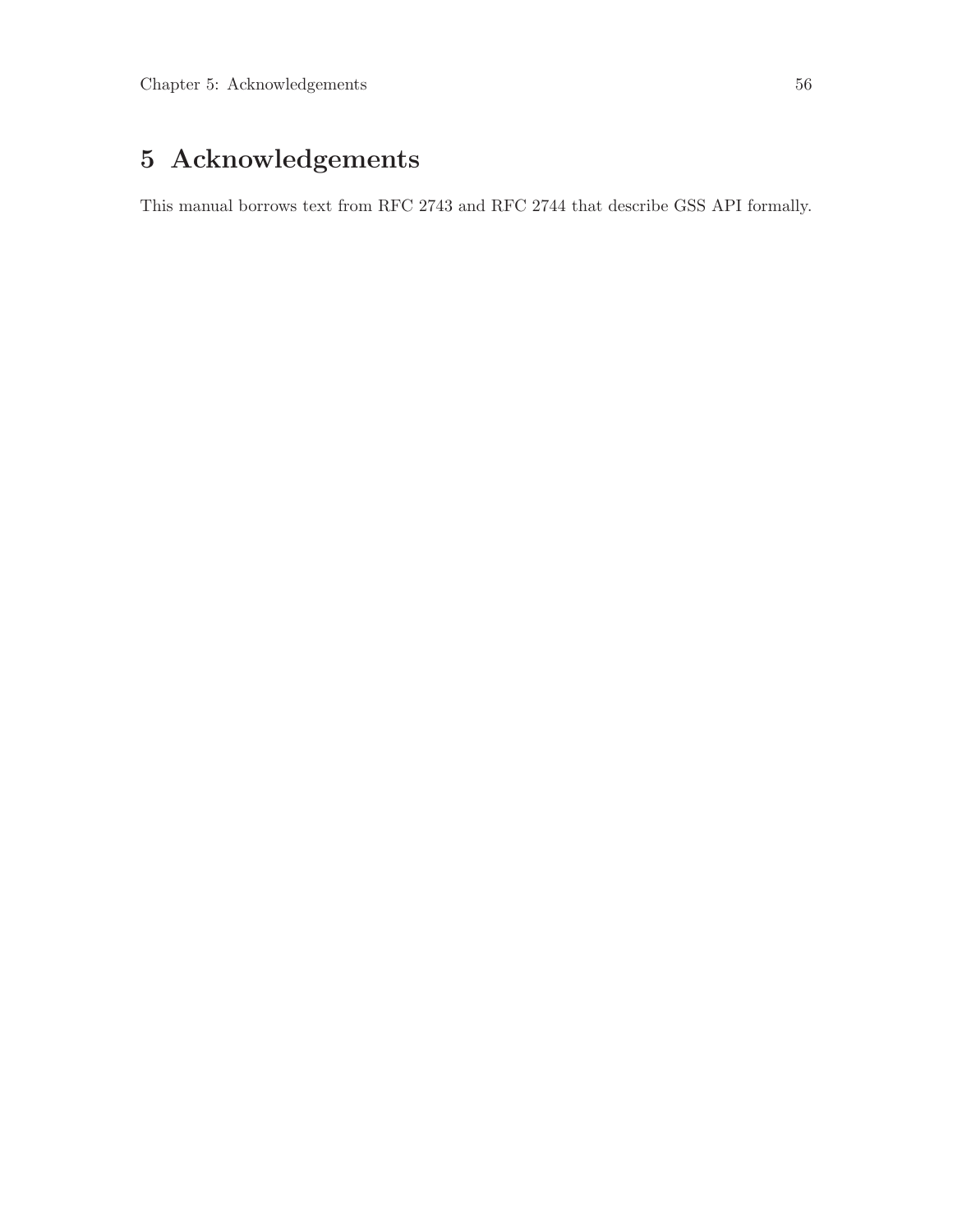# Appendix A Criticism of GSS

The author has doubts whether GSS is the best solution for free software projects looking for a implementation agnostic security framework. We express these doubts in this section, so that the reader can judge for herself if any of the potential problems discussed here are relevant for their project, or if the benefit outweigh the problems. We are aware that some of the opinions are highly subjective, but we offer them in the hope they can serve as anecdotal evidence.

GSS can be criticized on several levels. We start with the actual implementation.

GSS does not appear to be designed by experienced C programmers. While generally this may be a good thing (C is not the best language), but since they defined the API in C, it is unfortunate. The primary evidence of this is the major\_status and minor\_status error code solution. It is a complicated way to describe error conditions, but what makes matters worse, the error condition is separated; half of the error condition is in the function return value and the other half is in the first argument to the function, which is always a pointer to an integer. (The pointer is not even allowed to be NULL, if the application doesn't care about the minor error code.) This makes the API unreadable, and difficult to use. A better solutions would be to return a struct containing the entire error condition, which can be accessed using macros, although we acknowledge that the C language used at the time GSS was designed may not have allowed this (this may in fact be the reason the awkward solution was chosen). Instead, the return value could have been passed back to callers using a pointer to a struct, accessible using various macros, and the function could have a void prototype. The fact that minor status is placed first in the parameter list increases the pain it is to use the API. Important parameters should be placed first. A better place for minor status (if it must be present at all) would have been last in the prototypes.

Another evidence of the C inexperience are the memory management issues; GSS provides functions to deallocate data stored within, e.g., gss\_buffer\_t but the caller is responsible of deallocating the structure pointed at by the gss\_buffer\_t (i.e., the gss\_buffer\_ desc) itself. Memory management issues are error prone, and this division easily leads to memory leaks (or worse). Instead, the API should be the sole owner of all  $\texttt{gss\_ctx_id_t}$ , gss\_cred\_id\_t, and gss\_buffer\_t structures: they should be allocated by the library, and deallocated (using the utility functions defined for this purpose) by the library.

TBA: specification is unclear how memory for OIDs are managed. For example, who is responsible for deallocate potentially newly allocated OIDs returned as actual\_mechs in gss\_acquire\_cred? Further, are OIDs deeply copied into OID sets? In other words, if I add an OID into an OID set, and modify the original OID, will the OID in the OID set be modified too?

Another illustrating example is the sample GSS header file given in the RFC, which contains:

```
/*
 * We have included the xom.h header file. Verify that OM_uint32
 * is defined correctly.
 */
#if sizeof(gss_uint32) != sizeof(OM_uint32)
#error Incompatible definition of OM_uint32 from xom.h
```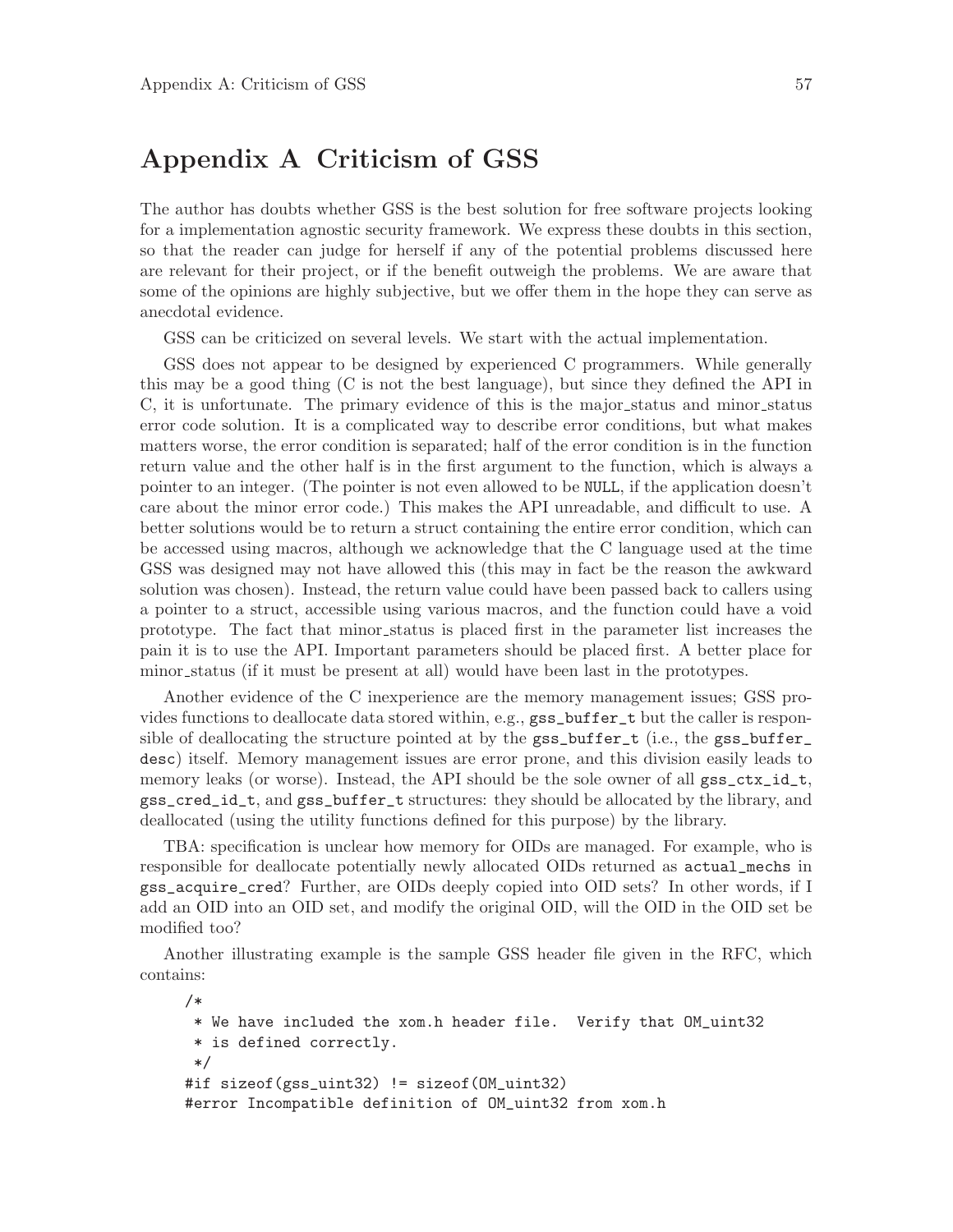#### #endif

The C pre-processor does not know about the sizeof function, so it is treated as an identifier, which maps to 0. Thus, the expression does not check that the size of OM\_uint32 is correct. It checks whether the expression 0 != 0 holds.

TBA: thread issues

TBA: multiple mechanisms in a GSS library

TBA: high-level design criticism.

TBA: no credential forwarding.

TBA: internationalization

TBA: dynamically generated OIDs and memory deallocation issue. I.e., should gss import name or gss duplicate name allocate memory and copy the OID provided, or simply copy the pointer? If the former, who would deallocate that memory? If the latter, the application may deallocate or modify the OID, which seem unwanted.

TBA: krb5: no way to access authorization-data

TBA: krb5: firewall/pre-IP: iakerb status?

TBA: krb5: single-DES only

TBA: the API may block, unusable in select() based servers. Especially if the servers contacted is decided by the, yet unauthenticated, remote client.

TBA: krb5: no support for GSS C PROT READY FLAG. We support it anyway, though.

TBA: krb5: gssapi-cfx differ from rfc 1964 in the reply token in that the latter require presence of sequence numbers whereas the former doesn't.

Finally we note that few free security applications uses GSS, perhaps the only major exception to this are Kerberos 5 implementations. While not substantial evidence, this do suggest that the GSS may not be the simplest solution available to solve actual problems, since otherwise more projects would have chosen to take advantage of the work that went into GSS instead of using another framework (or designing their own solution).

Our conclusion is that free software projects that are looking for a security framework should evaluate carefully whether GSS actually is the best solution before using it. In particular it is recommended to compare GSS with the Simple Authentication and Security Layer (SASL) framework, which in several situations provide the same feature as GSS does. The most compelling argument for SASL over GSS is, as its acronym suggest, Simple, whereas GSS is far from it.

However, that said, for free software projects that wants to support Kerberos 5, we do acknowledge that no other framework provides a more portable and interoperable interface into the Kerberos 5 system. If your project needs to use Kerberos 5 specifically, we do recommend you to use GSS instead of the Kerberos 5 implementation specific APIs.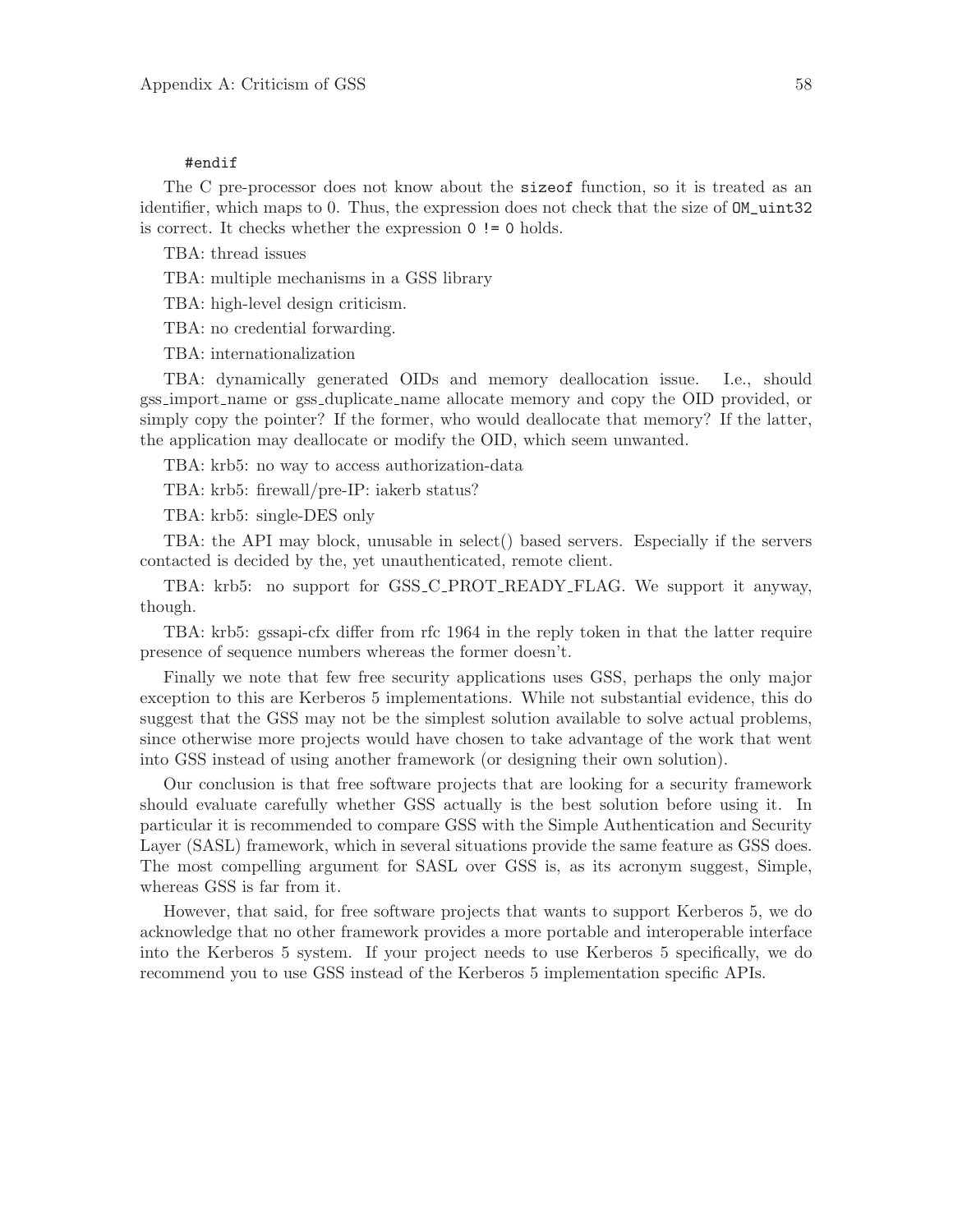# Appendix B Copying Information

# B.1 GNU Free Documentation License

Version 1.2, November 2002

Copyright  $\odot$  2000, 2001, 2002 Free Software Foundation, Inc. 51 Franklin St, Fifth Floor, Boston, MA 02110-1301, USA

Everyone is permitted to copy and distribute verbatim copies of this license document, but changing it is not allowed.

### 0. PREAMBLE

The purpose of this License is to make a manual, textbook, or other functional and useful document free in the sense of freedom: to assure everyone the effective freedom to copy and redistribute it, with or without modifying it, either commercially or noncommercially. Secondarily, this License preserves for the author and publisher a way to get credit for their work, while not being considered responsible for modifications made by others.

This License is a kind of "copyleft", which means that derivative works of the document must themselves be free in the same sense. It complements the GNU General Public License, which is a copyleft license designed for free software.

We have designed this License in order to use it for manuals for free software, because free software needs free documentation: a free program should come with manuals providing the same freedoms that the software does. But this License is not limited to software manuals; it can be used for any textual work, regardless of subject matter or whether it is published as a printed book. We recommend this License principally for works whose purpose is instruction or reference.

### 1. APPLICABILITY AND DEFINITIONS

This License applies to any manual or other work, in any medium, that contains a notice placed by the copyright holder saying it can be distributed under the terms of this License. Such a notice grants a world-wide, royalty-free license, unlimited in duration, to use that work under the conditions stated herein. The "Document", below, refers to any such manual or work. Any member of the public is a licensee, and is addressed as "you". You accept the license if you copy, modify or distribute the work in a way requiring permission under copyright law.

A "Modified Version" of the Document means any work containing the Document or a portion of it, either copied verbatim, or with modifications and/or translated into another language.

A "Secondary Section" is a named appendix or a front-matter section of the Document that deals exclusively with the relationship of the publishers or authors of the Document to the Document's overall subject (or to related matters) and contains nothing that could fall directly within that overall subject. (Thus, if the Document is in part a textbook of mathematics, a Secondary Section may not explain any mathematics.) The relationship could be a matter of historical connection with the subject or with related matters, or of legal, commercial, philosophical, ethical or political position regarding them.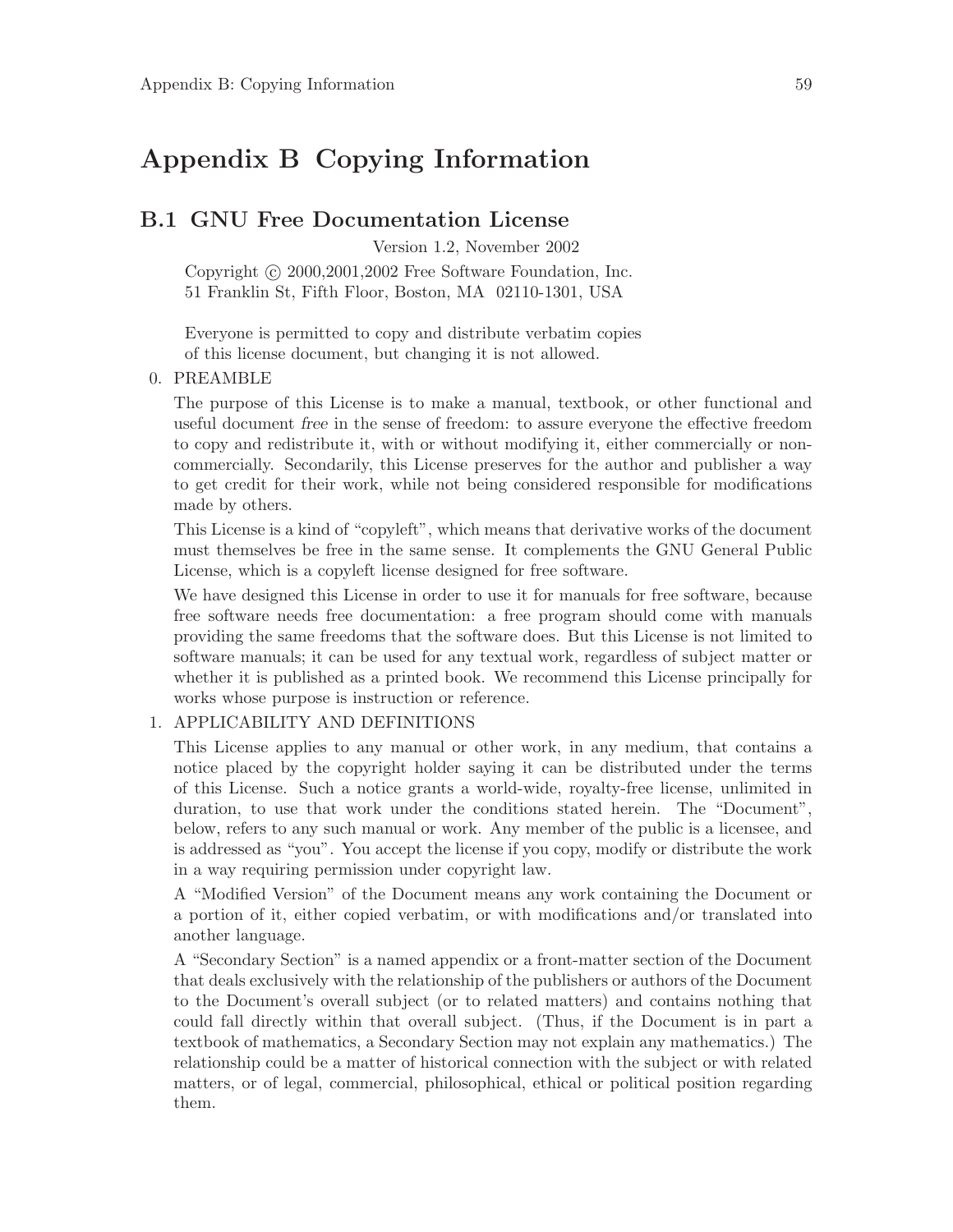The "Invariant Sections" are certain Secondary Sections whose titles are designated, as being those of Invariant Sections, in the notice that says that the Document is released under this License. If a section does not fit the above definition of Secondary then it is not allowed to be designated as Invariant. The Document may contain zero Invariant Sections. If the Document does not identify any Invariant Sections then there are none.

The "Cover Texts" are certain short passages of text that are listed, as Front-Cover Texts or Back-Cover Texts, in the notice that says that the Document is released under this License. A Front-Cover Text may be at most 5 words, and a Back-Cover Text may be at most 25 words.

A "Transparent" copy of the Document means a machine-readable copy, represented in a format whose specification is available to the general public, that is suitable for revising the document straightforwardly with generic text editors or (for images composed of pixels) generic paint programs or (for drawings) some widely available drawing editor, and that is suitable for input to text formatters or for automatic translation to a variety of formats suitable for input to text formatters. A copy made in an otherwise Transparent file format whose markup, or absence of markup, has been arranged to thwart or discourage subsequent modification by readers is not Transparent. An image format is not Transparent if used for any substantial amount of text. A copy that is not "Transparent" is called "Opaque".

Examples of suitable formats for Transparent copies include plain ascii without markup, Texinfo input format, LaT<sub>EX</sub> input format, SGML or XML using a publicly available DTD, and standard-conforming simple HTML, PostScript or PDF designed for human modification. Examples of transparent image formats include PNG, XCF and JPG. Opaque formats include proprietary formats that can be read and edited only by proprietary word processors, SGML or XML for which the DTD and/or processing tools are not generally available, and the machine-generated HTML, PostScript or PDF produced by some word processors for output purposes only.

The "Title Page" means, for a printed book, the title page itself, plus such following pages as are needed to hold, legibly, the material this License requires to appear in the title page. For works in formats which do not have any title page as such, "Title Page" means the text near the most prominent appearance of the work's title, preceding the beginning of the body of the text.

A section "Entitled XYZ" means a named subunit of the Document whose title either is precisely XYZ or contains XYZ in parentheses following text that translates XYZ in another language. (Here XYZ stands for a specific section name mentioned below, such as "Acknowledgements", "Dedications", "Endorsements", or "History".) To "Preserve the Title" of such a section when you modify the Document means that it remains a section "Entitled XYZ" according to this definition.

The Document may include Warranty Disclaimers next to the notice which states that this License applies to the Document. These Warranty Disclaimers are considered to be included by reference in this License, but only as regards disclaiming warranties: any other implication that these Warranty Disclaimers may have is void and has no effect on the meaning of this License.

### 2. VERBATIM COPYING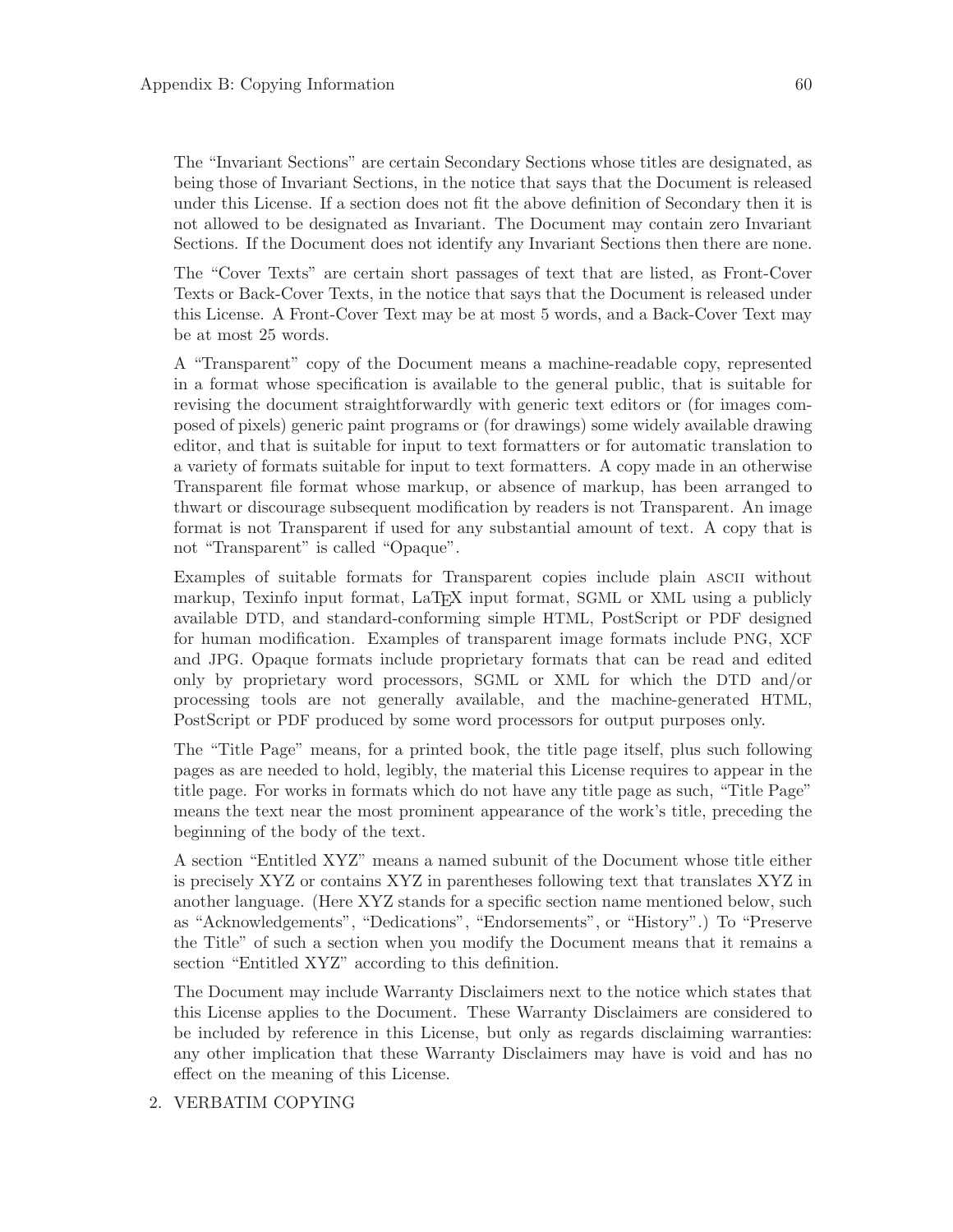You may copy and distribute the Document in any medium, either commercially or noncommercially, provided that this License, the copyright notices, and the license notice saying this License applies to the Document are reproduced in all copies, and that you add no other conditions whatsoever to those of this License. You may not use technical measures to obstruct or control the reading or further copying of the copies you make or distribute. However, you may accept compensation in exchange for copies. If you distribute a large enough number of copies you must also follow the conditions in section 3.

You may also lend copies, under the same conditions stated above, and you may publicly display copies.

### 3. COPYING IN QUANTITY

If you publish printed copies (or copies in media that commonly have printed covers) of the Document, numbering more than 100, and the Document's license notice requires Cover Texts, you must enclose the copies in covers that carry, clearly and legibly, all these Cover Texts: Front-Cover Texts on the front cover, and Back-Cover Texts on the back cover. Both covers must also clearly and legibly identify you as the publisher of these copies. The front cover must present the full title with all words of the title equally prominent and visible. You may add other material on the covers in addition. Copying with changes limited to the covers, as long as they preserve the title of the Document and satisfy these conditions, can be treated as verbatim copying in other respects.

If the required texts for either cover are too voluminous to fit legibly, you should put the first ones listed (as many as fit reasonably) on the actual cover, and continue the rest onto adjacent pages.

If you publish or distribute Opaque copies of the Document numbering more than 100, you must either include a machine-readable Transparent copy along with each Opaque copy, or state in or with each Opaque copy a computer-network location from which the general network-using public has access to download using public-standard network protocols a complete Transparent copy of the Document, free of added material. If you use the latter option, you must take reasonably prudent steps, when you begin distribution of Opaque copies in quantity, to ensure that this Transparent copy will remain thus accessible at the stated location until at least one year after the last time you distribute an Opaque copy (directly or through your agents or retailers) of that edition to the public.

It is requested, but not required, that you contact the authors of the Document well before redistributing any large number of copies, to give them a chance to provide you with an updated version of the Document.

### 4. MODIFICATIONS

You may copy and distribute a Modified Version of the Document under the conditions of sections 2 and 3 above, provided that you release the Modified Version under precisely this License, with the Modified Version filling the role of the Document, thus licensing distribution and modification of the Modified Version to whoever possesses a copy of it. In addition, you must do these things in the Modified Version:

A. Use in the Title Page (and on the covers, if any) a title distinct from that of the Document, and from those of previous versions (which should, if there were any,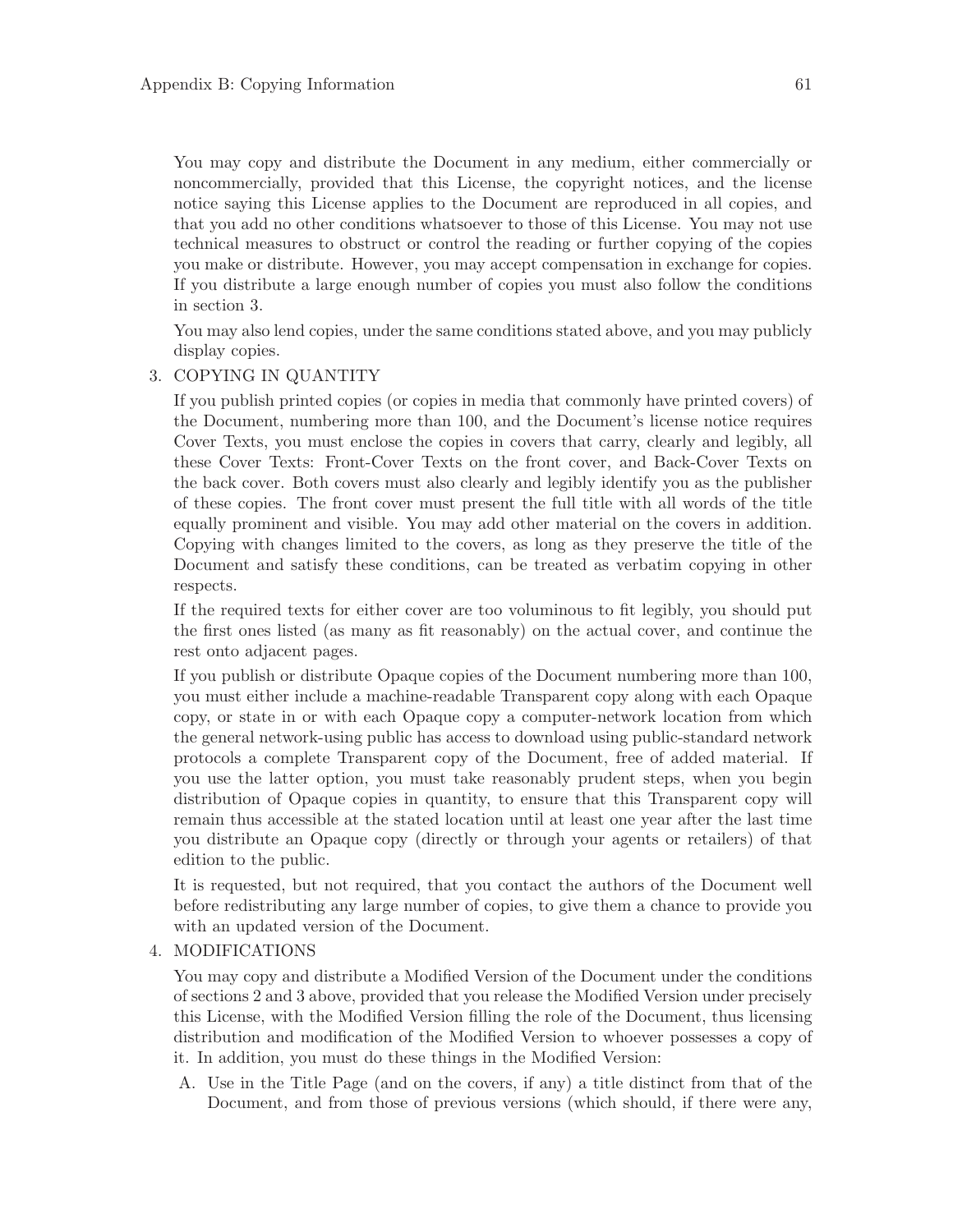be listed in the History section of the Document). You may use the same title as a previous version if the original publisher of that version gives permission.

- B. List on the Title Page, as authors, one or more persons or entities responsible for authorship of the modifications in the Modified Version, together with at least five of the principal authors of the Document (all of its principal authors, if it has fewer than five), unless they release you from this requirement.
- C. State on the Title page the name of the publisher of the Modified Version, as the publisher.
- D. Preserve all the copyright notices of the Document.
- E. Add an appropriate copyright notice for your modifications adjacent to the other copyright notices.
- F. Include, immediately after the copyright notices, a license notice giving the public permission to use the Modified Version under the terms of this License, in the form shown in the Addendum below.
- G. Preserve in that license notice the full lists of Invariant Sections and required Cover Texts given in the Document's license notice.
- H. Include an unaltered copy of this License.
- I. Preserve the section Entitled "History", Preserve its Title, and add to it an item stating at least the title, year, new authors, and publisher of the Modified Version as given on the Title Page. If there is no section Entitled "History" in the Document, create one stating the title, year, authors, and publisher of the Document as given on its Title Page, then add an item describing the Modified Version as stated in the previous sentence.
- J. Preserve the network location, if any, given in the Document for public access to a Transparent copy of the Document, and likewise the network locations given in the Document for previous versions it was based on. These may be placed in the "History" section. You may omit a network location for a work that was published at least four years before the Document itself, or if the original publisher of the version it refers to gives permission.
- K. For any section Entitled "Acknowledgements" or "Dedications", Preserve the Title of the section, and preserve in the section all the substance and tone of each of the contributor acknowledgements and/or dedications given therein.
- L. Preserve all the Invariant Sections of the Document, unaltered in their text and in their titles. Section numbers or the equivalent are not considered part of the section titles.
- M. Delete any section Entitled "Endorsements". Such a section may not be included in the Modified Version.
- N. Do not retitle any existing section to be Entitled "Endorsements" or to conflict in title with any Invariant Section.
- O. Preserve any Warranty Disclaimers.

If the Modified Version includes new front-matter sections or appendices that qualify as Secondary Sections and contain no material copied from the Document, you may at your option designate some or all of these sections as invariant. To do this, add their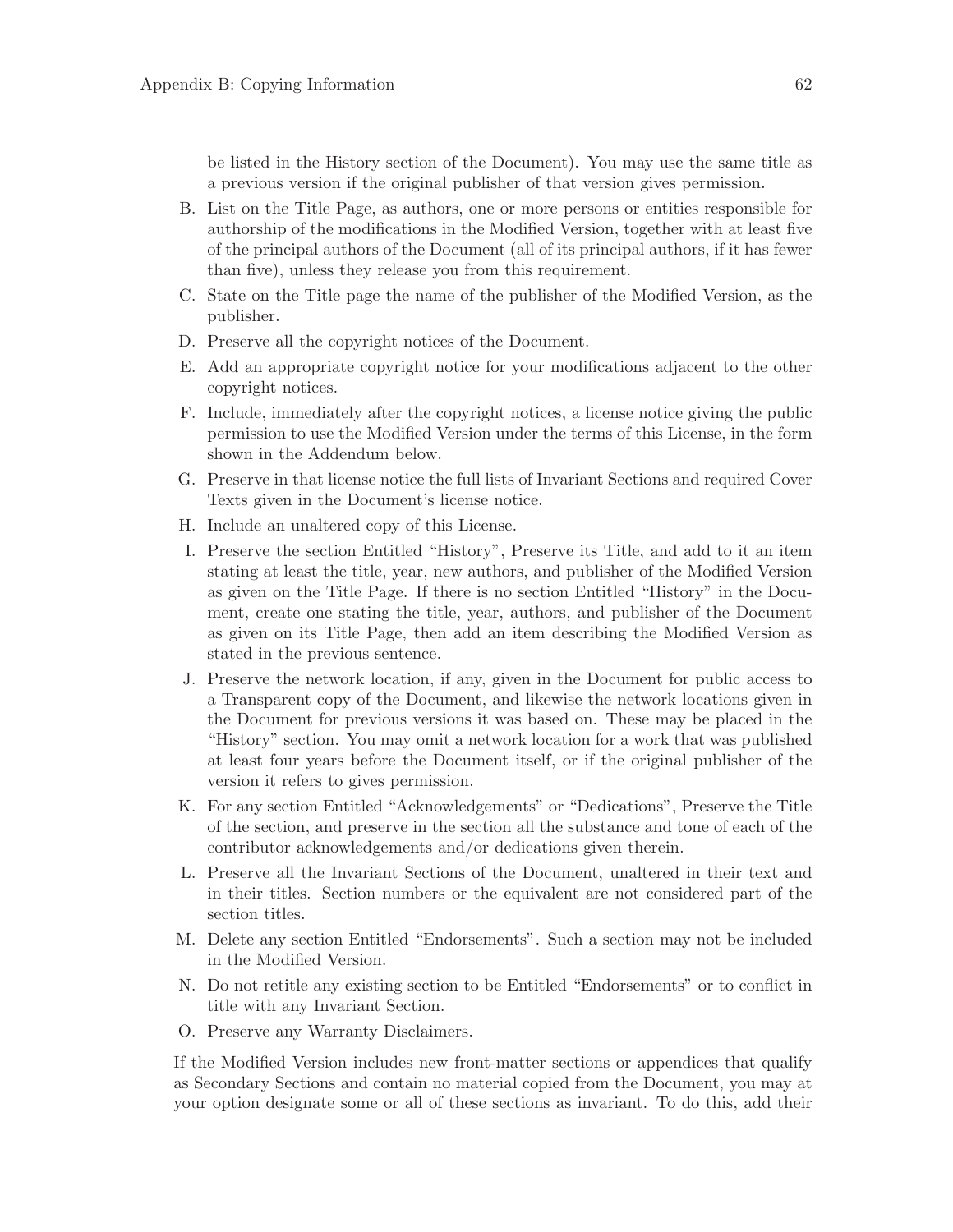titles to the list of Invariant Sections in the Modified Version's license notice. These titles must be distinct from any other section titles.

You may add a section Entitled "Endorsements", provided it contains nothing but endorsements of your Modified Version by various parties—for example, statements of peer review or that the text has been approved by an organization as the authoritative definition of a standard.

You may add a passage of up to five words as a Front-Cover Text, and a passage of up to 25 words as a Back-Cover Text, to the end of the list of Cover Texts in the Modified Version. Only one passage of Front-Cover Text and one of Back-Cover Text may be added by (or through arrangements made by) any one entity. If the Document already includes a cover text for the same cover, previously added by you or by arrangement made by the same entity you are acting on behalf of, you may not add another; but you may replace the old one, on explicit permission from the previous publisher that added the old one.

The author(s) and publisher(s) of the Document do not by this License give permission to use their names for publicity for or to assert or imply endorsement of any Modified Version.

### 5. COMBINING DOCUMENTS

You may combine the Document with other documents released under this License, under the terms defined in section 4 above for modified versions, provided that you include in the combination all of the Invariant Sections of all of the original documents, unmodified, and list them all as Invariant Sections of your combined work in its license notice, and that you preserve all their Warranty Disclaimers.

The combined work need only contain one copy of this License, and multiple identical Invariant Sections may be replaced with a single copy. If there are multiple Invariant Sections with the same name but different contents, make the title of each such section unique by adding at the end of it, in parentheses, the name of the original author or publisher of that section if known, or else a unique number. Make the same adjustment to the section titles in the list of Invariant Sections in the license notice of the combined work.

In the combination, you must combine any sections Entitled "History" in the various original documents, forming one section Entitled "History"; likewise combine any sections Entitled "Acknowledgements", and any sections Entitled "Dedications". You must delete all sections Entitled "Endorsements."

### 6. COLLECTIONS OF DOCUMENTS

You may make a collection consisting of the Document and other documents released under this License, and replace the individual copies of this License in the various documents with a single copy that is included in the collection, provided that you follow the rules of this License for verbatim copying of each of the documents in all other respects.

You may extract a single document from such a collection, and distribute it individually under this License, provided you insert a copy of this License into the extracted document, and follow this License in all other respects regarding verbatim copying of that document.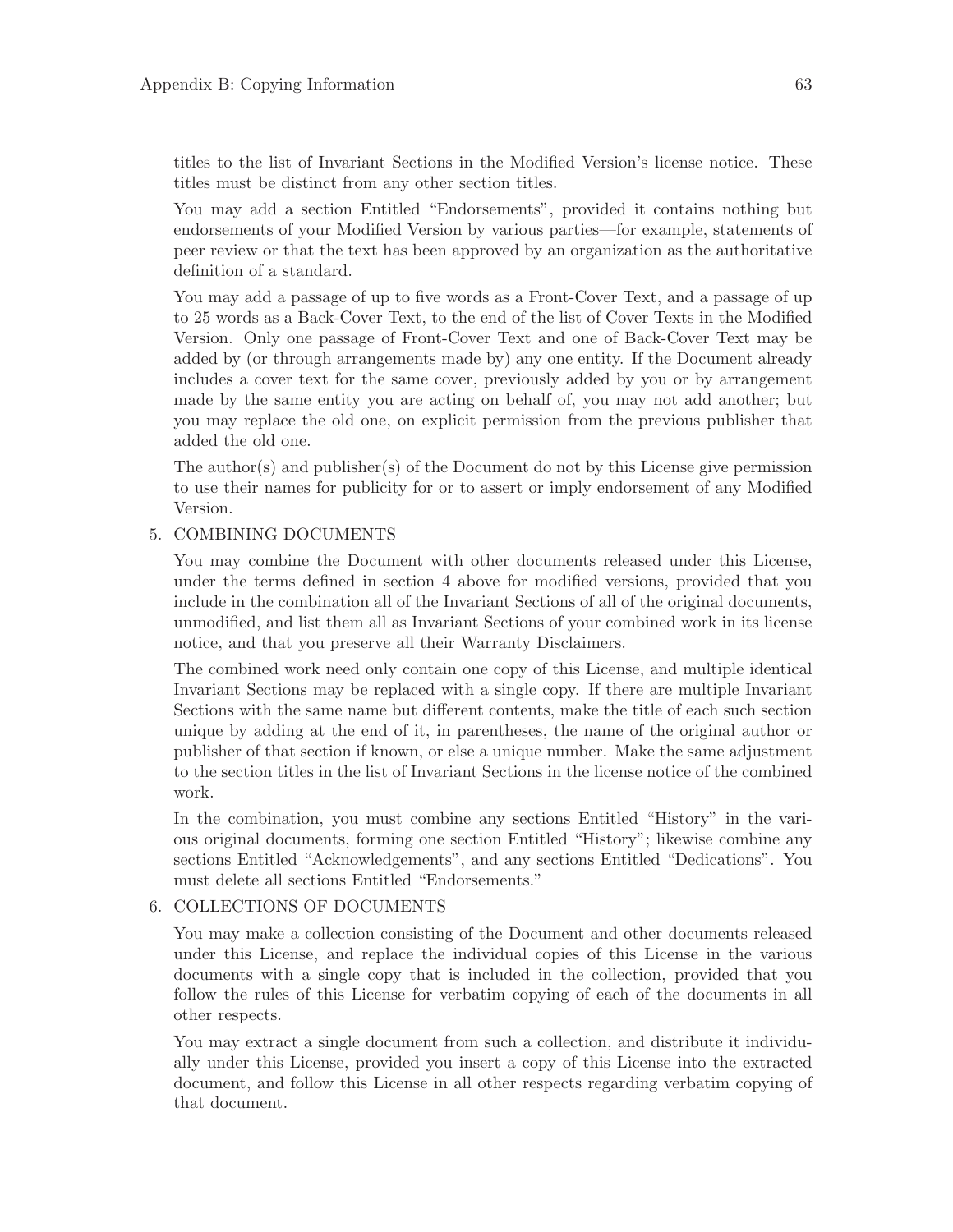### 7. AGGREGATION WITH INDEPENDENT WORKS

A compilation of the Document or its derivatives with other separate and independent documents or works, in or on a volume of a storage or distribution medium, is called an "aggregate" if the copyright resulting from the compilation is not used to limit the legal rights of the compilation's users beyond what the individual works permit. When the Document is included in an aggregate, this License does not apply to the other works in the aggregate which are not themselves derivative works of the Document.

If the Cover Text requirement of section 3 is applicable to these copies of the Document, then if the Document is less than one half of the entire aggregate, the Document's Cover Texts may be placed on covers that bracket the Document within the aggregate, or the electronic equivalent of covers if the Document is in electronic form. Otherwise they must appear on printed covers that bracket the whole aggregate.

### 8. TRANSLATION

Translation is considered a kind of modification, so you may distribute translations of the Document under the terms of section 4. Replacing Invariant Sections with translations requires special permission from their copyright holders, but you may include translations of some or all Invariant Sections in addition to the original versions of these Invariant Sections. You may include a translation of this License, and all the license notices in the Document, and any Warranty Disclaimers, provided that you also include the original English version of this License and the original versions of those notices and disclaimers. In case of a disagreement between the translation and the original version of this License or a notice or disclaimer, the original version will prevail.

If a section in the Document is Entitled "Acknowledgements", "Dedications", or "History", the requirement (section 4) to Preserve its Title (section 1) will typically require changing the actual title.

### 9. TERMINATION

You may not copy, modify, sublicense, or distribute the Document except as expressly provided for under this License. Any other attempt to copy, modify, sublicense or distribute the Document is void, and will automatically terminate your rights under this License. However, parties who have received copies, or rights, from you under this License will not have their licenses terminated so long as such parties remain in full compliance.

### 10. FUTURE REVISIONS OF THIS LICENSE

The Free Software Foundation may publish new, revised versions of the GNU Free Documentation License from time to time. Such new versions will be similar in spirit to the present version, but may differ in detail to address new problems or concerns. See <http://www.gnu.org/copyleft/>.

Each version of the License is given a distinguishing version number. If the Document specifies that a particular numbered version of this License "or any later version" applies to it, you have the option of following the terms and conditions either of that specified version or of any later version that has been published (not as a draft) by the Free Software Foundation. If the Document does not specify a version number of this License, you may choose any version ever published (not as a draft) by the Free Software Foundation.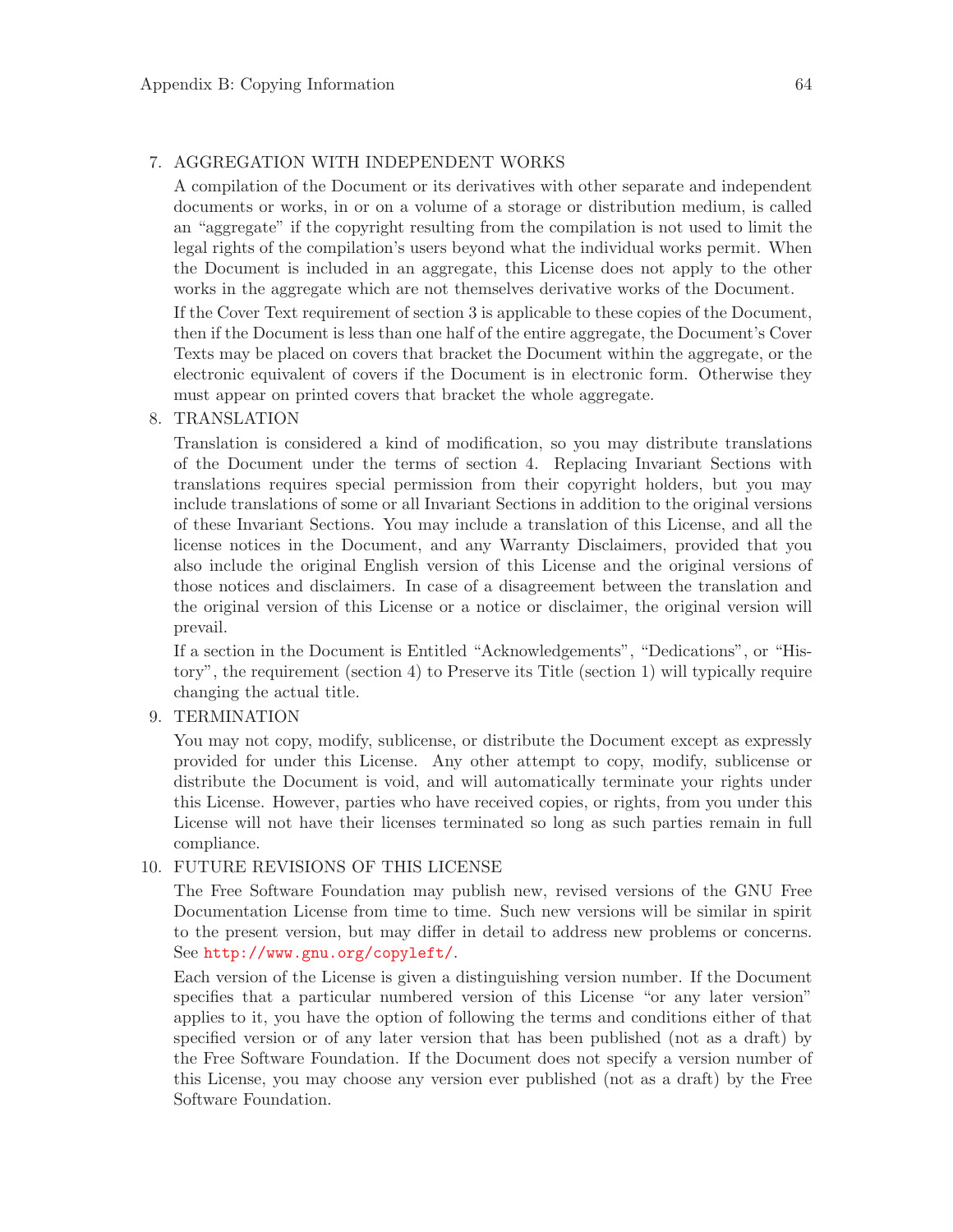## ADDENDUM: How to use this License for your documents

To use this License in a document you have written, include a copy of the License in the document and put the following copyright and license notices just after the title page:

Copyright (C) year your name. Permission is granted to copy, distribute and/or modify this document under the terms of the GNU Free Documentation License, Version 1.2 or any later version published by the Free Software Foundation; with no Invariant Sections, no Front-Cover Texts, and no Back-Cover Texts. A copy of the license is included in the section entitled ''GNU Free Documentation License''.

If you have Invariant Sections, Front-Cover Texts and Back-Cover Texts, replace the "with...Texts." line with this:

> with the Invariant Sections being list their titles, with the Front-Cover Texts being list, and with the Back-Cover Texts being list.

If you have Invariant Sections without Cover Texts, or some other combination of the three, merge those two alternatives to suit the situation.

If your document contains nontrivial examples of program code, we recommend releasing these examples in parallel under your choice of free software license, such as the GNU General Public License, to permit their use in free software.

## B.2 GNU General Public License

Version 2, June 1991

Copyright (c) 1989, 1991 Free Software Foundation, Inc. 51 Franklin Street, Fifth Floor, Boston, MA 02110-1301, USA

Everyone is permitted to copy and distribute verbatim copies of this license document, but changing it is not allowed.

# Preamble

The licenses for most software are designed to take away your freedom to share and change it. By contrast, the GNU General Public License is intended to guarantee your freedom to share and change free software—to make sure the software is free for all its users. This General Public License applies to most of the Free Software Foundation's software and to any other program whose authors commit to using it. (Some other Free Software Foundation software is covered by the GNU Lesser General Public License instead.) You can apply it to your programs, too.

When we speak of free software, we are referring to freedom, not price. Our General Public Licenses are designed to make sure that you have the freedom to distribute copies of free software (and charge for this service if you wish), that you receive source code or can get it if you want it, that you can change the software or use pieces of it in new free programs; and that you know you can do these things.

To protect your rights, we need to make restrictions that forbid anyone to deny you these rights or to ask you to surrender the rights. These restrictions translate to certain responsibilities for you if you distribute copies of the software, or if you modify it.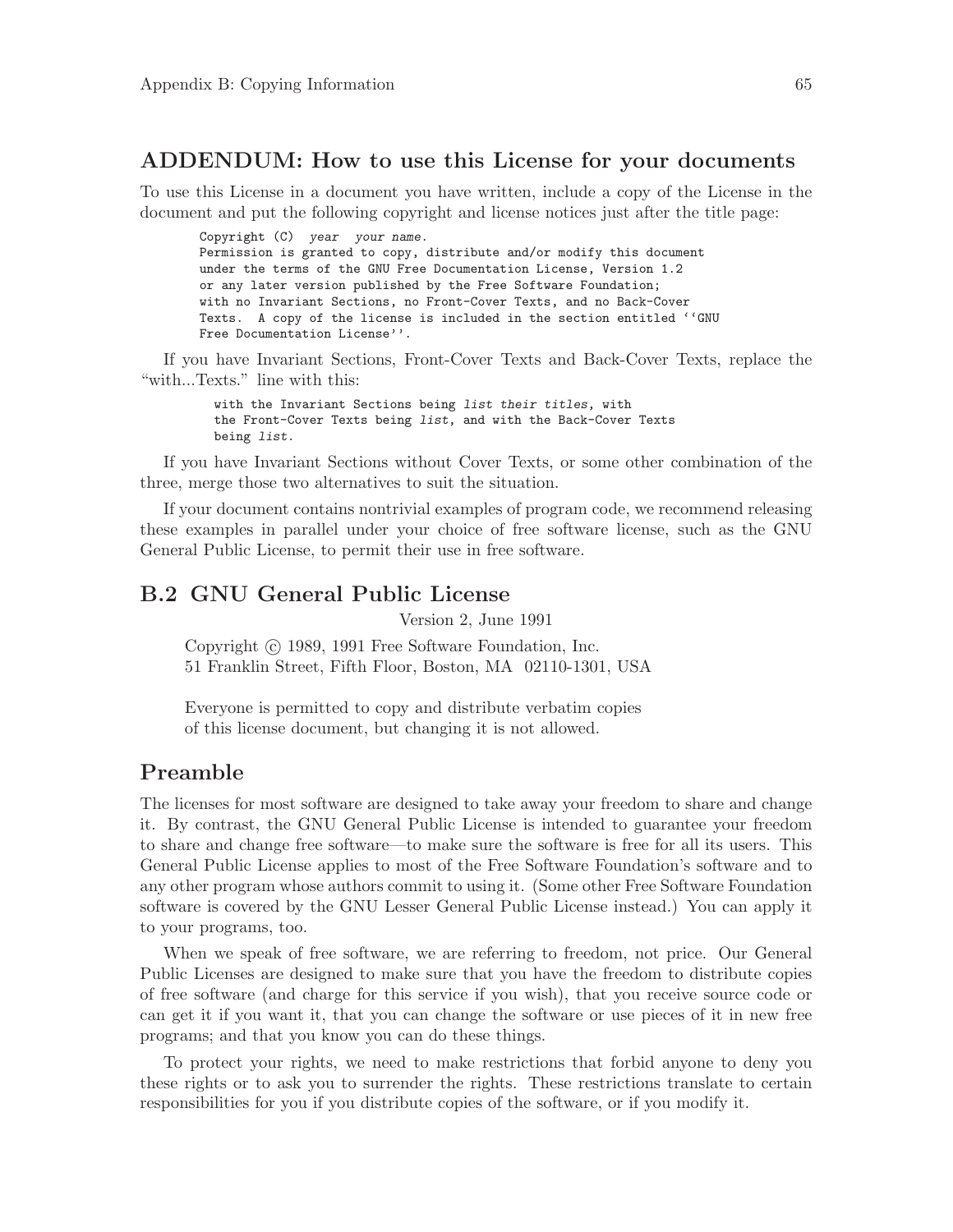For example, if you distribute copies of such a program, whether gratis or for a fee, you must give the recipients all the rights that you have. You must make sure that they, too, receive or can get the source code. And you must show them these terms so they know their rights.

We protect your rights with two steps: (1) copyright the software, and (2) offer you this license which gives you legal permission to copy, distribute and/or modify the software.

Also, for each author's protection and ours, we want to make certain that everyone understands that there is no warranty for this free software. If the software is modified by someone else and passed on, we want its recipients to know that what they have is not the original, so that any problems introduced by others will not reflect on the original authors' reputations.

Finally, any free program is threatened constantly by software patents. We wish to avoid the danger that redistributors of a free program will individually obtain patent licenses, in effect making the program proprietary. To prevent this, we have made it clear that any patent must be licensed for everyone's free use or not licensed at all.

The precise terms and conditions for copying, distribution and modification follow.

# TERMS AND CONDITIONS FOR COPYING, DISTRIBUTION AND MODIFICATION

0. This License applies to any program or other work which contains a notice placed by the copyright holder saying it may be distributed under the terms of this General Public License. The "Program", below, refers to any such program or work, and a "work based on the Program" means either the Program or any derivative work under copyright law: that is to say, a work containing the Program or a portion of it, either verbatim or with modifications and/or translated into another language. (Hereinafter, translation is included without limitation in the term "modification".) Each licensee is addressed as "you".

Activities other than copying, distribution and modification are not covered by this License; they are outside its scope. The act of running the Program is not restricted, and the output from the Program is covered only if its contents constitute a work based on the Program (independent of having been made by running the Program). Whether that is true depends on what the Program does.

1. You may copy and distribute verbatim copies of the Program's source code as you receive it, in any medium, provided that you conspicuously and appropriately publish on each copy an appropriate copyright notice and disclaimer of warranty; keep intact all the notices that refer to this License and to the absence of any warranty; and give any other recipients of the Program a copy of this License along with the Program.

You may charge a fee for the physical act of transferring a copy, and you may at your option offer warranty protection in exchange for a fee.

- 2. You may modify your copy or copies of the Program or any portion of it, thus forming a work based on the Program, and copy and distribute such modifications or work under the terms of Section 1 above, provided that you also meet all of these conditions:
	- a. You must cause the modified files to carry prominent notices stating that you changed the files and the date of any change.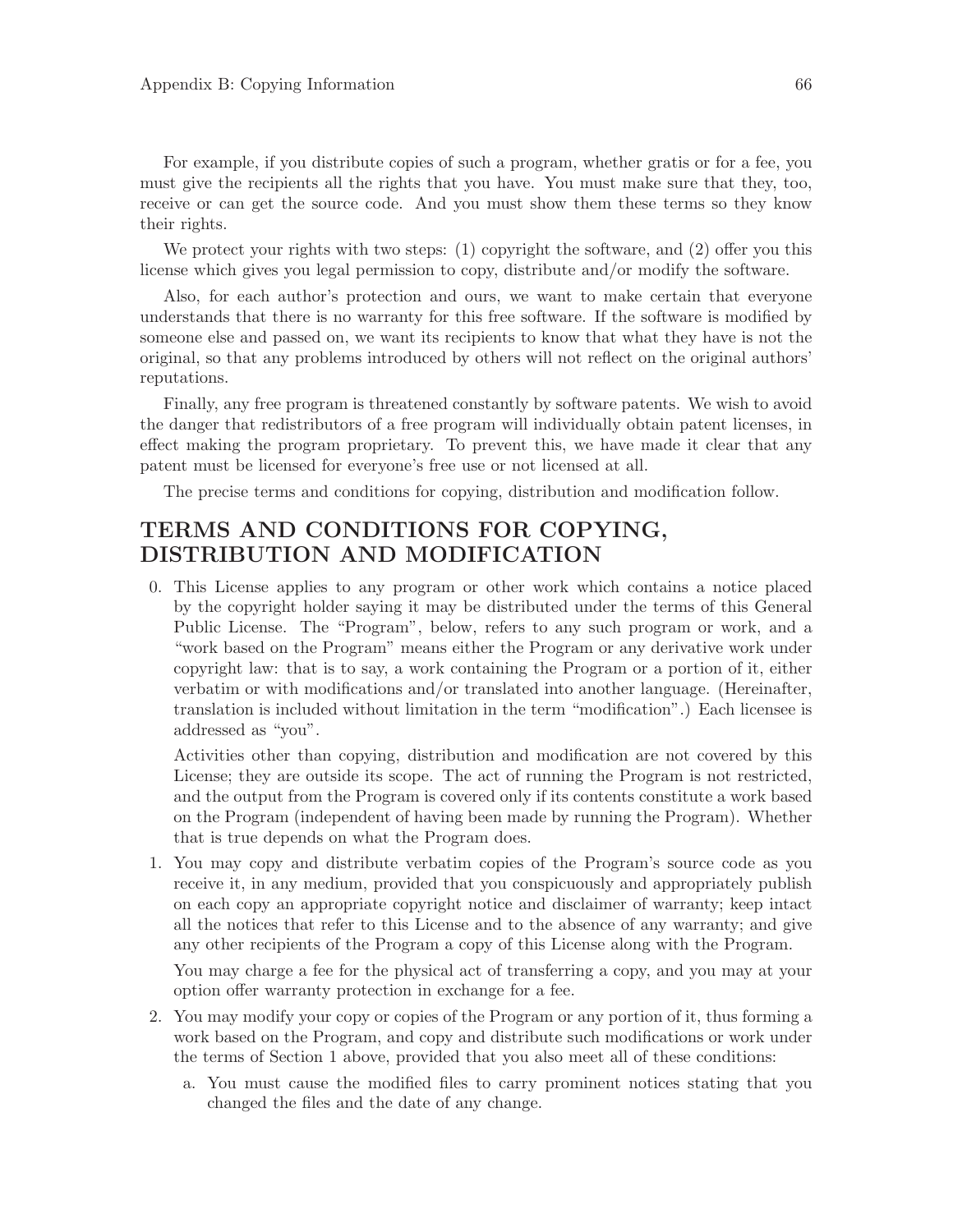- b. You must cause any work that you distribute or publish, that in whole or in part contains or is derived from the Program or any part thereof, to be licensed as a whole at no charge to all third parties under the terms of this License.
- c. If the modified program normally reads commands interactively when run, you must cause it, when started running for such interactive use in the most ordinary way, to print or display an announcement including an appropriate copyright notice and a notice that there is no warranty (or else, saying that you provide a warranty) and that users may redistribute the program under these conditions, and telling the user how to view a copy of this License. (Exception: if the Program itself is interactive but does not normally print such an announcement, your work based on the Program is not required to print an announcement.)

These requirements apply to the modified work as a whole. If identifiable sections of that work are not derived from the Program, and can be reasonably considered independent and separate works in themselves, then this License, and its terms, do not apply to those sections when you distribute them as separate works. But when you distribute the same sections as part of a whole which is a work based on the Program, the distribution of the whole must be on the terms of this License, whose permissions for other licensees extend to the entire whole, and thus to each and every part regardless of who wrote it.

Thus, it is not the intent of this section to claim rights or contest your rights to work written entirely by you; rather, the intent is to exercise the right to control the distribution of derivative or collective works based on the Program.

In addition, mere aggregation of another work not based on the Program with the Program (or with a work based on the Program) on a volume of a storage or distribution medium does not bring the other work under the scope of this License.

- 3. You may copy and distribute the Program (or a work based on it, under Section 2) in object code or executable form under the terms of Sections 1 and 2 above provided that you also do one of the following:
	- a. Accompany it with the complete corresponding machine-readable source code, which must be distributed under the terms of Sections 1 and 2 above on a medium customarily used for software interchange; or,
	- b. Accompany it with a written offer, valid for at least three years, to give any third party, for a charge no more than your cost of physically performing source distribution, a complete machine-readable copy of the corresponding source code, to be distributed under the terms of Sections 1 and 2 above on a medium customarily used for software interchange; or,
	- c. Accompany it with the information you received as to the offer to distribute corresponding source code. (This alternative is allowed only for noncommercial distribution and only if you received the program in object code or executable form with such an offer, in accord with Subsection b above.)

The source code for a work means the preferred form of the work for making modifications to it. For an executable work, complete source code means all the source code for all modules it contains, plus any associated interface definition files, plus the scripts used to control compilation and installation of the executable. However, as a special exception, the source code distributed need not include anything that is normally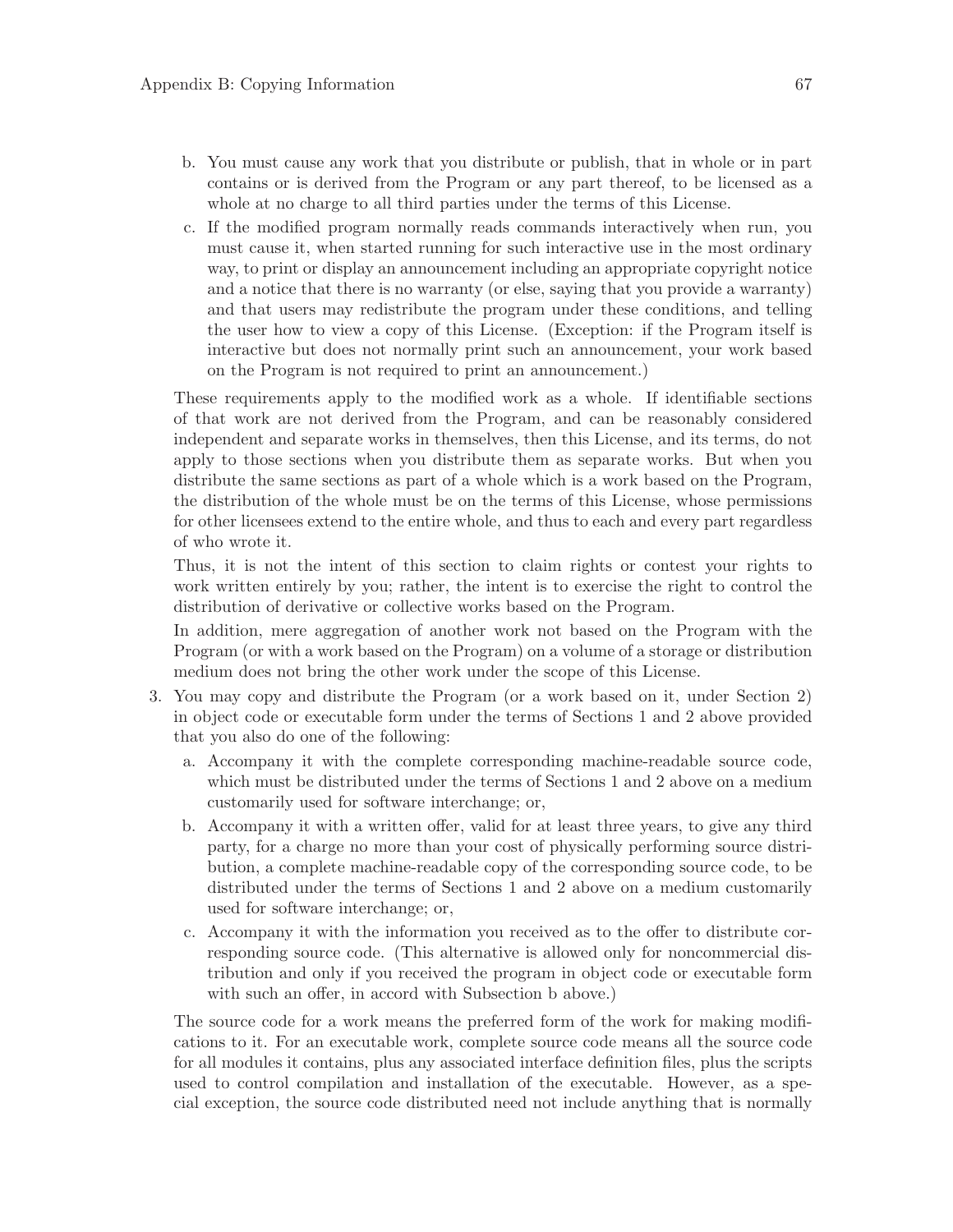distributed (in either source or binary form) with the major components (compiler, kernel, and so on) of the operating system on which the executable runs, unless that component itself accompanies the executable.

If distribution of executable or object code is made by offering access to copy from a designated place, then offering equivalent access to copy the source code from the same place counts as distribution of the source code, even though third parties are not compelled to copy the source along with the object code.

- 4. You may not copy, modify, sublicense, or distribute the Program except as expressly provided under this License. Any attempt otherwise to copy, modify, sublicense or distribute the Program is void, and will automatically terminate your rights under this License. However, parties who have received copies, or rights, from you under this License will not have their licenses terminated so long as such parties remain in full compliance.
- 5. You are not required to accept this License, since you have not signed it. However, nothing else grants you permission to modify or distribute the Program or its derivative works. These actions are prohibited by law if you do not accept this License. Therefore, by modifying or distributing the Program (or any work based on the Program), you indicate your acceptance of this License to do so, and all its terms and conditions for copying, distributing or modifying the Program or works based on it.
- 6. Each time you redistribute the Program (or any work based on the Program), the recipient automatically receives a license from the original licensor to copy, distribute or modify the Program subject to these terms and conditions. You may not impose any further restrictions on the recipients' exercise of the rights granted herein. You are not responsible for enforcing compliance by third parties to this License.
- 7. If, as a consequence of a court judgment or allegation of patent infringement or for any other reason (not limited to patent issues), conditions are imposed on you (whether by court order, agreement or otherwise) that contradict the conditions of this License, they do not excuse you from the conditions of this License. If you cannot distribute so as to satisfy simultaneously your obligations under this License and any other pertinent obligations, then as a consequence you may not distribute the Program at all. For example, if a patent license would not permit royalty-free redistribution of the Program by all those who receive copies directly or indirectly through you, then the only way you could satisfy both it and this License would be to refrain entirely from distribution of the Program.

If any portion of this section is held invalid or unenforceable under any particular circumstance, the balance of the section is intended to apply and the section as a whole is intended to apply in other circumstances.

It is not the purpose of this section to induce you to infringe any patents or other property right claims or to contest validity of any such claims; this section has the sole purpose of protecting the integrity of the free software distribution system, which is implemented by public license practices. Many people have made generous contributions to the wide range of software distributed through that system in reliance on consistent application of that system; it is up to the author/donor to decide if he or she is willing to distribute software through any other system and a licensee cannot impose that choice.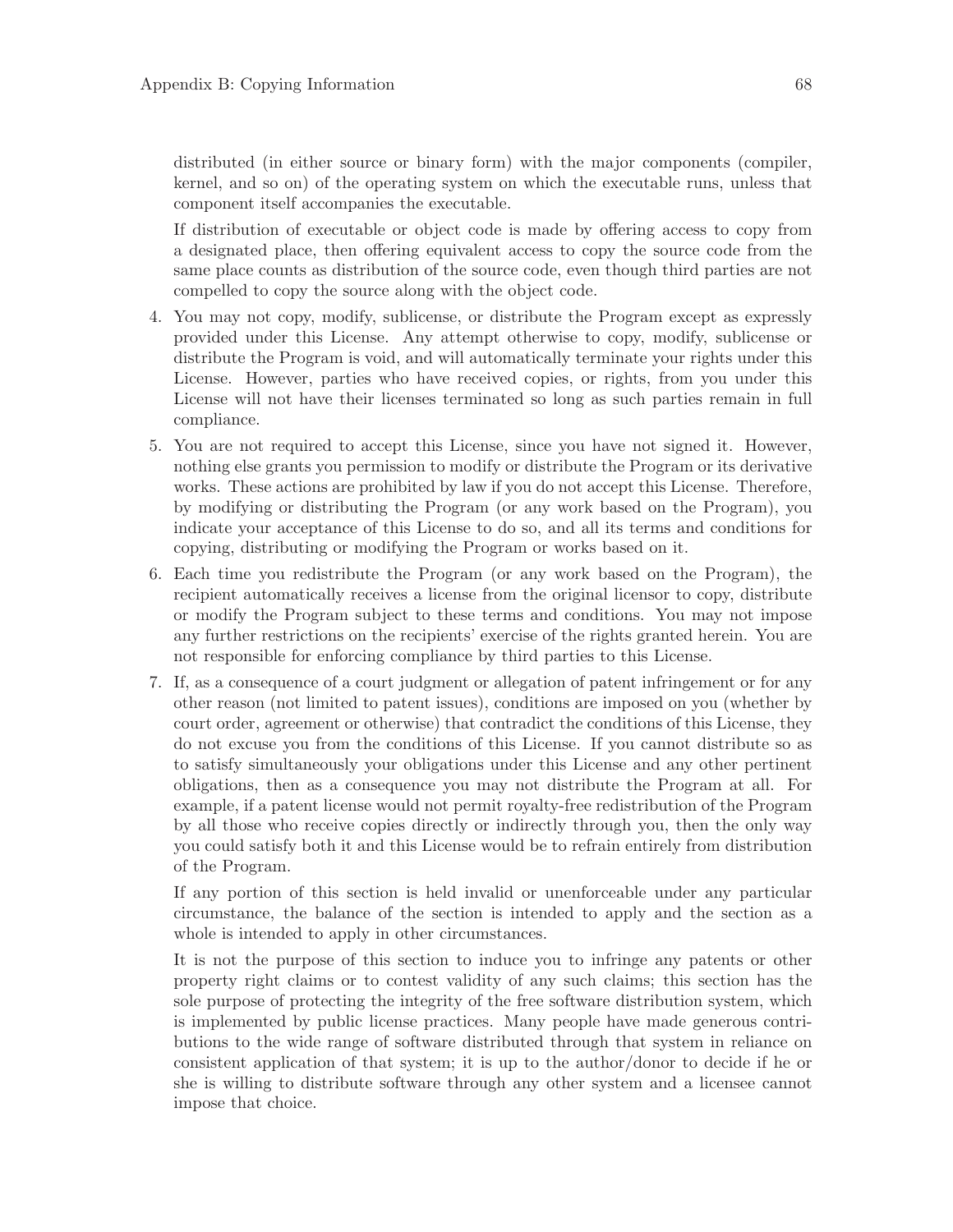This section is intended to make thoroughly clear what is believed to be a consequence of the rest of this License.

- 8. If the distribution and/or use of the Program is restricted in certain countries either by patents or by copyrighted interfaces, the original copyright holder who places the Program under this License may add an explicit geographical distribution limitation excluding those countries, so that distribution is permitted only in or among countries not thus excluded. In such case, this License incorporates the limitation as if written in the body of this License.
- 9. The Free Software Foundation may publish revised and/or new versions of the General Public License from time to time. Such new versions will be similar in spirit to the present version, but may differ in detail to address new problems or concerns.

Each version is given a distinguishing version number. If the Program specifies a version number of this License which applies to it and "any later version", you have the option of following the terms and conditions either of that version or of any later version published by the Free Software Foundation. If the Program does not specify a version number of this License, you may choose any version ever published by the Free Software Foundation.

10. If you wish to incorporate parts of the Program into other free programs whose distribution conditions are different, write to the author to ask for permission. For software which is copyrighted by the Free Software Foundation, write to the Free Software Foundation; we sometimes make exceptions for this. Our decision will be guided by the two goals of preserving the free status of all derivatives of our free software and of promoting the sharing and reuse of software generally.

#### NO WARRANTY

- 11. BECAUSE THE PROGRAM IS LICENSED FREE OF CHARGE, THERE IS NO WARRANTY FOR THE PROGRAM, TO THE EXTENT PERMITTED BY APPLI-CABLE LAW. EXCEPT WHEN OTHERWISE STATED IN WRITING THE COPY-RIGHT HOLDERS AND/OR OTHER PARTIES PROVIDE THE PROGRAM "AS IS" WITHOUT WARRANTY OF ANY KIND, EITHER EXPRESSED OR IMPLIED, INCLUDING, BUT NOT LIMITED TO, THE IMPLIED WARRANTIES OF MER-CHANTABILITY AND FITNESS FOR A PARTICULAR PURPOSE. THE ENTIRE RISK AS TO THE QUALITY AND PERFORMANCE OF THE PROGRAM IS WITH YOU. SHOULD THE PROGRAM PROVE DEFECTIVE, YOU ASSUME THE COST OF ALL NECESSARY SERVICING, REPAIR OR CORRECTION.
- 12. IN NO EVENT UNLESS REQUIRED BY APPLICABLE LAW OR AGREED TO IN WRITING WILL ANY COPYRIGHT HOLDER, OR ANY OTHER PARTY WHO MAY MODIFY AND/OR REDISTRIBUTE THE PROGRAM AS PERMITTED ABOVE, BE LIABLE TO YOU FOR DAMAGES, INCLUDING ANY GENERAL, SPECIAL, INCIDENTAL OR CONSEQUENTIAL DAMAGES ARISING OUT OF THE USE OR INABILITY TO USE THE PROGRAM (INCLUDING BUT NOT LIMITED TO LOSS OF DATA OR DATA BEING RENDERED INACCURATE OR LOSSES SUSTAINED BY YOU OR THIRD PARTIES OR A FAILURE OF THE PROGRAM TO OPERATE WITH ANY OTHER PROGRAMS), EVEN IF SUCH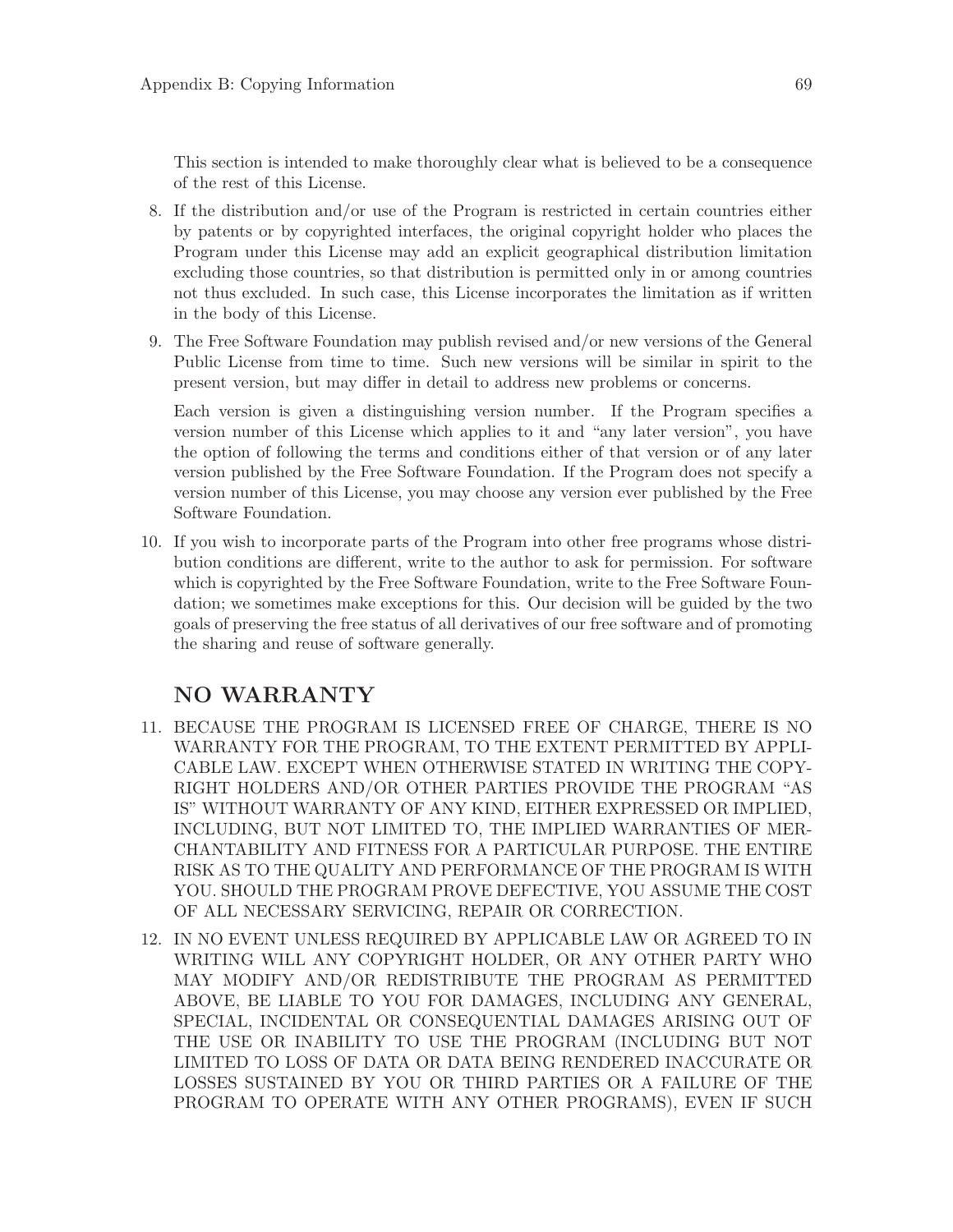HOLDER OR OTHER PARTY HAS BEEN ADVISED OF THE POSSIBILITY OF SUCH DAMAGES.

#### END OF TERMS AND CONDITIONS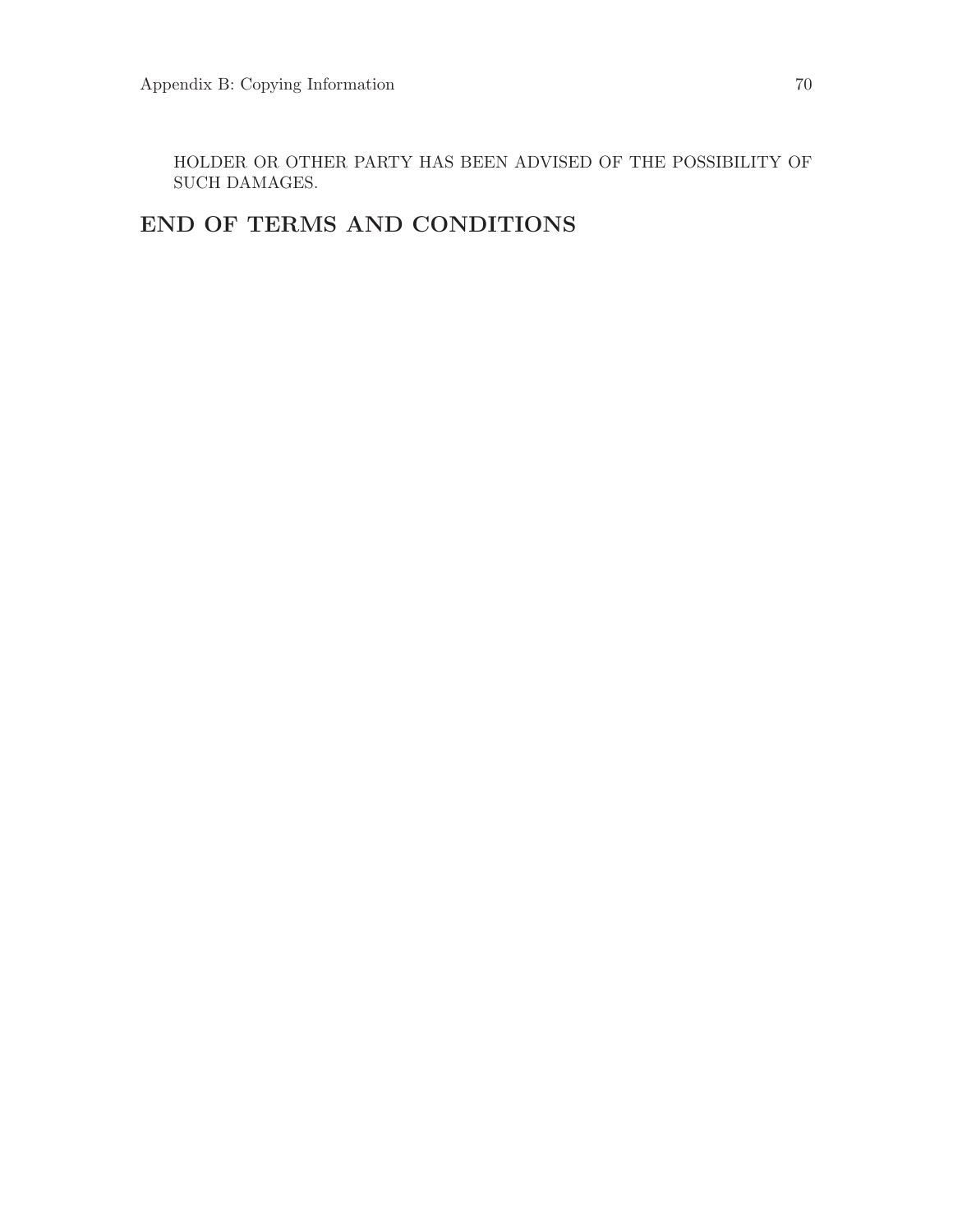#### Appendix: How to Apply These Terms to Your New Programs

If you develop a new program, and you want it to be of the greatest possible use to the public, the best way to achieve this is to make it free software which everyone can redistribute and change under these terms.

To do so, attach the following notices to the program. It is safest to attach them to the start of each source file to most effectively convey the exclusion of warranty; and each file should have at least the "copyright" line and a pointer to where the full notice is found.

one line to give the program's name and a brief idea of what it does. Copyright (C) yyyy name of author

This program is free software; you can redistribute it and/or modify it under the terms of the GNU General Public License as published by the Free Software Foundation; either version 2 of the License, or (at your option) any later version.

This program is distributed in the hope that it will be useful, but WITHOUT ANY WARRANTY; without even the implied warranty of MERCHANTABILITY or FITNESS FOR A PARTICULAR PURPOSE. See the GNU General Public License for more details.

You should have received a copy of the GNU General Public License along with this program; if not, write to the Free Software Foundation, Inc., 51 Franklin Street, Fifth Floor, Boston, MA 02110-1301, USA.

Also add information on how to contact you by electronic and paper mail.

If the program is interactive, make it output a short notice like this when it starts in an interactive mode:

Gnomovision version 69, Copyright (C) year name of author Gnomovision comes with ABSOLUTELY NO WARRANTY; for details type 'show w'. This is free software, and you are welcome to redistribute it under certain conditions; type 'show c' for details.

The hypothetical commands 'show w' and 'show c' should show the appropriate parts of the General Public License. Of course, the commands you use may be called something other than 'show w' and 'show c'; they could even be mouse-clicks or menu items—whatever suits your program.

You should also get your employer (if you work as a programmer) or your school, if any, to sign a "copyright disclaimer" for the program, if necessary. Here is a sample; alter the names:

Yoyodyne, Inc., hereby disclaims all copyright interest in the program 'Gnomovision' (which makes passes at compilers) written by James Hacker.

signature of Ty Coon, 1 April 1989 Ty Coon, President of Vice

This General Public License does not permit incorporating your program into proprietary programs. If your program is a subroutine library, you may consider it more useful to permit linking proprietary applications with the library. If this is what you want to do, use the GNU Lesser General Public License instead of this License.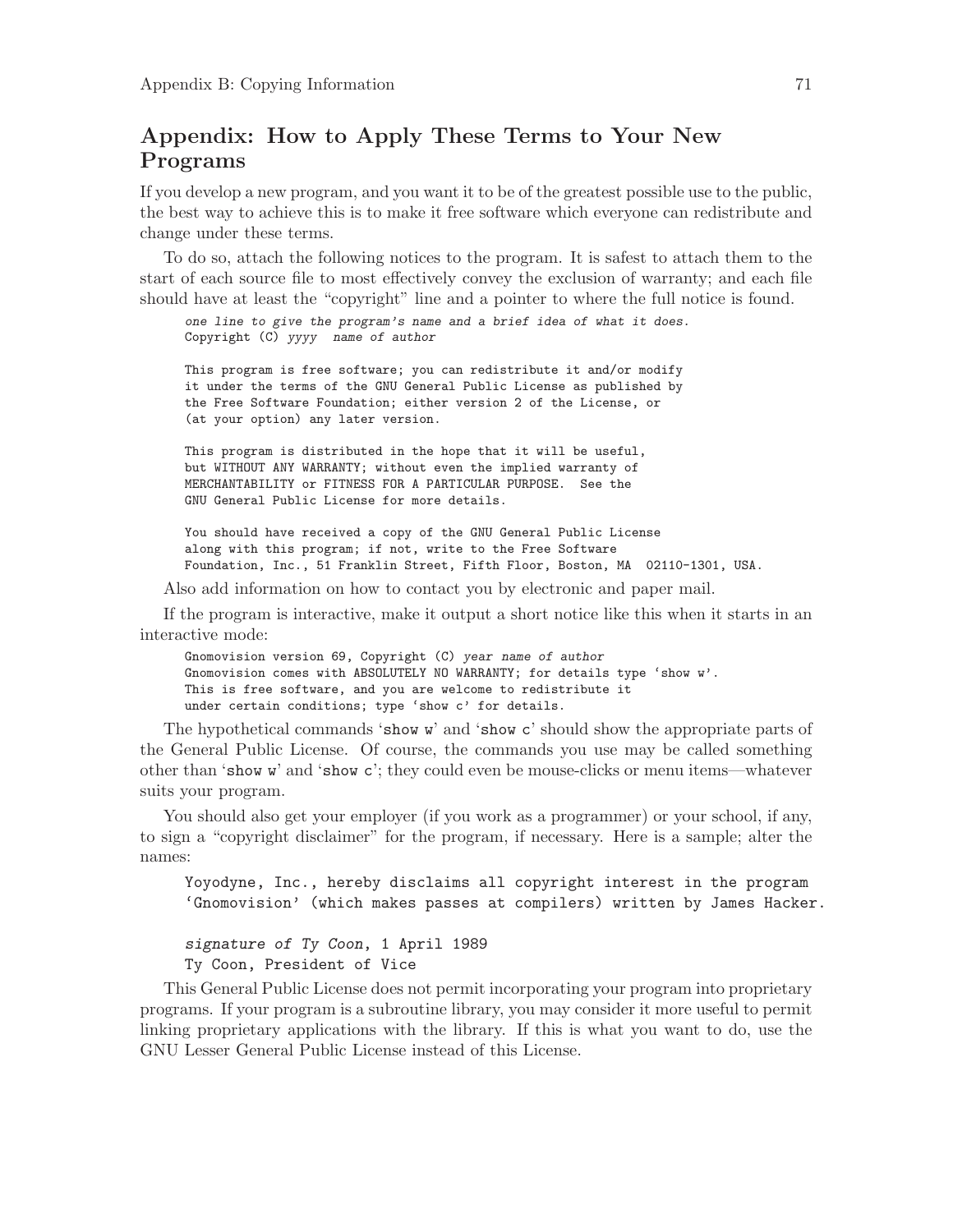# Concept Index

## $\mathbf A$

## $\mathbf C$

#### $\label{eq:1} \mathbf{D}$

#### $\mathbf F$

| FDL, GNU Free Documentation License  59 |  |
|-----------------------------------------|--|
|                                         |  |
|                                         |  |

#### ${\bf G}$

|--|--|--|--|--|--|--|--|--|

#### $\mathbf H$

| $HP-UX \ldots \ldots \ldots \ldots \ldots \ldots \ldots \ldots \ldots \ldots \ldots \ldots \ldots 3$ |  |
|------------------------------------------------------------------------------------------------------|--|

#### $\mathbf I$

#### $\mathbf L$

|--|--|

#### $\mathbf M$

## $\mathbf N$

## $\overline{O}$

#### $\mathbf R$

| $RedHat \dots \dots \dots \dots \dots \dots \dots \dots \dots \dots \dots \dots 3$ |  |
|------------------------------------------------------------------------------------|--|
|                                                                                    |  |
|                                                                                    |  |

#### $\mathbf S$

#### $\mathbf T$

#### $\mathbf U$

#### W

|--|